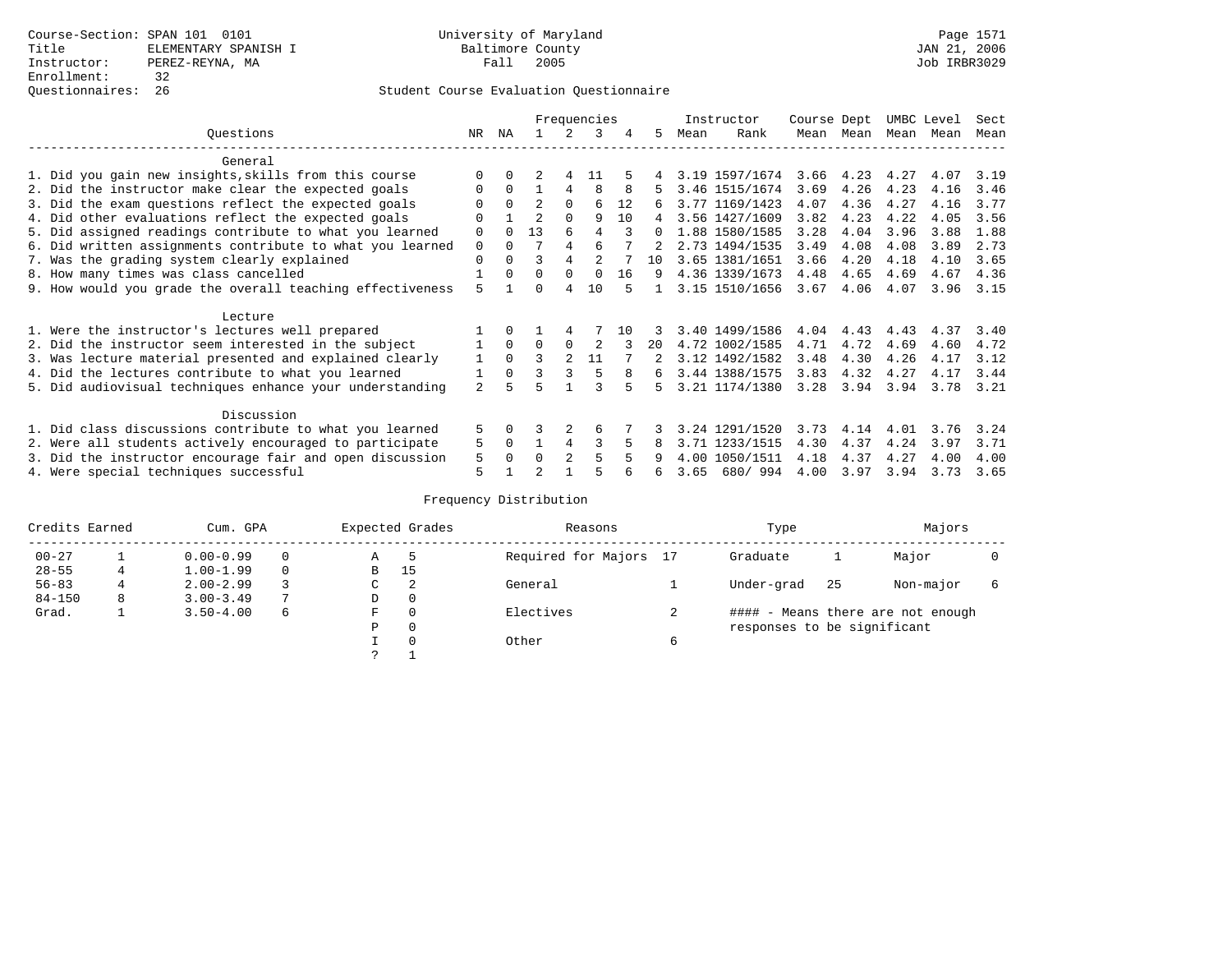|                                                           |              |          |                | Frequencies    |                |                |              |      | Instructor       | Course Dept |           |      | UMBC Level | Sect          |
|-----------------------------------------------------------|--------------|----------|----------------|----------------|----------------|----------------|--------------|------|------------------|-------------|-----------|------|------------|---------------|
| Ouestions                                                 | NR           | ΝA       | $\mathbf{1}$   | $\mathfrak{D}$ | 3              |                | 5.           | Mean | Rank             |             | Mean Mean | Mean | Mean       | Mean          |
| General                                                   |              |          |                |                |                |                |              |      |                  |             |           |      |            |               |
| 1. Did you gain new insights, skills from this course     | $\Omega$     | $\Omega$ | O              |                | 5              |                | 4            |      | 3.42 1538/1674   | 3.66        | 4.23      | 4.27 | 4.07       | 3.42          |
| 2. Did the instructor make clear the expected goals       | 0            | $\Omega$ | $\mathbf{1}$   | $\overline{2}$ | 9              |                |              |      | 3.37 1550/1674   | 3.69        | 4.26      | 4.23 | 4.16       | 3.37          |
| 3. Did the exam questions reflect the expected goals      |              | $\Omega$ | $\Omega$       |                | ς              | б              |              |      | 3.89 1111/1423   | 4.07        | 4.36      | 4.27 | 4.16       | 3.89          |
| 4. Did other evaluations reflect the expected goals       | 0            | $\Omega$ | $\mathbf{1}$   | ζ              | 4              |                | 4            |      | 3.53 1443/1609   | 3.82        | 4.23      | 4.22 | 4.05       | 3.53          |
| 5. Did assigned readings contribute to what you learned   | $\mathbf 0$  |          | $\Omega$       | $\Omega$       | 7              | 4              |              | 4.00 | 769/1585         | 3.28        | 4.04      | 3.96 | 3.88       | 4.00          |
| 6. Did written assignments contribute to what you learned | $\mathbf 0$  | $\Omega$ | $\Omega$       | 3              | 6              | 4              |              |      | 3.68 1196/1535   | 3.49        | 4.08      | 4.08 | 3.89       | 3.68          |
| 7. Was the grading system clearly explained               | $\mathbf{0}$ | $\Omega$ | $\overline{2}$ | ঽ              | 6              |                | 6            |      | 3.37 1496/1651   | 3.66        | 4.20      | 4.18 | 4.10       | 3.37          |
| 8. How many times was class cancelled                     | 1            | $\Omega$ | $\Omega$       | $\Omega$       | $\Omega$       | 15             |              |      | 4.17 1484/1673   | 4.48        | 4.65      | 4.69 | 4.67       | 4.17          |
| 9. How would you grade the overall teaching effectiveness | 4            | $\Omega$ |                |                |                | $\overline{4}$ |              |      | 3.33 1444/1656   | 3.67        | 4.06      | 4.07 | 3.96       | 3.33          |
| Lecture                                                   |              |          |                |                |                |                |              |      |                  |             |           |      |            |               |
| 1. Were the instructor's lectures well prepared           |              | $\cap$   | U              | $\Omega$       |                |                | 8            |      | 4.33 1074/1586   | 4.04        | 4.43      | 4.43 | 4.37       | 4.33          |
| 2. Did the instructor seem interested in the subject      | 1            | $\Omega$ | $\Omega$       | $\Omega$       | $\Omega$       |                | 11           |      | 4.61 1130/1585   | 4.71        | 4.72      | 4.69 | 4.60       | 4.61          |
| 3. Was lecture material presented and explained clearly   | 1            | $\Omega$ | $\mathbf{1}$   | 6              | $\overline{2}$ |                |              |      | 3.28 1468/1582   | 3.48        | 4.30      | 4.26 | 4.17       | 3.28          |
| 4. Did the lectures contribute to what you learned        | 1            | $\Omega$ | 1              | $\overline{4}$ | 4              |                |              |      | 3.39 1408/1575   | 3.83        | 4.32      | 4.27 | 4.17       | 3.39          |
| 5. Did audiovisual techniques enhance your understanding  | 3            | ર        | 1              |                | ς              | 3              | $\mathbf{1}$ |      | 2.85 1276/1380   | 3.28        | 3.94      | 3.94 | 3.78       | 2.85          |
| Discussion                                                |              |          |                |                |                |                |              |      |                  |             |           |      |            |               |
| 1. Did class discussions contribute to what you learned   | 5            | 0        | 0              | 4              |                |                | 4            |      | 3.57 1141/1520   | 3.73        | 4.14      | 4.01 | 3.76       | 3.57          |
| 2. Were all students actively encouraged to participate   | 5            | $\Omega$ | $\Omega$       | $\Omega$       | $\overline{a}$ | 4              | 8            | 4.43 | 733/1515         | 4.30        | 4.37      | 4.24 | 3.97       | 4.43          |
| 3. Did the instructor encourage fair and open discussion  | 6            | $\Omega$ | $\mathbf 1$    | $\mathbf 0$    | $\overline{4}$ | 4              | 4            |      | 3.77 1216/1511   | 4.18        | 4.37      | 4.27 | 4.00       | 3.77          |
| 4. Were special techniques successful                     | 5            | 1        | $\Omega$       | 1              | $\overline{a}$ |                | 3            |      | 3.92 549/994     | 4.00        | 3.97      | 3.94 |            | $3.73$ $3.92$ |
| Laboratory                                                |              |          |                |                |                |                |              |      |                  |             |           |      |            |               |
| 1. Did the lab increase understanding of the material     | 18           | $\Omega$ | O              | $\Omega$       | 0              |                |              |      | $4.00$ ****/ 265 | ****        | 4.06      | 4.23 | 3.97       | ****          |
| 2. Were you provided with adequate background information | 18           | $\Omega$ | $\Omega$       | $\mathbf 0$    | $\mathbf 0$    | $\Omega$       | -1.          |      | $5.00$ ****/ 278 | ****        | 4.21      | 4.19 | 3.97       | ****          |
| 3. Were necessary materials available for lab activities  | 18           | $\Omega$ | $\Omega$       | $\Omega$       | $\Omega$       | $\Omega$       |              |      | $5.00$ ****/ 260 | ****        | 4.43      | 4.46 | 4.41       | ****          |
| 4. Did the lab instructor provide assistance              | 18           | $\Omega$ | $\Omega$       | $\Omega$       | $\Omega$       | $\Omega$       |              |      | $5.00$ ****/ 259 | ****        | 4.21      | 4.33 | 4.19       | ****          |
| 5. Were requirements for lab reports clearly specified    | 18           | U        | $\Omega$       | ∩              | $\cap$         |                | <sup>n</sup> |      | $4.00$ ****/ 233 | ****        | 4.36      | 4.20 | 4.00       | ****          |

| Credits Earned |    | Cum. GPA      |     | Expected Grades |          | Reasons                | Type                        |    | Majors                            |  |  |
|----------------|----|---------------|-----|-----------------|----------|------------------------|-----------------------------|----|-----------------------------------|--|--|
| $00 - 27$      |    | $0.00 - 0.99$ |     | Α               | 8        | Required for Majors 11 | Graduate                    | 0  | Major                             |  |  |
| $28 - 55$      |    | $1.00 - 1.99$ | 0   | B               | h        |                        |                             |    |                                   |  |  |
| $56 - 83$      | 6. | $2.00 - 2.99$ | 6   | C               | 4        | General                | Under-grad                  | 19 | Non-major                         |  |  |
| $84 - 150$     | 0  | $3.00 - 3.49$ | 5   | D               | $\Omega$ |                        |                             |    |                                   |  |  |
| Grad.          | 0  | $3.50 - 4.00$ | -2. | F.              | $\Omega$ | Electives              |                             |    | #### - Means there are not enough |  |  |
|                |    |               |     | P               | $\Omega$ |                        | responses to be significant |    |                                   |  |  |
|                |    |               |     |                 |          | Other                  |                             |    |                                   |  |  |
|                |    |               |     |                 |          |                        |                             |    |                                   |  |  |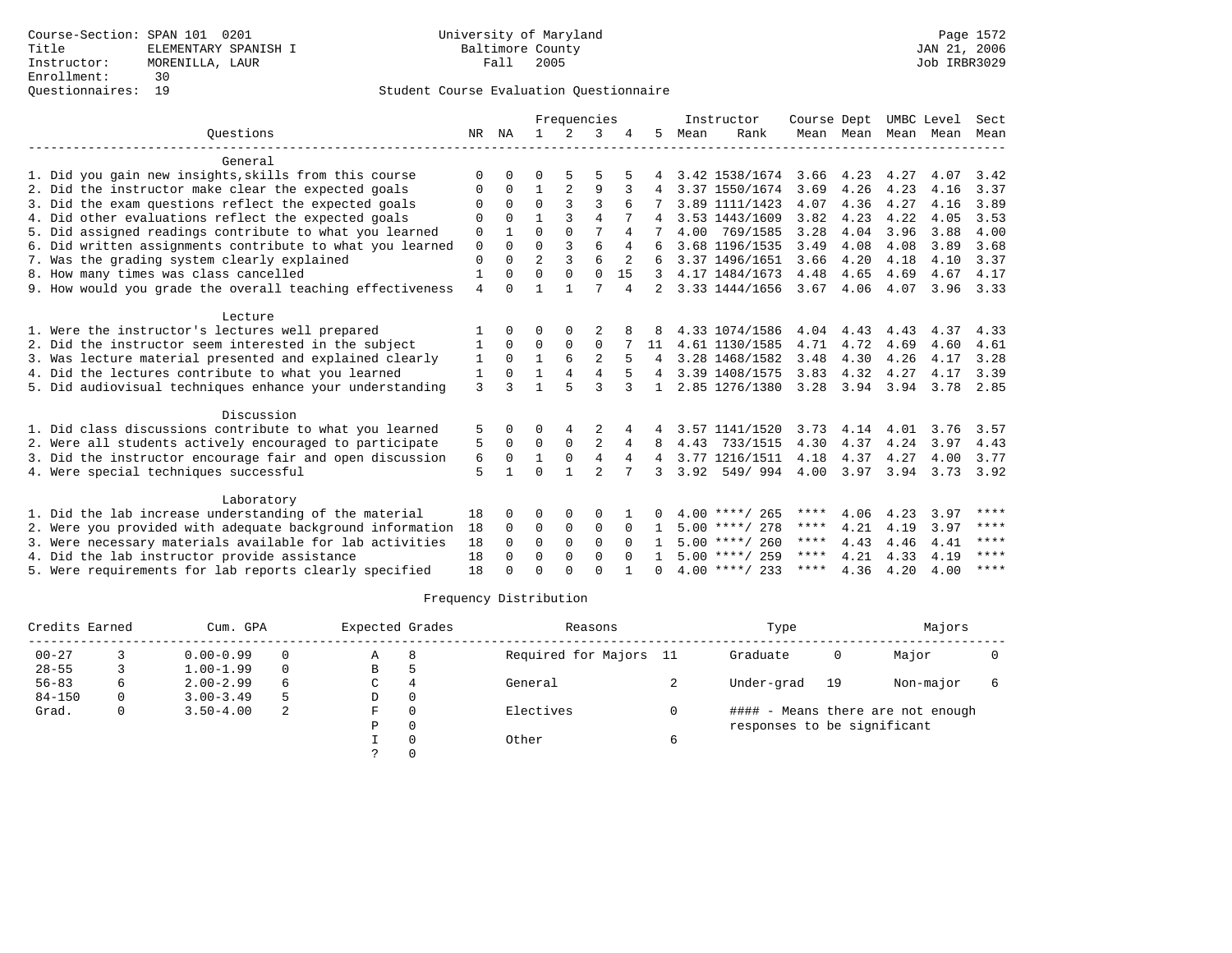|                                                                                                               |              |              |                |              | Frequencies    |                |              |      | Instructor                 | Course Dept UMBC Level |      |                     |              | Sect        |
|---------------------------------------------------------------------------------------------------------------|--------------|--------------|----------------|--------------|----------------|----------------|--------------|------|----------------------------|------------------------|------|---------------------|--------------|-------------|
| Questions                                                                                                     |              | NR NA        | 1              | 2            | 3              | 4              | 5            | Mean | Rank                       |                        |      | Mean Mean Mean Mean |              | Mean        |
|                                                                                                               |              |              |                |              |                |                |              |      |                            |                        |      |                     |              |             |
| General                                                                                                       |              |              |                |              |                |                |              |      |                            |                        |      |                     |              |             |
| 1. Did you gain new insights, skills from this course                                                         | 1            | $\Omega$     | 0              | 1            | 1              | 9              | 11           | 4.36 | 817/1674                   | 3.66                   | 4.23 | 4.27                | 4.07         | 4.36        |
| 2. Did the instructor make clear the expected goals                                                           | $\mathbf{1}$ | $\mathbf 0$  | $\Omega$       | $\mathbf 0$  | 3              | 11             | 8            | 4.23 | 968/1674                   | 3.69                   | 4.26 | 4.23                | 4.16         | 4.23        |
| 3. Did the exam questions reflect the expected goals                                                          | 1            | 0            | $\Omega$       | 1            | $\Omega$       | 7              | 14           | 4.55 | 528/1423                   | 4.07                   | 4.36 | 4.27                | 4.16         | 4.55        |
| 4. Did other evaluations reflect the expected goals                                                           | 1            | $\Omega$     | $\Omega$       | $\mathbf{1}$ | $\overline{2}$ | 7              | 12           | 4.36 | 701/1609                   | 3.82                   | 4.23 | 4.22                | 4.05         | 4.36        |
| 5. Did assigned readings contribute to what you learned                                                       | 1            | $\mathbf{1}$ | $\mathbf 1$    | $\mathbf{1}$ | 5              | 5              | 9            | 3.95 | 838/1585                   | 3.28                   | 4.04 | 3.96                | 3.88         | 3.95        |
| 6. Did written assignments contribute to what you learned                                                     | 1            | $\mathbf{1}$ | $\mathbf 0$    | $\mathbf{2}$ | $\overline{2}$ | 10             | 7            | 4.05 | 853/1535                   | 3.49                   | 4.08 | 4.08                | 3.89         | 4.05        |
| 7. Was the grading system clearly explained                                                                   | $\mathbf{1}$ | $\mathbf{1}$ | $\Omega$       | 2            | 6              | $\overline{4}$ | 9            |      | 3.95 1162/1651             | 3.66                   | 4.20 | 4.18                | 4.10         | 3.95        |
| 8. How many times was class cancelled                                                                         | $1\,$        | $\mathbf 0$  | $\mathbf{0}$   | $\mathbf 0$  | 1              | $\mathbf 0$    | 21           | 4.91 | 706/1673                   | 4.48                   | 4.65 | 4.69                | 4.67         | 4.91        |
| 9. How would you grade the overall teaching effectiveness                                                     | 8            | $\Omega$     | $\Omega$       | $\Omega$     | $\Omega$       | 7              | 8            | 4.53 | 359/1656                   | $3.67$ 4.06            |      | 4.07                | 3.96         | 4.53        |
|                                                                                                               |              |              |                |              |                |                |              |      |                            |                        |      |                     |              |             |
| Lecture                                                                                                       | 3            | $\Omega$     | $\Omega$       | $\Omega$     | $\mathbf{1}$   |                | 9            |      | 4.40 1004/1586             | 4.04                   | 4.43 | 4.43                | 4.37         | 4.40        |
| 1. Were the instructor's lectures well prepared                                                               | 3            | $\mathbf 0$  | $\mathbf 0$    | $\mathsf 0$  | $\Omega$       | 10             |              |      |                            |                        | 4.72 |                     |              | 4.80        |
| 2. Did the instructor seem interested in the subject                                                          |              | 0            | $\mathbf 0$    | 1            | 4              | 4<br>7         | 16<br>7      | 4.80 | 811/1585                   | 4.71<br>3.48           | 4.30 | 4.69<br>4.26        | 4.60<br>4.17 | 4.05        |
| 3. Was lecture material presented and explained clearly<br>4. Did the lectures contribute to what you learned | 4<br>3       | $\mathbf 0$  | $\mathbf{0}$   | $\mathbf 0$  | $\mathbf{1}$   | 5              | 14           | 4.65 | 4.05 1104/1582<br>509/1575 | 3.83                   | 4.32 | 4.27                | 4.17         | 4.65        |
|                                                                                                               | 4            | $\mathbf{1}$ | $\overline{2}$ | $\Omega$     | 5              | 4              | 7            | 3.78 |                            |                        |      |                     |              | 3.78        |
| 5. Did audiovisual techniques enhance your understanding                                                      |              |              |                |              |                |                |              |      | 887/1380                   | 3.28                   | 3.94 | 3.94                | 3.78         |             |
| Discussion                                                                                                    |              |              |                |              |                |                |              |      |                            |                        |      |                     |              |             |
| 1. Did class discussions contribute to what you learned                                                       | 10           | 0            | 0              | 1            | 0              | 5              | 7            | 4.38 | 529/1520                   | 3.73                   | 4.14 | 4.01                | 3.76         | 4.38        |
| 2. Were all students actively encouraged to participate                                                       | 10           | $\Omega$     | $\Omega$       | $\mathbf{1}$ | $\Omega$       | $\Omega$       | 12           | 4.77 | 372/1515                   | 4.30                   | 4.37 | 4.24                | 3.97         | 4.77        |
| 3. Did the instructor encourage fair and open discussion                                                      | 10           | $\mathbf 0$  | $\mathbf 0$    | $\mathsf 0$  | $\mathsf 0$    | 3              | 10           | 4.77 | 402/1511                   | 4.18                   | 4.37 | 4.27                | 4.00         | 4.77        |
| 4. Were special techniques successful                                                                         | 10           | $\mathbf{1}$ | $\mathbf 0$    | $\mathbf{1}$ | $\overline{2}$ | $\mathbf 0$    | 9            | 4.42 | 278/994                    | 4.00                   | 3.97 | 3.94                | 3.73         | 4.42        |
|                                                                                                               |              |              |                |              |                |                |              |      |                            |                        |      |                     |              |             |
| Laboratory                                                                                                    |              |              |                |              |                |                |              |      |                            |                        |      |                     |              |             |
| 1. Did the lab increase understanding of the material                                                         | 22           | 0            | $\mathbf{0}$   | $\mathbf 0$  | 1              | $\mathbf 0$    | $\Omega$     |      | $3.00$ ****/ 265           | ****                   | 4.06 | 4.23                | 3.97         | ****        |
| 2. Were you provided with adequate background information                                                     | 22           | 0            | $\mathbf{0}$   | $\mathbf 0$  | $\mathbf{0}$   | 1              | $\Omega$     | 4.00 | ****/ 278                  | ****                   | 4.21 | 4.19                | 3.97         | $***$       |
| 3. Were necessary materials available for lab activities                                                      | 22           | $\mathbf 0$  | $\mathbf 0$    | $\mathbf 0$  | $\mathbf 0$    | $\mathbf{1}$   | $\Omega$     |      | $4.00$ ****/ 260           | $***$ * * *            | 4.43 | 4.46                | 4.41         | $***$       |
| 4. Did the lab instructor provide assistance                                                                  | 22           | $\Omega$     | $\Omega$       | $\Omega$     | $\Omega$       | $\Omega$       | $\mathbf{1}$ |      | $5.00$ ****/ 259           | ****                   | 4.21 | 4.33                | 4.19         | $***$ * * * |
| 5. Were requirements for lab reports clearly specified                                                        | 22           | $\mathbf 0$  | $\mathbf 0$    | $\mathbf 0$  | $\mathbf 0$    | $\mathbf 0$    | $\mathbf{1}$ |      | $5.00$ ****/ 233           | $***$ * *              | 4.36 | 4.20                | 4.00         | ****        |
|                                                                                                               |              |              |                |              |                |                |              |      |                            |                        |      |                     |              |             |
| Seminar                                                                                                       |              |              |                |              |                |                |              |      |                            |                        |      |                     |              |             |
| 1. Were assigned topics relevant to the announced theme                                                       | 22           | 0            | $\mathbf 0$    | $\Omega$     | 1              | $\Omega$       | $\Omega$     |      | $3.00$ ****/ 103           | ****                   | 4.39 | 4.41                | 4.33         | $***$       |
| 2. Was the instructor available for individual attention                                                      | 22           | $\mathbf 0$  | $\mathbf 0$    | $\mathbf 0$  | $\mathbf{0}$   | 0              | 1            |      | $5.00$ ****/ 101           | ****                   | 4.33 | 4.48                | 4.18         | ****        |
| 3. Did research projects contribute to what you learned                                                       | 22           | $\mathbf 0$  | $\mathbf{0}$   | $\mathbf 0$  | $\mathbf{0}$   | 1              | $\Omega$     |      | $4.00$ ****/<br>95         | ****                   | 4.15 | 4.31                | 3.99         | ****        |
| 4. Did presentations contribute to what you learned                                                           | 22           | $\mathbf 0$  | $\mathbf 0$    | $\mathbf 0$  | $\mathbf{1}$   | $\Omega$       | $\Omega$     |      | $3.00$ ****/<br>99         | $***$ * *              | 4.36 | 4.39                | 4.10         | $***$       |
| 5. Were criteria for grading made clear                                                                       | 22           | $\Omega$     | $\Omega$       | $\Omega$     | $\Omega$       | $\Omega$       | $\mathbf{1}$ |      | $5.00$ ****/<br>97         | ****                   | 3.76 | 4.14                | 3.69         | ****        |
|                                                                                                               |              |              |                |              |                |                |              |      |                            |                        |      |                     |              |             |
| Field Work                                                                                                    |              |              |                |              |                |                |              |      |                            |                        |      |                     |              | ****        |
| 1. Did field experience contribute to what you learned                                                        | 22           | 0            | 0              | $\mathbf 0$  | 0              | 0              | 1            |      | 76<br>$5.00$ ****/         | ****                   | 3.36 | 3.98                | 3.32         | $***$ * * * |
| 2. Did you clearly understand your evaluation criteria                                                        | 22           | $\mathbf 0$  | $\mathbf{0}$   | $\mathbf 0$  | $\Omega$       | 1              | $\Omega$     | 4.00 | $***/$<br>77               | ****                   | 3.65 | 3.93                | 3.42         |             |
| 3. Was the instructor available for consultation                                                              | 22           | $\mathbf 0$  | $\mathbf 0$    | $\mathbf 0$  | $\mathbf{0}$   | 0              | $\mathbf{1}$ |      | $5.00$ ****/<br>53         | ****                   | 4.19 | 4.45                | 4.34         | ****        |
| 4. To what degree could you discuss your evaluations                                                          | 22           | $\mathbf 0$  | $\mathbf{0}$   | $\mathbf 0$  | $\mathbf{0}$   | 1              | $\Omega$     | 4.00 | $***$ /<br>48              | $***$ * * *            | 3.86 | 4.12                | 4.00         | ****        |
| 5. Did conferences help you carry out field activities                                                        | 22           | $\Omega$     | $\Omega$       | $\Omega$     | $\Omega$       | $\Omega$       | $\mathbf{1}$ | 5.00 | $***$ /<br>49              | $***$ * * *            | 3.74 | 4.27                | 4.30         | ****        |
| Self Paced                                                                                                    |              |              |                |              |                |                |              |      |                            |                        |      |                     |              |             |
| 1. Did self-paced system contribute to what you learned                                                       | 22           | 0            | $\mathbf 0$    | $\mathbf 0$  | $\mathbf{0}$   | 1              | 0            |      | $4.00$ ****/<br>61         |                        | 4.03 |                     | 3.87         | $***$ * * * |
| 2. Did study questions make clear the expected goal                                                           | 22           | $\mathbf 0$  | $\mathbf 0$    | $\mathbf 0$  | $\mathbf{0}$   | 1              | 0            | 4.00 | 52<br>$***/$               | ****                   | 4.21 | 4.09<br>4.26        | 3.91         | ****        |
| 3. Were your contacts with the instructor helpful                                                             | 22           | $\mathbf 0$  | $\mathbf{0}$   | $\mathbf 0$  | $\Omega$       | $\Omega$       | $\mathbf{1}$ | 5.00 | $***/$<br>50               | $***$ * *              | 4.23 | 4.44                | 4.39         | $***$ * * * |
| 4. Was the feedback/tutoring by proctors helpful                                                              | 22           | $\mathbf 0$  | $\mathbf{0}$   | $\mathbf 0$  | $\mathbf{0}$   | $\mathbf{1}$   | $\Omega$     |      | 35<br>$4.00$ ****/         | ****                   | 4.22 | 4.36                | 3.92         | $***$       |
| 5. Were there enough proctors for all the students                                                            | 22           | $\Omega$     | $\Omega$       | $\Omega$     | $\Omega$       | 1              | $\Omega$     |      | $4.00$ ****/<br>31         | $***$ * *              | 4.25 | 4.34                | 3.88         | $***$       |
|                                                                                                               |              |              |                |              |                |                |              |      |                            |                        |      |                     |              |             |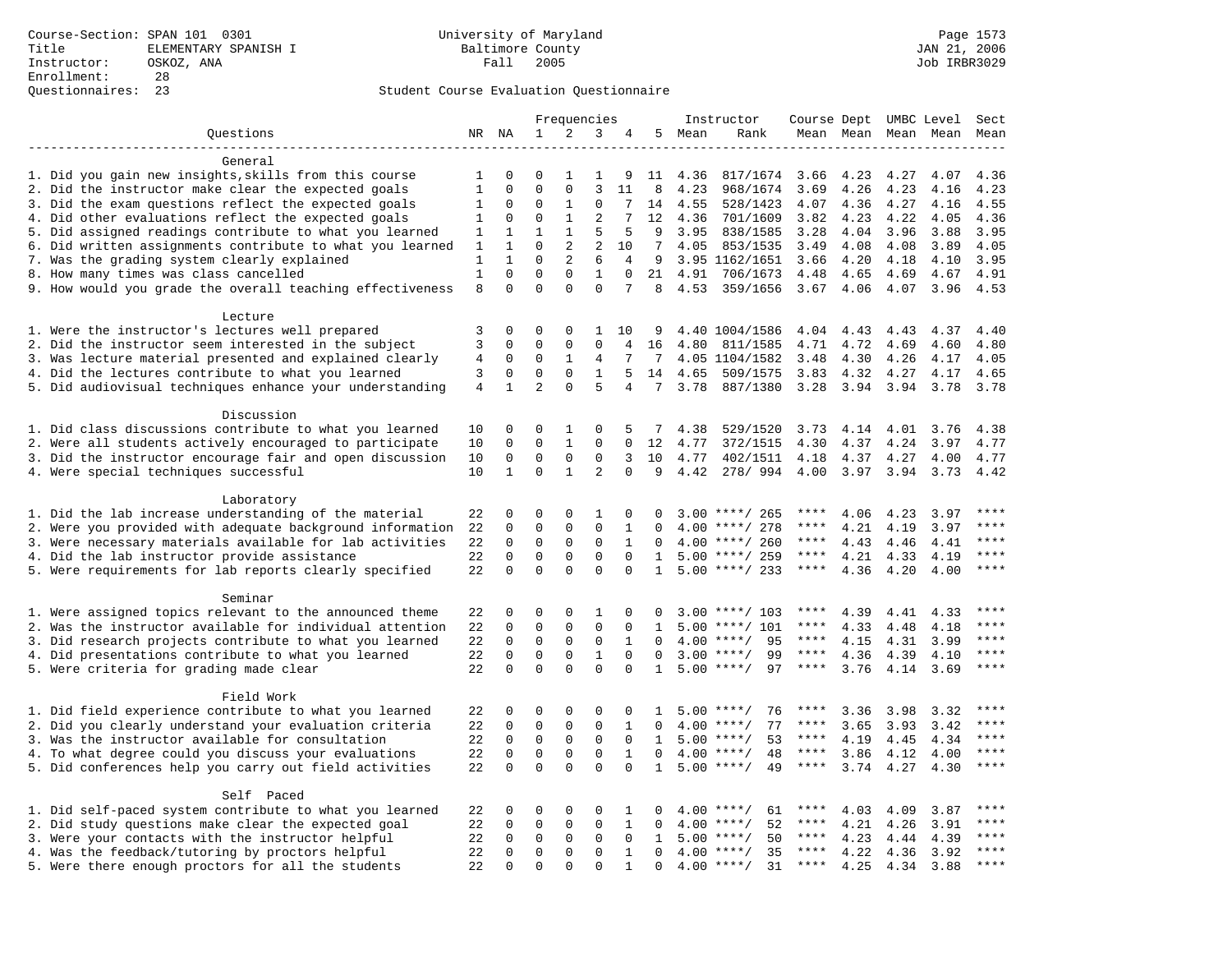|                    | Course-Section: SPAN 101 0301 | University of Maryland                  | Page 1573    |
|--------------------|-------------------------------|-----------------------------------------|--------------|
| Title              | ELEMENTARY SPANISH I          | Baltimore County                        | JAN 21, 2006 |
| Instructor:        | OSKOZ, ANA                    | 2005<br>Fall                            | Job IRBR3029 |
| Enrollment:        | 28                            |                                         |              |
| Ouestionnaires: 23 |                               | Student Course Evaluation Questionnaire |              |

| Credits Earned |   | Cum. GPA      |          |   | Expected Grades | Reasons                |        | Type                        |    | Majors                            |    |  |
|----------------|---|---------------|----------|---|-----------------|------------------------|--------|-----------------------------|----|-----------------------------------|----|--|
| $00 - 27$      |   | $0.00 - 0.99$ | $\Omega$ | Α | - 2             | Required for Majors 15 |        | Graduate                    | 0  | Major                             |    |  |
| $28 - 55$      |   | $1.00 - 1.99$ | $\Omega$ | В | 11              |                        |        |                             |    |                                   |    |  |
| $56 - 83$      | 2 | $2.00 - 2.99$ | 2        | С | 2               | General                |        | Under-grad                  | 23 | Non-major                         | 10 |  |
| $84 - 150$     |   | $3.00 - 3.49$ | 5        | D | -2              |                        |        |                             |    |                                   |    |  |
| Grad.          | 0 | $3.50 - 4.00$ | 2        | F | 0               | Electives              |        |                             |    | #### - Means there are not enough |    |  |
|                |   |               |          | Ρ | 0               |                        |        | responses to be significant |    |                                   |    |  |
|                |   |               |          |   | $\Omega$        | Other                  | $\sim$ |                             |    |                                   |    |  |
|                |   |               |          |   |                 |                        |        |                             |    |                                   |    |  |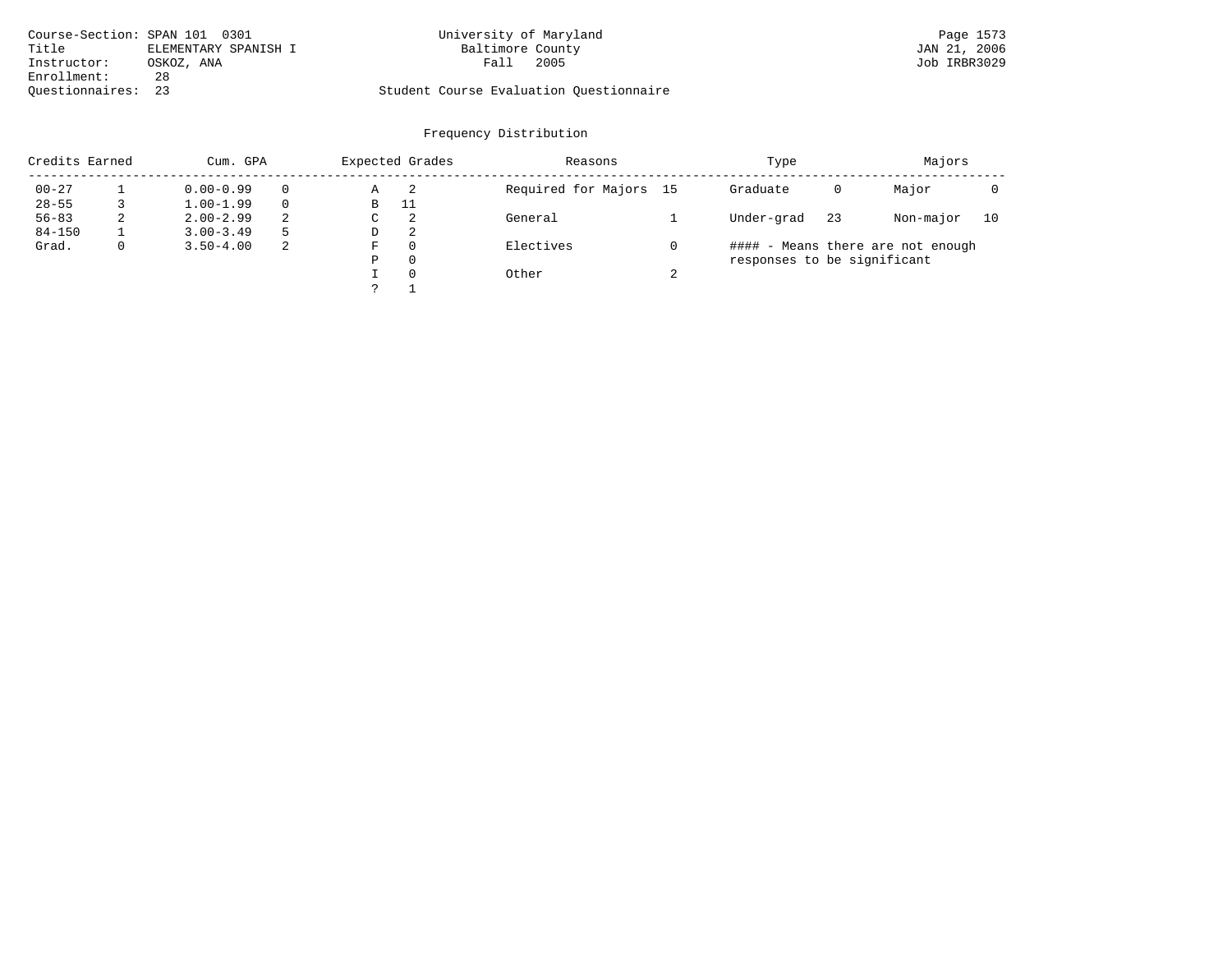|                                                           |             |                |                |              | Frequencies    |              |              |        | Instructor         | Course Dept UMBC Level |      |                     |      | Sect        |
|-----------------------------------------------------------|-------------|----------------|----------------|--------------|----------------|--------------|--------------|--------|--------------------|------------------------|------|---------------------|------|-------------|
| Questions                                                 |             | NR NA          | $\mathbf{1}$   | 2            | 3              | 4            |              | 5 Mean | Rank               |                        |      | Mean Mean Mean Mean |      | Mean        |
|                                                           |             |                |                |              |                |              |              |        |                    |                        |      |                     |      |             |
| General                                                   |             |                |                |              |                |              |              |        |                    |                        |      |                     |      |             |
| 1. Did you gain new insights, skills from this course     | 0           | 0              | 0              | 2            | 2              | 10           | 8            |        | 4.09 1123/1674     | 4.07                   | 4.23 | 4.27                | 4.07 | 4.09        |
| 2. Did the instructor make clear the expected goals       | $\mathbf 0$ | $\mathbf 0$    | $\mathbf 0$    | $\mathbf{1}$ | $\overline{a}$ | 11           | 8            |        | 4.18 1009/1674     | 4.11                   | 4.26 | 4.23                | 4.16 | 4.18        |
| 3. Did the exam questions reflect the expected goals      | 0           | $\mathbf 0$    | $\Omega$       | $\mathbf{1}$ | 4              | 8            | 9            |        | 4.14 936/1423      | 4.17                   | 4.36 | 4.27                | 4.16 | 4.14        |
| 4. Did other evaluations reflect the expected goals       | 0           | $\mathbf{1}$   | $\Omega$       | $\Omega$     | 6              | 6            | 9            |        | 4.14 985/1609      | 4.08                   | 4.23 | 4.22                | 4.05 | 4.14        |
| 5. Did assigned readings contribute to what you learned   | 0           | $\overline{4}$ | $\overline{2}$ | 3            | 3              | 6            | 4            |        | 3.39 1306/1585     | 3.51                   | 4.04 | 3.96                | 3.88 | 3.39        |
| 6. Did written assignments contribute to what you learned | 0           | $\mathbf 0$    | $\mathbf{1}$   | 3            | 5              | 6            | 7            |        | 3.68 1196/1535     | 3.74                   | 4.08 | 4.08                | 3.89 | 3.68        |
| 7. Was the grading system clearly explained               | 0           | $\mathbf 0$    | $\mathbf{1}$   | 3            | $\mathbf{1}$   | 6            | 11           |        | 4.05 1070/1651     | 3.98                   | 4.20 | 4.18                | 4.10 | 4.05        |
| 8. How many times was class cancelled                     | $\mathbf 0$ | $\mathbf 0$    | $\overline{0}$ | $\mathbf 0$  | $\mathbf 0$    | 9            | 13           |        | 4.59 1141/1673     | 4.77                   | 4.65 | 4.69                | 4.67 | 4.59        |
| 9. How would you grade the overall teaching effectiveness | 11          | $\mathbf{1}$   | $\Omega$       | $\Omega$     | $\Omega$       | 7            | 3            |        | 4.30 655/1656      | 3.99                   | 4.06 | 4.07                | 3.96 | 4.21        |
| Lecture                                                   |             |                |                |              |                |              |              |        |                    |                        |      |                     |      |             |
| 1. Were the instructor's lectures well prepared           | 9           | $\Omega$       | $\Omega$       | $\Omega$     | 1              | 2            | 10           | 4.69   | 618/1586           | 4.29                   | 4.43 | 4.43                | 4.37 | 4.29        |
| 2. Did the instructor seem interested in the subject      | 9           | $\mathbf 0$    | $\mathsf 0$    | $\mathsf 0$  | $\mathbf{1}$   | $\mathbf{1}$ | 11           | 4.77   | 896/1585           | 4.79                   | 4.72 | 4.69                | 4.60 | 4.72        |
| 3. Was lecture material presented and explained clearly   | 9           | $\mathbf 0$    | $\mathsf 0$    | $\mathsf 0$  | $\mathbf{1}$   | 3            | 9            | 4.62   | 510/1582           | 4.16                   | 4.30 | 4.26                | 4.17 | 4.59        |
| 4. Did the lectures contribute to what you learned        | 9           | $\mathbf 0$    | $\mathbf 0$    | $\mathbf{0}$ | $\mathbf 0$    | 3            | 10           | 4.77   | 343/1575           | 4.32                   | 4.32 | 4.27                | 4.17 | 4.66        |
| 5. Did audiovisual techniques enhance your understanding  | 9           | $\mathbf{1}$   | $\overline{2}$ | $\mathbf{1}$ | $\overline{2}$ | 3            | 4            |        | 3.50 1036/1380     | 3.42                   | 3.94 | 3.94                | 3.78 | 3.39        |
|                                                           |             |                |                |              |                |              |              |        |                    |                        |      |                     |      |             |
| Discussion                                                |             |                |                |              |                |              |              |        |                    |                        |      |                     |      |             |
| 1. Did class discussions contribute to what you learned   | 5           | 0              | 0              | $\mathbf 0$  | 1              | 7            | 9            | 4.47   | 431/1520           | 4.12                   | 4.14 | 4.01                | 3.76 | 4.47        |
| 2. Were all students actively encouraged to participate   | 5           | $\Omega$       | $\mathbf{1}$   | $\Omega$     | $\Omega$       | 3            | 13           | 4.59   | 560/1515           | 4.62                   | 4.37 | 4.24                | 3.97 | 4.59        |
| 3. Did the instructor encourage fair and open discussion  | 5           | 0              | $\mathsf 0$    | $\mathsf 0$  | $\mathbf{1}$   | 2            | 14           | 4.76   | 402/1511           | 4.30                   | 4.37 | 4.27                | 4.00 | 4.76        |
| 4. Were special techniques successful                     | 5           | $\overline{2}$ | $\mathbf 0$    | $\mathbf{1}$ | 4              | 3            | 7            | 4.07   | 456/994            | 4.02                   | 3.97 | 3.94                | 3.73 | 4.07        |
| Laboratory                                                |             |                |                |              |                |              |              |        |                    |                        |      |                     |      |             |
| 1. Did the lab increase understanding of the material     | 21          | 0              | 0              | $\mathbf 0$  | 0              | 0            | 1            |        | $5.00$ ****/ 265   | ****                   | 4.06 | 4.23                | 3.97 | ****        |
| 2. Were you provided with adequate background information | 21          | 0              | 0              | $\mathbf 0$  | 0              | $\Omega$     | 1            |        | $5.00$ ****/ 278   | ****                   | 4.21 | 4.19                | 3.97 | $***$       |
| 3. Were necessary materials available for lab activities  | 21          | $\mathbf 0$    | $\mathbf 0$    | $\mathbf{0}$ | $\mathbf 0$    | $\mathbf 0$  | 1            |        | $5.00$ ****/ 260   | ****                   | 4.43 | 4.46                | 4.41 | ****        |
| 4. Did the lab instructor provide assistance              | 21          | $\Omega$       | $\Omega$       | $\Omega$     | $\Omega$       | $\Omega$     | 1            |        | $5.00$ ****/ 259   | $***$ * * *            | 4.21 | 4.33                | 4.19 | ****        |
| 5. Were requirements for lab reports clearly specified    | 21          | $\mathbf 0$    | $\mathbf 0$    | $\Omega$     | $\mathbf 0$    | $\mathbf 0$  | $\mathbf{1}$ |        | $5.00$ ****/ 233   | $***$ * * *            | 4.36 | 4.20                | 4.00 | ****        |
| Seminar                                                   |             |                |                |              |                |              |              |        |                    |                        |      |                     |      |             |
| 1. Were assigned topics relevant to the announced theme   | 21          | 0              | 0              | 0            | 0              | $\Omega$     | -1           |        | $5.00$ ****/ 103   | ****                   | 4.39 | 4.41                | 4.33 | ****        |
| 2. Was the instructor available for individual attention  | 21          | 0              | $\mathbf 0$    | $\mathbf 0$  | 0              | $\mathbf 0$  | 1            |        | $5.00$ ****/ 101   | ****                   | 4.33 | 4.48                | 4.18 | ****        |
| 3. Did research projects contribute to what you learned   | 21          | $\mathbf 0$    | $\mathsf 0$    | $\mathbf 0$  | $\mathbf 0$    | $\mathbf 0$  | 1            |        | $5.00$ ****/<br>95 | $***$ * * *            | 4.15 | 4.31                | 3.99 | ****        |
| 4. Did presentations contribute to what you learned       | 21          | $\Omega$       | $\mathbf 0$    | $\mathbf{0}$ | $\mathbf 0$    | $\Omega$     | 1            |        | $5.00$ ****/<br>99 | $***$ * * *            | 4.36 | 4.39                | 4.10 | $***$       |
| 5. Were criteria for grading made clear                   | 21          | $\Omega$       | $\Omega$       | $\Omega$     | $\Omega$       | $\Omega$     | $\mathbf{1}$ |        | $5.00$ ****/<br>97 | $***$ * * *            | 3.76 | 4.14                | 3.69 | $***$       |
|                                                           |             |                |                |              |                |              |              |        |                    |                        |      |                     |      |             |
| Field Work                                                |             |                |                |              |                |              |              |        |                    |                        |      |                     |      |             |
| 1. Did field experience contribute to what you learned    | 21          | 0              | 0              | 0            | 0              | 0            | 1            |        | 76<br>$5.00$ ****/ | ****                   | 3.36 | 3.98                | 3.32 | ****        |
| 2. Did you clearly understand your evaluation criteria    | 21          | 0              | $\mathbf 0$    | $\mathbf 0$  | 0              | $\Omega$     | $\mathbf{1}$ |        | $5.00$ ****/<br>77 | ****                   | 3.65 | 3.93                | 3.42 | $***$       |
| 3. Was the instructor available for consultation          | 21          | $\mathbf 0$    | $\mathbf 0$    | $\mathbf{0}$ | $\mathbf 0$    | $\mathbf 0$  | $\mathbf{1}$ |        | 53<br>$5.00$ ****/ | ****                   | 4.19 | 4.45                | 4.34 | ****        |
| 4. To what degree could you discuss your evaluations      | 21          | $\mathbf 0$    | $\mathbf 0$    | $\mathbf{0}$ | 0              | $\mathbf 0$  | 1            |        | 48<br>$5.00$ ****/ | $***$ * * *            | 3.86 | 4.12                | 4.00 | ****        |
| 5. Did conferences help you carry out field activities    | 21          | $\Omega$       | $\Omega$       | $\Omega$     | $\Omega$       | $\Omega$     | 1            |        | $5.00$ ****/<br>49 | $***$ * * *            | 3.74 | 4.27                | 4.30 | $***$       |
| Self Paced                                                |             |                |                |              |                |              |              |        |                    |                        |      |                     |      |             |
| 1. Did self-paced system contribute to what you learned   | 21          | 0              | $\mathsf 0$    | $\mathsf 0$  | 0              | $\mathbf 0$  | 1            |        | $5.00$ ****/<br>61 | ****                   | 4.03 | 4.09                | 3.87 | ****        |
| 2. Did study questions make clear the expected goal       | 21          | $\mathbf 0$    | $\mathsf 0$    | $\mathbf{0}$ | 0              | $\mathbf 0$  | $\mathbf{1}$ |        | 52<br>$5.00$ ****/ | ****                   | 4.21 | 4.26                | 3.91 | ****        |
| 3. Were your contacts with the instructor helpful         | 21          | 0              | $\mathbf 0$    | $\mathbf 0$  | 0              | $\Omega$     | $\mathbf{1}$ |        | $5.00$ ****/<br>50 | $***$ * * *            | 4.23 | 4.44                | 4.39 | $***$ * * * |
| 4. Was the feedback/tutoring by proctors helpful          | 21          | $\Omega$       | $\mathbf 0$    | $\mathbf 0$  | 0              | $\Omega$     | $\mathbf{1}$ |        | 35<br>$5.00$ ****/ | ****                   | 4.22 | 4.36                | 3.92 | $***$       |
| 5. Were there enough proctors for all the students        | 21          | $\Omega$       | $\Omega$       | $\Omega$     | $\Omega$       | $\Omega$     | $\mathbf{1}$ |        | $5.00$ ****/<br>31 | $***$ * * *            | 4.25 | 4.34                | 3.88 | $***$       |
|                                                           |             |                |                |              |                |              |              |        |                    |                        |      |                     |      |             |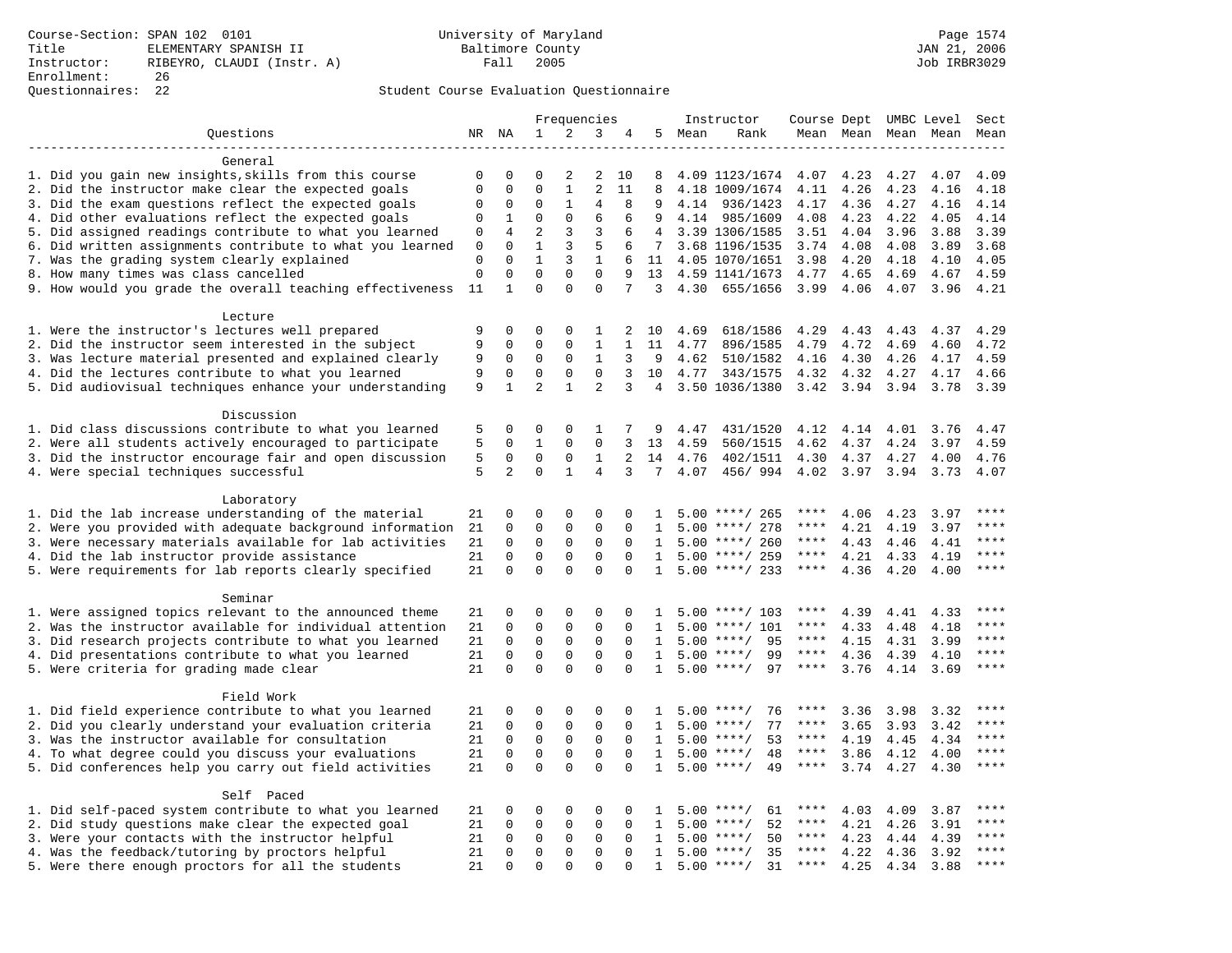| Course-Section: SPAN 102 0101 |                            | University of Maryland                  | Page 1574    |
|-------------------------------|----------------------------|-----------------------------------------|--------------|
| Title                         | ELEMENTARY SPANISH II      | Baltimore County                        | JAN 21, 2006 |
| Instructor:                   | RIBEYRO, CLAUDI (Instr. A) | 2005<br>Fall                            | Job IRBR3029 |
| Enrollment:                   | 26                         |                                         |              |
| Ouestionnaires: 22            |                            | Student Course Evaluation Ouestionnaire |              |

| Credits Earned |   | Cum. GPA      |              | Expected Grades |          | Reasons                | Type                        |    | Majors                            |    |  |
|----------------|---|---------------|--------------|-----------------|----------|------------------------|-----------------------------|----|-----------------------------------|----|--|
| $00 - 27$      | 4 | $0.00 - 0.99$ | $\Omega$     | Α               |          | Required for Majors 13 | Graduate                    | 0  | Major                             |    |  |
| $28 - 55$      |   | $1.00 - 1.99$ | $\Omega$     | В               | 8        |                        |                             |    |                                   |    |  |
| $56 - 83$      | 2 | $2.00 - 2.99$ | $\mathbf{r}$ | С               | 11       | General                | Under-grad                  | 22 | Non-major                         | 10 |  |
| $84 - 150$     | 6 | $3.00 - 3.49$ | 4            | D               | $\circ$  |                        |                             |    |                                   |    |  |
| Grad.          | 0 | $3.50 - 4.00$ | -2           | F               | 0        | Electives              |                             |    | #### - Means there are not enough |    |  |
|                |   |               |              | Ρ               | 0        |                        | responses to be significant |    |                                   |    |  |
|                |   |               |              |                 | $\Omega$ | Other                  |                             |    |                                   |    |  |
|                |   |               |              |                 | 0        |                        |                             |    |                                   |    |  |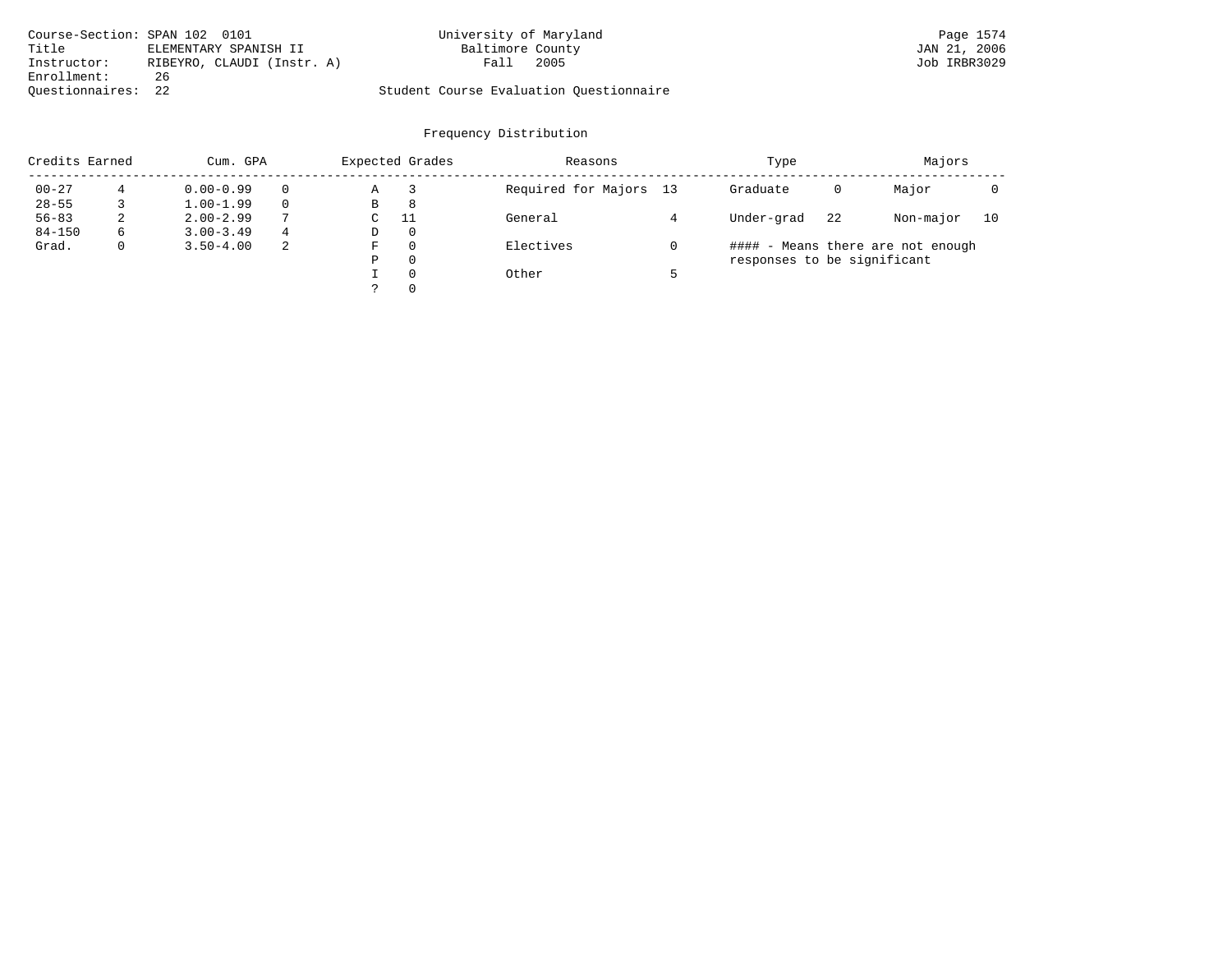# Questionnaires: 22 Student Course Evaluation Questionnaire

|                                                           |                  |                         |                             | Frequencies       |                             |                   |                      |        | Instructor                      | Course Dept UMBC Level |              |              |              | Sect                   |
|-----------------------------------------------------------|------------------|-------------------------|-----------------------------|-------------------|-----------------------------|-------------------|----------------------|--------|---------------------------------|------------------------|--------------|--------------|--------------|------------------------|
| Questions                                                 |                  | NR NA                   | $\mathbf 1$                 | 2                 | 3                           | 4                 |                      | 5 Mean | Rank                            |                        | Mean Mean    |              | Mean Mean    | Mean                   |
|                                                           |                  |                         |                             |                   |                             |                   |                      |        |                                 |                        |              |              |              |                        |
| General                                                   |                  |                         |                             |                   |                             |                   |                      |        |                                 |                        |              |              |              |                        |
| 1. Did you gain new insights, skills from this course     | 0                | 0                       | $\Omega$                    | 2                 | 2                           | 10                | 8                    |        | 4.09 1123/1674                  | 4.07                   | 4.23         | 4.27         | 4.07         | 4.09                   |
| 2. Did the instructor make clear the expected goals       | $\mathbf 0$      | $\mathbf 0$             | $\Omega$                    | $\mathbf{1}$      | $\overline{a}$              | 11                | 8                    |        | 4.18 1009/1674                  | 4.11                   | 4.26         | 4.23         | 4.16         | 4.18                   |
| 3. Did the exam questions reflect the expected goals      | 0                | 0                       | $\Omega$                    | $\mathbf{1}$      | 4                           | 8                 | 9                    |        | 4.14 936/1423                   | 4.17                   | 4.36         | 4.27         | 4.16         | 4.14                   |
| 4. Did other evaluations reflect the expected goals       | 0                | 1                       | $\mathbf 0$                 | $\mathbf 0$       | 6                           | 6                 | 9                    |        | 4.14 985/1609                   | 4.08                   | 4.23         | 4.22         | 4.05         | 4.14                   |
| 5. Did assigned readings contribute to what you learned   | $\mathbf 0$      | 4                       | $\overline{2}$              | $\overline{3}$    | 3                           | 6                 | 4                    |        | 3.39 1306/1585                  | 3.51                   | 4.04         | 3.96         | 3.88         | 3.39                   |
| 6. Did written assignments contribute to what you learned | $\mathbf 0$      | $\Omega$                | $\mathbf{1}$                | 3                 | 5                           | 6                 | 7                    |        | 3.68 1196/1535                  | 3.74                   | 4.08         | 4.08         | 3.89         | 3.68                   |
| 7. Was the grading system clearly explained               | 0<br>$\mathbf 0$ | $\Omega$<br>$\mathbf 0$ | $\mathbf{1}$<br>$\mathbf 0$ | 3<br>$\mathbf{0}$ | $\mathbf{1}$<br>$\mathbf 0$ | 6                 |                      |        | 11 4.05 1070/1651               | 3.98                   | 4.20         | 4.18         | 4.10         | 4.05                   |
| 8. How many times was class cancelled                     | 14               | $\Omega$                | $\Omega$                    | $\Omega$          | 3                           | 9<br>$\mathbf{1}$ | 13<br>$\overline{4}$ |        | 4.59 1141/1673<br>4.13 871/1656 | 4.77<br>3.99           | 4.65<br>4.06 | 4.69<br>4.07 | 4.67<br>3.96 | 4.59<br>4.21           |
| 9. How would you grade the overall teaching effectiveness |                  |                         |                             |                   |                             |                   |                      |        |                                 |                        |              |              |              |                        |
| Lecture                                                   |                  |                         |                             |                   |                             |                   |                      |        |                                 |                        |              |              |              |                        |
| 1. Were the instructor's lectures well prepared           | 13               | 0                       | $\Omega$                    | $\mathbf 0$       | 2                           | 6                 | $\mathbf{1}$         |        | 3.89 1376/1586                  | 4.29                   | 4.43         | 4.43         | 4.37         | 4.29                   |
| 2. Did the instructor seem interested in the subject      | 13               | 0                       | $\mathbf 0$                 | $\mathbf 0$       | $\mathbf 0$                 | 3                 | 6                    |        | 4.67 1071/1585                  | 4.79                   | 4.72         | 4.69         | 4.60         | 4.72                   |
| 3. Was lecture material presented and explained clearly   | 13               | 0                       | $\mathbf 0$                 | $\mathbf 0$       | 1                           | 2                 | 6                    | 4.56   | 578/1582                        | 4.16                   | 4.30         | 4.26         | 4.17         | 4.59                   |
| 4. Did the lectures contribute to what you learned        | 13               | $\Omega$                | $\Omega$                    | $\Omega$          | $\mathbf{1}$                | 2                 | 6                    | 4.56   | 635/1575                        | 4.32                   | 4.32         | 4.27         | 4.17         | 4.66                   |
| 5. Did audiovisual techniques enhance your understanding  | 13               | $\overline{a}$          | $\mathbf{1}$                | $\mathbf{1}$      | $\mathbf{1}$                | 3                 | $\mathbf{1}$         |        | 3.29 1149/1380                  | 3.42                   | 3.94         | 3.94         | 3.78         | 3.39                   |
|                                                           |                  |                         |                             |                   |                             |                   |                      |        |                                 |                        |              |              |              |                        |
| Discussion                                                |                  |                         |                             |                   |                             |                   |                      |        |                                 |                        |              |              |              |                        |
| 1. Did class discussions contribute to what you learned   | 5                | 0                       | 0                           | $\mathbf 0$       | 1                           | 7                 | 9                    | 4.47   | 431/1520                        | 4.12                   | 4.14         | 4.01         | 3.76         | 4.47                   |
| 2. Were all students actively encouraged to participate   | 5                | 0                       | $\mathbf{1}$                | $\mathbf 0$       | $\mathbf 0$                 | 3                 | 13                   | 4.59   | 560/1515                        | 4.62                   | 4.37         | 4.24         | 3.97         | 4.59                   |
| 3. Did the instructor encourage fair and open discussion  | 5                | 0                       | $\mathbf 0$                 | $\mathbf 0$       | $\mathbf{1}$                | 2                 | 14                   | 4.76   | 402/1511                        | 4.30                   | 4.37         | 4.27         | 4.00         | 4.76                   |
| 4. Were special techniques successful                     | 5                | $\overline{2}$          | $\Omega$                    | $\mathbf{1}$      | $\overline{4}$              | 3                 | 7                    | 4.07   | 456/994                         | 4.02                   | 3.97         | 3.94         | 3.73         | 4.07                   |
|                                                           |                  |                         |                             |                   |                             |                   |                      |        |                                 |                        |              |              |              |                        |
| Laboratory                                                |                  |                         |                             |                   |                             |                   |                      |        |                                 |                        |              |              |              |                        |
| 1. Did the lab increase understanding of the material     | 21               | $\Omega$                | $\Omega$                    | $\Omega$          | $\Omega$                    | $\Omega$          | $\mathbf{1}$         |        | $5.00$ ****/ 265                | ****                   | 4.06         | 4.23         | 3.97         |                        |
| 2. Were you provided with adequate background information | 21               | $\mathsf 0$             | $\mathbf 0$                 | $\mathsf 0$       | 0                           | 0                 | 1                    | 5.00   | ****/ 278                       | ****                   | 4.21         | 4.19         | 3.97         | ****                   |
| 3. Were necessary materials available for lab activities  | 21               | $\mathbf 0$             | $\mathbf 0$                 | $\mathsf 0$       | $\mathbf 0$                 | $\mathbf 0$       | $\mathbf{1}$         |        | $5.00$ ****/ 260                | ****                   | 4.43         | 4.46         | 4.41         | $***$                  |
| 4. Did the lab instructor provide assistance              | 21               | $\Omega$                | $\mathbf 0$                 | 0                 | $\Omega$                    | $\Omega$          | $\mathbf{1}$         |        | $5.00$ ****/ 259                | ****                   | 4.21         | 4.33         | 4.19         | $\star\star\star\star$ |
| 5. Were requirements for lab reports clearly specified    | 21               | $\mathbf 0$             | $\mathbf 0$                 | $\Omega$          | $\Omega$                    | $\Omega$          | $\mathbf{1}$         |        | $5.00$ ****/ 233                | $***$ * * *            | 4.36         | 4.20         | 4.00         | ****                   |
| Seminar                                                   |                  |                         |                             |                   |                             |                   |                      |        |                                 |                        |              |              |              |                        |
| 1. Were assigned topics relevant to the announced theme   | 21               | 0                       | 0                           | $\Omega$          | $\Omega$                    | $\Omega$          | -1.                  |        | $5.00$ ****/ 103                | ****                   | 4.39         | 4.41         | 4.33         | $***$                  |
| 2. Was the instructor available for individual attention  | 21               | $\mathbf 0$             | $\mathbf 0$                 | $\mathbf{0}$      | $\mathbf 0$                 | $\Omega$          | $\mathbf{1}$         |        | $5.00$ ****/ 101                | ****                   | 4.33         | 4.48         | 4.18         | ****                   |
| 3. Did research projects contribute to what you learned   | 21               | $\mathbf 0$             | $\mathsf 0$                 | $\mathbf 0$       | $\mathbf 0$                 | $\mathbf 0$       | 1                    |        | $5.00$ ****/<br>95              | ****                   | 4.15         | 4.31         | 3.99         | ****                   |
| 4. Did presentations contribute to what you learned       | 21               | $\mathbf 0$             | $\mathsf 0$                 | $\mathbf 0$       | $\mathbf 0$                 | $\mathbf 0$       | $\mathbf{1}$         |        | 99<br>$5.00$ ****/              | $***$ * * *            | 4.36         | 4.39         | 4.10         | $***$                  |
| 5. Were criteria for grading made clear                   | 21               | $\Omega$                | $\Omega$                    | $\Omega$          | $\Omega$                    | $\Omega$          | $\mathbf{1}$         |        | $5.00$ ****/<br>97              | $***$ * * *            | 3.76         | 4.14         | 3.69         | ****                   |
|                                                           |                  |                         |                             |                   |                             |                   |                      |        |                                 |                        |              |              |              |                        |
| Field Work                                                |                  |                         |                             |                   |                             |                   |                      |        |                                 |                        |              |              |              |                        |
| 1. Did field experience contribute to what you learned    | 21               | 0                       | 0                           | 0                 | 0                           | 0                 | 1                    |        | $5.00$ ****/<br>76              | ****                   | 3.36         | 3.98         | 3.32         | ****                   |
| 2. Did you clearly understand your evaluation criteria    | 21               | $\mathbf 0$             | $\mathbf 0$                 | $\mathbf 0$       | $\mathbf 0$                 | $\Omega$          | $\mathbf{1}$         |        | 77<br>$5.00$ ****/              | ****                   | 3.65         | 3.93         | 3.42         | ****                   |
| 3. Was the instructor available for consultation          | 21               | $\Omega$                | $\mathbf 0$                 | $\mathbf{0}$      | $\mathbf 0$                 | $\Omega$          | $\mathbf{1}$         |        | 53<br>$5.00$ ****/              | ****                   | 4.19         | 4.45         | 4.34         | ****                   |
| 4. To what degree could you discuss your evaluations      | 21               | $\mathbf 0$             | $\mathbf 0$                 | $\mathbf 0$       | $\mathbf 0$                 | $\Omega$          | $\mathbf{1}$         | 5.00   | $***/$<br>48                    | $***$ * * *            | 3.86         | 4.12         | 4.00         | ****                   |
| 5. Did conferences help you carry out field activities    | 21               | $\Omega$                | $\Omega$                    | $\Omega$          | $\Omega$                    | $\Omega$          | $\mathbf{1}$         |        | $5.00$ ****/<br>49              | $***$ * * *            | 3.74         | 4.27         | 4.30         | $***$                  |
|                                                           |                  |                         |                             |                   |                             |                   |                      |        |                                 |                        |              |              |              |                        |
| Self Paced                                                |                  |                         |                             |                   |                             |                   |                      |        |                                 |                        |              |              |              |                        |
| 1. Did self-paced system contribute to what you learned   | 21               | 0                       | 0                           | 0                 | $\mathbf 0$                 | $\Omega$          | $\mathbf{1}$         |        | $5.00$ ****/<br>61              |                        | 4.03         | 4.09         | 3.87         | ****                   |
| 2. Did study questions make clear the expected goal       | 21               | $\mathbf 0$             | $\mathbf 0$                 | 0                 | $\mathbf 0$                 | $\mathbf 0$       | 1                    |        | 52<br>$5.00$ ****/              | ****                   | 4.21         | 4.26         | 3.91         | $***$                  |
| 3. Were your contacts with the instructor helpful         | 21               | $\Omega$                | 0                           | 0                 | 0                           | $\Omega$          | $\mathbf{1}$         | 5.00   | 50<br>$***$ /                   | $***$ * * *            | 4.23         | 4.44         | 4.39         | $***$ * * *            |
| 4. Was the feedback/tutoring by proctors helpful          | 21               | $\Omega$                | $\mathbf 0$                 | $\mathbf{0}$      | $\Omega$                    | $\Omega$          | $\mathbf{1}$         |        | 35<br>$5.00$ ****/              | ****                   | 4.22         | 4.36         | 3.92         | $***$                  |
| 5. Were there enough proctors for all the students        | 21               | $\Omega$                | $\Omega$                    | $\Omega$          | $\Omega$                    | $\Omega$          | $\mathbf{1}$         |        | $5.00$ ****/<br>31              | $***$ * * *            | 4.25         | 4.34         | 3.88         | $***$                  |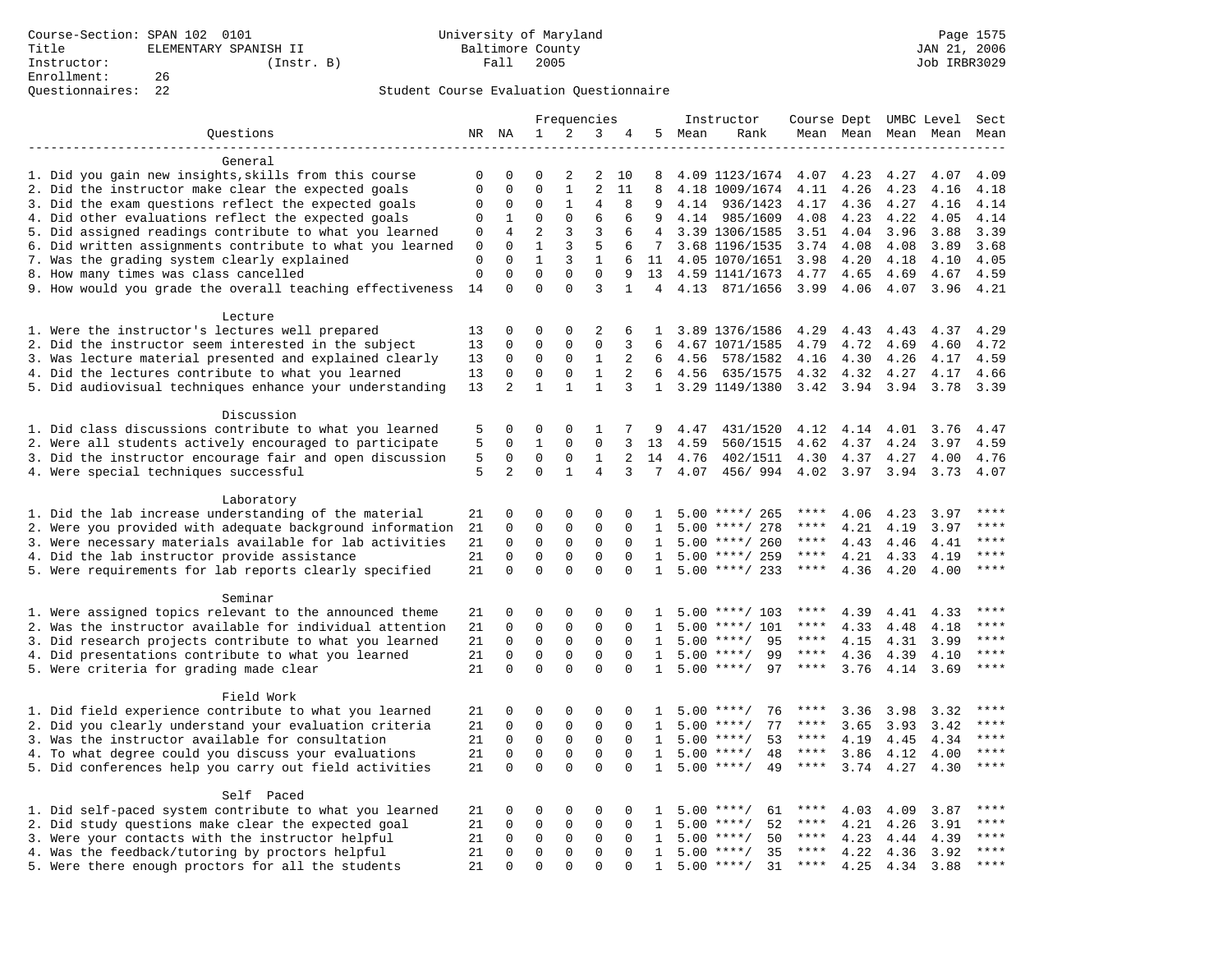| Course-Section: SPAN 102 0101 |                       | University of Maryland                  | Page 1575    |
|-------------------------------|-----------------------|-----------------------------------------|--------------|
| Title                         | ELEMENTARY SPANISH II | Baltimore County                        | JAN 21, 2006 |
| Instructor:                   | (Instr. B)            | 2005<br>Fall                            | Job IRBR3029 |
| Enrollment:                   | 26                    |                                         |              |
| Ouestionnaires:               | 2.2                   | Student Course Evaluation Questionnaire |              |

| Credits Earned |   | Cum. GPA      |   |             | Expected Grades | Reasons                | Type                        |    | Majors                            |    |
|----------------|---|---------------|---|-------------|-----------------|------------------------|-----------------------------|----|-----------------------------------|----|
| $00 - 27$      |   | $0.00 - 0.99$ |   | Α           |                 | Required for Majors 13 | Graduate                    | 0  | Major                             |    |
| $28 - 55$      |   | $1.00 - 1.99$ |   | В           | 8               |                        |                             |    |                                   |    |
| $56 - 83$      | 2 | $2.00 - 2.99$ | 7 | $\sim$<br>◡ | -11             | General                | Under-grad                  | 22 | Non-major                         | 10 |
| $84 - 150$     | 6 | $3.00 - 3.49$ | 4 | D           | 0               |                        |                             |    |                                   |    |
| Grad.          | 0 | $3.50 - 4.00$ | 2 | F           | 0               | Electives              |                             |    | #### - Means there are not enough |    |
|                |   |               |   | Ρ           | 0               |                        | responses to be significant |    |                                   |    |
|                |   |               |   |             | $\Omega$        | Other                  |                             |    |                                   |    |
|                |   |               |   | っ           | 0               |                        |                             |    |                                   |    |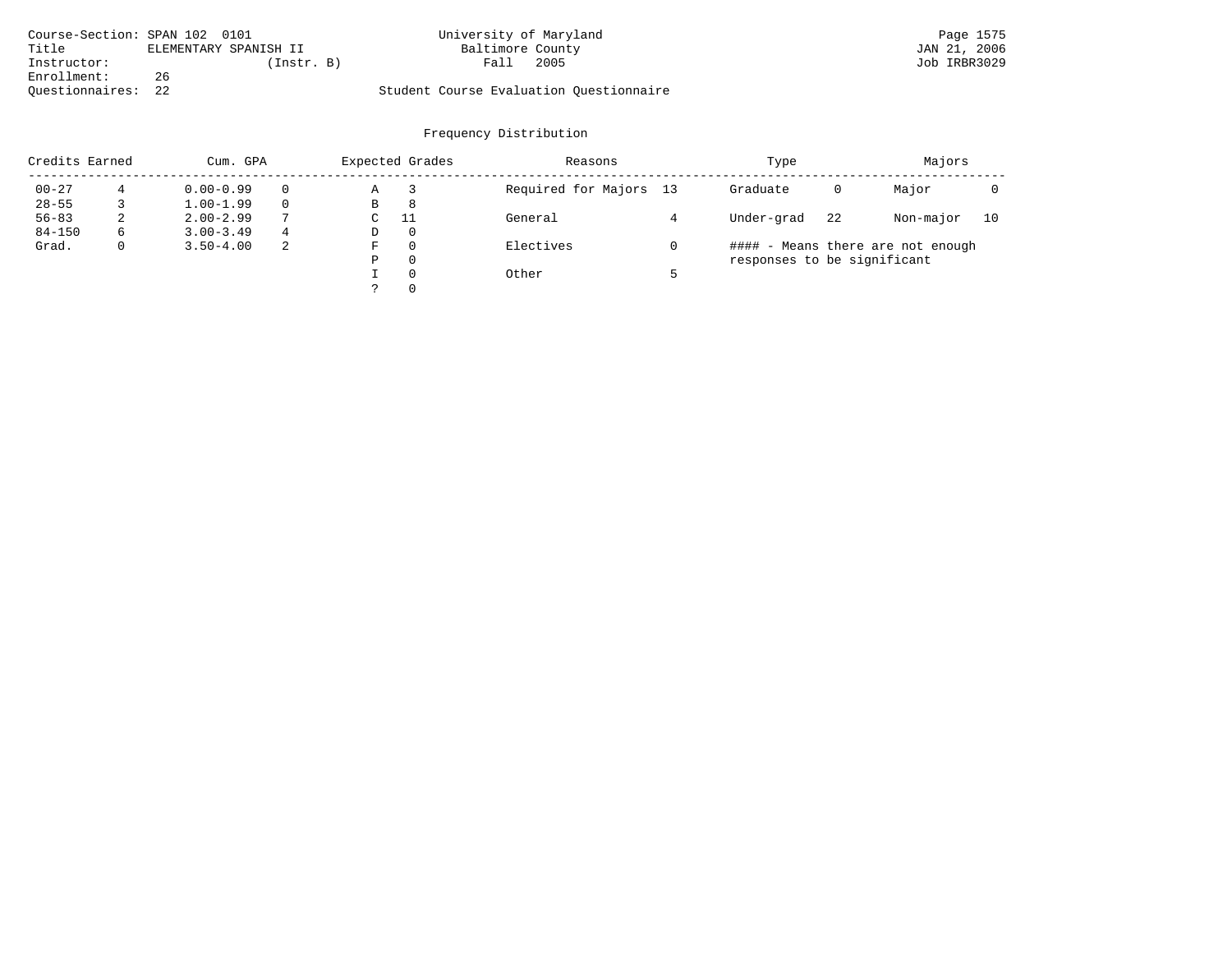|                                                           |             |              |          | Frequencies |          |              |    |      | Instructor     | Course Dept |      | UMBC Level |      | Sect |
|-----------------------------------------------------------|-------------|--------------|----------|-------------|----------|--------------|----|------|----------------|-------------|------|------------|------|------|
| Ouestions                                                 | NR.         | ΝA           |          |             | 3        |              | 5. | Mean | Rank           | Mean        | Mean | Mean       | Mean | Mean |
| General                                                   |             |              |          |             |          |              |    |      |                |             |      |            |      |      |
| 1. Did you gain new insights, skills from this course     |             | $\Omega$     | O        |             |          |              |    | 4.28 | 928/1674       | 4.07        | 4.23 | 4.27       | 4.07 | 4.28 |
| 2. Did the instructor make clear the expected goals       | O           | $\Omega$     | $\Omega$ | $\Omega$    |          |              | 9  | 4.39 | 763/1674       | 4.11        | 4.26 | 4.23       | 4.16 | 4.39 |
| 3. Did the exam questions reflect the expected goals      |             | $\Omega$     | $\Omega$ | $\Omega$    | ς        | 6            |    | 4.29 | 811/1423       | 4.17        | 4.36 | 4.27       | 4.16 | 4.29 |
| 4. Did other evaluations reflect the expected goals       | O           | $\Omega$     | $\Omega$ |             |          |              | 10 | 4.39 | 673/1609       | 4.08        | 4.23 | 4.22       | 4.05 | 4.39 |
| 5. Did assigned readings contribute to what you learned   | $\mathbf 0$ |              |          |             | 4        | 8            |    |      | 3.67 1121/1585 | 3.51        | 4.04 | 3.96       | 3.88 | 3.67 |
| 6. Did written assignments contribute to what you learned | $\mathbf 0$ | $\cap$       |          |             |          | $\mathsf{R}$ | 5  |      | 3.89 1039/1535 | 3.74        | 4.08 | 4.08       | 3.89 | 3.89 |
| 7. Was the grading system clearly explained               | $\Omega$    | $\Omega$     | $\Omega$ | $\Omega$    |          | 11           | б. | 4.28 | 843/1651       | 3.98        | 4.20 | 4.18       | 4.10 | 4.28 |
| 8. How many times was class cancelled                     | $\Omega$    | $\Omega$     | $\Omega$ | $\Omega$    | $\Omega$ |              | 11 |      | 4.61 1124/1673 | 4.77        | 4.65 | 4.69       | 4.67 | 4.61 |
| 9. How would you grade the overall teaching effectiveness |             | <sup>n</sup> | U        | ∩           |          | q            | 5  | 4.12 | 882/1656       | 3.99        | 4.06 | 4.07       | 3.96 | 4.12 |
|                                                           |             |              |          |             |          |              |    |      |                |             |      |            |      |      |
| Lecture                                                   |             |              |          |             |          |              |    |      |                |             |      |            |      |      |
| 1. Were the instructor's lectures well prepared           |             |              |          |             |          |              |    | 4.39 | 1024/1586      | 4.29        | 4.43 | 4.43       | 4.37 | 4.39 |
| 2. Did the instructor seem interested in the subject      | 0           | $\Omega$     | $\Omega$ | $\Omega$    | $\Omega$ |              | 17 | 4.94 | 340/1585       | 4.79        | 4.72 | 4.69       | 4.60 | 4.94 |
| 3. Was lecture material presented and explained clearly   | $\mathbf 0$ | $\Omega$     | $\Omega$ |             |          |              | 10 | 4.44 | 719/1582       | 4.16        | 4.30 | 4.26       | 4.17 | 4.44 |
| 4. Did the lectures contribute to what you learned        | 0           | $\Omega$     | $\Omega$ | $\Omega$    | $\Omega$ | 10           | 8  | 4.44 | 768/1575       | 4.32        | 4.32 | 4.27       | 4.17 | 4.44 |
| 5. Did audiovisual techniques enhance your understanding  | $\Omega$    |              |          | ∩           |          | 10           |    | 4.00 | 666/1380       | 3.42        | 3.94 | 3.94       | 3.78 | 4.00 |
|                                                           |             |              |          |             |          |              |    |      |                |             |      |            |      |      |
| Discussion                                                |             |              |          |             |          |              |    |      |                |             |      |            |      |      |
| 1. Did class discussions contribute to what you learned   | 6           | $\Omega$     |          |             |          |              | 6  | 4.00 | 810/1520       | 4.12        | 4.14 | 4.01       | 3.76 | 4.00 |
| 2. Were all students actively encouraged to participate   | 6           | $\Omega$     | $\Omega$ | $\Omega$    | $\Omega$ |              | 10 | 4.83 | 289/1515       | 4.62        | 4.37 | 4.24       | 3.97 | 4.83 |
| 3. Did the instructor encourage fair and open discussion  | 6           |              |          | $\Omega$    | $\Omega$ |              | 8  | 4.42 | 740/1511       | 4.30        | 4.37 | 4.27       | 4.00 | 4.42 |
| 4. Were special techniques successful                     | 6           |              |          |             |          |              |    | 4.22 | 374/994        | 4.02        | 3.97 | 3.94       | 3.73 | 4.22 |

| Credits Earned |   | Cum. GPA      |   | Expected Grades |   | Reasons             | Type                        |    | Majors                            |  |
|----------------|---|---------------|---|-----------------|---|---------------------|-----------------------------|----|-----------------------------------|--|
| $00 - 27$      |   | $0.00 - 0.99$ |   | Α               | 8 | Required for Majors | Graduate                    | 0  | Major                             |  |
| $28 - 55$      | 2 | $1.00 - 1.99$ |   | B               | 6 |                     |                             |    |                                   |  |
| $56 - 83$      |   | $2.00 - 2.99$ | 4 | $\sim$<br>◡     |   | General             | Under-grad                  | 18 | Non-major                         |  |
| $84 - 150$     |   | $3.00 - 3.49$ |   | D               |   |                     |                             |    |                                   |  |
| Grad.          | 0 | $3.50 - 4.00$ |   | F               | 0 | Electives           |                             |    | #### - Means there are not enough |  |
|                |   |               |   | Ρ               | 0 |                     | responses to be significant |    |                                   |  |
|                |   |               |   |                 | 0 | Other               |                             |    |                                   |  |
|                |   |               |   | $\mathcal{L}$   |   |                     |                             |    |                                   |  |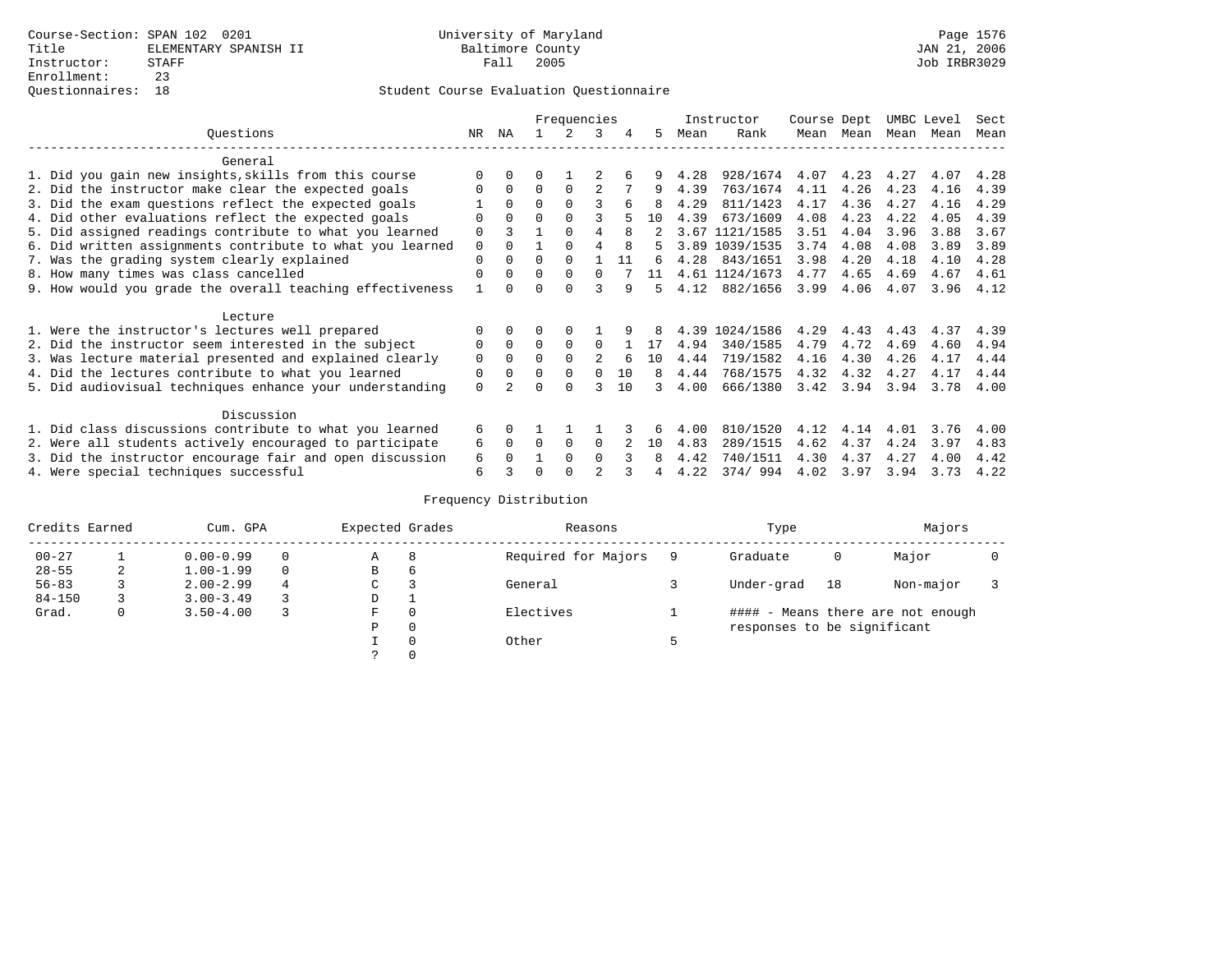|                                                           |                |                |              |                | Frequencies    |                |              |      | Instructor         | Course Dept UMBC Level |                |      |           | Sect        |
|-----------------------------------------------------------|----------------|----------------|--------------|----------------|----------------|----------------|--------------|------|--------------------|------------------------|----------------|------|-----------|-------------|
| Ouestions                                                 |                | NR NA          | $\mathbf{1}$ | 2              | 3              |                | 5            | Mean | Rank               |                        | Mean Mean Mean |      | Mean Mean |             |
| General                                                   |                |                |              |                |                |                |              |      |                    |                        |                |      |           |             |
| 1. Did you gain new insights, skills from this course     |                |                | $\Omega$     |                | 4              |                |              | 4.33 | 854/1674           | 4.07                   | 4.23           | 4.27 | 4.07      | 4.33        |
| 2. Did the instructor make clear the expected goals       | 2              | $\Omega$       | $\Omega$     |                | $\overline{2}$ |                |              |      | 4.20 1001/1674     | 4.11                   | 4.26           | 4.23 | 4.16      | 4.20        |
| 3. Did the exam questions reflect the expected goals      | 2              | $\Omega$       | $\Omega$     | $\Omega$       | $\mathbf{1}$   |                |              | 4.40 | 697/1423           | 4.17                   | 4.36           | 4.27 | 4.16      | 4.40        |
| 4. Did other evaluations reflect the expected goals       |                | $\Omega$       | 1            | $\mathbf{1}$   | $\Omega$       |                |              |      | 4.07 1055/1609     | 4.08                   | 4.23           | 4.22 | 4.05      | 4.07        |
| 5. Did assigned readings contribute to what you learned   | 2              | $\mathfrak{D}$ | 1            | $\mathbf{1}$   | 3              |                |              |      | 3.62 1156/1585     | 3.51                   | 4.04           | 3.96 | 3.88      | 3.62        |
| 6. Did written assignments contribute to what you learned | $\overline{2}$ | $\Omega$       | $\Omega$     | $\overline{2}$ | 3              | 4              |              | 3.93 | 976/1535           | 3.74                   | 4.08           | 4.08 | 3.89      | 3.93        |
| 7. Was the grading system clearly explained               | $\overline{2}$ | $\Omega$       | $\Omega$     | $\mathbf{1}$   | 3              | 3              | $\mathsf{R}$ | 4.20 | 934/1651           | 3.98                   | 4.20           | 4.18 | 4.10      | 4.20        |
| 8. How many times was class cancelled                     | $\overline{2}$ | $\Omega$       | $\Omega$     | $\Omega$       | $\Omega$       | $\Omega$       | 15           | 5.00 | 1/1673             | 4.77                   | 4.65           | 4.69 | 4.67      | 5.00        |
| 9. How would you grade the overall teaching effectiveness | 3              | $\Omega$       | $\cap$       | $\cap$         | 4              |                | 5            | 4.07 | 912/1656           | 3.99                   | 4.06           | 4.07 | 3.96      | 4.07        |
|                                                           |                |                |              |                |                |                |              |      |                    |                        |                |      |           |             |
| Lecture                                                   |                |                |              |                |                |                |              |      |                    |                        |                |      |           |             |
| 1. Were the instructor's lectures well prepared           |                | $\Omega$       | O            | $\Omega$       |                |                |              | 4.47 | 916/1586           | 4.29                   | 4.43           | 4.43 | 4.37      | 4.47        |
| 2. Did the instructor seem interested in the subject      |                | $\Omega$       | $\Omega$     | $\Omega$       | 0              |                | 14           | 4.93 | 397/1585           | 4.79                   | 4.72           | 4.69 | 4.60      | 4.93        |
| 3. Was lecture material presented and explained clearly   | 2              | $\Omega$       | $\mathbf{1}$ | $\Omega$       | 3              | $\overline{4}$ |              |      | 4.07 1099/1582     | 4.16                   | 4.30           | 4.26 | 4.17      | 4.07        |
| 4. Did the lectures contribute to what you learned        | 2              | $\Omega$       | $\mathbf{1}$ | $\mathbf{1}$   | $\Omega$       | 5              |              |      | 4.20 1010/1575     | 4.32                   | 4.32           | 4.27 | 4.17      | 4.20        |
| 5. Did audiovisual techniques enhance your understanding  | $\overline{a}$ | $\cap$         | ς            | $\mathbf{1}$   | ς              | 3              | 5.           |      | 3.40 1094/1380     |                        | 3.42 3.94      | 3.94 | 3.78      | 3.40        |
| Discussion                                                |                |                |              |                |                |                |              |      |                    |                        |                |      |           |             |
| 1. Did class discussions contribute to what you learned   |                | $\Omega$       | 0            | $\Omega$       | 1              |                |              | 4.60 | 338/1520           | 4.12                   | 4.14           | 4.01 | 3.76      | 4.60        |
| 2. Were all students actively encouraged to participate   | 7              | 0              | 0            | $\mathbf 0$    | 1              | $\mathbf 0$    | 9            | 4.80 | 325/1515           | 4.62                   | 4.37           | 4.24 | 3.97      | 4.80        |
| 3. Did the instructor encourage fair and open discussion  | 7              | 0              | $\mathbf 0$  | $\mathbf 0$    | $\mathbf{1}$   |                |              | 4.60 | 563/1511           | 4.30                   | 4.37           | 4.27 | 4.00      | 4.60        |
| 4. Were special techniques successful                     | 7              | $\Omega$       | $\Omega$     | $\mathbf{1}$   | $\mathbf{1}$   | 3              | 5.           | 4.20 | 390/994            | 4.02                   | 3.97           | 3.94 | 3.73      | 4.20        |
|                                                           |                |                |              |                |                |                |              |      |                    |                        |                |      |           |             |
| Laboratory                                                |                |                |              |                |                |                |              |      |                    |                        |                |      |           |             |
| 2. Were you provided with adequate background information | 16             | $\Omega$       | $\Omega$     | 0              | $\Omega$       |                |              |      | $5.00$ ****/ 278   | ****                   | 4.21           | 4.19 | 3.97      | ****        |
| 3. Were necessary materials available for lab activities  | 16             | $\Omega$       | $\Omega$     | $\Omega$       | $\Omega$       | $\Omega$       | $\mathbf{1}$ |      | $5.00$ ****/ 260   | ****                   | 4.43           | 4.46 | 4.41      | $***$ * * * |
|                                                           |                |                |              |                |                |                |              |      |                    |                        |                |      |           |             |
| Seminar                                                   |                | U              |              |                | U              |                |              |      |                    | ****                   |                |      |           | ****        |
| 1. Were assigned topics relevant to the announced theme   | 16             |                | $\Omega$     | $\Omega$       |                |                |              |      | $5.00$ ****/ 103   |                        | 4.39           | 4.41 | 4.33      |             |
| Self Paced                                                |                |                |              |                |                |                |              |      |                    |                        |                |      |           |             |
| 3. Were your contacts with the instructor helpful         | 16             |                | O            | 0              | $\Omega$       |                |              |      | 50<br>5.00 ****/   | ****                   | 4.23           | 4.44 | 4.39      | ****        |
| 4. Was the feedback/tutoring by proctors helpful          | 16             | $\Omega$       | $\Omega$     | $\cap$         | $\Omega$       | $\Omega$       |              |      | $5.00$ ****/<br>35 | ****                   | 4.22           | 4.36 | 3.92      | ****        |

| Credits Earned |   | Cum. GPA      |   | Expected Grades |   | Reasons                | Type                        |    | Majors                            |  |
|----------------|---|---------------|---|-----------------|---|------------------------|-----------------------------|----|-----------------------------------|--|
| $00 - 27$      |   | $0.00 - 0.99$ | 0 | Α               |   | Required for Majors 11 | Graduate                    | 0  | Major                             |  |
| $28 - 55$      |   | $1.00 - 1.99$ | 0 | В               | 8 |                        |                             |    |                                   |  |
| $56 - 83$      |   | $2.00 - 2.99$ |   | C               | 2 | General                | Under-grad                  | 17 | Non-major                         |  |
| $84 - 150$     | 2 | $3.00 - 3.49$ | 4 | D               | 0 |                        |                             |    |                                   |  |
| Grad.          |   | $3.50 - 4.00$ |   | F               |   | Electives              |                             |    | #### - Means there are not enough |  |
|                |   |               |   | P               |   |                        | responses to be significant |    |                                   |  |
|                |   |               |   |                 |   | Other                  |                             |    |                                   |  |
|                |   |               |   |                 |   |                        |                             |    |                                   |  |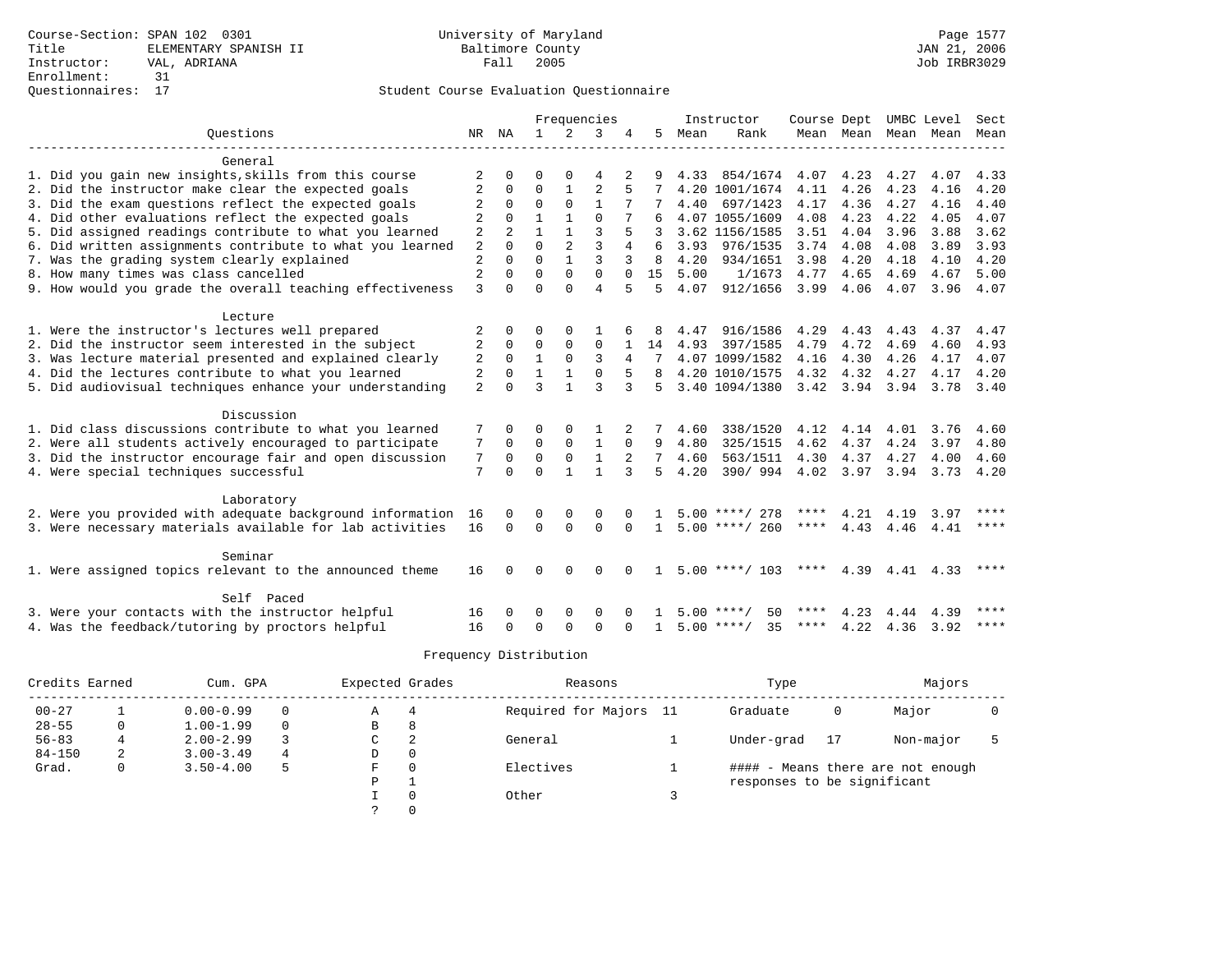|                                                           |                |                  |                            |                            | Frequencies      |                |                 |      | Instructor                  | Course Dept UMBC Level |      |      |                          | Sect        |
|-----------------------------------------------------------|----------------|------------------|----------------------------|----------------------------|------------------|----------------|-----------------|------|-----------------------------|------------------------|------|------|--------------------------|-------------|
| Questions                                                 |                | NR NA            | $\mathbf 1$                | 2                          | 3                | 4              | 5               | Mean | Rank                        |                        |      |      | Mean Mean Mean Mean Mean |             |
|                                                           |                |                  |                            |                            |                  |                |                 |      |                             |                        |      |      |                          |             |
| General                                                   |                |                  |                            |                            |                  |                |                 |      |                             |                        |      |      |                          |             |
| 1. Did you gain new insights, skills from this course     | 0              | $\Omega$         | $\Omega$                   | 2                          | $\overline{4}$   | 4              | 4               |      | 3.71 1424/1674 4.07         |                        | 4.23 | 4.27 | 4.07                     | 3.71        |
| 2. Did the instructor make clear the expected goals       | 0              | $\mathbf 0$      | $\mathbf{0}$               | $\mathbf{1}$               | $\overline{2}$   | 7              | 4               |      | 4.00 1146/1674              | 4.11                   | 4.26 | 4.23 | 4.16                     | 4.00        |
| 3. Did the exam questions reflect the expected goals      | 0              | $\mathbf 0$      | $\mathbf{1}$               | $\mathbf{1}$               | 1                | 4              | 7               |      | 4.07 974/1423               | 4.17                   | 4.36 | 4.27 | 4.16                     | 4.07        |
| 4. Did other evaluations reflect the expected goals       | 0              | $\mathbf{1}$     | $\Omega$                   | $\mathbf{1}$               | $\overline{2}$   |                | 3               |      | 3.92 1198/1609              | 4.08                   | 4.23 | 4.22 | 4.05                     | 3.92        |
| 5. Did assigned readings contribute to what you learned   | 0              | 1                | $\Omega$                   | 3                          | 4                | 5              | 1               |      | 3.31 1344/1585              | 3.51                   | 4.04 | 3.96 | 3.88                     | 3.31        |
| 6. Did written assignments contribute to what you learned | 0              | $\Omega$         | $\Omega$                   | $\mathbf{1}$               | 5                | 5              |                 |      | 3.71 1177/1535              | 3.74                   | 4.08 | 4.08 | 3.89                     | 3.71        |
| 7. Was the grading system clearly explained               | $\Omega$       | $\Omega$         | $\Omega$                   | $\mathbf{1}$               | 4                | 5              | $\overline{4}$  |      | 3.86 1258/1651              | 3.98                   | 4.20 | 4.18 | 4.10                     | 3.86        |
| 8. How many times was class cancelled                     | $\overline{a}$ | $\mathbf 0$      | $\mathbf 0$                | $\mathbf 0$                | $\mathbf 0$      | $\mathbf 0$    | 12              | 5.00 | 1/1673                      | 4.77                   | 4.65 | 4.69 | 4.67                     | 5.00        |
| 9. How would you grade the overall teaching effectiveness | $\overline{4}$ | $\Omega$         | $\Omega$                   | $\mathbf{1}$               | 3                | 5              |                 |      | 1 3.60 1330/1656            | 3.99                   | 4.06 | 4.07 | 3.96                     | 3.60        |
|                                                           |                |                  |                            |                            |                  |                |                 |      |                             |                        |      |      |                          |             |
| Lecture                                                   |                |                  |                            |                            |                  |                |                 |      |                             |                        |      |      |                          |             |
| 1. Were the instructor's lectures well prepared           | 1              | 0                | $\mathbf 0$                | 1                          | 2                | 4              | 6               |      | 4.15 1217/1586              | 4.29                   | 4.43 | 4.43 | 4.37                     | 4.15        |
| 2. Did the instructor seem interested in the subject      | 1              | $\mathbf 0$      | $\mathbf{0}$               | $\mathbf 0$                | $\mathbf{0}$     | 2              | 11              |      | 4.85 713/1585               | 4.79                   | 4.72 | 4.69 | 4.60                     | 4.85        |
| 3. Was lecture material presented and explained clearly   | 1              | 0                | $\mathbf{0}$               | 2                          | 3                | 2              | 6               |      | 3.92 1199/1582              | 4.16                   | 4.30 | 4.26 | 4.17                     | 3.92        |
| 4. Did the lectures contribute to what you learned        | 1              | 0                | $\mathbf 0$                | $\mathbf{1}$               | 2                | 4              | 6               |      | 4.15 1050/1575              | 4.32                   | 4.32 | 4.27 | 4.17                     | 4.15        |
| 5. Did audiovisual techniques enhance your understanding  | 2              | 3                | $\mathbf{1}$               | $\overline{a}$             | $\overline{2}$   | $\overline{a}$ | 2               |      | 3.22 1170/1380              | 3.42 3.94 3.94         |      |      | 3.78                     | 3.22        |
|                                                           |                |                  |                            |                            |                  |                |                 |      |                             |                        |      |      |                          |             |
| Discussion                                                |                |                  |                            |                            |                  |                |                 |      |                             |                        |      |      |                          |             |
| 1. Did class discussions contribute to what you learned   | 6              | 0                | $\mathbf 0$                | $\mathbf 0$                | 0                | 4              | 4               | 4.50 | 397/1520                    | 4.12                   | 4.14 | 4.01 | 3.76                     | 4.50        |
| 2. Were all students actively encouraged to participate   | 6              | 0                | $\mathbf 0$                | $\mathbf 0$                | 0                | $\mathbf 1$    | 7               | 4.88 | 242/1515                    | 4.62                   | 4.37 | 4.24 | 3.97                     | 4.88        |
| 3. Did the instructor encourage fair and open discussion  | 6              | $\mathbf 0$      | $\mathsf 0$                | $\mathsf 0$                | $\mathsf 0$      | $\overline{4}$ | $4\overline{ }$ | 4.50 | 642/1511                    |                        |      |      | 4.00                     | 4.50        |
|                                                           | 6              | 3                | $\Omega$                   | $\mathbf{1}$               | $\mathbf{1}$     | $\overline{2}$ | $\mathbf{1}$    |      |                             | 4.30                   | 4.37 | 4.27 |                          |             |
| 4. Were special techniques successful                     |                |                  |                            |                            |                  |                |                 | 3.60 | 699/994 4.02 3.97 3.94 3.73 |                        |      |      |                          | 3.60        |
|                                                           |                |                  |                            |                            |                  |                |                 |      |                             |                        |      |      |                          |             |
| Laboratory                                                |                |                  |                            |                            |                  |                |                 |      |                             |                        |      |      |                          | ****        |
| 1. Did the lab increase understanding of the material     | 12             | 1<br>$\mathbf 0$ | $\mathbf 0$<br>$\mathbf 0$ | $\mathbf 0$                | 0                | 1              | $\Omega$        |      | $4.00$ ****/ 265            | ****<br>****           | 4.06 | 4.23 | 3.97                     | $***$       |
| 2. Were you provided with adequate background information | 12             |                  |                            | $\mathsf 0$                | $1\,$            | $\mathbf{1}$   | $\Omega$        |      | $3.50$ ****/ 278            | $***$ * *              | 4.21 | 4.19 | 3.97                     | ****        |
| 3. Were necessary materials available for lab activities  | 12             | $\mathbf{1}$     | $\Omega$                   | $\mathbf 0$                | $\mathbf{0}$     | $\Omega$       | 1               |      | $5.00$ ****/ 260            |                        | 4.43 | 4.46 | 4.41                     | $***$       |
| 4. Did the lab instructor provide assistance              | 12             | $\mathbf{1}$     | $\mathbf 0$                | $\mathbf 0$                | $\mathbf 0$      | $\mathbf{1}$   | $\Omega$        |      | $4.00$ ****/ 259            | ****                   | 4.21 | 4.33 | 4.19                     | $***$       |
| 5. Were requirements for lab reports clearly specified    | 12             | $\mathbf{1}$     | $\Omega$                   | $\Omega$                   | $\Omega$         | $\Omega$       | $\mathbf{1}$    |      | $5.00$ ****/ 233            | $***$ * *              | 4.36 | 4.20 | 4.00                     |             |
|                                                           |                |                  |                            |                            |                  |                |                 |      |                             |                        |      |      |                          |             |
| Seminar                                                   |                |                  |                            |                            |                  |                |                 |      |                             |                        |      |      |                          | $***$ * * * |
| 1. Were assigned topics relevant to the announced theme   | 13             | 0                | $\mathbf 0$                | $\mathbf 0$                | 0                | 1              | $\Omega$        |      | $4.00$ ****/ 103            | ****                   | 4.39 | 4.41 | 4.33                     |             |
| 2. Was the instructor available for individual attention  | 12             | 1                | $\mathbf{0}$               | $\mathbf 0$                | $\mathbf{0}$     | $\mathbf 0$    | 1               | 5.00 | $***/101$                   | ****                   | 4.33 | 4.48 | 4.18                     | ****        |
| 3. Did research projects contribute to what you learned   | 12             | $\mathbf{1}$     | $\mathsf 0$                | $\mathbf 0$                | $\mathsf 0$      | $\mathbf 0$    | 1               |      | $5.00$ ****/<br>95          | $***$ * * *            | 4.15 | 4.31 | 3.99                     | $***$       |
| 4. Did presentations contribute to what you learned       | 12             | $\mathbf{1}$     | $\mathbf{0}$               | $\mathbf 0$                | $\mathbf 0$      | $\mathbf 0$    | 1               |      | $5.00$ ****/<br>99          | $***$ * * *            | 4.36 | 4.39 | 4.10                     | $***$       |
| 5. Were criteria for grading made clear                   | 12             | $\mathbf{1}$     | $\mathbf 0$                | $\Omega$                   | $\Omega$         | $\mathbf{1}$   | $\Omega$        |      | 97<br>$4.00$ ****/          | $***$ * * *            | 3.76 | 4.14 | 3.69                     | $***$       |
|                                                           |                |                  |                            |                            |                  |                |                 |      |                             |                        |      |      |                          |             |
| Field Work                                                |                |                  |                            |                            |                  |                |                 |      |                             |                        |      |      |                          |             |
| 3. Was the instructor available for consultation          | 13             | 0                | $\mathbf 0$                | $\mathbf 0$                | 0                | 0              |                 | 5.00 | $***$ /<br>53               |                        | 4.19 | 4.45 | 4.34                     | ****        |
| 4. To what degree could you discuss your evaluations      | 13             | $\Omega$         | $\mathbf 0$                | $\Omega$                   | $\Omega$         | $\Omega$       | $\mathbf{1}$    | 5.00 | $***/$<br>48                | ****                   | 3.86 | 4.12 | 4.00                     | $***$       |
|                                                           |                |                  |                            |                            |                  |                |                 |      |                             |                        |      |      |                          |             |
| Self Paced                                                |                |                  |                            |                            |                  |                |                 |      |                             |                        |      |      |                          | ****        |
| 1. Did self-paced system contribute to what you learned   | 13             | $\Omega$         | $\mathbf 0$<br>$\mathbf 0$ | $\mathbf 0$<br>$\mathbf 0$ | 0<br>$\mathbf 0$ | $\Omega$       |                 | 5.00 | $***$ /<br>61               | ****<br>****           | 4.03 | 4.09 | 3.87                     | ****        |
| 2. Did study questions make clear the expected goal       | 13             | $\mathbf 0$      |                            |                            |                  | $\mathbf 0$    | 1               | 5.00 | 52<br>****/                 |                        | 4.21 | 4.26 | 3.91                     | ****        |
| 3. Were your contacts with the instructor helpful         | 13             | $\Omega$         | $\mathbf 0$                | $\mathbf 0$                | $\mathbf{0}$     | $\Omega$       | 1               |      | $5.00$ ****/<br>50          | ****<br>$***$ * *      | 4.23 | 4.44 | 4.39                     | $***$       |
| 4. Was the feedback/tutoring by proctors helpful          | 13             | $\mathbf 0$      | $\mathbf{0}$               | $\mathbf 0$                | $\mathbf 0$      | $\Omega$       | 1               |      | $5.00$ ****/<br>35          |                        | 4.22 | 4.36 | 3.92                     |             |
| 5. Were there enough proctors for all the students        | 13             | $\cap$           | $\Omega$                   | $\cap$                     | $\cap$           | $\cap$         | $\mathbf{1}$    |      | 31<br>$5.00$ ****/          | $***$ * * *            | 4.25 | 4.34 | 3.88                     | $***$ * * * |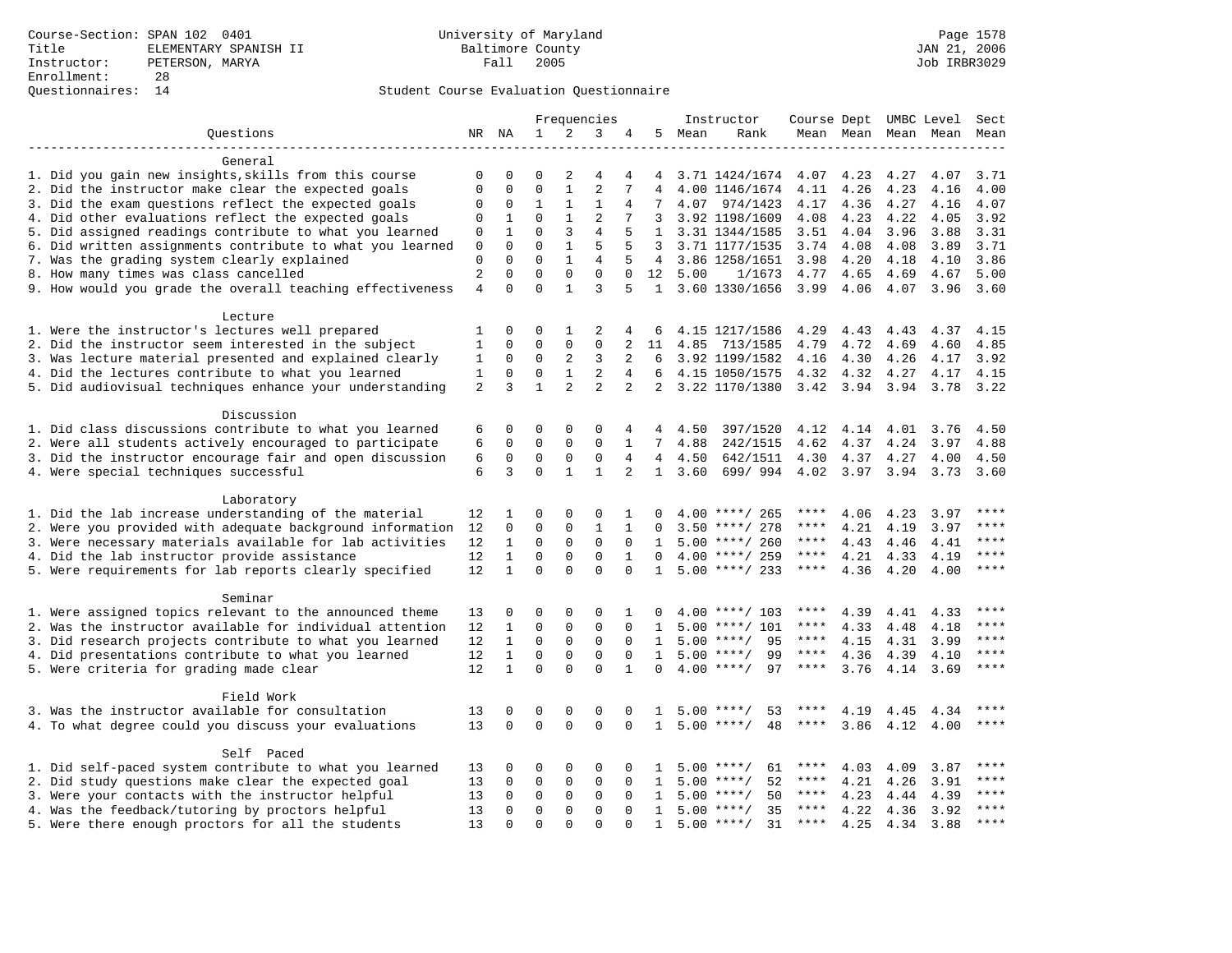| Course-Section: SPAN 102 0401 |                       | University of Maryland                  | Page 1578    |
|-------------------------------|-----------------------|-----------------------------------------|--------------|
| Title                         | ELEMENTARY SPANISH II | Baltimore County                        | JAN 21, 2006 |
| Instructor:                   | PETERSON, MARYA       | 2005<br>$_{\rm{Fall}}$                  | Job IRBR3029 |
| Enrollment:                   | 28                    |                                         |              |
| Ouestionnaires: 14            |                       | Student Course Evaluation Questionnaire |              |

| Credits Earned |   | Cum. GPA      |          |   | Expected Grades | Reasons             | Type                        |    | Majors                            |  |
|----------------|---|---------------|----------|---|-----------------|---------------------|-----------------------------|----|-----------------------------------|--|
| $00 - 27$      |   | $0.00 - 0.99$ | $\Omega$ | Α | $\overline{0}$  | Required for Majors | Graduate                    | 0  | Major                             |  |
| $28 - 55$      |   | $1.00 - 1.99$ | $\Omega$ | В | 10              |                     |                             |    |                                   |  |
| $56 - 83$      |   | $2.00 - 2.99$ | 2        | С |                 | General             | Under-grad                  | 14 | Non-major                         |  |
| $84 - 150$     |   | $3.00 - 3.49$ | -2       | D | 0               |                     |                             |    |                                   |  |
| Grad.          | 0 | $3.50 - 4.00$ | -2       | F | 0               | Electives           |                             |    | #### - Means there are not enough |  |
|                |   |               |          | Ρ | 0               |                     | responses to be significant |    |                                   |  |
|                |   |               |          |   | 0               | Other               |                             |    |                                   |  |
|                |   |               |          |   | 0               |                     |                             |    |                                   |  |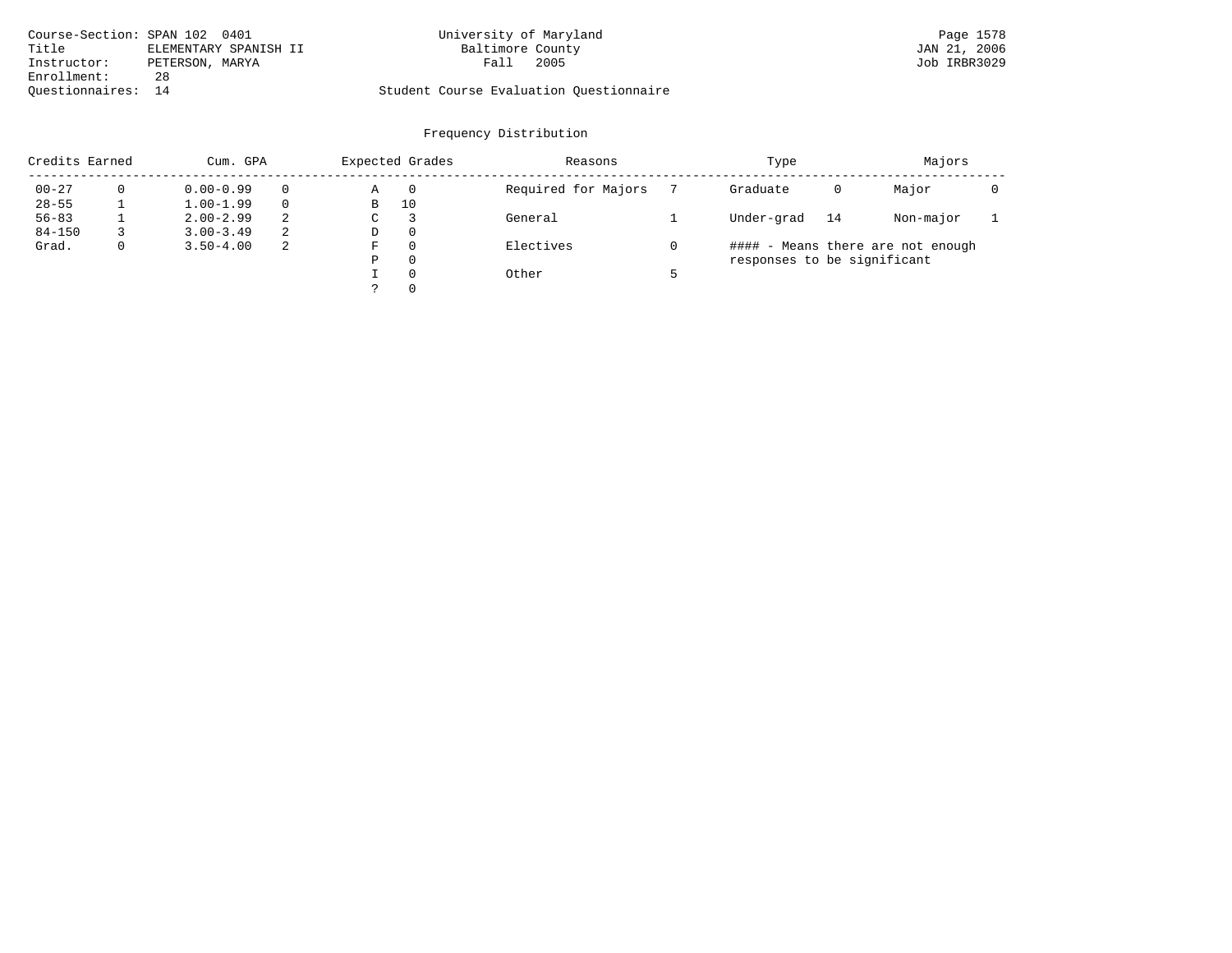|                                                           | Frequencies |          |          |                |          |     |      | Instructor     | Course Dept |           | UMBC Level |      | Sect |
|-----------------------------------------------------------|-------------|----------|----------|----------------|----------|-----|------|----------------|-------------|-----------|------------|------|------|
| Ouestions                                                 | NR.         | ΝA       |          |                | κ        | 5.  | Mean | Rank           |             | Mean Mean | Mean       | Mean | Mean |
| General                                                   |             |          |          |                |          |     |      |                |             |           |            |      |      |
| 1. Did you gain new insights, skills from this course     |             |          |          |                |          | 1 O | 4.47 | 655/1674       | 4.07        | 4.23      | 4.27       | 4.07 | 4.47 |
| 2. Did the instructor make clear the expected goals       | O           | $\Omega$ | $\Omega$ | $\Omega$       |          |     | 4.29 | 882/1674       | 4.11        | 4.26      | 4.23       | 4.16 | 4.29 |
| 3. Did the exam questions reflect the expected goals      |             | $\Omega$ | $\Omega$ |                | 2        | 8   | 4.24 | 861/1423       | 4.17        | 4.36      | 4.27       | 4.16 | 4.24 |
| 4. Did other evaluations reflect the expected goals       | U           |          |          | $\cap$         |          |     |      | 4.06 1055/1609 | 4.08        | 4.23      | 4.22       | 4.05 | 4.06 |
| 5. Did assigned readings contribute to what you learned   | $\mathbf 0$ | $\Omega$ |          | $\overline{2}$ | 4        |     |      | 3.65 1135/1585 | 3.51        | 4.04      | 3.96       | 3.88 | 3.65 |
| 6. Did written assignments contribute to what you learned | $\mathbf 0$ |          |          |                |          |     |      | 3.80 1110/1535 | 3.74        | 4.08      | 4.08       | 3.89 | 3.80 |
| 7. Was the grading system clearly explained               | $\mathbf 0$ | $\Omega$ |          |                |          |     | 4.00 | 1097/1651      | 3.98        | 4.20      | 4.18       | 4.10 | 4.00 |
| 8. How many times was class cancelled                     | 0           | $\Omega$ | O        | $\Omega$       |          | 17  | 5.00 | 1/1673         | 4.77        | 4.65      | 4.69       | 4.67 | 5.00 |
| 9. How would you grade the overall teaching effectiveness | 5           |          |          |                |          |     | 4.27 | 693/1656       | 3.99        | 4.06      | 4.07       | 3.96 | 4.27 |
| Lecture                                                   |             |          |          |                |          |     |      |                |             |           |            |      |      |
| 1. Were the instructor's lectures well prepared           |             |          |          | $\Omega$       |          |     | 4.63 | 723/1586       | 4.29        | 4.43      | 4.43       | 4.37 | 4.63 |
| 2. Did the instructor seem interested in the subject      |             | $\Omega$ | $\Omega$ | $\Omega$       | $\Omega$ | 13  | 4.81 | 786/1585       | 4.79        | 4.72      | 4.69       | 4.60 | 4.81 |
| 3. Was lecture material presented and explained clearly   | 1           | $\Omega$ | $\Omega$ | $\Omega$       | 4        | 8   | 4.25 | 935/1582       | 4.16        | 4.30      | 4.26       | 4.17 | 4.25 |
| 4. Did the lectures contribute to what you learned        |             | $\Omega$ | O        | $\Omega$       |          | 9   | 4.44 | 780/1575       | 4.32        | 4.32      | 4.27       | 4.17 | 4.44 |
| 5. Did audiovisual techniques enhance your understanding  |             |          |          |                |          |     | 3.69 | 944/1380       | 3.42        | 3.94      | 3.94       | 3.78 | 3.69 |
| Discussion                                                |             |          |          |                |          |     |      |                |             |           |            |      |      |
| 1. Did class discussions contribute to what you learned   |             | 0        | 0        | $\Omega$       |          |     | 4.20 | 700/1520       | 4.12        | 4.14      | 4.01       | 3.76 | 4.20 |
| 2. Were all students actively encouraged to participate   |             | $\Omega$ | $\Omega$ | $\Omega$       |          |     | 4.60 | 543/1515       | 4.62        | 4.37      | 4.24       | 3.97 | 4.60 |
| 3. Did the instructor encourage fair and open discussion  | 7           | $\Omega$ | O        | $\Omega$       |          |     | 3.90 | 1139/1511      | 4.30        | 4.37      | 4.27       | 4.00 | 3.90 |
| 4. Were special techniques successful                     | 8           |          |          |                |          |     | 4.33 | 322/994        | 4.02        | 3.97      | 3.94       | 3.73 | 4.33 |

| Credits Earned |          | Cum. GPA      |   | Expected Grades |          | Reasons                |        | Type                        |    | Majors                            |  |
|----------------|----------|---------------|---|-----------------|----------|------------------------|--------|-----------------------------|----|-----------------------------------|--|
| $00 - 27$      | $\Omega$ | $0.00 - 0.99$ |   | А               | 6        | Required for Majors 14 |        | Graduate                    | 0  | Major                             |  |
| $28 - 55$      | ᅩ        | $1.00 - 1.99$ |   | В               | 6        |                        |        |                             |    |                                   |  |
| $56 - 83$      |          | $2.00 - 2.99$ |   | C               | 2        | General                |        | Under-grad                  | 17 | Non-major                         |  |
| $84 - 150$     | 2        | $3.00 - 3.49$ | 4 | D               | <b>.</b> |                        |        |                             |    |                                   |  |
| Grad.          | 0        | $3.50 - 4.00$ |   | F               | 0        | Electives              | 0      |                             |    | #### - Means there are not enough |  |
|                |          |               |   | Ρ               | 0        |                        |        | responses to be significant |    |                                   |  |
|                |          |               |   |                 | $\Omega$ | Other                  | $\sim$ |                             |    |                                   |  |
|                |          |               |   | C               |          |                        |        |                             |    |                                   |  |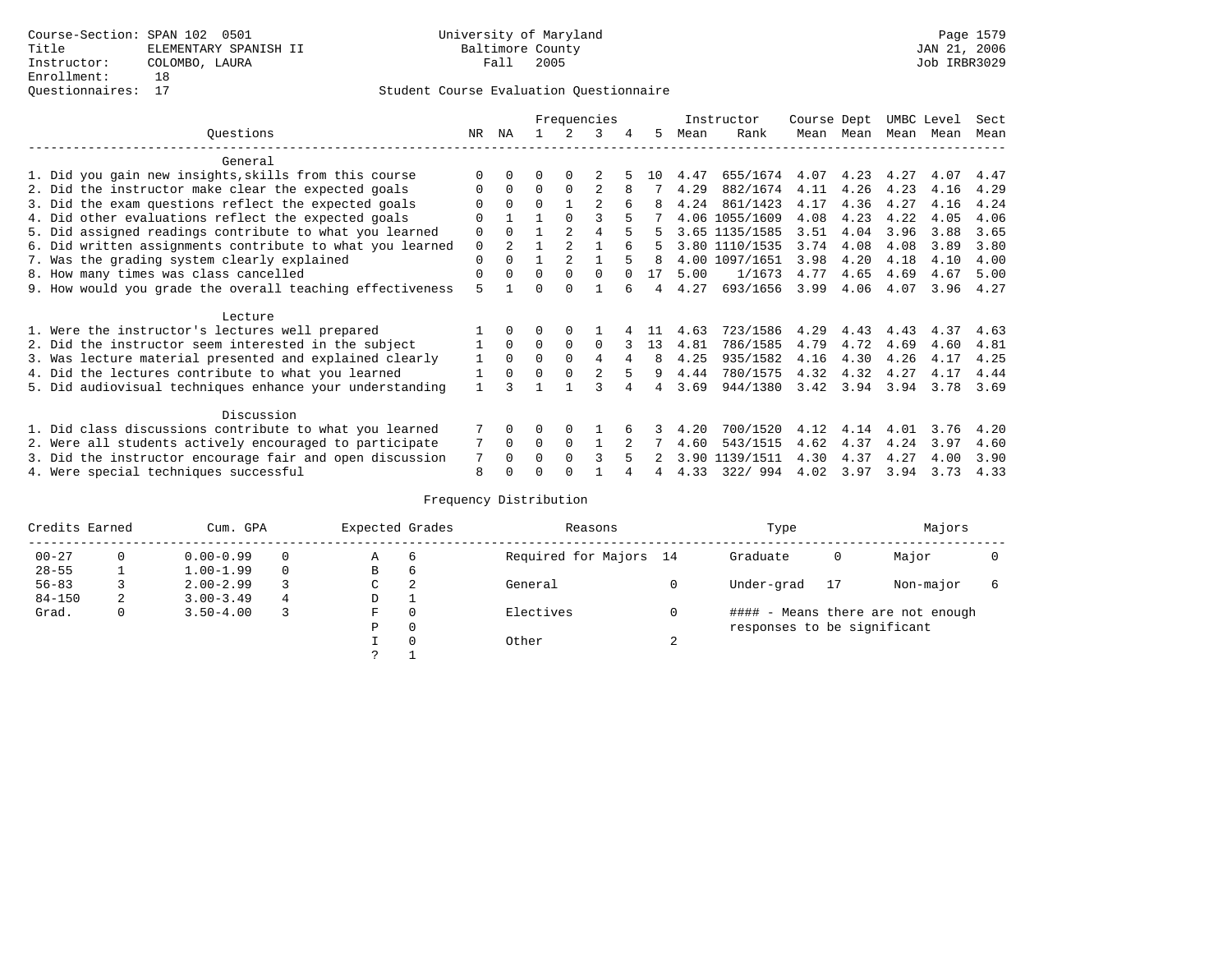|                                                           | Frequencies  |                |          |          |                |   | Instructor | Course Dept |          | UMBC Level |           | Sect |      |      |
|-----------------------------------------------------------|--------------|----------------|----------|----------|----------------|---|------------|-------------|----------|------------|-----------|------|------|------|
| Ouestions                                                 | NR.          | ΝA             |          |          | 3              | 4 | 5.         | Mean        | Rank     |            | Mean Mean | Mean | Mean | Mean |
| General                                                   |              |                |          |          |                |   |            |             |          |            |           |      |      |      |
| 1. Did you gain new insights, skills from this course     |              | $\Omega$       |          |          |                |   |            | 4.25        | 954/1674 | 4.07       | 4.23      | 4.27 | 4.07 | 4.25 |
| 2. Did the instructor make clear the expected goals       | O            | $\Omega$       | $\Omega$ |          |                |   | 8          | 4.31        | 856/1674 | 4.11       | 4.26      | 4.23 | 4.16 | 4.31 |
| 3. Did the exam questions reflect the expected goals      |              | $\Omega$       | $\Omega$ | $\Omega$ | $\Omega$       |   |            | 4.47        | 623/1423 | 4.17       | 4.36      | 4.27 | 4.16 | 4.47 |
| 4. Did other evaluations reflect the expected goals       | O            | $\Omega$       | $\Omega$ | $\Omega$ | $\overline{a}$ |   | 9          | 4.44        | 598/1609 | 4.08       | 4.23      | 4.22 | 4.05 | 4.44 |
| 5. Did assigned readings contribute to what you learned   |              | $\mathfrak{D}$ |          |          | $\mathfrak{D}$ |   |            | 4.00        | 769/1585 | 3.51       | 4.04      | 3.96 | 3.88 | 4.00 |
| 6. Did written assignments contribute to what you learned | $\mathbf{1}$ | $\Omega$       | $\Omega$ |          | $\mathfrak{D}$ | 8 | 5          | 4.20        | 737/1535 | 3.74       | 4.08      | 4.08 | 3.89 | 4.20 |
| 7. Was the grading system clearly explained               |              | $\Omega$       | $\Omega$ |          |                |   |            | 4.27        | 855/1651 | 3.98       | 4.20      | 4.18 | 4.10 | 4.27 |
| 8. How many times was class cancelled                     | 0            | $\Omega$       | $\Omega$ | $\Omega$ | $\Omega$       |   | 14         | 4.88        | 760/1673 | 4.77       | 4.65      | 4.69 | 4.67 | 4.88 |
| 9. How would you grade the overall teaching effectiveness | 2            | <sup>n</sup>   | ∩        |          | U              |   |            | 4.36        | 588/1656 | 3.99       | 4.06      | 4.07 | 3.96 | 4.36 |
| Lecture                                                   |              |                |          |          |                |   |            |             |          |            |           |      |      |      |
| 1. Were the instructor's lectures well prepared           |              |                |          | $\Omega$ |                |   | 1 N        | 4.53        | 826/1586 | 4.29       | 4.43      | 4.43 | 4.37 | 4.53 |
| 2. Did the instructor seem interested in the subject      |              | $\Omega$       | $\Omega$ | $\Omega$ | $\Omega$       |   | 12         | 4.80        | 811/1585 | 4.79       | 4.72      | 4.69 | 4.60 | 4.80 |
| 3. Was lecture material presented and explained clearly   | 1            | $\Omega$       |          | $\Omega$ | $\Omega$       |   |            | 4.40        | 777/1582 | 4.16       | 4.30      | 4.26 | 4.17 | 4.40 |
| 4. Did the lectures contribute to what you learned        |              | $\Omega$       |          | $\Omega$ | $\Omega$       |   | 11         | 4.53        | 658/1575 | 4.32       | 4.32      | 4.27 | 4.17 | 4.53 |
| 5. Did audiovisual techniques enhance your understanding  |              |                | ∩        | $\cap$   |                |   | ર          | 4.00        | 666/1380 | 3.42       | 3.94      | 3.94 | 3.78 | 4.00 |
| Discussion                                                |              |                |          |          |                |   |            |             |          |            |           |      |      |      |
| 1. Did class discussions contribute to what you learned   | 5            | 0              |          | $\Omega$ | κ              |   |            | 4.00        | 810/1520 | 4.12       | 4.14      | 4.01 | 3.76 | 4.00 |
| 2. Were all students actively encouraged to participate   | 5            | $\Omega$       | $\Omega$ | $\Omega$ | $\Omega$       |   | 11         | 5.00        | 1/1515   | 4.62       | 4.37      | 4.24 | 3.97 | 5.00 |
| 3. Did the instructor encourage fair and open discussion  | 5            | $\Omega$       | O        | $\Omega$ |                |   |            | 4.27        | 875/1511 | 4.30       | 4.37      | 4.27 | 4.00 | 4.27 |
| 4. Were special techniques successful                     | 5            |                |          |          |                |   |            | 4.00        | 474/994  | 4.02       | 3.97      | 3.94 | 3.73 | 4.00 |

| Credits Earned |   | Cum. GPA      |   | Expected Grades |          | Reasons                |        | Type                        |    | Majors                            |  |
|----------------|---|---------------|---|-----------------|----------|------------------------|--------|-----------------------------|----|-----------------------------------|--|
| $00 - 27$      |   | $0.00 - 0.99$ |   | А               | 6        | Required for Majors 13 |        | Graduate                    | 0  | Major                             |  |
| $28 - 55$      | 2 | $1.00 - 1.99$ |   | B               | 9        |                        |        |                             |    |                                   |  |
| $56 - 83$      |   | $2.00 - 2.99$ |   | $\sim$<br>◡     | 0        | General                |        | Under-grad                  | 16 | Non-major                         |  |
| $84 - 150$     | 5 | $3.00 - 3.49$ | 6 | D               | 0        |                        |        |                             |    |                                   |  |
| Grad.          | 0 | $3.50 - 4.00$ | 2 | F               | 0        | Electives              | 0      |                             |    | #### - Means there are not enough |  |
|                |   |               |   | Ρ               | 0        |                        |        | responses to be significant |    |                                   |  |
|                |   |               |   |                 | $\Omega$ | Other                  | $\sim$ |                             |    |                                   |  |
|                |   |               |   | C               |          |                        |        |                             |    |                                   |  |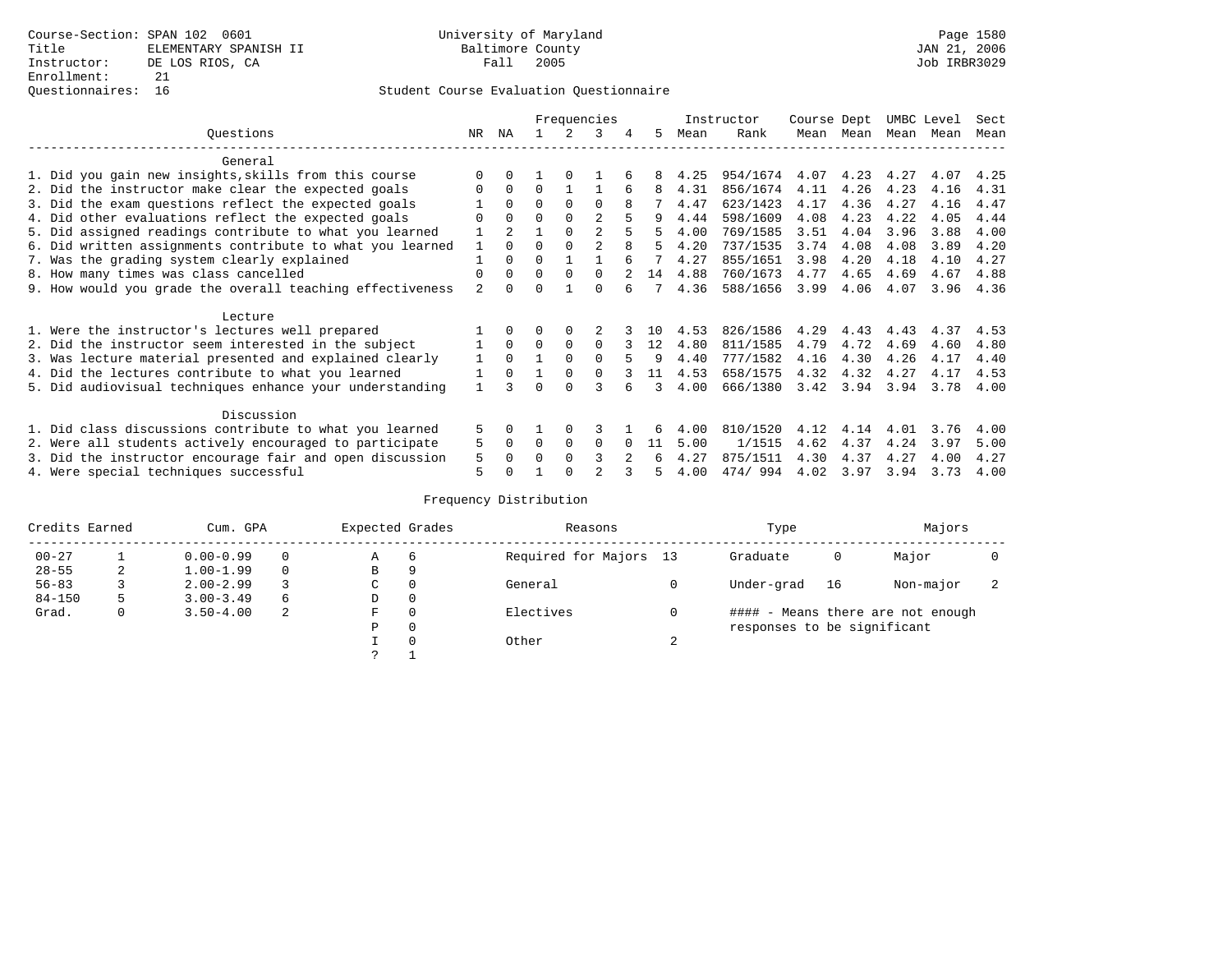|                                                                                                               |             |                | Frequencies |                |                |                |         |      | Instructor       | Course Dept |           | UMBC Level |      | Sect |
|---------------------------------------------------------------------------------------------------------------|-------------|----------------|-------------|----------------|----------------|----------------|---------|------|------------------|-------------|-----------|------------|------|------|
| Ouestions                                                                                                     | NR.         | ΝA             |             | $\overline{2}$ |                |                | 5       | Mean | Rank             |             | Mean Mean | Mean Mean  |      | Mean |
|                                                                                                               |             |                |             |                |                |                |         |      |                  |             |           |            |      |      |
| General                                                                                                       |             |                |             |                |                |                |         |      |                  |             |           |            |      |      |
| 1. Did you gain new insights, skills from this course                                                         |             |                |             |                |                |                |         | 4.25 | 954/1674         | 4.07        | 4.23      | 4.27       | 4.07 | 4.25 |
| 2. Did the instructor make clear the expected goals                                                           |             | $\Omega$       | 0           | $\Omega$       | 3              |                | 6       | 4.25 | 931/1674         | 4.11        | 4.26      | 4.23       | 4.16 | 4.25 |
| 3. Did the exam questions reflect the expected goals                                                          |             | $\Omega$       | $\Omega$    |                |                | 5              |         | 4.17 | 915/1423         | 4.17        | 4.36      | 4.27       | 4.16 | 4.17 |
| 4. Did other evaluations reflect the expected goals                                                           |             | $\Omega$       | U           | $\Omega$       | $\mathfrak{D}$ | 5              |         | 4.25 | 852/1609         | 4.08        | 4.23      | 4.22       | 4.05 | 4.25 |
| 5. Did assigned readings contribute to what you learned                                                       | 0           |                | 0           |                | ς              |                |         |      | 3.80 1006/1585   | 3.51        | 4.04      | 3.96       | 3.88 | 3.80 |
| 6. Did written assignments contribute to what you learned                                                     | $\mathbf 0$ | $\Omega$       | 0           | $\overline{2}$ | $\mathfrak{D}$ | 4              |         |      | 3.83 1083/1535   | 3.74        | 4.08      | 4.08       | 3.89 | 3.83 |
| 7. Was the grading system clearly explained                                                                   | 0           | 0              | 0           | 3              |                | $\overline{2}$ |         |      | 3.92 1214/1651   | 3.98        | 4.20      | 4.18       | 4.10 | 3.92 |
| 8. How many times was class cancelled                                                                         | $\Omega$    | $\Omega$       | U           | $\Omega$       | $\Omega$       | 5              |         |      | 4.58 1148/1673   | 4.77        | 4.65      | 4.69       | 4.67 | 4.58 |
| 9. How would you grade the overall teaching effectiveness                                                     |             | 0              | U           | $\cap$         | $\mathfrak{D}$ | 3              | б.      |      | 4.36 575/1656    | 3.99        | 4.06      | 4.07       | 3.96 | 4.36 |
| Lecture                                                                                                       |             |                |             |                |                |                |         |      |                  |             |           |            |      |      |
|                                                                                                               | O           | 0              |             |                |                |                | 8       | 4.50 | 858/1586         | 4.29        | 4.43      | 4.43       | 4.37 | 4.50 |
| 1. Were the instructor's lectures well prepared                                                               |             | $\Omega$       | 0           | $\Omega$       | $\Omega$       |                |         | 4.92 | 510/1585         | 4.79        | 4.72      | 4.69       | 4.60 | 4.92 |
| 2. Did the instructor seem interested in the subject                                                          | 0           | $\Omega$       |             | $\Omega$       |                |                | 11<br>8 | 4.33 | 850/1582         | 4.16        | 4.30      | 4.26       | 4.17 | 4.33 |
| 3. Was lecture material presented and explained clearly<br>4. Did the lectures contribute to what you learned | 0           | $\Omega$       | 0           | $\Omega$       |                |                | 10      | 4.75 | 359/1575         | 4.32        | 4.32      | 4.27       | 4.17 |      |
|                                                                                                               | 0           |                |             |                |                |                |         |      |                  |             |           |            |      | 4.75 |
| 5. Did audiovisual techniques enhance your understanding                                                      | $\Omega$    |                |             | $\mathfrak{D}$ | $\overline{2}$ |                | ς       | 3.67 | 962/1380         | 3.42        | 3.94      | 3.94       | 3.78 | 3.67 |
| Discussion                                                                                                    |             |                |             |                |                |                |         |      |                  |             |           |            |      |      |
| 1. Did class discussions contribute to what you learned                                                       | 0           | 0              |             |                |                |                | 5       | 4.08 | 783/1520         | 4.12        | 4.14      | 4.01       | 3.76 | 4.08 |
| 2. Were all students actively encouraged to participate                                                       | 0           | 0              | 0           | 0              | 0              | 4              | 8       | 4.67 | 483/1515         | 4.62        | 4.37      | 4.24       | 3.97 | 4.67 |
| 3. Did the instructor encourage fair and open discussion                                                      | 0           | $\Omega$       | 0           | $\Omega$       |                |                | 4       | 4.25 | 896/1511         | 4.30        | 4.37      | 4.27       | 4.00 | 4.25 |
| 4. Were special techniques successful                                                                         | 0           | $\mathfrak{D}$ | U           | <sup>0</sup>   |                |                |         | 4.40 | 287/994          | 4.02        | 3.97      | 3.94       | 3.73 | 4.40 |
|                                                                                                               |             |                |             |                |                |                |         |      |                  |             |           |            |      |      |
| Laboratory                                                                                                    |             |                |             |                |                |                |         |      |                  |             |           |            |      |      |
| 1. Did the lab increase understanding of the material                                                         | 11          | <sup>0</sup>   | U           | 0              | 0              |                | 0       |      | $4.00$ ****/ 265 | ****        | 4.06      | 4.23       | 3.97 | **** |
| 2. Were you provided with adequate background information                                                     | 11          |                |             | <sup>0</sup>   | $\Omega$       |                |         |      | $4.00$ ****/ 278 | ****        | 4.21      | 4.19       | 3.97 | **** |
|                                                                                                               |             |                |             |                |                |                |         |      |                  |             |           |            |      |      |

| Credits Earned |    | Cum. GPA      |                | Expected Grades |      | Reasons             |            | Type                        |     | Majors                            |  |
|----------------|----|---------------|----------------|-----------------|------|---------------------|------------|-----------------------------|-----|-----------------------------------|--|
| $00 - 27$      |    | $0.00 - 0.99$ |                | Α               | - 2. | Required for Majors |            | Graduate                    |     | Major                             |  |
| $28 - 55$      |    | $1.00 - 1.99$ | $\Omega$       | в               | b    |                     |            |                             |     |                                   |  |
| $56 - 83$      | z. | $2.00 - 2.99$ | $\mathfrak{D}$ | C               | 2    | General             |            | Under-grad                  | -11 | Non-major                         |  |
| $84 - 150$     | 2  | $3.00 - 3.49$ | $\mathfrak{D}$ | D               |      |                     |            |                             |     |                                   |  |
| Grad.          |    | $3.50 - 4.00$ |                | F               |      | Electives           |            |                             |     | #### - Means there are not enough |  |
|                |    |               |                | Ρ               |      |                     |            | responses to be significant |     |                                   |  |
|                |    |               |                |                 |      | Other               | $\epsilon$ |                             |     |                                   |  |
|                |    |               |                |                 |      |                     |            |                             |     |                                   |  |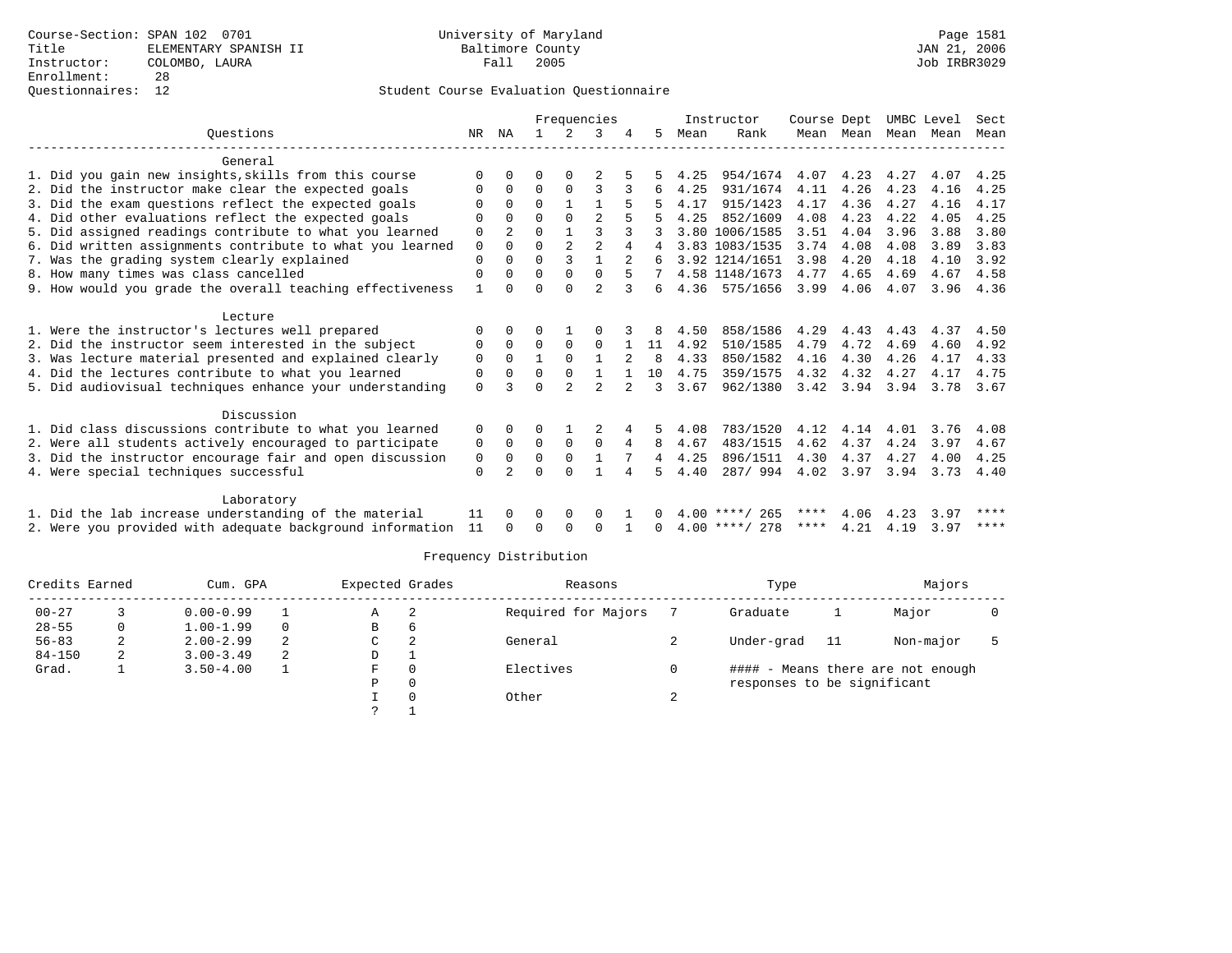|                                                           |             | Frequencies |                |                |          |   |              |      | Instructor     | Course Dept |      | UMBC Level |      | Sect |
|-----------------------------------------------------------|-------------|-------------|----------------|----------------|----------|---|--------------|------|----------------|-------------|------|------------|------|------|
| Ouestions                                                 | NR.         | ΝA          |                |                | 3        |   | 5.           | Mean | Rank           | Mean        | Mean | Mean       | Mean | Mean |
| General                                                   |             |             |                |                |          |   |              |      |                |             |      |            |      |      |
| 1. Did you gain new insights, skills from this course     |             | $\Omega$    | U              |                | 4        |   |              |      | 3.11 1613/1674 | 4.07        | 4.23 | 4.27       | 4.07 | 3.11 |
| 2. Did the instructor make clear the expected goals       | O           | $\Omega$    |                | $\Omega$       | 5        |   |              |      | 3.22 1580/1674 | 4.11        | 4.26 | 4.23       | 4.16 | 3.22 |
| 3. Did the exam questions reflect the expected goals      |             | $\Omega$    | $\Omega$       |                |          |   |              |      | 3.67 1214/1423 | 4.17        | 4.36 | 4.27       | 4.16 | 3.67 |
| 4. Did other evaluations reflect the expected goals       | O           | $\Omega$    |                | $\mathfrak{D}$ |          |   |              |      | 3.33 1500/1609 | 4.08        | 4.23 | 4.22       | 4.05 | 3.33 |
| 5. Did assigned readings contribute to what you learned   | $\mathbf 0$ |             | ς              |                |          |   |              |      | 2.75 1517/1585 | 3.51        | 4.04 | 3.96       | 3.88 | 2.75 |
| 6. Did written assignments contribute to what you learned | $\mathbf 0$ | $\Omega$    |                |                |          |   |              |      | 2.89 1473/1535 | 3.74        | 4.08 | 4.08       | 3.89 | 2.89 |
| 7. Was the grading system clearly explained               | $\Omega$    | $\Omega$    |                |                |          |   |              |      | 3.22 1532/1651 | 3.98        | 4.20 | 4.18       | 4.10 | 3.22 |
| 8. How many times was class cancelled                     | $\Omega$    | $\Omega$    | $\Omega$       | $\Omega$       |          | 3 | б.           |      | 4.67 1072/1673 | 4.77        | 4.65 | 4.69       | 4.67 | 4.67 |
| 9. How would you grade the overall teaching effectiveness |             |             |                |                | 4        |   | <sup>n</sup> |      | 2.71 1605/1656 | 3.99        | 4.06 | 4.07       | 3.96 | 2.71 |
| Lecture                                                   |             |             |                |                |          |   |              |      |                |             |      |            |      |      |
| 1. Were the instructor's lectures well prepared           | $\Omega$    |             |                |                |          |   |              |      | 3.33 1510/1586 | 4.29        | 4.43 | 4.43       | 4.37 | 3.33 |
| 2. Did the instructor seem interested in the subject      | 0           | $\Omega$    | $\Omega$       |                | $\Omega$ |   | 6            |      | 4.44 1275/1585 | 4.79        | 4.72 | 4.69       | 4.60 | 4.44 |
| 3. Was lecture material presented and explained clearly   | $\mathbf 0$ | $\Omega$    | $\mathfrak{D}$ |                |          |   |              |      | 2.89 1532/1582 | 4.16        | 4.30 | 4.26       | 4.17 | 2.89 |
| 4. Did the lectures contribute to what you learned        | 0           | $\Omega$    | $\mathfrak{D}$ |                |          |   |              |      | 3.00 1487/1575 | 4.32        | 4.32 | 4.27       | 4.17 | 3.00 |
| 5. Did audiovisual techniques enhance your understanding  | $\Omega$    |             |                |                |          |   |              |      | 2.00 1359/1380 | 3.42        | 3.94 | 3.94       | 3.78 | 2.00 |
|                                                           |             |             |                |                |          |   |              |      |                |             |      |            |      |      |
| Discussion                                                |             |             |                |                |          |   |              |      |                |             |      |            |      |      |
| 1. Did class discussions contribute to what you learned   |             | $\Omega$    |                |                |          |   |              |      | 2.75 1434/1520 | 4.12        | 4.14 | 4.01       | 3.76 | 2.75 |
| 2. Were all students actively encouraged to participate   |             | $\Omega$    |                | $\Omega$       |          |   |              |      | 3.63 1267/1515 | 4.62        | 4.37 | 4.24       | 3.97 | 3.63 |
| 3. Did the instructor encourage fair and open discussion  | 1           | $\Omega$    |                | $\mathfrak{D}$ |          |   |              |      | 3.25 1371/1511 | 4.30        | 4.37 | 4.27       | 4.00 | 3.25 |
| 4. Were special techniques successful                     |             |             |                |                |          |   |              | 3.29 | 827/994        | 4.02        | 3.97 | 3.94       | 3.73 | 3.29 |

| Credits Earned |          | Cum. GPA      |          | Expected Grades |              | Reasons             | Type                        |   | Majors                            |  |
|----------------|----------|---------------|----------|-----------------|--------------|---------------------|-----------------------------|---|-----------------------------------|--|
| $00 - 27$      | $^{(1)}$ | $0.00 - 0.99$ | $\Omega$ | Α               | 4            | Required for Majors | Graduate                    | 0 | Major                             |  |
| $28 - 55$      | 2        | $1.00 - 1.99$ | $\Omega$ | В               | 2            |                     |                             |   |                                   |  |
| $56 - 83$      |          | $2.00 - 2.99$ |          | С               |              | General             | Under-grad                  | 9 | Non-major                         |  |
| $84 - 150$     |          | $3.00 - 3.49$ | $\Omega$ | D               | 0            |                     |                             |   |                                   |  |
| Grad.          | 0        | $3.50 - 4.00$ | 2        | F               | 0            | Electives           |                             |   | #### - Means there are not enough |  |
|                |          |               |          | Ρ               | $\mathbf{0}$ |                     | responses to be significant |   |                                   |  |
|                |          |               |          |                 | 0            | Other               |                             |   |                                   |  |
|                |          |               |          |                 | 0            |                     |                             |   |                                   |  |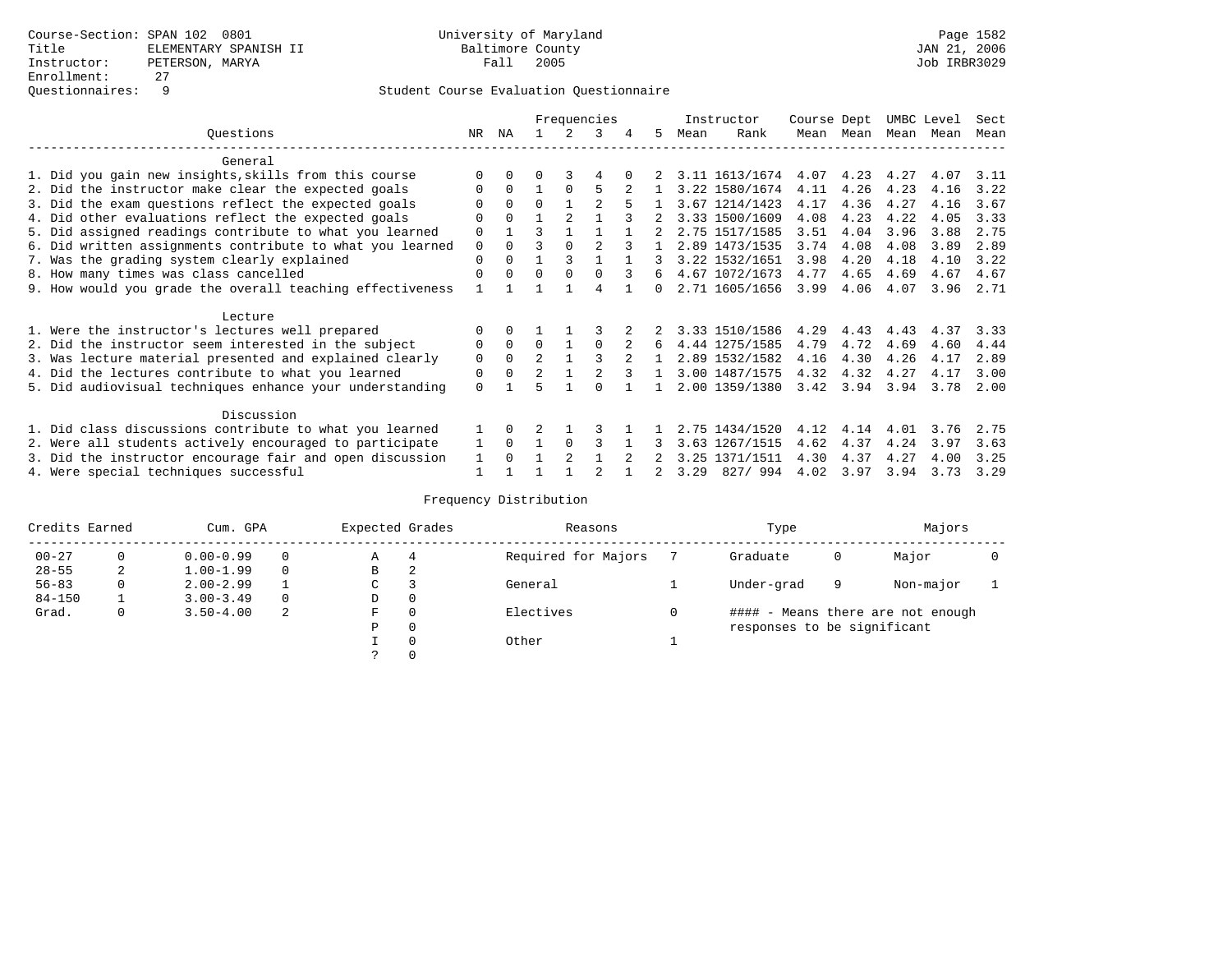|                                                           |              | Frequencies |                |                |                |    |    |      | Instructor     | Course Dept |      | UMBC Level |      | Sect |
|-----------------------------------------------------------|--------------|-------------|----------------|----------------|----------------|----|----|------|----------------|-------------|------|------------|------|------|
| Ouestions                                                 | NR.          | ΝA          |                |                | 3              | 4  | 5. | Mean | Rank           | Mean        | Mean | Mean       | Mean | Mean |
| General                                                   |              |             |                |                |                |    |    |      |                |             |      |            |      |      |
| 1. Did you gain new insights, skills from this course     |              | $\Omega$    |                |                | б              |    |    |      | 3.44 1534/1674 | 4.00        | 4.23 | 4.27       | 4.07 | 3.44 |
| 2. Did the instructor make clear the expected goals       | 0            | $\Omega$    | $\Omega$       |                | 3              |    |    |      | 3.63 1441/1674 | 4.25        | 4.26 | 4.23       | 4.16 | 3.63 |
| 3. Did the exam questions reflect the expected goals      | O            | $\Omega$    | $\Omega$       | $\Omega$       | 6              |    |    |      | 3.81 1150/1423 | 4.27        | 4.36 | 4.27       | 4.16 | 3.81 |
| 4. Did other evaluations reflect the expected goals       | 0            | $\Omega$    | $\Omega$       | $\mathfrak{D}$ | 4              |    |    |      | 3.81 1278/1609 | 4.33        | 4.23 | 4.22       | 4.05 | 3.81 |
| 5. Did assigned readings contribute to what you learned   | $\mathbf 0$  |             | $\Omega$       |                |                |    |    | 3.93 | 879/1585       | 4.25        | 4.04 | 3.96       | 3.88 | 3.93 |
| 6. Did written assignments contribute to what you learned | $\mathbf 0$  | $\Omega$    |                |                |                | 5  | 4  |      | 3.63 1229/1535 | 4.07        | 4.08 | 4.08       | 3.89 | 3.63 |
| 7. Was the grading system clearly explained               | $\Omega$     | $\Omega$    | $\Omega$       | 3              |                |    |    |      | 4.00 1097/1651 | 4.30        | 4.20 | 4.18       | 4.10 | 4.00 |
| 8. How many times was class cancelled                     | $\Omega$     |             | $\Omega$       | $\Omega$       | $\Omega$       | 10 | 5. |      | 4.33 1361/1673 | 4.67        | 4.65 | 4.69       | 4.67 | 4.33 |
| 9. How would you grade the overall teaching effectiveness | 3            |             | $\Omega$       |                | 5              |    |    |      | 3.54 1362/1656 | 4.19        | 4.06 | 4.07       | 3.96 | 3.54 |
| Lecture                                                   |              |             |                |                |                |    |    |      |                |             |      |            |      |      |
| 1. Were the instructor's lectures well prepared           |              | $\Omega$    |                |                | 4              |    | 4  |      | 3.88 1379/1586 | 4.41        | 4.43 | 4.43       | 4.37 | 3.88 |
| 2. Did the instructor seem interested in the subject      | 0            | $\Omega$    | $\Omega$       | $\Omega$       | $\Omega$       | 6  | 10 |      | 4.63 1118/1585 | 4.81        | 4.72 | 4.69       | 4.60 | 4.63 |
| 3. Was lecture material presented and explained clearly   | $\mathbf{1}$ | $\Omega$    | $\mathfrak{D}$ | $\mathfrak{D}$ | 4              | 4  | 3  |      | 3.27 1470/1582 | 4.04        | 4.30 | 4.26       | 4.17 | 3.27 |
| 4. Did the lectures contribute to what you learned        | 1            | $\Omega$    | $\Omega$       | $\mathbf{1}$   | 4              | 5  | 5. |      | 3.93 1192/1575 | 4.44        | 4.32 | 4.27       | 4.17 | 3.93 |
| 5. Did audiovisual techniques enhance your understanding  | $\mathbf{1}$ |             | 4              | ς              | 4              |    |    |      | 2.46 1329/1380 | 3.12        | 3.94 | 3.94       | 3.78 | 2.46 |
| Discussion                                                |              |             |                |                |                |    |    |      |                |             |      |            |      |      |
| 1. Did class discussions contribute to what you learned   |              | $\Omega$    | 0              | $\Omega$       |                |    | 2  | 3.89 | 936/1520       | 4.29        | 4.14 | 4.01       | 3.76 | 3.89 |
| 2. Were all students actively encouraged to participate   | 7            | $\Omega$    | $\Omega$       | $\Omega$       | $\Omega$       | 3  | 6  | 4.67 | 483/1515       | 4.80        | 4.37 | 4.24       | 3.97 | 4.67 |
| 3. Did the instructor encourage fair and open discussion  | 7            | $\Omega$    | $\Omega$       | $\Omega$       | $\mathfrak{D}$ |    | 4  | 4.22 | 927/1511       | 4.61        | 4.37 | 4.27       | 4.00 | 4.22 |
| 4. Were special techniques successful                     | 7            |             | $\Omega$       |                |                |    |    | 3.63 | 691/994        | 4.17        | 3.97 | 3.94       | 3.73 | 3.63 |

| Credits Earned |   | Cum. GPA      |          | Expected Grades |          | Reasons             |   | Type                        |    | Majors                            |  |
|----------------|---|---------------|----------|-----------------|----------|---------------------|---|-----------------------------|----|-----------------------------------|--|
| $00 - 27$      |   | $0.00 - 0.99$ |          | Α               | 6        | Required for Majors | 8 | Graduate                    | 0  | Major                             |  |
| $28 - 55$      |   | $1.00 - 1.99$ | $\Omega$ | В               | 4        |                     |   |                             |    |                                   |  |
| $56 - 83$      |   | $2.00 - 2.99$ |          | С               | 4        | General             |   | Under-grad                  | 16 | Non-major                         |  |
| $84 - 150$     | 2 | $3.00 - 3.49$ |          | D               | 0        |                     |   |                             |    |                                   |  |
| Grad.          | 0 | $3.50 - 4.00$ |          | F               | $\Omega$ | Electives           |   |                             |    | #### - Means there are not enough |  |
|                |   |               |          | Ρ               |          |                     |   | responses to be significant |    |                                   |  |
|                |   |               |          |                 | $\Omega$ | Other               |   |                             |    |                                   |  |
|                |   |               |          |                 |          |                     |   |                             |    |                                   |  |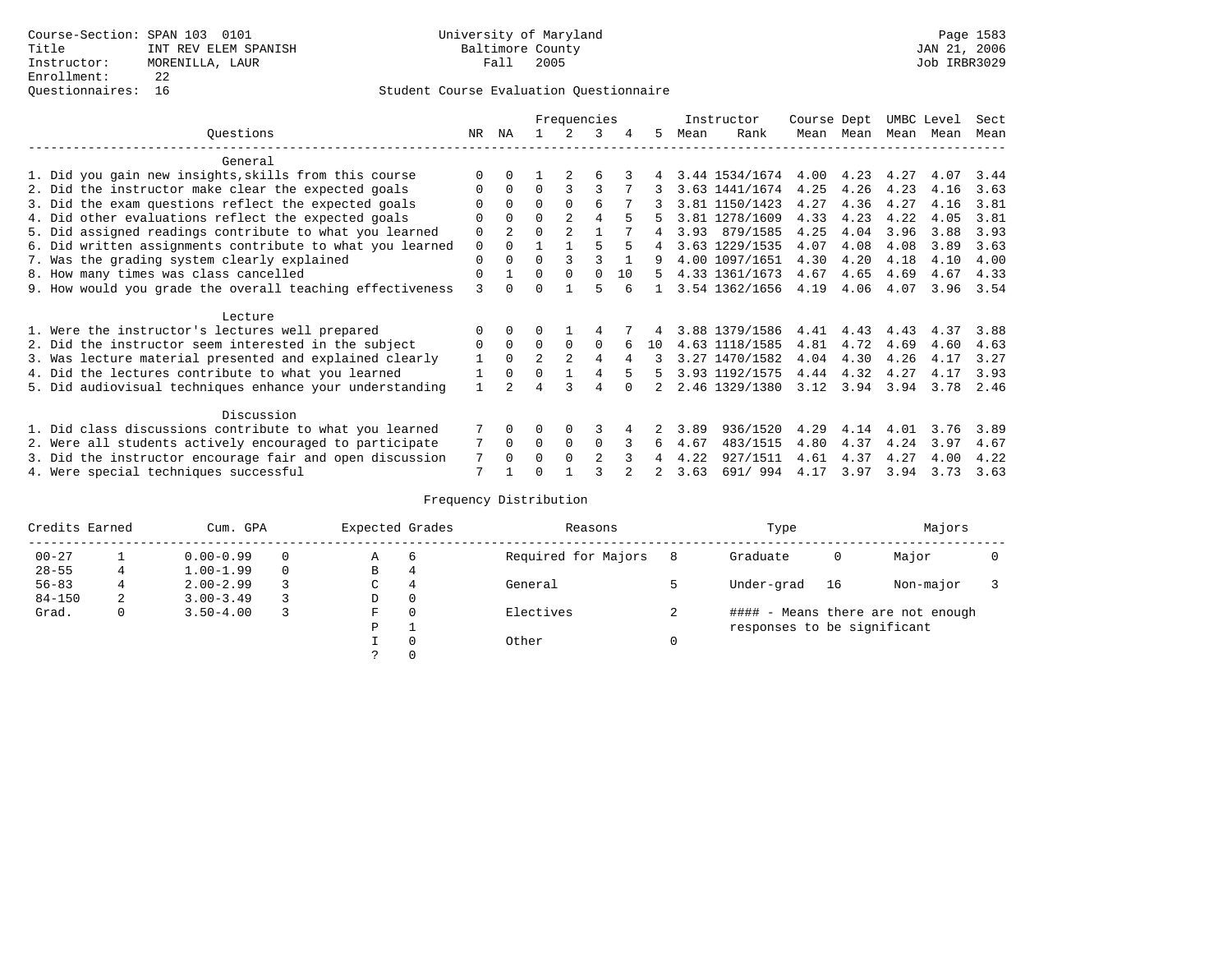| $\mathbf{1}$<br>2<br>3<br>Questions<br>NR NA<br>4<br>5 Mean<br>Rank<br>Mean Mean Mean Mean Mean<br>General<br>1. Did you gain new insights, skills from this course<br>0<br>$\Omega$<br>$\Omega$<br>$\Omega$<br>2<br>7<br>16<br>4.56<br>533/1674<br>4.00<br>4.23<br>4.27<br>4.07<br>4.56<br>2. Did the instructor make clear the expected goals<br>$\mathbf 0$<br>$\Omega$<br>$\Omega$<br>$\Omega$<br>3<br>$\Omega$<br>22<br>4.88<br>153/1674<br>4.26<br>4.23<br>4.16<br>4.88<br>4.25<br>3. Did the exam questions reflect the expected goals<br>0<br>0<br>1<br>0<br>20<br>4.72<br>310/1423<br>4.27<br>4.36<br>4.27<br>4.16<br>4.72<br>$\Omega$<br>4<br>$\mathbf{1}$<br>4. Did other evaluations reflect the expected goals<br>$\mathbf 0$<br>$\Omega$<br>$\Omega$<br>$\overline{2}$<br>22<br>152/1609<br>4.23<br>4.22<br>4.84<br>0<br>4.84<br>4.33<br>4.05<br>5. Did assigned readings contribute to what you learned<br>$\mathbf 0$<br>$\mathbf 0$<br>$\mathbf{0}$<br>$\mathbf{1}$<br>4.25<br>4.04<br>4.57<br>2<br>8<br>14<br>4.57<br>289/1585<br>3.96<br>3.88<br>$\Omega$<br>6. Did written assignments contribute to what you learned<br>$\mathbf 0$<br>$\mathbf 0$<br>$\mathbf{0}$<br>$\overline{4}$<br>4<br>17<br>4.52<br>355/1535<br>4.07<br>4.08<br>4.08<br>3.89<br>4.52<br>$\mathbf{1}$<br>7. Was the grading system clearly explained<br>$\mathbf 0$<br>$\mathbf 0$<br>$\mathbf{0}$<br>$\mathbf 0$<br>6<br>18<br>4.20<br>4.60<br>4.60<br>393/1651<br>4.30<br>4.18<br>4.10<br>8. How many times was class cancelled<br>$\mathbf 0$<br>$\mathbf 0$<br>$\Omega$<br>$\Omega$<br>$\Omega$<br>$\Omega$<br>25<br>5.00<br>1/1673<br>4.67<br>4.65<br>4.69<br>4.67<br>5.00<br>$\Omega$<br>$\Omega$<br>$\Omega$<br>9. How would you grade the overall teaching effectiveness<br>5<br>$\Omega$<br>3<br>17<br>4.85 127/1656<br>4.19 4.06<br>4.07<br>3.96<br>4.85<br>Lecture<br>1. Were the instructor's lectures well prepared<br>$\Omega$<br>$\Omega$<br>$\Omega$<br>$\Omega$<br>4.95<br>107/1586<br>$\mathbf{1}$<br>20<br>4.41<br>4.43<br>4.43<br>4.37<br>4.95<br>4<br>2. Did the instructor seem interested in the subject<br>3<br>$\mathbf 0$<br>$\mathbf 0$<br>$\mathbf{0}$<br>$\mathbf 0$<br>4.81<br>0<br>22<br>5.00<br>1/1585<br>4.72<br>4.69<br>4.60<br>5.00<br>3. Was lecture material presented and explained clearly<br>3<br>$\mathbf 0$<br>$\mathbf 0$<br>0<br>1<br>2<br>19<br>4.82<br>236/1582<br>4.04<br>4.30<br>4.26<br>4.17<br>4.82<br>3<br>$\mathbf 0$<br>4. Did the lectures contribute to what you learned<br>$\mathbf 0$<br>$\mathbf 0$<br>$\mathbf{0}$<br>$\mathbf{1}$<br>21 4.95<br>86/1575<br>4.44 4.32<br>4.27<br>4.17<br>4.95<br>5. Did audiovisual techniques enhance your understanding<br>3<br>$\Omega$<br>$\Omega$<br>$\overline{4}$<br>5<br>5<br>8<br>3.77<br>887/1380<br>3.12 3.94 3.94<br>3.78<br>3.77<br>Discussion<br>1. Did class discussions contribute to what you learned<br>$\Omega$<br>4.29<br>4.01<br>9<br>$\Omega$<br>$\Omega$<br>1<br>3<br>12<br>4.69<br>281/1520<br>4.14<br>3.76<br>4.69<br>2. Were all students actively encouraged to participate<br>9<br>$\Omega$<br>$\Omega$<br>$\Omega$<br>$\Omega$<br>$\mathbf{1}$<br>15<br>4.37<br>4.24<br>4.94<br>145/1515<br>4.80<br>3.97<br>4.94<br>3. Did the instructor encourage fair and open discussion<br>$\mathsf 0$<br>$\mathsf 0$<br>$\mathsf 0$<br>$\mathbf 0$<br>15<br>5.00<br>5.00<br>10<br>0<br>1/1511<br>4.61<br>4.37<br>4.27<br>4.00<br>$\mathbf 0$<br>$\Omega$<br>$\mathbf{1}$<br>4. Were special techniques successful<br>10<br>$\mathbf{1}$<br>2<br>11<br>4.71<br>131/ 994<br>4.17<br>3.97<br>3.94<br>3.73<br>4.71<br>Laboratory<br>$***$<br>2. Were you provided with adequate background information<br>$\Omega$<br>0<br>4.21<br>3.97<br>24<br>0<br>0<br>$\Omega$<br>$5.00$ ****/ 278<br>****<br>4.19<br>1<br>4. Did the lab instructor provide assistance<br>$\mathbf 0$<br>$5.00$ ****/ 259<br>4.21<br>$***$<br>24<br>$\Omega$<br>0<br>0<br>$\Omega$<br>1<br>****<br>4.33<br>4.19<br>$\Omega$<br>$\Omega$<br>5. Were requirements for lab reports clearly specified<br>24<br>$\Omega$<br>$\Omega$<br>$***$ * * *<br>$***$<br>$\Omega$<br>$\mathbf{1}$<br>$5.00$ ****/ 233<br>4.36<br>4.20<br>4.00<br>Seminar<br>1. Were assigned topics relevant to the announced theme<br>****<br>24<br>0<br>$\Omega$<br>$\mathbf 0$<br>$\Omega$<br>$\Omega$<br>$5.00$ ****/ 103<br>4.39<br>4.41<br>$\mathbf{1}$<br>4.33<br>2. Was the instructor available for individual attention<br>$\mathbf 0$<br>$\mathbf 0$<br>$\mathbf 0$<br>$***$<br>24<br>$\mathbf 0$<br>$\Omega$<br>$5.00$ ****/ 101<br>$***$ * * *<br>4.33<br>4.18<br>$\mathbf{1}$<br>4.48<br>3. Did research projects contribute to what you learned<br>$\mathbf 0$<br>$\mathbf 0$<br>$***$ * * *<br>$***$<br>24<br>$\mathbf 0$<br>$\mathbf 0$<br>$5.00$ ****/<br>95<br>4.15<br>3.99<br>$\Omega$<br>$\mathbf{1}$<br>4.31<br>$\mathbf 0$<br>$\Omega$<br>$\mathbf 0$<br>$5.00$ ****/<br>99<br>****<br>4.36<br>****<br>4. Did presentations contribute to what you learned<br>24<br>$\mathbf 0$<br>$\Omega$<br>4.39<br>4.10<br>$\mathbf{1}$<br>$\Omega$<br>5. Were criteria for grading made clear<br>$\Omega$<br>$\Omega$<br>$\Omega$<br>$5.00$ ****/<br>97<br>$***$ * *<br>****<br>24<br>$\Omega$<br>$\mathbf{1}$<br>3.76<br>4.14 3.69<br>Field Work<br>1. Did field experience contribute to what you learned<br>$\Omega$<br>****<br>24<br>0<br>$\Omega$<br>$\mathbf 0$<br>0<br>$5.00$ ****/<br>76<br>3.36<br>3.98<br>3.32<br>$\mathbf{1}$<br>****<br>$\mathbf 0$<br>2. Did you clearly understand your evaluation criteria<br>24<br>$\mathbf 0$<br>$\mathbf 0$<br>$\mathbf{0}$<br>77<br>3.65<br>3.42<br>****<br>$\mathbf 0$<br>1<br>$5.00$ ****/<br>****<br>3.93<br>$***$<br>3. Was the instructor available for consultation<br>24<br>$\mathbf 0$<br>$\mathbf 0$<br>$\mathbf{0}$<br>$\mathbf 0$<br>53<br>$***$ * * *<br>4.19<br>4.34<br>$\Omega$<br>$\mathbf{1}$<br>$5.00$ ****/<br>4.45<br>$***$<br>4. To what degree could you discuss your evaluations<br>$\mathbf 0$<br>$\mathbf 0$<br>$\mathbf 0$<br>$\mathbf 0$<br>$5.00$ ****/<br>48<br>$***$ * * *<br>23<br>$\Omega$<br>2<br>3.86<br>4.12<br>4.00<br>$\Omega$<br>$***$<br>5. Did conferences help you carry out field activities<br>24<br>$\Omega$<br>$\Omega$<br>$\Omega$<br>$5.00$ ****/<br>49<br>$***$ * *<br>3.74<br>$\Omega$<br>$\mathbf{1}$<br>4.27<br>4.30<br>Self Paced<br>1. Did self-paced system contribute to what you learned<br>$***$<br>24<br>0<br>$\Omega$<br>$\Omega$<br>$\Omega$<br>0<br>61<br>4.03<br>4.09<br>3.87<br>$\mathbf{1}$<br>$5.00$ ****/<br>****<br>2. Did study questions make clear the expected goal<br>23<br>$\mathbf 0$<br>$\mathbf 0$<br>$\mathbf{0}$<br>0<br>52<br>4.21<br>$***$<br>0<br>2<br>5.00<br>****<br>4.26<br>3.91<br>$***/$<br>$***$ * * *<br>3. Were your contacts with the instructor helpful<br>23<br>$\mathbf 0$<br>$\mathbf 0$<br>$5.00$ ****/<br>50<br>****<br>4.23<br>1<br>0<br>0<br>$\mathbf{1}$<br>4.44<br>4.39<br>23<br>$\mathbf 0$<br>$\mathbf 0$<br>$\Omega$<br>$***$<br>4. Was the feedback/tutoring by proctors helpful<br>$\mathbf{1}$<br>$\Omega$<br>$5.00$ ****/<br>35<br>****<br>4.22<br>4.36<br>3.92<br>$\mathbf{1}$ |  |  | Frequencies |  | Instructor |  | Course Dept UMBC Level Sect |  |
|-------------------------------------------------------------------------------------------------------------------------------------------------------------------------------------------------------------------------------------------------------------------------------------------------------------------------------------------------------------------------------------------------------------------------------------------------------------------------------------------------------------------------------------------------------------------------------------------------------------------------------------------------------------------------------------------------------------------------------------------------------------------------------------------------------------------------------------------------------------------------------------------------------------------------------------------------------------------------------------------------------------------------------------------------------------------------------------------------------------------------------------------------------------------------------------------------------------------------------------------------------------------------------------------------------------------------------------------------------------------------------------------------------------------------------------------------------------------------------------------------------------------------------------------------------------------------------------------------------------------------------------------------------------------------------------------------------------------------------------------------------------------------------------------------------------------------------------------------------------------------------------------------------------------------------------------------------------------------------------------------------------------------------------------------------------------------------------------------------------------------------------------------------------------------------------------------------------------------------------------------------------------------------------------------------------------------------------------------------------------------------------------------------------------------------------------------------------------------------------------------------------------------------------------------------------------------------------------------------------------------------------------------------------------------------------------------------------------------------------------------------------------------------------------------------------------------------------------------------------------------------------------------------------------------------------------------------------------------------------------------------------------------------------------------------------------------------------------------------------------------------------------------------------------------------------------------------------------------------------------------------------------------------------------------------------------------------------------------------------------------------------------------------------------------------------------------------------------------------------------------------------------------------------------------------------------------------------------------------------------------------------------------------------------------------------------------------------------------------------------------------------------------------------------------------------------------------------------------------------------------------------------------------------------------------------------------------------------------------------------------------------------------------------------------------------------------------------------------------------------------------------------------------------------------------------------------------------------------------------------------------------------------------------------------------------------------------------------------------------------------------------------------------------------------------------------------------------------------------------------------------------------------------------------------------------------------------------------------------------------------------------------------------------------------------------------------------------------------------------------------------------------------------------------------------------------------------------------------------------------------------------------------------------------------------------------------------------------------------------------------------------------------------------------------------------------------------------------------------------------------------------------------------------------------------------------------------------------------------------------------------------------------------------------------------------------------------------------------------------------------------------------------------------------------------------------------------------------------------------------------------------------------------------------------------------------------------------------------------------------------------------------------------------------------------------------------------------------------------------------------------------------------------------------------------------------------------------------------------------------------------------------------------------------------------------------------------------------------------------------------------------------------------------------------------------------------------------------------------------------------------------------------------------------------------------------------------------------------------------------------------------------------------------------------------------------------------------------------------------------------------------------------------------------------------------------------------------------------------------------------------------------------------------------------------------------------------------------------------------------------------------------------------------------------------------------------------------------------------------------------------------------------------------------------------------------------------------------------------------------------------------------------------------------------------------------------------------------------------------------------------------------------------------------------------------------------------------------------------------------------------------------------------------------------------------------------------|--|--|-------------|--|------------|--|-----------------------------|--|
|                                                                                                                                                                                                                                                                                                                                                                                                                                                                                                                                                                                                                                                                                                                                                                                                                                                                                                                                                                                                                                                                                                                                                                                                                                                                                                                                                                                                                                                                                                                                                                                                                                                                                                                                                                                                                                                                                                                                                                                                                                                                                                                                                                                                                                                                                                                                                                                                                                                                                                                                                                                                                                                                                                                                                                                                                                                                                                                                                                                                                                                                                                                                                                                                                                                                                                                                                                                                                                                                                                                                                                                                                                                                                                                                                                                                                                                                                                                                                                                                                                                                                                                                                                                                                                                                                                                                                                                                                                                                                                                                                                                                                                                                                                                                                                                                                                                                                                                                                                                                                                                                                                                                                                                                                                                                                                                                                                                                                                                                                                                                                                                                                                                                                                                                                                                                                                                                                                                                                                                                                                                                                                                                                                                                                                                                                                                                                                                                                                                                                                                                                                                                                                                                                                                                                                                                                                                                                                                                                                                                                                                                                                                                                                                                       |  |  |             |  |            |  |                             |  |
|                                                                                                                                                                                                                                                                                                                                                                                                                                                                                                                                                                                                                                                                                                                                                                                                                                                                                                                                                                                                                                                                                                                                                                                                                                                                                                                                                                                                                                                                                                                                                                                                                                                                                                                                                                                                                                                                                                                                                                                                                                                                                                                                                                                                                                                                                                                                                                                                                                                                                                                                                                                                                                                                                                                                                                                                                                                                                                                                                                                                                                                                                                                                                                                                                                                                                                                                                                                                                                                                                                                                                                                                                                                                                                                                                                                                                                                                                                                                                                                                                                                                                                                                                                                                                                                                                                                                                                                                                                                                                                                                                                                                                                                                                                                                                                                                                                                                                                                                                                                                                                                                                                                                                                                                                                                                                                                                                                                                                                                                                                                                                                                                                                                                                                                                                                                                                                                                                                                                                                                                                                                                                                                                                                                                                                                                                                                                                                                                                                                                                                                                                                                                                                                                                                                                                                                                                                                                                                                                                                                                                                                                                                                                                                                                       |  |  |             |  |            |  |                             |  |
|                                                                                                                                                                                                                                                                                                                                                                                                                                                                                                                                                                                                                                                                                                                                                                                                                                                                                                                                                                                                                                                                                                                                                                                                                                                                                                                                                                                                                                                                                                                                                                                                                                                                                                                                                                                                                                                                                                                                                                                                                                                                                                                                                                                                                                                                                                                                                                                                                                                                                                                                                                                                                                                                                                                                                                                                                                                                                                                                                                                                                                                                                                                                                                                                                                                                                                                                                                                                                                                                                                                                                                                                                                                                                                                                                                                                                                                                                                                                                                                                                                                                                                                                                                                                                                                                                                                                                                                                                                                                                                                                                                                                                                                                                                                                                                                                                                                                                                                                                                                                                                                                                                                                                                                                                                                                                                                                                                                                                                                                                                                                                                                                                                                                                                                                                                                                                                                                                                                                                                                                                                                                                                                                                                                                                                                                                                                                                                                                                                                                                                                                                                                                                                                                                                                                                                                                                                                                                                                                                                                                                                                                                                                                                                                                       |  |  |             |  |            |  |                             |  |
|                                                                                                                                                                                                                                                                                                                                                                                                                                                                                                                                                                                                                                                                                                                                                                                                                                                                                                                                                                                                                                                                                                                                                                                                                                                                                                                                                                                                                                                                                                                                                                                                                                                                                                                                                                                                                                                                                                                                                                                                                                                                                                                                                                                                                                                                                                                                                                                                                                                                                                                                                                                                                                                                                                                                                                                                                                                                                                                                                                                                                                                                                                                                                                                                                                                                                                                                                                                                                                                                                                                                                                                                                                                                                                                                                                                                                                                                                                                                                                                                                                                                                                                                                                                                                                                                                                                                                                                                                                                                                                                                                                                                                                                                                                                                                                                                                                                                                                                                                                                                                                                                                                                                                                                                                                                                                                                                                                                                                                                                                                                                                                                                                                                                                                                                                                                                                                                                                                                                                                                                                                                                                                                                                                                                                                                                                                                                                                                                                                                                                                                                                                                                                                                                                                                                                                                                                                                                                                                                                                                                                                                                                                                                                                                                       |  |  |             |  |            |  |                             |  |
|                                                                                                                                                                                                                                                                                                                                                                                                                                                                                                                                                                                                                                                                                                                                                                                                                                                                                                                                                                                                                                                                                                                                                                                                                                                                                                                                                                                                                                                                                                                                                                                                                                                                                                                                                                                                                                                                                                                                                                                                                                                                                                                                                                                                                                                                                                                                                                                                                                                                                                                                                                                                                                                                                                                                                                                                                                                                                                                                                                                                                                                                                                                                                                                                                                                                                                                                                                                                                                                                                                                                                                                                                                                                                                                                                                                                                                                                                                                                                                                                                                                                                                                                                                                                                                                                                                                                                                                                                                                                                                                                                                                                                                                                                                                                                                                                                                                                                                                                                                                                                                                                                                                                                                                                                                                                                                                                                                                                                                                                                                                                                                                                                                                                                                                                                                                                                                                                                                                                                                                                                                                                                                                                                                                                                                                                                                                                                                                                                                                                                                                                                                                                                                                                                                                                                                                                                                                                                                                                                                                                                                                                                                                                                                                                       |  |  |             |  |            |  |                             |  |
|                                                                                                                                                                                                                                                                                                                                                                                                                                                                                                                                                                                                                                                                                                                                                                                                                                                                                                                                                                                                                                                                                                                                                                                                                                                                                                                                                                                                                                                                                                                                                                                                                                                                                                                                                                                                                                                                                                                                                                                                                                                                                                                                                                                                                                                                                                                                                                                                                                                                                                                                                                                                                                                                                                                                                                                                                                                                                                                                                                                                                                                                                                                                                                                                                                                                                                                                                                                                                                                                                                                                                                                                                                                                                                                                                                                                                                                                                                                                                                                                                                                                                                                                                                                                                                                                                                                                                                                                                                                                                                                                                                                                                                                                                                                                                                                                                                                                                                                                                                                                                                                                                                                                                                                                                                                                                                                                                                                                                                                                                                                                                                                                                                                                                                                                                                                                                                                                                                                                                                                                                                                                                                                                                                                                                                                                                                                                                                                                                                                                                                                                                                                                                                                                                                                                                                                                                                                                                                                                                                                                                                                                                                                                                                                                       |  |  |             |  |            |  |                             |  |
|                                                                                                                                                                                                                                                                                                                                                                                                                                                                                                                                                                                                                                                                                                                                                                                                                                                                                                                                                                                                                                                                                                                                                                                                                                                                                                                                                                                                                                                                                                                                                                                                                                                                                                                                                                                                                                                                                                                                                                                                                                                                                                                                                                                                                                                                                                                                                                                                                                                                                                                                                                                                                                                                                                                                                                                                                                                                                                                                                                                                                                                                                                                                                                                                                                                                                                                                                                                                                                                                                                                                                                                                                                                                                                                                                                                                                                                                                                                                                                                                                                                                                                                                                                                                                                                                                                                                                                                                                                                                                                                                                                                                                                                                                                                                                                                                                                                                                                                                                                                                                                                                                                                                                                                                                                                                                                                                                                                                                                                                                                                                                                                                                                                                                                                                                                                                                                                                                                                                                                                                                                                                                                                                                                                                                                                                                                                                                                                                                                                                                                                                                                                                                                                                                                                                                                                                                                                                                                                                                                                                                                                                                                                                                                                                       |  |  |             |  |            |  |                             |  |
|                                                                                                                                                                                                                                                                                                                                                                                                                                                                                                                                                                                                                                                                                                                                                                                                                                                                                                                                                                                                                                                                                                                                                                                                                                                                                                                                                                                                                                                                                                                                                                                                                                                                                                                                                                                                                                                                                                                                                                                                                                                                                                                                                                                                                                                                                                                                                                                                                                                                                                                                                                                                                                                                                                                                                                                                                                                                                                                                                                                                                                                                                                                                                                                                                                                                                                                                                                                                                                                                                                                                                                                                                                                                                                                                                                                                                                                                                                                                                                                                                                                                                                                                                                                                                                                                                                                                                                                                                                                                                                                                                                                                                                                                                                                                                                                                                                                                                                                                                                                                                                                                                                                                                                                                                                                                                                                                                                                                                                                                                                                                                                                                                                                                                                                                                                                                                                                                                                                                                                                                                                                                                                                                                                                                                                                                                                                                                                                                                                                                                                                                                                                                                                                                                                                                                                                                                                                                                                                                                                                                                                                                                                                                                                                                       |  |  |             |  |            |  |                             |  |
|                                                                                                                                                                                                                                                                                                                                                                                                                                                                                                                                                                                                                                                                                                                                                                                                                                                                                                                                                                                                                                                                                                                                                                                                                                                                                                                                                                                                                                                                                                                                                                                                                                                                                                                                                                                                                                                                                                                                                                                                                                                                                                                                                                                                                                                                                                                                                                                                                                                                                                                                                                                                                                                                                                                                                                                                                                                                                                                                                                                                                                                                                                                                                                                                                                                                                                                                                                                                                                                                                                                                                                                                                                                                                                                                                                                                                                                                                                                                                                                                                                                                                                                                                                                                                                                                                                                                                                                                                                                                                                                                                                                                                                                                                                                                                                                                                                                                                                                                                                                                                                                                                                                                                                                                                                                                                                                                                                                                                                                                                                                                                                                                                                                                                                                                                                                                                                                                                                                                                                                                                                                                                                                                                                                                                                                                                                                                                                                                                                                                                                                                                                                                                                                                                                                                                                                                                                                                                                                                                                                                                                                                                                                                                                                                       |  |  |             |  |            |  |                             |  |
|                                                                                                                                                                                                                                                                                                                                                                                                                                                                                                                                                                                                                                                                                                                                                                                                                                                                                                                                                                                                                                                                                                                                                                                                                                                                                                                                                                                                                                                                                                                                                                                                                                                                                                                                                                                                                                                                                                                                                                                                                                                                                                                                                                                                                                                                                                                                                                                                                                                                                                                                                                                                                                                                                                                                                                                                                                                                                                                                                                                                                                                                                                                                                                                                                                                                                                                                                                                                                                                                                                                                                                                                                                                                                                                                                                                                                                                                                                                                                                                                                                                                                                                                                                                                                                                                                                                                                                                                                                                                                                                                                                                                                                                                                                                                                                                                                                                                                                                                                                                                                                                                                                                                                                                                                                                                                                                                                                                                                                                                                                                                                                                                                                                                                                                                                                                                                                                                                                                                                                                                                                                                                                                                                                                                                                                                                                                                                                                                                                                                                                                                                                                                                                                                                                                                                                                                                                                                                                                                                                                                                                                                                                                                                                                                       |  |  |             |  |            |  |                             |  |
|                                                                                                                                                                                                                                                                                                                                                                                                                                                                                                                                                                                                                                                                                                                                                                                                                                                                                                                                                                                                                                                                                                                                                                                                                                                                                                                                                                                                                                                                                                                                                                                                                                                                                                                                                                                                                                                                                                                                                                                                                                                                                                                                                                                                                                                                                                                                                                                                                                                                                                                                                                                                                                                                                                                                                                                                                                                                                                                                                                                                                                                                                                                                                                                                                                                                                                                                                                                                                                                                                                                                                                                                                                                                                                                                                                                                                                                                                                                                                                                                                                                                                                                                                                                                                                                                                                                                                                                                                                                                                                                                                                                                                                                                                                                                                                                                                                                                                                                                                                                                                                                                                                                                                                                                                                                                                                                                                                                                                                                                                                                                                                                                                                                                                                                                                                                                                                                                                                                                                                                                                                                                                                                                                                                                                                                                                                                                                                                                                                                                                                                                                                                                                                                                                                                                                                                                                                                                                                                                                                                                                                                                                                                                                                                                       |  |  |             |  |            |  |                             |  |
|                                                                                                                                                                                                                                                                                                                                                                                                                                                                                                                                                                                                                                                                                                                                                                                                                                                                                                                                                                                                                                                                                                                                                                                                                                                                                                                                                                                                                                                                                                                                                                                                                                                                                                                                                                                                                                                                                                                                                                                                                                                                                                                                                                                                                                                                                                                                                                                                                                                                                                                                                                                                                                                                                                                                                                                                                                                                                                                                                                                                                                                                                                                                                                                                                                                                                                                                                                                                                                                                                                                                                                                                                                                                                                                                                                                                                                                                                                                                                                                                                                                                                                                                                                                                                                                                                                                                                                                                                                                                                                                                                                                                                                                                                                                                                                                                                                                                                                                                                                                                                                                                                                                                                                                                                                                                                                                                                                                                                                                                                                                                                                                                                                                                                                                                                                                                                                                                                                                                                                                                                                                                                                                                                                                                                                                                                                                                                                                                                                                                                                                                                                                                                                                                                                                                                                                                                                                                                                                                                                                                                                                                                                                                                                                                       |  |  |             |  |            |  |                             |  |
|                                                                                                                                                                                                                                                                                                                                                                                                                                                                                                                                                                                                                                                                                                                                                                                                                                                                                                                                                                                                                                                                                                                                                                                                                                                                                                                                                                                                                                                                                                                                                                                                                                                                                                                                                                                                                                                                                                                                                                                                                                                                                                                                                                                                                                                                                                                                                                                                                                                                                                                                                                                                                                                                                                                                                                                                                                                                                                                                                                                                                                                                                                                                                                                                                                                                                                                                                                                                                                                                                                                                                                                                                                                                                                                                                                                                                                                                                                                                                                                                                                                                                                                                                                                                                                                                                                                                                                                                                                                                                                                                                                                                                                                                                                                                                                                                                                                                                                                                                                                                                                                                                                                                                                                                                                                                                                                                                                                                                                                                                                                                                                                                                                                                                                                                                                                                                                                                                                                                                                                                                                                                                                                                                                                                                                                                                                                                                                                                                                                                                                                                                                                                                                                                                                                                                                                                                                                                                                                                                                                                                                                                                                                                                                                                       |  |  |             |  |            |  |                             |  |
|                                                                                                                                                                                                                                                                                                                                                                                                                                                                                                                                                                                                                                                                                                                                                                                                                                                                                                                                                                                                                                                                                                                                                                                                                                                                                                                                                                                                                                                                                                                                                                                                                                                                                                                                                                                                                                                                                                                                                                                                                                                                                                                                                                                                                                                                                                                                                                                                                                                                                                                                                                                                                                                                                                                                                                                                                                                                                                                                                                                                                                                                                                                                                                                                                                                                                                                                                                                                                                                                                                                                                                                                                                                                                                                                                                                                                                                                                                                                                                                                                                                                                                                                                                                                                                                                                                                                                                                                                                                                                                                                                                                                                                                                                                                                                                                                                                                                                                                                                                                                                                                                                                                                                                                                                                                                                                                                                                                                                                                                                                                                                                                                                                                                                                                                                                                                                                                                                                                                                                                                                                                                                                                                                                                                                                                                                                                                                                                                                                                                                                                                                                                                                                                                                                                                                                                                                                                                                                                                                                                                                                                                                                                                                                                                       |  |  |             |  |            |  |                             |  |
|                                                                                                                                                                                                                                                                                                                                                                                                                                                                                                                                                                                                                                                                                                                                                                                                                                                                                                                                                                                                                                                                                                                                                                                                                                                                                                                                                                                                                                                                                                                                                                                                                                                                                                                                                                                                                                                                                                                                                                                                                                                                                                                                                                                                                                                                                                                                                                                                                                                                                                                                                                                                                                                                                                                                                                                                                                                                                                                                                                                                                                                                                                                                                                                                                                                                                                                                                                                                                                                                                                                                                                                                                                                                                                                                                                                                                                                                                                                                                                                                                                                                                                                                                                                                                                                                                                                                                                                                                                                                                                                                                                                                                                                                                                                                                                                                                                                                                                                                                                                                                                                                                                                                                                                                                                                                                                                                                                                                                                                                                                                                                                                                                                                                                                                                                                                                                                                                                                                                                                                                                                                                                                                                                                                                                                                                                                                                                                                                                                                                                                                                                                                                                                                                                                                                                                                                                                                                                                                                                                                                                                                                                                                                                                                                       |  |  |             |  |            |  |                             |  |
|                                                                                                                                                                                                                                                                                                                                                                                                                                                                                                                                                                                                                                                                                                                                                                                                                                                                                                                                                                                                                                                                                                                                                                                                                                                                                                                                                                                                                                                                                                                                                                                                                                                                                                                                                                                                                                                                                                                                                                                                                                                                                                                                                                                                                                                                                                                                                                                                                                                                                                                                                                                                                                                                                                                                                                                                                                                                                                                                                                                                                                                                                                                                                                                                                                                                                                                                                                                                                                                                                                                                                                                                                                                                                                                                                                                                                                                                                                                                                                                                                                                                                                                                                                                                                                                                                                                                                                                                                                                                                                                                                                                                                                                                                                                                                                                                                                                                                                                                                                                                                                                                                                                                                                                                                                                                                                                                                                                                                                                                                                                                                                                                                                                                                                                                                                                                                                                                                                                                                                                                                                                                                                                                                                                                                                                                                                                                                                                                                                                                                                                                                                                                                                                                                                                                                                                                                                                                                                                                                                                                                                                                                                                                                                                                       |  |  |             |  |            |  |                             |  |
|                                                                                                                                                                                                                                                                                                                                                                                                                                                                                                                                                                                                                                                                                                                                                                                                                                                                                                                                                                                                                                                                                                                                                                                                                                                                                                                                                                                                                                                                                                                                                                                                                                                                                                                                                                                                                                                                                                                                                                                                                                                                                                                                                                                                                                                                                                                                                                                                                                                                                                                                                                                                                                                                                                                                                                                                                                                                                                                                                                                                                                                                                                                                                                                                                                                                                                                                                                                                                                                                                                                                                                                                                                                                                                                                                                                                                                                                                                                                                                                                                                                                                                                                                                                                                                                                                                                                                                                                                                                                                                                                                                                                                                                                                                                                                                                                                                                                                                                                                                                                                                                                                                                                                                                                                                                                                                                                                                                                                                                                                                                                                                                                                                                                                                                                                                                                                                                                                                                                                                                                                                                                                                                                                                                                                                                                                                                                                                                                                                                                                                                                                                                                                                                                                                                                                                                                                                                                                                                                                                                                                                                                                                                                                                                                       |  |  |             |  |            |  |                             |  |
|                                                                                                                                                                                                                                                                                                                                                                                                                                                                                                                                                                                                                                                                                                                                                                                                                                                                                                                                                                                                                                                                                                                                                                                                                                                                                                                                                                                                                                                                                                                                                                                                                                                                                                                                                                                                                                                                                                                                                                                                                                                                                                                                                                                                                                                                                                                                                                                                                                                                                                                                                                                                                                                                                                                                                                                                                                                                                                                                                                                                                                                                                                                                                                                                                                                                                                                                                                                                                                                                                                                                                                                                                                                                                                                                                                                                                                                                                                                                                                                                                                                                                                                                                                                                                                                                                                                                                                                                                                                                                                                                                                                                                                                                                                                                                                                                                                                                                                                                                                                                                                                                                                                                                                                                                                                                                                                                                                                                                                                                                                                                                                                                                                                                                                                                                                                                                                                                                                                                                                                                                                                                                                                                                                                                                                                                                                                                                                                                                                                                                                                                                                                                                                                                                                                                                                                                                                                                                                                                                                                                                                                                                                                                                                                                       |  |  |             |  |            |  |                             |  |
|                                                                                                                                                                                                                                                                                                                                                                                                                                                                                                                                                                                                                                                                                                                                                                                                                                                                                                                                                                                                                                                                                                                                                                                                                                                                                                                                                                                                                                                                                                                                                                                                                                                                                                                                                                                                                                                                                                                                                                                                                                                                                                                                                                                                                                                                                                                                                                                                                                                                                                                                                                                                                                                                                                                                                                                                                                                                                                                                                                                                                                                                                                                                                                                                                                                                                                                                                                                                                                                                                                                                                                                                                                                                                                                                                                                                                                                                                                                                                                                                                                                                                                                                                                                                                                                                                                                                                                                                                                                                                                                                                                                                                                                                                                                                                                                                                                                                                                                                                                                                                                                                                                                                                                                                                                                                                                                                                                                                                                                                                                                                                                                                                                                                                                                                                                                                                                                                                                                                                                                                                                                                                                                                                                                                                                                                                                                                                                                                                                                                                                                                                                                                                                                                                                                                                                                                                                                                                                                                                                                                                                                                                                                                                                                                       |  |  |             |  |            |  |                             |  |
|                                                                                                                                                                                                                                                                                                                                                                                                                                                                                                                                                                                                                                                                                                                                                                                                                                                                                                                                                                                                                                                                                                                                                                                                                                                                                                                                                                                                                                                                                                                                                                                                                                                                                                                                                                                                                                                                                                                                                                                                                                                                                                                                                                                                                                                                                                                                                                                                                                                                                                                                                                                                                                                                                                                                                                                                                                                                                                                                                                                                                                                                                                                                                                                                                                                                                                                                                                                                                                                                                                                                                                                                                                                                                                                                                                                                                                                                                                                                                                                                                                                                                                                                                                                                                                                                                                                                                                                                                                                                                                                                                                                                                                                                                                                                                                                                                                                                                                                                                                                                                                                                                                                                                                                                                                                                                                                                                                                                                                                                                                                                                                                                                                                                                                                                                                                                                                                                                                                                                                                                                                                                                                                                                                                                                                                                                                                                                                                                                                                                                                                                                                                                                                                                                                                                                                                                                                                                                                                                                                                                                                                                                                                                                                                                       |  |  |             |  |            |  |                             |  |
|                                                                                                                                                                                                                                                                                                                                                                                                                                                                                                                                                                                                                                                                                                                                                                                                                                                                                                                                                                                                                                                                                                                                                                                                                                                                                                                                                                                                                                                                                                                                                                                                                                                                                                                                                                                                                                                                                                                                                                                                                                                                                                                                                                                                                                                                                                                                                                                                                                                                                                                                                                                                                                                                                                                                                                                                                                                                                                                                                                                                                                                                                                                                                                                                                                                                                                                                                                                                                                                                                                                                                                                                                                                                                                                                                                                                                                                                                                                                                                                                                                                                                                                                                                                                                                                                                                                                                                                                                                                                                                                                                                                                                                                                                                                                                                                                                                                                                                                                                                                                                                                                                                                                                                                                                                                                                                                                                                                                                                                                                                                                                                                                                                                                                                                                                                                                                                                                                                                                                                                                                                                                                                                                                                                                                                                                                                                                                                                                                                                                                                                                                                                                                                                                                                                                                                                                                                                                                                                                                                                                                                                                                                                                                                                                       |  |  |             |  |            |  |                             |  |
|                                                                                                                                                                                                                                                                                                                                                                                                                                                                                                                                                                                                                                                                                                                                                                                                                                                                                                                                                                                                                                                                                                                                                                                                                                                                                                                                                                                                                                                                                                                                                                                                                                                                                                                                                                                                                                                                                                                                                                                                                                                                                                                                                                                                                                                                                                                                                                                                                                                                                                                                                                                                                                                                                                                                                                                                                                                                                                                                                                                                                                                                                                                                                                                                                                                                                                                                                                                                                                                                                                                                                                                                                                                                                                                                                                                                                                                                                                                                                                                                                                                                                                                                                                                                                                                                                                                                                                                                                                                                                                                                                                                                                                                                                                                                                                                                                                                                                                                                                                                                                                                                                                                                                                                                                                                                                                                                                                                                                                                                                                                                                                                                                                                                                                                                                                                                                                                                                                                                                                                                                                                                                                                                                                                                                                                                                                                                                                                                                                                                                                                                                                                                                                                                                                                                                                                                                                                                                                                                                                                                                                                                                                                                                                                                       |  |  |             |  |            |  |                             |  |
|                                                                                                                                                                                                                                                                                                                                                                                                                                                                                                                                                                                                                                                                                                                                                                                                                                                                                                                                                                                                                                                                                                                                                                                                                                                                                                                                                                                                                                                                                                                                                                                                                                                                                                                                                                                                                                                                                                                                                                                                                                                                                                                                                                                                                                                                                                                                                                                                                                                                                                                                                                                                                                                                                                                                                                                                                                                                                                                                                                                                                                                                                                                                                                                                                                                                                                                                                                                                                                                                                                                                                                                                                                                                                                                                                                                                                                                                                                                                                                                                                                                                                                                                                                                                                                                                                                                                                                                                                                                                                                                                                                                                                                                                                                                                                                                                                                                                                                                                                                                                                                                                                                                                                                                                                                                                                                                                                                                                                                                                                                                                                                                                                                                                                                                                                                                                                                                                                                                                                                                                                                                                                                                                                                                                                                                                                                                                                                                                                                                                                                                                                                                                                                                                                                                                                                                                                                                                                                                                                                                                                                                                                                                                                                                                       |  |  |             |  |            |  |                             |  |
|                                                                                                                                                                                                                                                                                                                                                                                                                                                                                                                                                                                                                                                                                                                                                                                                                                                                                                                                                                                                                                                                                                                                                                                                                                                                                                                                                                                                                                                                                                                                                                                                                                                                                                                                                                                                                                                                                                                                                                                                                                                                                                                                                                                                                                                                                                                                                                                                                                                                                                                                                                                                                                                                                                                                                                                                                                                                                                                                                                                                                                                                                                                                                                                                                                                                                                                                                                                                                                                                                                                                                                                                                                                                                                                                                                                                                                                                                                                                                                                                                                                                                                                                                                                                                                                                                                                                                                                                                                                                                                                                                                                                                                                                                                                                                                                                                                                                                                                                                                                                                                                                                                                                                                                                                                                                                                                                                                                                                                                                                                                                                                                                                                                                                                                                                                                                                                                                                                                                                                                                                                                                                                                                                                                                                                                                                                                                                                                                                                                                                                                                                                                                                                                                                                                                                                                                                                                                                                                                                                                                                                                                                                                                                                                                       |  |  |             |  |            |  |                             |  |
|                                                                                                                                                                                                                                                                                                                                                                                                                                                                                                                                                                                                                                                                                                                                                                                                                                                                                                                                                                                                                                                                                                                                                                                                                                                                                                                                                                                                                                                                                                                                                                                                                                                                                                                                                                                                                                                                                                                                                                                                                                                                                                                                                                                                                                                                                                                                                                                                                                                                                                                                                                                                                                                                                                                                                                                                                                                                                                                                                                                                                                                                                                                                                                                                                                                                                                                                                                                                                                                                                                                                                                                                                                                                                                                                                                                                                                                                                                                                                                                                                                                                                                                                                                                                                                                                                                                                                                                                                                                                                                                                                                                                                                                                                                                                                                                                                                                                                                                                                                                                                                                                                                                                                                                                                                                                                                                                                                                                                                                                                                                                                                                                                                                                                                                                                                                                                                                                                                                                                                                                                                                                                                                                                                                                                                                                                                                                                                                                                                                                                                                                                                                                                                                                                                                                                                                                                                                                                                                                                                                                                                                                                                                                                                                                       |  |  |             |  |            |  |                             |  |
|                                                                                                                                                                                                                                                                                                                                                                                                                                                                                                                                                                                                                                                                                                                                                                                                                                                                                                                                                                                                                                                                                                                                                                                                                                                                                                                                                                                                                                                                                                                                                                                                                                                                                                                                                                                                                                                                                                                                                                                                                                                                                                                                                                                                                                                                                                                                                                                                                                                                                                                                                                                                                                                                                                                                                                                                                                                                                                                                                                                                                                                                                                                                                                                                                                                                                                                                                                                                                                                                                                                                                                                                                                                                                                                                                                                                                                                                                                                                                                                                                                                                                                                                                                                                                                                                                                                                                                                                                                                                                                                                                                                                                                                                                                                                                                                                                                                                                                                                                                                                                                                                                                                                                                                                                                                                                                                                                                                                                                                                                                                                                                                                                                                                                                                                                                                                                                                                                                                                                                                                                                                                                                                                                                                                                                                                                                                                                                                                                                                                                                                                                                                                                                                                                                                                                                                                                                                                                                                                                                                                                                                                                                                                                                                                       |  |  |             |  |            |  |                             |  |
|                                                                                                                                                                                                                                                                                                                                                                                                                                                                                                                                                                                                                                                                                                                                                                                                                                                                                                                                                                                                                                                                                                                                                                                                                                                                                                                                                                                                                                                                                                                                                                                                                                                                                                                                                                                                                                                                                                                                                                                                                                                                                                                                                                                                                                                                                                                                                                                                                                                                                                                                                                                                                                                                                                                                                                                                                                                                                                                                                                                                                                                                                                                                                                                                                                                                                                                                                                                                                                                                                                                                                                                                                                                                                                                                                                                                                                                                                                                                                                                                                                                                                                                                                                                                                                                                                                                                                                                                                                                                                                                                                                                                                                                                                                                                                                                                                                                                                                                                                                                                                                                                                                                                                                                                                                                                                                                                                                                                                                                                                                                                                                                                                                                                                                                                                                                                                                                                                                                                                                                                                                                                                                                                                                                                                                                                                                                                                                                                                                                                                                                                                                                                                                                                                                                                                                                                                                                                                                                                                                                                                                                                                                                                                                                                       |  |  |             |  |            |  |                             |  |
|                                                                                                                                                                                                                                                                                                                                                                                                                                                                                                                                                                                                                                                                                                                                                                                                                                                                                                                                                                                                                                                                                                                                                                                                                                                                                                                                                                                                                                                                                                                                                                                                                                                                                                                                                                                                                                                                                                                                                                                                                                                                                                                                                                                                                                                                                                                                                                                                                                                                                                                                                                                                                                                                                                                                                                                                                                                                                                                                                                                                                                                                                                                                                                                                                                                                                                                                                                                                                                                                                                                                                                                                                                                                                                                                                                                                                                                                                                                                                                                                                                                                                                                                                                                                                                                                                                                                                                                                                                                                                                                                                                                                                                                                                                                                                                                                                                                                                                                                                                                                                                                                                                                                                                                                                                                                                                                                                                                                                                                                                                                                                                                                                                                                                                                                                                                                                                                                                                                                                                                                                                                                                                                                                                                                                                                                                                                                                                                                                                                                                                                                                                                                                                                                                                                                                                                                                                                                                                                                                                                                                                                                                                                                                                                                       |  |  |             |  |            |  |                             |  |
|                                                                                                                                                                                                                                                                                                                                                                                                                                                                                                                                                                                                                                                                                                                                                                                                                                                                                                                                                                                                                                                                                                                                                                                                                                                                                                                                                                                                                                                                                                                                                                                                                                                                                                                                                                                                                                                                                                                                                                                                                                                                                                                                                                                                                                                                                                                                                                                                                                                                                                                                                                                                                                                                                                                                                                                                                                                                                                                                                                                                                                                                                                                                                                                                                                                                                                                                                                                                                                                                                                                                                                                                                                                                                                                                                                                                                                                                                                                                                                                                                                                                                                                                                                                                                                                                                                                                                                                                                                                                                                                                                                                                                                                                                                                                                                                                                                                                                                                                                                                                                                                                                                                                                                                                                                                                                                                                                                                                                                                                                                                                                                                                                                                                                                                                                                                                                                                                                                                                                                                                                                                                                                                                                                                                                                                                                                                                                                                                                                                                                                                                                                                                                                                                                                                                                                                                                                                                                                                                                                                                                                                                                                                                                                                                       |  |  |             |  |            |  |                             |  |
|                                                                                                                                                                                                                                                                                                                                                                                                                                                                                                                                                                                                                                                                                                                                                                                                                                                                                                                                                                                                                                                                                                                                                                                                                                                                                                                                                                                                                                                                                                                                                                                                                                                                                                                                                                                                                                                                                                                                                                                                                                                                                                                                                                                                                                                                                                                                                                                                                                                                                                                                                                                                                                                                                                                                                                                                                                                                                                                                                                                                                                                                                                                                                                                                                                                                                                                                                                                                                                                                                                                                                                                                                                                                                                                                                                                                                                                                                                                                                                                                                                                                                                                                                                                                                                                                                                                                                                                                                                                                                                                                                                                                                                                                                                                                                                                                                                                                                                                                                                                                                                                                                                                                                                                                                                                                                                                                                                                                                                                                                                                                                                                                                                                                                                                                                                                                                                                                                                                                                                                                                                                                                                                                                                                                                                                                                                                                                                                                                                                                                                                                                                                                                                                                                                                                                                                                                                                                                                                                                                                                                                                                                                                                                                                                       |  |  |             |  |            |  |                             |  |
|                                                                                                                                                                                                                                                                                                                                                                                                                                                                                                                                                                                                                                                                                                                                                                                                                                                                                                                                                                                                                                                                                                                                                                                                                                                                                                                                                                                                                                                                                                                                                                                                                                                                                                                                                                                                                                                                                                                                                                                                                                                                                                                                                                                                                                                                                                                                                                                                                                                                                                                                                                                                                                                                                                                                                                                                                                                                                                                                                                                                                                                                                                                                                                                                                                                                                                                                                                                                                                                                                                                                                                                                                                                                                                                                                                                                                                                                                                                                                                                                                                                                                                                                                                                                                                                                                                                                                                                                                                                                                                                                                                                                                                                                                                                                                                                                                                                                                                                                                                                                                                                                                                                                                                                                                                                                                                                                                                                                                                                                                                                                                                                                                                                                                                                                                                                                                                                                                                                                                                                                                                                                                                                                                                                                                                                                                                                                                                                                                                                                                                                                                                                                                                                                                                                                                                                                                                                                                                                                                                                                                                                                                                                                                                                                       |  |  |             |  |            |  |                             |  |
|                                                                                                                                                                                                                                                                                                                                                                                                                                                                                                                                                                                                                                                                                                                                                                                                                                                                                                                                                                                                                                                                                                                                                                                                                                                                                                                                                                                                                                                                                                                                                                                                                                                                                                                                                                                                                                                                                                                                                                                                                                                                                                                                                                                                                                                                                                                                                                                                                                                                                                                                                                                                                                                                                                                                                                                                                                                                                                                                                                                                                                                                                                                                                                                                                                                                                                                                                                                                                                                                                                                                                                                                                                                                                                                                                                                                                                                                                                                                                                                                                                                                                                                                                                                                                                                                                                                                                                                                                                                                                                                                                                                                                                                                                                                                                                                                                                                                                                                                                                                                                                                                                                                                                                                                                                                                                                                                                                                                                                                                                                                                                                                                                                                                                                                                                                                                                                                                                                                                                                                                                                                                                                                                                                                                                                                                                                                                                                                                                                                                                                                                                                                                                                                                                                                                                                                                                                                                                                                                                                                                                                                                                                                                                                                                       |  |  |             |  |            |  |                             |  |
|                                                                                                                                                                                                                                                                                                                                                                                                                                                                                                                                                                                                                                                                                                                                                                                                                                                                                                                                                                                                                                                                                                                                                                                                                                                                                                                                                                                                                                                                                                                                                                                                                                                                                                                                                                                                                                                                                                                                                                                                                                                                                                                                                                                                                                                                                                                                                                                                                                                                                                                                                                                                                                                                                                                                                                                                                                                                                                                                                                                                                                                                                                                                                                                                                                                                                                                                                                                                                                                                                                                                                                                                                                                                                                                                                                                                                                                                                                                                                                                                                                                                                                                                                                                                                                                                                                                                                                                                                                                                                                                                                                                                                                                                                                                                                                                                                                                                                                                                                                                                                                                                                                                                                                                                                                                                                                                                                                                                                                                                                                                                                                                                                                                                                                                                                                                                                                                                                                                                                                                                                                                                                                                                                                                                                                                                                                                                                                                                                                                                                                                                                                                                                                                                                                                                                                                                                                                                                                                                                                                                                                                                                                                                                                                                       |  |  |             |  |            |  |                             |  |
|                                                                                                                                                                                                                                                                                                                                                                                                                                                                                                                                                                                                                                                                                                                                                                                                                                                                                                                                                                                                                                                                                                                                                                                                                                                                                                                                                                                                                                                                                                                                                                                                                                                                                                                                                                                                                                                                                                                                                                                                                                                                                                                                                                                                                                                                                                                                                                                                                                                                                                                                                                                                                                                                                                                                                                                                                                                                                                                                                                                                                                                                                                                                                                                                                                                                                                                                                                                                                                                                                                                                                                                                                                                                                                                                                                                                                                                                                                                                                                                                                                                                                                                                                                                                                                                                                                                                                                                                                                                                                                                                                                                                                                                                                                                                                                                                                                                                                                                                                                                                                                                                                                                                                                                                                                                                                                                                                                                                                                                                                                                                                                                                                                                                                                                                                                                                                                                                                                                                                                                                                                                                                                                                                                                                                                                                                                                                                                                                                                                                                                                                                                                                                                                                                                                                                                                                                                                                                                                                                                                                                                                                                                                                                                                                       |  |  |             |  |            |  |                             |  |
|                                                                                                                                                                                                                                                                                                                                                                                                                                                                                                                                                                                                                                                                                                                                                                                                                                                                                                                                                                                                                                                                                                                                                                                                                                                                                                                                                                                                                                                                                                                                                                                                                                                                                                                                                                                                                                                                                                                                                                                                                                                                                                                                                                                                                                                                                                                                                                                                                                                                                                                                                                                                                                                                                                                                                                                                                                                                                                                                                                                                                                                                                                                                                                                                                                                                                                                                                                                                                                                                                                                                                                                                                                                                                                                                                                                                                                                                                                                                                                                                                                                                                                                                                                                                                                                                                                                                                                                                                                                                                                                                                                                                                                                                                                                                                                                                                                                                                                                                                                                                                                                                                                                                                                                                                                                                                                                                                                                                                                                                                                                                                                                                                                                                                                                                                                                                                                                                                                                                                                                                                                                                                                                                                                                                                                                                                                                                                                                                                                                                                                                                                                                                                                                                                                                                                                                                                                                                                                                                                                                                                                                                                                                                                                                                       |  |  |             |  |            |  |                             |  |
|                                                                                                                                                                                                                                                                                                                                                                                                                                                                                                                                                                                                                                                                                                                                                                                                                                                                                                                                                                                                                                                                                                                                                                                                                                                                                                                                                                                                                                                                                                                                                                                                                                                                                                                                                                                                                                                                                                                                                                                                                                                                                                                                                                                                                                                                                                                                                                                                                                                                                                                                                                                                                                                                                                                                                                                                                                                                                                                                                                                                                                                                                                                                                                                                                                                                                                                                                                                                                                                                                                                                                                                                                                                                                                                                                                                                                                                                                                                                                                                                                                                                                                                                                                                                                                                                                                                                                                                                                                                                                                                                                                                                                                                                                                                                                                                                                                                                                                                                                                                                                                                                                                                                                                                                                                                                                                                                                                                                                                                                                                                                                                                                                                                                                                                                                                                                                                                                                                                                                                                                                                                                                                                                                                                                                                                                                                                                                                                                                                                                                                                                                                                                                                                                                                                                                                                                                                                                                                                                                                                                                                                                                                                                                                                                       |  |  |             |  |            |  |                             |  |
|                                                                                                                                                                                                                                                                                                                                                                                                                                                                                                                                                                                                                                                                                                                                                                                                                                                                                                                                                                                                                                                                                                                                                                                                                                                                                                                                                                                                                                                                                                                                                                                                                                                                                                                                                                                                                                                                                                                                                                                                                                                                                                                                                                                                                                                                                                                                                                                                                                                                                                                                                                                                                                                                                                                                                                                                                                                                                                                                                                                                                                                                                                                                                                                                                                                                                                                                                                                                                                                                                                                                                                                                                                                                                                                                                                                                                                                                                                                                                                                                                                                                                                                                                                                                                                                                                                                                                                                                                                                                                                                                                                                                                                                                                                                                                                                                                                                                                                                                                                                                                                                                                                                                                                                                                                                                                                                                                                                                                                                                                                                                                                                                                                                                                                                                                                                                                                                                                                                                                                                                                                                                                                                                                                                                                                                                                                                                                                                                                                                                                                                                                                                                                                                                                                                                                                                                                                                                                                                                                                                                                                                                                                                                                                                                       |  |  |             |  |            |  |                             |  |
|                                                                                                                                                                                                                                                                                                                                                                                                                                                                                                                                                                                                                                                                                                                                                                                                                                                                                                                                                                                                                                                                                                                                                                                                                                                                                                                                                                                                                                                                                                                                                                                                                                                                                                                                                                                                                                                                                                                                                                                                                                                                                                                                                                                                                                                                                                                                                                                                                                                                                                                                                                                                                                                                                                                                                                                                                                                                                                                                                                                                                                                                                                                                                                                                                                                                                                                                                                                                                                                                                                                                                                                                                                                                                                                                                                                                                                                                                                                                                                                                                                                                                                                                                                                                                                                                                                                                                                                                                                                                                                                                                                                                                                                                                                                                                                                                                                                                                                                                                                                                                                                                                                                                                                                                                                                                                                                                                                                                                                                                                                                                                                                                                                                                                                                                                                                                                                                                                                                                                                                                                                                                                                                                                                                                                                                                                                                                                                                                                                                                                                                                                                                                                                                                                                                                                                                                                                                                                                                                                                                                                                                                                                                                                                                                       |  |  |             |  |            |  |                             |  |
|                                                                                                                                                                                                                                                                                                                                                                                                                                                                                                                                                                                                                                                                                                                                                                                                                                                                                                                                                                                                                                                                                                                                                                                                                                                                                                                                                                                                                                                                                                                                                                                                                                                                                                                                                                                                                                                                                                                                                                                                                                                                                                                                                                                                                                                                                                                                                                                                                                                                                                                                                                                                                                                                                                                                                                                                                                                                                                                                                                                                                                                                                                                                                                                                                                                                                                                                                                                                                                                                                                                                                                                                                                                                                                                                                                                                                                                                                                                                                                                                                                                                                                                                                                                                                                                                                                                                                                                                                                                                                                                                                                                                                                                                                                                                                                                                                                                                                                                                                                                                                                                                                                                                                                                                                                                                                                                                                                                                                                                                                                                                                                                                                                                                                                                                                                                                                                                                                                                                                                                                                                                                                                                                                                                                                                                                                                                                                                                                                                                                                                                                                                                                                                                                                                                                                                                                                                                                                                                                                                                                                                                                                                                                                                                                       |  |  |             |  |            |  |                             |  |
|                                                                                                                                                                                                                                                                                                                                                                                                                                                                                                                                                                                                                                                                                                                                                                                                                                                                                                                                                                                                                                                                                                                                                                                                                                                                                                                                                                                                                                                                                                                                                                                                                                                                                                                                                                                                                                                                                                                                                                                                                                                                                                                                                                                                                                                                                                                                                                                                                                                                                                                                                                                                                                                                                                                                                                                                                                                                                                                                                                                                                                                                                                                                                                                                                                                                                                                                                                                                                                                                                                                                                                                                                                                                                                                                                                                                                                                                                                                                                                                                                                                                                                                                                                                                                                                                                                                                                                                                                                                                                                                                                                                                                                                                                                                                                                                                                                                                                                                                                                                                                                                                                                                                                                                                                                                                                                                                                                                                                                                                                                                                                                                                                                                                                                                                                                                                                                                                                                                                                                                                                                                                                                                                                                                                                                                                                                                                                                                                                                                                                                                                                                                                                                                                                                                                                                                                                                                                                                                                                                                                                                                                                                                                                                                                       |  |  |             |  |            |  |                             |  |
|                                                                                                                                                                                                                                                                                                                                                                                                                                                                                                                                                                                                                                                                                                                                                                                                                                                                                                                                                                                                                                                                                                                                                                                                                                                                                                                                                                                                                                                                                                                                                                                                                                                                                                                                                                                                                                                                                                                                                                                                                                                                                                                                                                                                                                                                                                                                                                                                                                                                                                                                                                                                                                                                                                                                                                                                                                                                                                                                                                                                                                                                                                                                                                                                                                                                                                                                                                                                                                                                                                                                                                                                                                                                                                                                                                                                                                                                                                                                                                                                                                                                                                                                                                                                                                                                                                                                                                                                                                                                                                                                                                                                                                                                                                                                                                                                                                                                                                                                                                                                                                                                                                                                                                                                                                                                                                                                                                                                                                                                                                                                                                                                                                                                                                                                                                                                                                                                                                                                                                                                                                                                                                                                                                                                                                                                                                                                                                                                                                                                                                                                                                                                                                                                                                                                                                                                                                                                                                                                                                                                                                                                                                                                                                                                       |  |  |             |  |            |  |                             |  |
|                                                                                                                                                                                                                                                                                                                                                                                                                                                                                                                                                                                                                                                                                                                                                                                                                                                                                                                                                                                                                                                                                                                                                                                                                                                                                                                                                                                                                                                                                                                                                                                                                                                                                                                                                                                                                                                                                                                                                                                                                                                                                                                                                                                                                                                                                                                                                                                                                                                                                                                                                                                                                                                                                                                                                                                                                                                                                                                                                                                                                                                                                                                                                                                                                                                                                                                                                                                                                                                                                                                                                                                                                                                                                                                                                                                                                                                                                                                                                                                                                                                                                                                                                                                                                                                                                                                                                                                                                                                                                                                                                                                                                                                                                                                                                                                                                                                                                                                                                                                                                                                                                                                                                                                                                                                                                                                                                                                                                                                                                                                                                                                                                                                                                                                                                                                                                                                                                                                                                                                                                                                                                                                                                                                                                                                                                                                                                                                                                                                                                                                                                                                                                                                                                                                                                                                                                                                                                                                                                                                                                                                                                                                                                                                                       |  |  |             |  |            |  |                             |  |
|                                                                                                                                                                                                                                                                                                                                                                                                                                                                                                                                                                                                                                                                                                                                                                                                                                                                                                                                                                                                                                                                                                                                                                                                                                                                                                                                                                                                                                                                                                                                                                                                                                                                                                                                                                                                                                                                                                                                                                                                                                                                                                                                                                                                                                                                                                                                                                                                                                                                                                                                                                                                                                                                                                                                                                                                                                                                                                                                                                                                                                                                                                                                                                                                                                                                                                                                                                                                                                                                                                                                                                                                                                                                                                                                                                                                                                                                                                                                                                                                                                                                                                                                                                                                                                                                                                                                                                                                                                                                                                                                                                                                                                                                                                                                                                                                                                                                                                                                                                                                                                                                                                                                                                                                                                                                                                                                                                                                                                                                                                                                                                                                                                                                                                                                                                                                                                                                                                                                                                                                                                                                                                                                                                                                                                                                                                                                                                                                                                                                                                                                                                                                                                                                                                                                                                                                                                                                                                                                                                                                                                                                                                                                                                                                       |  |  |             |  |            |  |                             |  |
|                                                                                                                                                                                                                                                                                                                                                                                                                                                                                                                                                                                                                                                                                                                                                                                                                                                                                                                                                                                                                                                                                                                                                                                                                                                                                                                                                                                                                                                                                                                                                                                                                                                                                                                                                                                                                                                                                                                                                                                                                                                                                                                                                                                                                                                                                                                                                                                                                                                                                                                                                                                                                                                                                                                                                                                                                                                                                                                                                                                                                                                                                                                                                                                                                                                                                                                                                                                                                                                                                                                                                                                                                                                                                                                                                                                                                                                                                                                                                                                                                                                                                                                                                                                                                                                                                                                                                                                                                                                                                                                                                                                                                                                                                                                                                                                                                                                                                                                                                                                                                                                                                                                                                                                                                                                                                                                                                                                                                                                                                                                                                                                                                                                                                                                                                                                                                                                                                                                                                                                                                                                                                                                                                                                                                                                                                                                                                                                                                                                                                                                                                                                                                                                                                                                                                                                                                                                                                                                                                                                                                                                                                                                                                                                                       |  |  |             |  |            |  |                             |  |
|                                                                                                                                                                                                                                                                                                                                                                                                                                                                                                                                                                                                                                                                                                                                                                                                                                                                                                                                                                                                                                                                                                                                                                                                                                                                                                                                                                                                                                                                                                                                                                                                                                                                                                                                                                                                                                                                                                                                                                                                                                                                                                                                                                                                                                                                                                                                                                                                                                                                                                                                                                                                                                                                                                                                                                                                                                                                                                                                                                                                                                                                                                                                                                                                                                                                                                                                                                                                                                                                                                                                                                                                                                                                                                                                                                                                                                                                                                                                                                                                                                                                                                                                                                                                                                                                                                                                                                                                                                                                                                                                                                                                                                                                                                                                                                                                                                                                                                                                                                                                                                                                                                                                                                                                                                                                                                                                                                                                                                                                                                                                                                                                                                                                                                                                                                                                                                                                                                                                                                                                                                                                                                                                                                                                                                                                                                                                                                                                                                                                                                                                                                                                                                                                                                                                                                                                                                                                                                                                                                                                                                                                                                                                                                                                       |  |  |             |  |            |  |                             |  |
|                                                                                                                                                                                                                                                                                                                                                                                                                                                                                                                                                                                                                                                                                                                                                                                                                                                                                                                                                                                                                                                                                                                                                                                                                                                                                                                                                                                                                                                                                                                                                                                                                                                                                                                                                                                                                                                                                                                                                                                                                                                                                                                                                                                                                                                                                                                                                                                                                                                                                                                                                                                                                                                                                                                                                                                                                                                                                                                                                                                                                                                                                                                                                                                                                                                                                                                                                                                                                                                                                                                                                                                                                                                                                                                                                                                                                                                                                                                                                                                                                                                                                                                                                                                                                                                                                                                                                                                                                                                                                                                                                                                                                                                                                                                                                                                                                                                                                                                                                                                                                                                                                                                                                                                                                                                                                                                                                                                                                                                                                                                                                                                                                                                                                                                                                                                                                                                                                                                                                                                                                                                                                                                                                                                                                                                                                                                                                                                                                                                                                                                                                                                                                                                                                                                                                                                                                                                                                                                                                                                                                                                                                                                                                                                                       |  |  |             |  |            |  |                             |  |
| 31<br>$***$<br>5. Were there enough proctors for all the students<br>23<br>$\mathbf{1}$<br>$\Omega$<br>$\Omega$<br>$\Omega$<br>$\Omega$<br>$5.00$ ****/<br>****<br>4.25<br>3.88<br>$\mathbf{1}$<br>4.34                                                                                                                                                                                                                                                                                                                                                                                                                                                                                                                                                                                                                                                                                                                                                                                                                                                                                                                                                                                                                                                                                                                                                                                                                                                                                                                                                                                                                                                                                                                                                                                                                                                                                                                                                                                                                                                                                                                                                                                                                                                                                                                                                                                                                                                                                                                                                                                                                                                                                                                                                                                                                                                                                                                                                                                                                                                                                                                                                                                                                                                                                                                                                                                                                                                                                                                                                                                                                                                                                                                                                                                                                                                                                                                                                                                                                                                                                                                                                                                                                                                                                                                                                                                                                                                                                                                                                                                                                                                                                                                                                                                                                                                                                                                                                                                                                                                                                                                                                                                                                                                                                                                                                                                                                                                                                                                                                                                                                                                                                                                                                                                                                                                                                                                                                                                                                                                                                                                                                                                                                                                                                                                                                                                                                                                                                                                                                                                                                                                                                                                                                                                                                                                                                                                                                                                                                                                                                                                                                                                               |  |  |             |  |            |  |                             |  |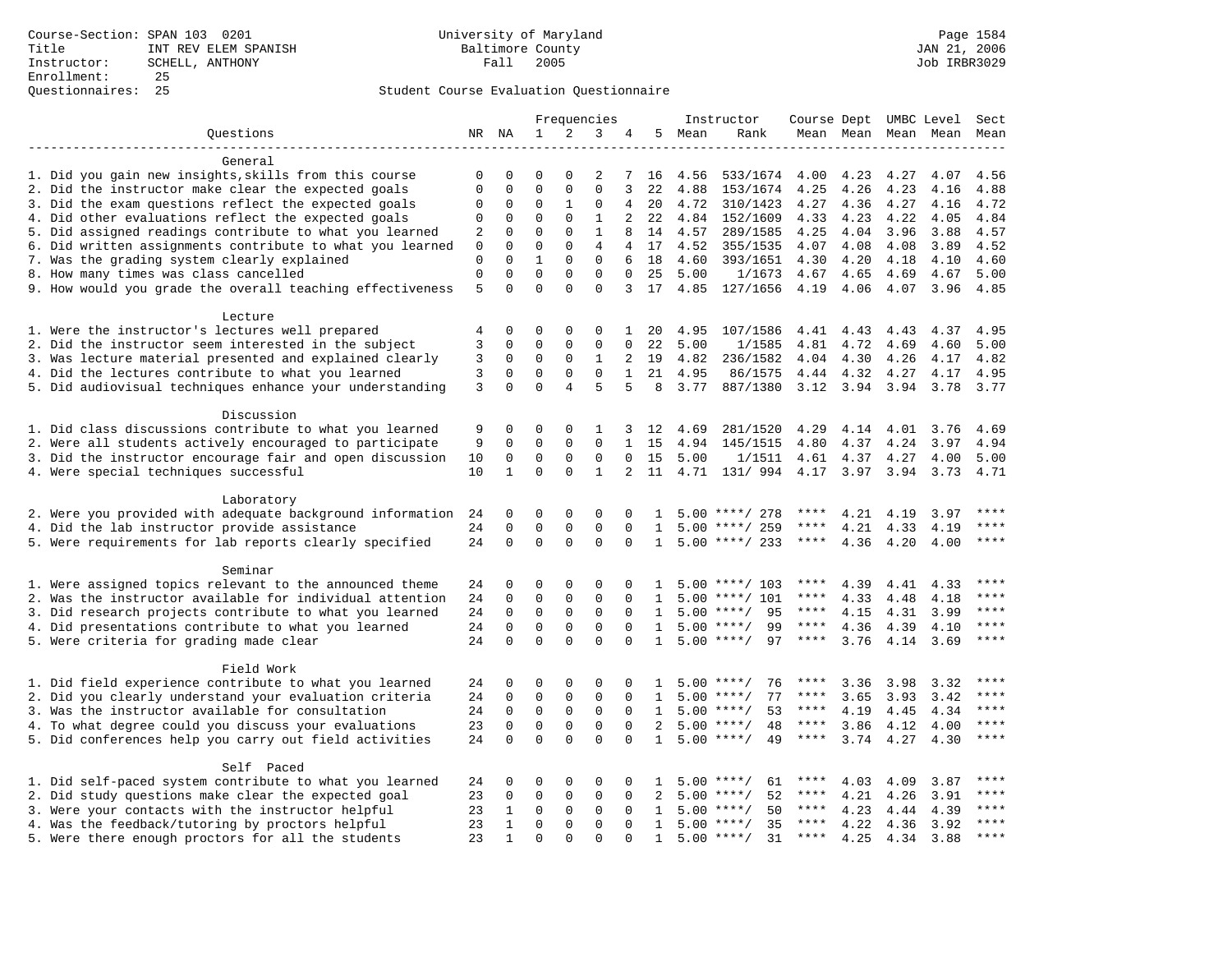| Course-Section: SPAN 103 0201 |                      | University of Maryland                  | Page 1584    |
|-------------------------------|----------------------|-----------------------------------------|--------------|
| Title                         | INT REV ELEM SPANISH | Baltimore County                        | JAN 21, 2006 |
| Instructor:                   | SCHELL, ANTHONY      | 2005<br>Fall                            | Job IRBR3029 |
| Enrollment:                   | 25                   |                                         |              |
| Ouestionnaires: 25            |                      | Student Course Evaluation Questionnaire |              |

# University of Maryland Page 1584<br>Baltimore County Bage 1584<br>
Baltimore County County County Day 21, 2006

| Credits Earned |   | Cum. GPA      |          |   | Expected Grades | Reasons                | Type                        |    | Majors                            |  |
|----------------|---|---------------|----------|---|-----------------|------------------------|-----------------------------|----|-----------------------------------|--|
| $00 - 27$      |   | $0.00 - 0.99$ | $\Omega$ | Α | 15              | Required for Majors 19 | Graduate                    | 0  | Major                             |  |
| $28 - 55$      | 2 | $1.00 - 1.99$ | $\Omega$ | В | 3               |                        |                             |    |                                   |  |
| $56 - 83$      | 6 | $2.00 - 2.99$ | 7        | C | ל               | General                | Under-grad                  | 25 | Non-major                         |  |
| $84 - 150$     |   | $3.00 - 3.49$ | 6        | D | 0               |                        |                             |    |                                   |  |
| Grad.          | 0 | $3.50 - 4.00$ |          | F | 0               | Electives              |                             |    | #### - Means there are not enough |  |
|                |   |               |          | Ρ | 0               |                        | responses to be significant |    |                                   |  |
|                |   |               |          |   | $\Omega$        | Other                  |                             |    |                                   |  |
|                |   |               |          |   | 0               |                        |                             |    |                                   |  |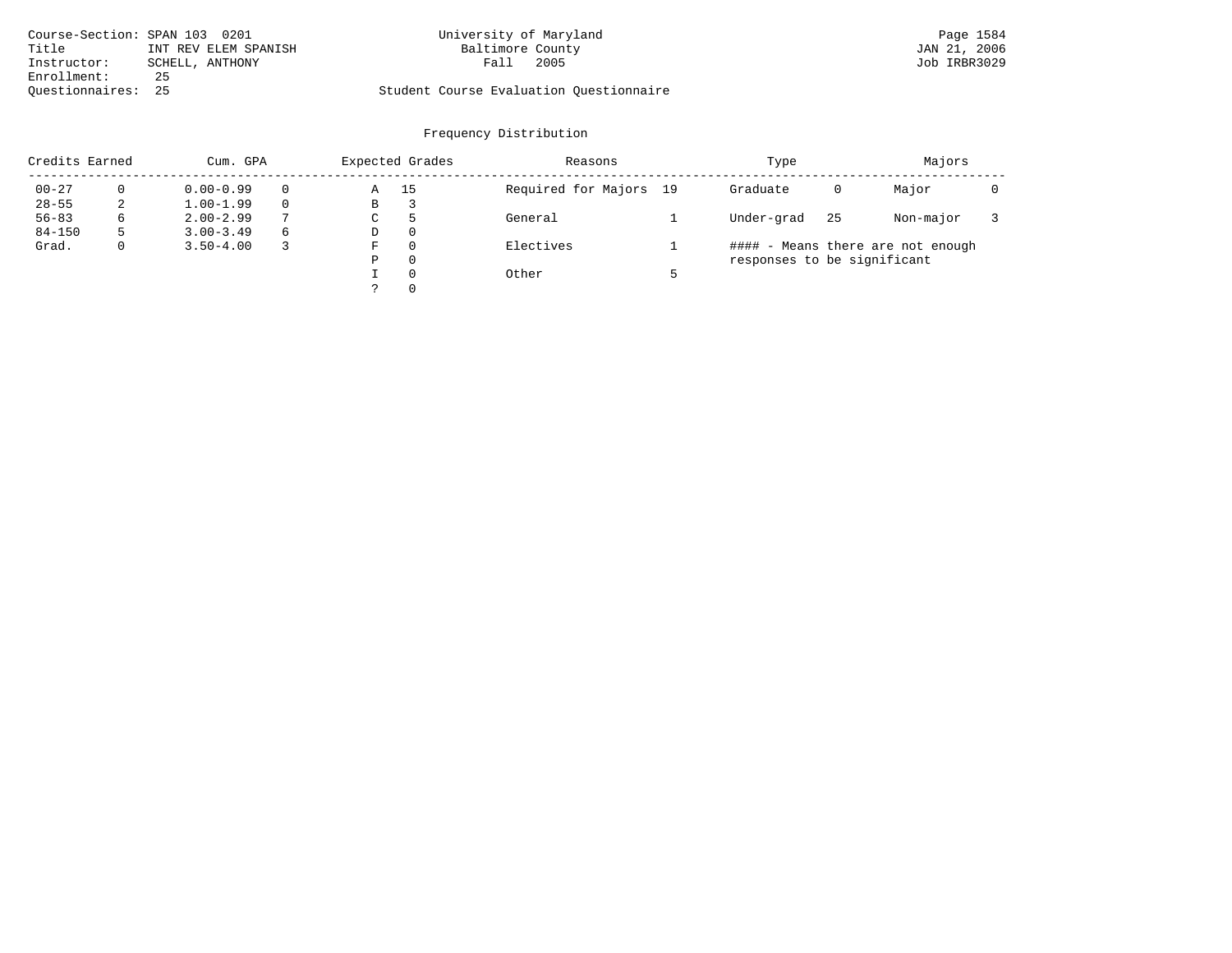|                                                           |                |              |          |          | Frequencies    |   |    |      | Instructor     | Course Dept |      | UMBC Level |      | Sect |
|-----------------------------------------------------------|----------------|--------------|----------|----------|----------------|---|----|------|----------------|-------------|------|------------|------|------|
| Questions                                                 | NR.            | ΝA           |          |          | 3              | 4 | 5. | Mean | Rank           | Mean        | Mean | Mean       | Mean | Mean |
| General                                                   |                |              |          |          |                |   |    |      |                |             |      |            |      |      |
| 1. Did you gain new insights, skills from this course     |                | $\Omega$     | O        |          |                |   |    |      | 3.93 1296/1674 | 4.24        | 4.23 | 4.27       | 4.32 | 3.93 |
| 2. Did the instructor make clear the expected goals       |                | $\Omega$     | $\Omega$ | $\Omega$ |                | 5 | 8  | 4.50 | 578/1674       | 4.28        | 4.26 | 4.23       | 4.26 | 4.50 |
| 3. Did the exam questions reflect the expected goals      |                | $\Omega$     | $\Omega$ | $\Omega$ | $\mathfrak{D}$ |   | 6  | 4.29 | 819/1423       | 4.36        | 4.36 | 4.27       | 4.36 | 4.29 |
| 4. Did other evaluations reflect the expected goals       | O              | $\Omega$     | O        | $\Omega$ | 2              |   | 6  | 4.29 | 812/1609       | 4.25        | 4.23 | 4.22       | 4.23 | 4.29 |
| 5. Did assigned readings contribute to what you learned   | 0              | $\Omega$     |          | $\Omega$ |                |   |    |      | 3.64 1135/1585 | 3.74        | 4.04 | 3.96       | 3.91 | 3.64 |
| 6. Did written assignments contribute to what you learned | 0              |              | U        |          |                |   |    | 4.00 | 870/1535       | 3.99        | 4.08 | 4.08       | 4.03 | 4.00 |
| 7. Was the grading system clearly explained               | 0              |              |          | $\Omega$ | $\mathfrak{D}$ |   | 6  | 4.29 | 832/1651       | 4.30        | 4.20 | 4.18       | 4.20 | 4.29 |
| 8. How many times was class cancelled                     | $\Omega$       | $\Omega$     | 0        | $\Omega$ | 0              |   |    |      | 4.50 1203/1673 | 4.67        | 4.65 | 4.69       | 4.67 | 4.50 |
| 9. How would you grade the overall teaching effectiveness | $\overline{a}$ |              |          | U        | $\mathcal{D}$  |   | 3  | 4.08 | 906/1656       | 4.15        | 4.06 | 4.07       | 4.10 | 4.08 |
| Lecture                                                   |                |              |          |          |                |   |    |      |                |             |      |            |      |      |
| 1. Were the instructor's lectures well prepared           |                |              |          |          |                |   |    | 4.45 | 931/1586       | 4.35        | 4.43 | 4.43       | 4.48 | 4.45 |
| 2. Did the instructor seem interested in the subject      |                | $\mathbf{0}$ | $\Omega$ | $\Omega$ |                | 4 | 6  | 4.45 | 1267/1585      | 4.63        | 4.72 | 4.69       | 4.76 | 4.45 |
| 3. Was lecture material presented and explained clearly   | 4              | $\Omega$     | O        |          | $\mathfrak{D}$ |   | 5  | 4.30 | 882/1582       | 4.20        | 4.30 | 4.26       | 4.35 | 4.30 |
| 4. Did the lectures contribute to what you learned        | 3              | $\Omega$     | $\Omega$ | $\Omega$ |                |   | 8  | 4.64 | 537/1575       | 4.39        | 4.32 | 4.27       | 4.39 | 4.64 |
| 5. Did audiovisual techniques enhance your understanding  | ζ              |              |          |          |                |   |    |      | 3.50 1036/1380 | 3.51        | 3.94 | 3.94       | 4.03 | 3.50 |
| Discussion                                                |                |              |          |          |                |   |    |      |                |             |      |            |      |      |
| 1. Did class discussions contribute to what you learned   | 3              | $\Omega$     | U        |          |                |   |    | 3.82 | 979/1520       | 4.22        | 4.14 | 4.01       | 4.03 | 3.82 |
| 2. Were all students actively encouraged to participate   | 3              | $\Omega$     | 0        | $\Omega$ |                |   |    | 4.36 | 798/1515       | 4.65        | 4.37 | 4.24       | 4.28 | 4.36 |
| 3. Did the instructor encourage fair and open discussion  | 3              |              | U        | $\Omega$ |                |   |    | 4.45 | 696/1511       | 4.47        | 4.37 | 4.27       | 4.28 | 4.45 |
| 4. Were special techniques successful                     | 3              |              |          |          |                |   |    | 4.00 | 474/994        | 4.26        | 3.97 | 3.94       | 3.98 | 4.00 |

| Credits Earned |   | Cum. GPA      |          | Expected Grades |              | Reasons                | Type                        |    | Majors                            |  |
|----------------|---|---------------|----------|-----------------|--------------|------------------------|-----------------------------|----|-----------------------------------|--|
| $00 - 27$      | 0 | $0.00 - 0.99$ | $\Omega$ | А               | -2           | Required for Majors 10 | Graduate                    | 0  | Major                             |  |
| $28 - 55$      |   | $1.00 - 1.99$ | $\Omega$ | В               | 6            |                        |                             |    |                                   |  |
| $56 - 83$      | 2 | $2.00 - 2.99$ | 4        | С<br>4          |              | General                | Under-grad                  | 14 | Non-major                         |  |
| $84 - 150$     |   | $3.00 - 3.49$ | 2        | D               | 0            |                        |                             |    |                                   |  |
| Grad.          | 0 | $3.50 - 4.00$ |          | F               | $\mathbf{0}$ | Electives              |                             |    | #### - Means there are not enough |  |
|                |   |               |          | Ρ               | $\mathbf{0}$ |                        | responses to be significant |    |                                   |  |
|                |   |               |          |                 | $\Omega$     | Other                  |                             |    |                                   |  |
|                |   |               |          | っ               |              |                        |                             |    |                                   |  |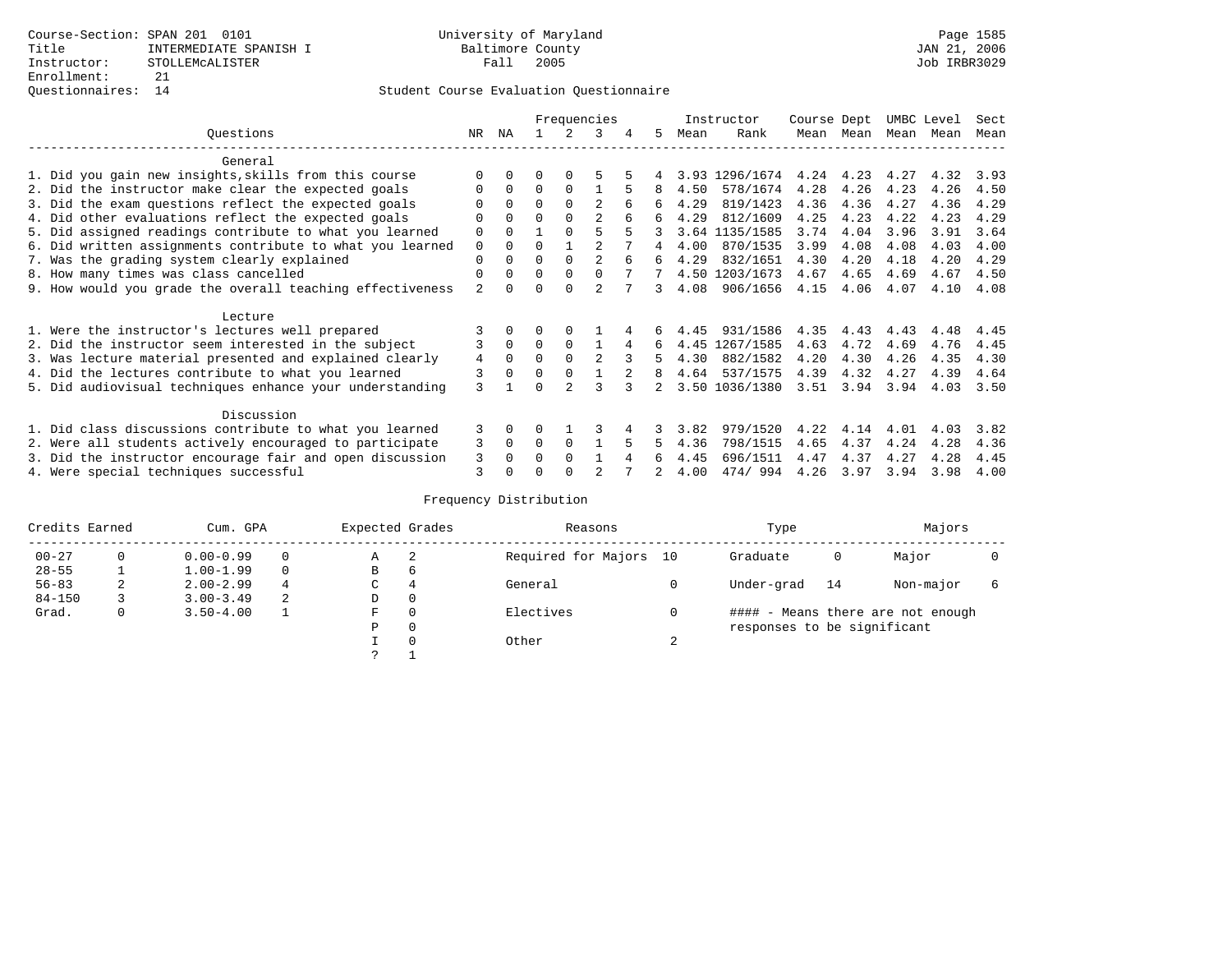## Questionnaires: 12 Student Course Evaluation Questionnaire

|                                                           |          |          |          |             | Frequencies  |   |    |      | Instructor     | Course Dept |      | UMBC Level |      | Sect |
|-----------------------------------------------------------|----------|----------|----------|-------------|--------------|---|----|------|----------------|-------------|------|------------|------|------|
| Ouestions                                                 | NR.      | ΝA       |          |             | २            | 4 | 5  | Mean | Rank           | Mean        | Mean | Mean Mean  |      | Mean |
| General                                                   |          |          |          |             |              |   |    |      |                |             |      |            |      |      |
| 1. Did you gain new insights, skills from this course     |          |          |          |             |              |   |    | 4.25 | 954/1674       | 4.24        | 4.23 | 4.27       | 4.32 | 4.25 |
| 2. Did the instructor make clear the expected goals       |          | $\Omega$ | $\Omega$ | $\Omega$    | 2            |   | 8  | 4.50 | 578/1674       | 4.28        | 4.26 | 4.23       | 4.26 | 4.50 |
| 3. Did the exam questions reflect the expected goals      |          | $\Omega$ | $\Omega$ | $\Omega$    |              |   |    | 4.58 | 482/1423       | 4.36        | 4.36 | 4.27       | 4.36 | 4.58 |
| 4. Did other evaluations reflect the expected goals       | 0        | $\Omega$ | O        | $\Omega$    |              |   | 6  | 4.42 | 629/1609       | 4.25        | 4.23 | 4.22       | 4.23 | 4.42 |
| 5. Did assigned readings contribute to what you learned   | 0        |          |          | $\cap$      |              |   |    | 3.64 | 1142/1585      | 3.74        | 4.04 | 3.96       | 3.91 | 3.64 |
| 6. Did written assignments contribute to what you learned | 0        |          |          |             |              |   | 5  | 4.18 | 747/1535       | 3.99        | 4.08 | 4.08       | 4.03 | 4.18 |
| 7. Was the grading system clearly explained               | $\Omega$ | $\Omega$ | U        |             |              |   | 8  | 4.50 | 524/1651       | 4.30        | 4.20 | 4.18       | 4.20 | 4.50 |
| 8. How many times was class cancelled                     | $\Omega$ | $\Omega$ | $\Omega$ | $\Omega$    | 0            |   | 11 | 4.92 | 635/1673       | 4.67        | 4.65 | 4.69       | 4.67 | 4.92 |
| 9. How would you grade the overall teaching effectiveness |          |          |          |             |              |   | б. | 4.45 | 451/1656       | 4.15        | 4.06 | 4.07       | 4.10 | 4.45 |
| Lecture                                                   |          |          |          |             |              |   |    |      |                |             |      |            |      |      |
| 1. Were the instructor's lectures well prepared           |          |          |          |             |              |   |    | 4.73 | 560/1586       | 4.35        | 4.43 | 4.43       | 4.48 | 4.73 |
| 2. Did the instructor seem interested in the subject      |          | $\Omega$ | $\Omega$ | $\mathbf 0$ | $\Omega$     |   | 9  | 4.82 | 786/1585       | 4.63        | 4.72 | 4.69       | 4.76 | 4.82 |
| 3. Was lecture material presented and explained clearly   |          | $\Omega$ | 0        | $\Omega$    | $\Omega$     |   |    | 4.64 | 481/1582       | 4.20        | 4.30 | 4.26       | 4.35 | 4.64 |
| 4. Did the lectures contribute to what you learned        |          | $\Omega$ | U        | $\Omega$    |              |   |    | 4.55 | 646/1575       | 4.39        | 4.32 | 4.27       | 4.39 | 4.55 |
| 5. Did audiovisual techniques enhance your understanding  |          |          |          |             |              |   |    |      | 3.55 1020/1380 | 3.51        | 3.94 | 3.94       | 4.03 | 3.55 |
| Discussion                                                |          |          |          |             |              |   |    |      |                |             |      |            |      |      |
| 1. Did class discussions contribute to what you learned   |          | 0        | O        | $\Omega$    |              |   |    | 4.60 | 338/1520       | 4.22        | 4.14 | 4.01       | 4.03 | 4.60 |
| 2. Were all students actively encouraged to participate   | 2        | $\Omega$ | $\Omega$ | $\Omega$    | $\Omega$     |   | 8  | 4.80 | 325/1515       | 4.65        | 4.37 | 4.24       | 4.28 | 4.80 |
| 3. Did the instructor encourage fair and open discussion  | 3        |          | U        | $\Omega$    | <sup>0</sup> |   |    | 4.89 | 266/1511       | 4.47        | 4.37 | 4.27       | 4.28 | 4.89 |
| 4. Were special techniques successful                     | 3        |          |          |             |              |   |    | 4.50 | 205/994        | 4.26        | 3.97 | 3.94       | 3.98 | 4.50 |

| Credits Earned |          | Cum. GPA      |   | Expected Grades |          | Reasons                |        | Type                        |    | Majors                            |  |
|----------------|----------|---------------|---|-----------------|----------|------------------------|--------|-----------------------------|----|-----------------------------------|--|
| $00 - 27$      | $\Omega$ | $0.00 - 0.99$ |   | А               | 4        | Required for Majors 10 |        | Graduate                    | 0  | Major                             |  |
| $28 - 55$      | 2        | $1.00 - 1.99$ |   | В               |          |                        |        |                             |    |                                   |  |
| $56 - 83$      | 2        | $2.00 - 2.99$ |   | $\sim$<br>◡     | 0        | General                |        | Under-grad                  | 12 | Non-major                         |  |
| $84 - 150$     |          | $3.00 - 3.49$ |   | D               | 0        |                        |        |                             |    |                                   |  |
| Grad.          | 0        | $3.50 - 4.00$ | 2 | F               | 0        | Electives              | 0      |                             |    | #### - Means there are not enough |  |
|                |          |               |   | Ρ               | 0        |                        |        | responses to be significant |    |                                   |  |
|                |          |               |   |                 | $\Omega$ | Other                  | $\sim$ |                             |    |                                   |  |
|                |          |               |   |                 |          |                        |        |                             |    |                                   |  |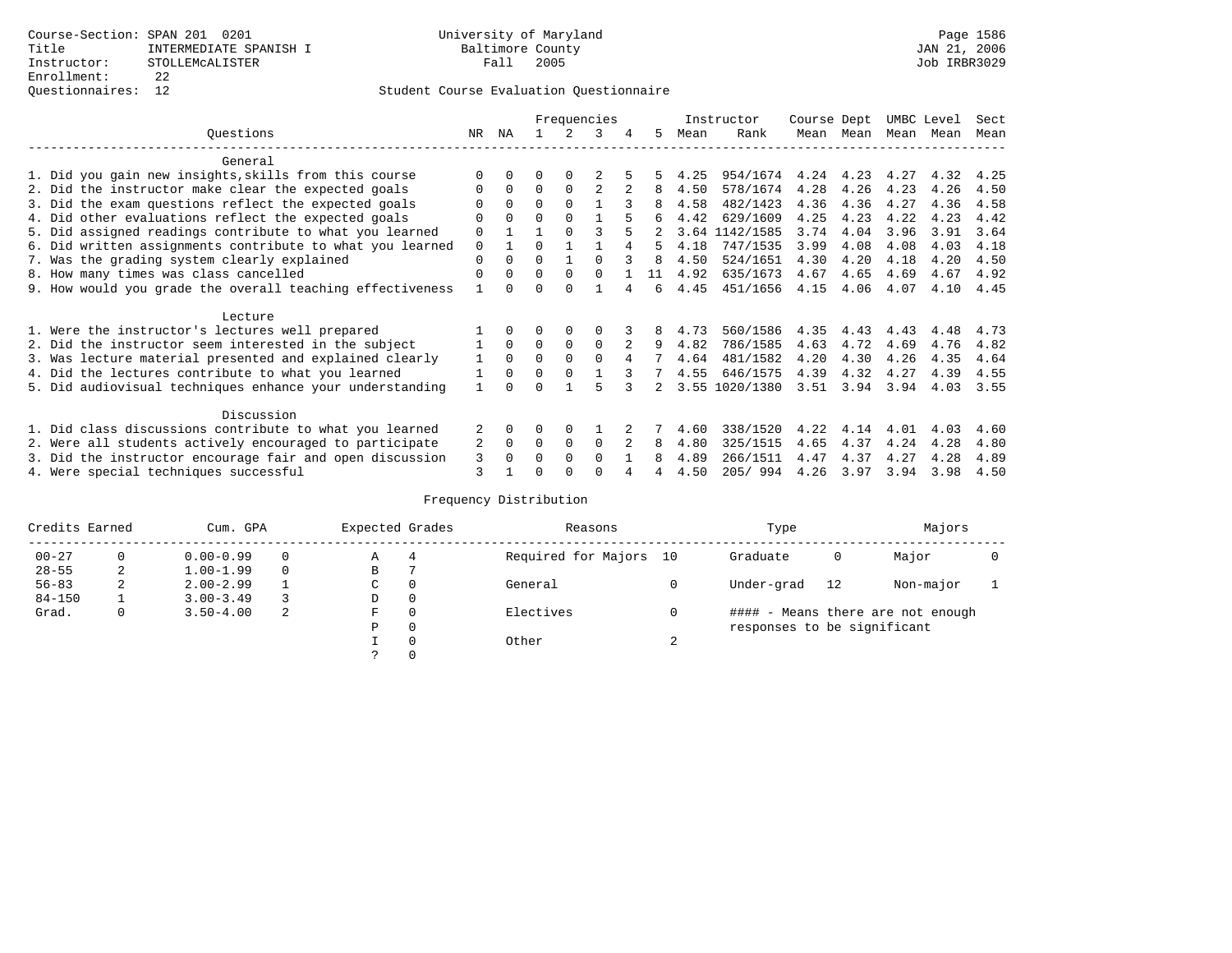## Questionnaires: 16 Student Course Evaluation Questionnaire

|                                                           |             |          |                | Frequencies    |                |          |    |      | Instructor     | Course Dept |           | UMBC Level |      | Sect |
|-----------------------------------------------------------|-------------|----------|----------------|----------------|----------------|----------|----|------|----------------|-------------|-----------|------------|------|------|
| Ouestions                                                 | NR          | ΝA       |                |                | 3              | 4        | 5. | Mean | Rank           |             | Mean Mean | Mean       | Mean | Mean |
| General                                                   |             |          |                |                |                |          |    |      |                |             |           |            |      |      |
| 1. Did you gain new insights, skills from this course     |             | $\Omega$ | 0              |                |                | 9        |    |      | 3.75 1407/1674 | 4.24        | 4.23      | 4.27       | 4.32 | 3.75 |
| 2. Did the instructor make clear the expected goals       | O           | $\Omega$ | $\Omega$       |                | 3              | 9        |    |      | 3.88 1291/1674 | 4.28        | 4.26      | 4.23       | 4.26 | 3.88 |
| 3. Did the exam questions reflect the expected goals      |             | $\Omega$ | 0              | $\Omega$       | $\mathfrak{D}$ |          |    | 4.38 | 728/1423       | 4.36        | 4.36      | 4.27       | 4.36 | 4.38 |
| 4. Did other evaluations reflect the expected goals       | O           | $\Omega$ | $\Omega$       |                | $\mathfrak{D}$ |          |    |      | 4.13 1007/1609 | 4.25        | 4.23      | 4.22       | 4.23 | 4.13 |
| 5. Did assigned readings contribute to what you learned   | 0           | $\Omega$ | $\mathfrak{D}$ |                |                | 8        |    |      | 3.44 1274/1585 | 3.74        | 4.04      | 3.96       | 3.91 | 3.44 |
| 6. Did written assignments contribute to what you learned | $\mathbf 0$ | $\Omega$ |                | $\Omega$       | 4              | 8        |    |      | 3.75 1147/1535 | 3.99        | 4.08      | 4.08       | 4.03 | 3.75 |
| 7. Was the grading system clearly explained               | $\Omega$    | $\Omega$ | O              | $\overline{a}$ | $\overline{a}$ | 4        |    |      | 4.13 1009/1651 | 4.30        | 4.20      | 4.18       | 4.20 | 4.13 |
| 8. How many times was class cancelled                     | 0           | $\Omega$ | $\Omega$       | $\Omega$       | <sup>0</sup>   | 13       | 3  |      | 4.19 1470/1673 | 4.67        | 4.65      | 4.69       | 4.67 | 4.19 |
| 9. How would you grade the overall teaching effectiveness | 5           |          | U              | $\cap$         |                |          | 5. | 4.18 | 805/1656       | 4.15        | 4.06      | 4.07       | 4.10 | 4.18 |
| Lecture                                                   |             |          |                |                |                |          |    |      |                |             |           |            |      |      |
| 1. Were the instructor's lectures well prepared           |             |          |                |                |                |          |    | 4.07 | 1270/1586      | 4.35        | 4.43      | 4.43       | 4.48 | 4.07 |
| 2. Did the instructor seem interested in the subject      |             | $\Omega$ | $\Omega$       | $\Omega$       | $\Omega$       |          | 14 | 4.93 | 397/1585       | 4.63        | 4.72      | 4.69       | 4.76 | 4.93 |
| 3. Was lecture material presented and explained clearly   | 1           | $\Omega$ | $\Omega$       | $\Omega$       |                | 10       | 4  | 4.20 | 998/1582       | 4.20        | 4.30      | 4.26       | 4.35 | 4.20 |
| 4. Did the lectures contribute to what you learned        |             | $\Omega$ | $\Omega$       | $\Omega$       | 4              | 4        |    |      | 4.20 1010/1575 | 4.39        | 4.32      | 4.27       | 4.39 | 4.20 |
| 5. Did audiovisual techniques enhance your understanding  |             |          |                | $\cap$         |                |          |    |      | 3.29 1149/1380 | 3.51        | 3.94      | 3.94       | 4.03 | 3.29 |
| Discussion                                                |             |          |                |                |                |          |    |      |                |             |           |            |      |      |
| 1. Did class discussions contribute to what you learned   | 12          | $\Omega$ | 0              | $\Omega$       |                |          |    | 4.00 | 810/1520       | 4.22        | 4.14      | 4.01       | 4.03 | 4.00 |
| 2. Were all students actively encouraged to participate   | 12          | $\Omega$ | $\Omega$       |                | $\Omega$       | $\Omega$ |    | 4.25 | 898/1515       | 4.65        | 4.37      | 4.24       | 4.28 | 4.25 |
| 3. Did the instructor encourage fair and open discussion  | 12          |          | U              | $\Omega$       | $\Omega$       | $\Omega$ | 4  | 5.00 | 1/1511         | 4.47        | 4.37      | 4.27       | 4.28 | 5.00 |
| 4. Were special techniques successful                     | 12          |          |                |                |                |          |    | 4.25 | 360/994        | 4.26        | 3.97      | 3.94       | 3.98 | 4.25 |

| Credits Earned |   | Cum. GPA      |   | Expected Grades |          | Reasons                | Type                        |    | Majors                            |                          |
|----------------|---|---------------|---|-----------------|----------|------------------------|-----------------------------|----|-----------------------------------|--------------------------|
| $00 - 27$      |   | $0.00 - 0.99$ |   | Α               | -6       | Required for Majors 11 | Graduate                    | 0  | Major                             |                          |
| $28 - 55$      |   | $1.00 - 1.99$ |   | В               |          |                        |                             |    |                                   |                          |
| $56 - 83$      | 2 | $2.00 - 2.99$ |   | C               |          | General                | Under-grad                  | 16 | Non-major                         | $\overline{\phantom{a}}$ |
| $84 - 150$     | 5 | $3.00 - 3.49$ | 6 | D               | $\Omega$ |                        |                             |    |                                   |                          |
| Grad.          | 0 | $3.50 - 4.00$ |   | F               | $\Omega$ | Electives              |                             |    | #### - Means there are not enough |                          |
|                |   |               |   | Ρ               | $\Omega$ |                        | responses to be significant |    |                                   |                          |
|                |   |               |   |                 | $\Omega$ | Other                  |                             |    |                                   |                          |
|                |   |               |   | $\mathcal{L}$   | $\Omega$ |                        |                             |    |                                   |                          |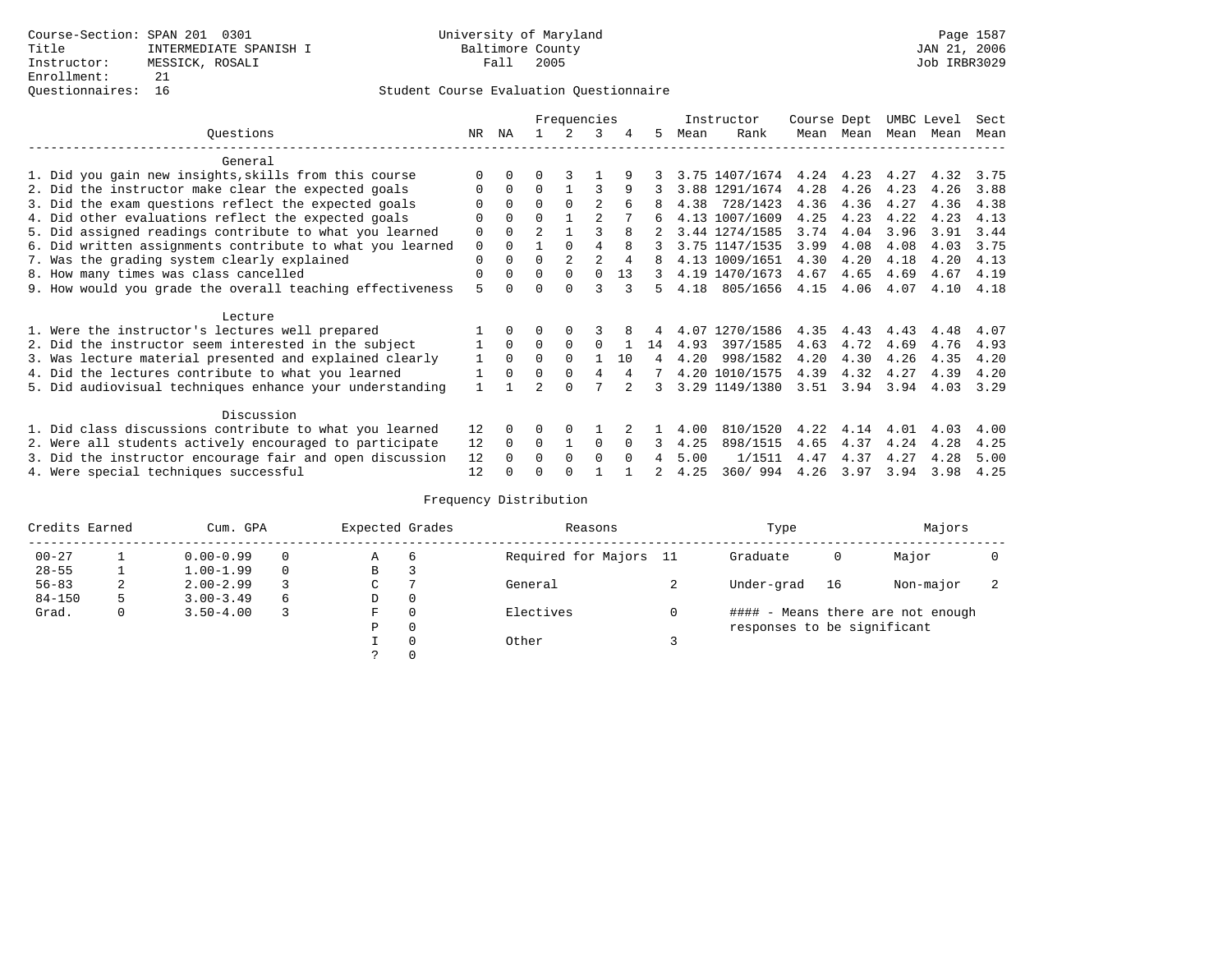|                                                           |                |              |          |          | Frequencies    |          |     |      | Instructor     | Course Dept |      | UMBC Level |      | Sect |
|-----------------------------------------------------------|----------------|--------------|----------|----------|----------------|----------|-----|------|----------------|-------------|------|------------|------|------|
| Ouestions                                                 | NR.            | ΝA           |          |          | 3              | 4        | 5.  | Mean | Rank           | Mean        | Mean | Mean       | Mean | Mean |
| General                                                   |                |              |          |          |                |          |     |      |                |             |      |            |      |      |
| 1. Did you gain new insights, skills from this course     | $\Omega$       | $\Omega$     | O        | $\Omega$ |                |          |     | 4.53 | 582/1674       | 4.24        | 4.23 | 4.27       | 4.32 | 4.53 |
| 2. Did the instructor make clear the expected goals       | O              | $\Omega$     | $\Omega$ |          |                |          | 10  | 4.41 | 721/1674       | 4.28        | 4.26 | 4.23       | 4.26 | 4.41 |
| 3. Did the exam questions reflect the expected goals      |                | $\Omega$     | $\Omega$ | $\Omega$ |                |          | 13  | 4.65 | 404/1423       | 4.36        | 4.36 | 4.27       | 4.36 | 4.65 |
| 4. Did other evaluations reflect the expected goals       | O              | $\Omega$     | $\Omega$ | $\Omega$ |                |          | 13  | 4.71 | 272/1609       | 4.25        | 4.23 | 4.22       | 4.23 | 4.71 |
| 5. Did assigned readings contribute to what you learned   | $\mathbf 0$    | $\Omega$     | 0        |          |                |          | 10  | 4.41 | 404/1585       | 3.74        | 4.04 | 3.96       | 3.91 | 4.41 |
| 6. Did written assignments contribute to what you learned | $\mathbf 0$    | $\Omega$     | $\Omega$ | $\Omega$ | $\mathfrak{D}$ |          | 10  | 4.47 | 413/1535       | 3.99        | 4.08 | 4.08       | 4.03 | 4.47 |
| 7. Was the grading system clearly explained               | $\Omega$       | $\Omega$     | $\Omega$ |          |                |          | 10  | 4.35 | 741/1651       | 4.30        | 4.20 | 4.18       | 4.20 | 4.35 |
| 8. How many times was class cancelled                     | 0              | $\Omega$     | $\Omega$ | $\Omega$ | $\cap$         |          | 16  | 4.94 | 424/1673       | 4.67        | 4.65 | 4.69       | 4.67 | 4.94 |
| 9. How would you grade the overall teaching effectiveness | $\overline{4}$ | <sup>n</sup> | U        | $\cap$   |                |          |     | 4.46 | 437/1656       | 4.15        | 4.06 | 4.07       | 4.10 | 4.46 |
| Lecture                                                   |                |              |          |          |                |          |     |      |                |             |      |            |      |      |
| 1. Were the instructor's lectures well prepared           |                |              |          |          |                |          | 1 O | 4.71 | 581/1586       | 4.35        | 4.43 | 4.43       | 4.48 | 4.71 |
| 2. Did the instructor seem interested in the subject      | 3              | $\Omega$     | $\Omega$ | $\Omega$ | $\Omega$       |          | 13  | 4.93 | 453/1585       | 4.63        | 4.72 | 4.69       | 4.76 | 4.93 |
| 3. Was lecture material presented and explained clearly   | 3              | $\Omega$     | $\Omega$ |          | $\cap$         |          | я   | 4.43 | 748/1582       | 4.20        | 4.30 | 4.26       | 4.35 | 4.43 |
| 4. Did the lectures contribute to what you learned        | 3              | $\Omega$     | $\Omega$ | $\Omega$ |                |          | 11  | 4.71 | 423/1575       | 4.39        | 4.32 | 4.27       | 4.39 | 4.71 |
| 5. Did audiovisual techniques enhance your understanding  | 3              |              |          |          | 4              |          | 4   |      | 3.38 1103/1380 | 3.51        | 3.94 | 3.94       | 4.03 | 3.38 |
| Discussion                                                |                |              |          |          |                |          |     |      |                |             |      |            |      |      |
| 1. Did class discussions contribute to what you learned   | 8              | $\Omega$     | O        | $\Omega$ |                |          | 5.  | 4.33 | 572/1520       | 4.22        | 4.14 | 4.01       | 4.03 | 4.33 |
| 2. Were all students actively encouraged to participate   |                | $\Omega$     | $\Omega$ | $\Omega$ |                | $\Omega$ | 9   | 4.80 | 325/1515       | 4.65        | 4.37 | 4.24       | 4.28 | 4.80 |
| 3. Did the instructor encourage fair and open discussion  | 7              | $\Omega$     | O        | $\Omega$ | $\mathfrak{D}$ |          |     | 4.30 | 845/1511       | 4.47        | 4.37 | 4.27       | 4.28 | 4.30 |
| 4. Were special techniques successful                     | 7              |              |          |          |                |          |     | 4.22 | 374/994        | 4.26        | 3.97 | 3.94       | 3.98 | 4.22 |

| Credits Earned |   | Cum. GPA      |   | Expected Grades |          | Reasons                | Type                        |    | Majors                            |  |
|----------------|---|---------------|---|-----------------|----------|------------------------|-----------------------------|----|-----------------------------------|--|
| $00 - 27$      |   | $0.00 - 0.99$ |   | Α               | -6       | Required for Majors 13 | Graduate                    | 0  | Major                             |  |
| $28 - 55$      |   | $1.00 - 1.99$ |   | B               | 9        |                        |                             |    |                                   |  |
| $56 - 83$      |   | $2.00 - 2.99$ | 2 | ◡               |          | General                | Under-grad                  | 17 | Non-major                         |  |
| $84 - 150$     |   | $3.00 - 3.49$ | 4 | D               | 0        |                        |                             |    |                                   |  |
| Grad.          | 0 | $3.50 - 4.00$ |   | F               | $\Omega$ | Electives              |                             |    | #### - Means there are not enough |  |
|                |   |               |   | Ρ               | 0        |                        | responses to be significant |    |                                   |  |
|                |   |               |   |                 | $\Omega$ | Other                  |                             |    |                                   |  |
|                |   |               |   | っ               |          |                        |                             |    |                                   |  |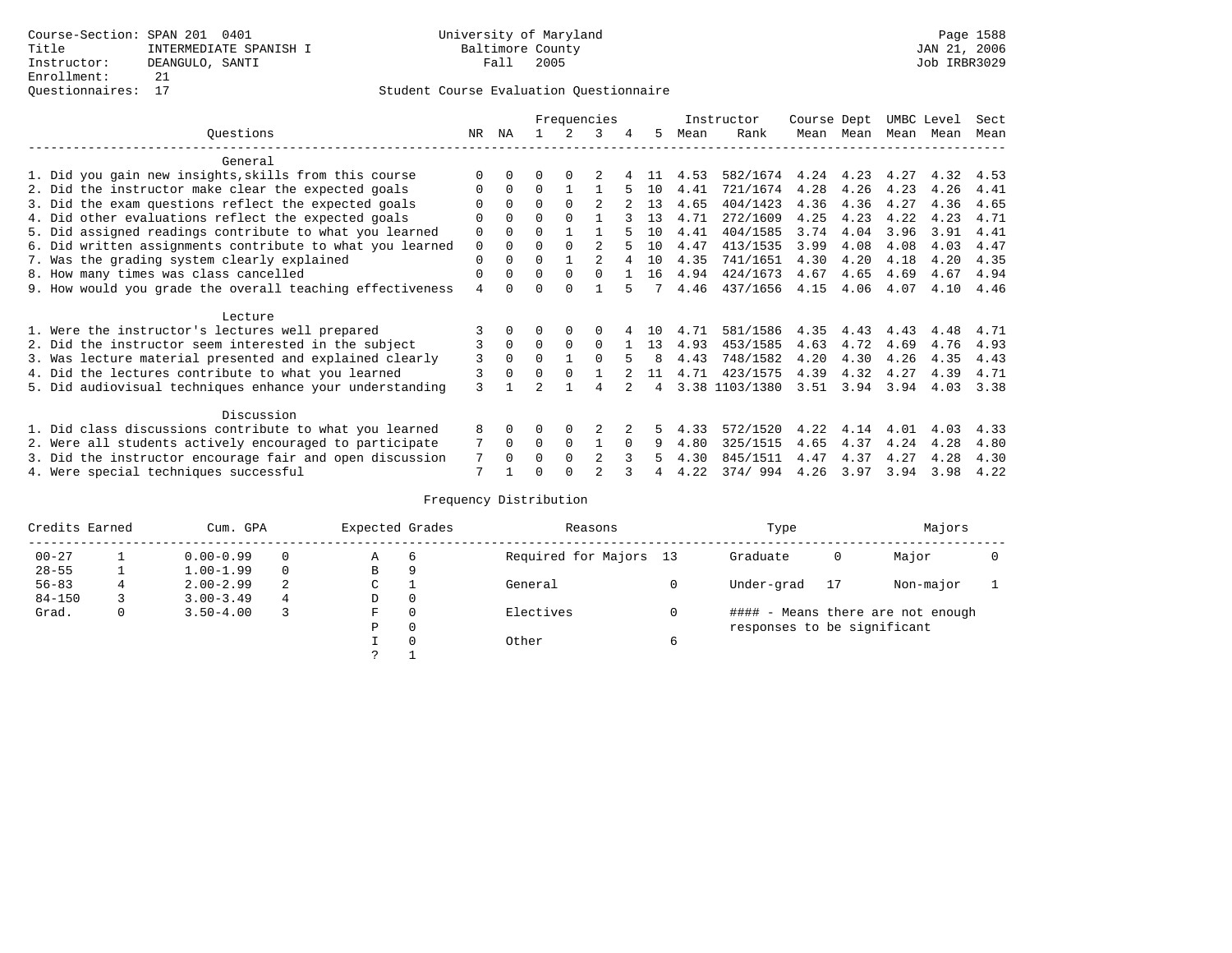|                                                           |          |              |          | Frequencies  |          |          |    |      | Instructor     | Course Dept |      | UMBC Level |      | Sect |
|-----------------------------------------------------------|----------|--------------|----------|--------------|----------|----------|----|------|----------------|-------------|------|------------|------|------|
| Ouestions                                                 | NR.      | ΝA           |          |              | 3        | 4        | 5  | Mean | Rank           | Mean        | Mean | Mean       | Mean | Mean |
| General                                                   |          |              |          |              |          |          |    |      |                |             |      |            |      |      |
| 1. Did you gain new insights, skills from this course     |          | <sup>0</sup> | U        | $\Omega$     |          |          | 13 | 4.87 | 186/1674       | 4.24        | 4.23 | 4.27       | 4.32 | 4.87 |
| 2. Did the instructor make clear the expected goals       |          | $\Omega$     | $\Omega$ | $\Omega$     | 0        |          | 14 | 4.93 | 96/1674        | 4.28        | 4.26 | 4.23       | 4.26 | 4.93 |
| 3. Did the exam questions reflect the expected goals      |          | $\Omega$     | $\Omega$ | $\Omega$     | 0        |          | 11 | 4.73 | 286/1423       | 4.36        | 4.36 | 4.27       | 4.36 | 4.73 |
| 4. Did other evaluations reflect the expected goals       | U        | $\Omega$     | 0        | $\Omega$     | $\Omega$ |          | 11 | 4.73 | 242/1609       | 4.25        | 4.23 | 4.22       | 4.23 | 4.73 |
| 5. Did assigned readings contribute to what you learned   | 0        |              | 0        | $\Omega$     |          |          |    | 4.50 | 326/1585       | 3.74        | 4.04 | 3.96       | 3.91 | 4.50 |
| 6. Did written assignments contribute to what you learned | 0        | $\Omega$     | U        |              |          |          | 10 | 4.53 | 346/1535       | 3.99        | 4.08 | 4.08       | 4.03 | 4.53 |
| 7. Was the grading system clearly explained               | 0        | 0            | U        | $\Omega$     |          |          | 13 | 4.87 | 139/1651       | 4.30        | 4.20 | 4.18       | 4.20 | 4.87 |
| 8. How many times was class cancelled                     | 0        | $\Omega$     | 0        | $\Omega$     | $\Omega$ | 11       | 4  |      | 4.27 1412/1673 | 4.67        | 4.65 | 4.69       | 4.67 | 4.27 |
| 9. How would you grade the overall teaching effectiveness |          |              |          | <sup>n</sup> |          |          |    | 4.43 | 493/1656       | 4.15        | 4.06 | 4.07       | 4.10 | 4.43 |
| Lecture                                                   |          |              |          |              |          |          |    |      |                |             |      |            |      |      |
| 1. Were the instructor's lectures well prepared           |          |              |          | $\Omega$     |          |          | 15 | 5.00 | 1/1586         | 4.35        | 4.43 | 4.43       | 4.48 | 5.00 |
| 2. Did the instructor seem interested in the subject      | 0        | $\Omega$     | $\Omega$ | $\Omega$     | $\Omega$ | $\Omega$ | 15 | 5.00 | 1/1585         | 4.63        | 4.72 | 4.69       | 4.76 | 5.00 |
| 3. Was lecture material presented and explained clearly   | 0        | $\Omega$     | U        | $\Omega$     | $\Omega$ |          | 13 | 4.87 | 189/1582       | 4.20        | 4.30 | 4.26       | 4.35 | 4.87 |
| 4. Did the lectures contribute to what you learned        | 0        | $\Omega$     | 0        | $\Omega$     |          |          | 14 | 4.93 | 120/1575       | 4.39        | 4.32 | 4.27       | 4.39 | 4.93 |
| 5. Did audiovisual techniques enhance your understanding  | $\Omega$ |              |          | $\cap$       |          |          | 8  | 4.07 | 635/1380       | 3.51        | 3.94 | 3.94       | 4.03 | 4.07 |
| Discussion                                                |          |              |          |              |          |          |    |      |                |             |      |            |      |      |
| 1. Did class discussions contribute to what you learned   | 4        | $\Omega$     | U        | $\Omega$     |          |          |    | 4.73 | 251/1520       | 4.22        | 4.14 | 4.01       | 4.03 | 4.73 |
| 2. Were all students actively encouraged to participate   | 4        | $\Omega$     | 0        | $\Omega$     | 0        |          | 11 | 5.00 | 1/1515         | 4.65        | 4.37 | 4.24       | 4.28 | 5.00 |
| 3. Did the instructor encourage fair and open discussion  | 4        |              |          | <sup>0</sup> | $\Omega$ |          | 10 | 4.91 | 244/1511       | 4.47        | 4.37 | 4.27       | 4.28 | 4.91 |
| 4. Were special techniques successful                     | 4        |              |          |              |          |          | 10 | 4.82 | 93/994         | 4.26        | 3.97 | 3.94       | 3.98 | 4.82 |

| Credits Earned |   | Cum. GPA      |          | Expected Grades |          | Reasons                | Type                        |     | Majors                            |  |
|----------------|---|---------------|----------|-----------------|----------|------------------------|-----------------------------|-----|-----------------------------------|--|
| $00 - 27$      |   | $0.00 - 0.99$ |          | Α               | 6        | Required for Majors 12 | Graduate                    | 0   | Major                             |  |
| $28 - 55$      |   | $1.00 - 1.99$ | $\Omega$ | В               | 4        |                        |                             |     |                                   |  |
| $56 - 83$      |   | $2.00 - 2.99$ |          | С               | 4        | General                | Under-grad                  | -15 | Non-major                         |  |
| $84 - 150$     |   | $3.00 - 3.49$ |          | D               | 0        |                        |                             |     |                                   |  |
| Grad.          | 0 | $3.50 - 4.00$ |          | F               | $\Omega$ | Electives              |                             |     | #### - Means there are not enough |  |
|                |   |               |          | Ρ               | 0        |                        | responses to be significant |     |                                   |  |
|                |   |               |          |                 | $\Omega$ | Other                  |                             |     |                                   |  |
|                |   |               |          |                 |          |                        |                             |     |                                   |  |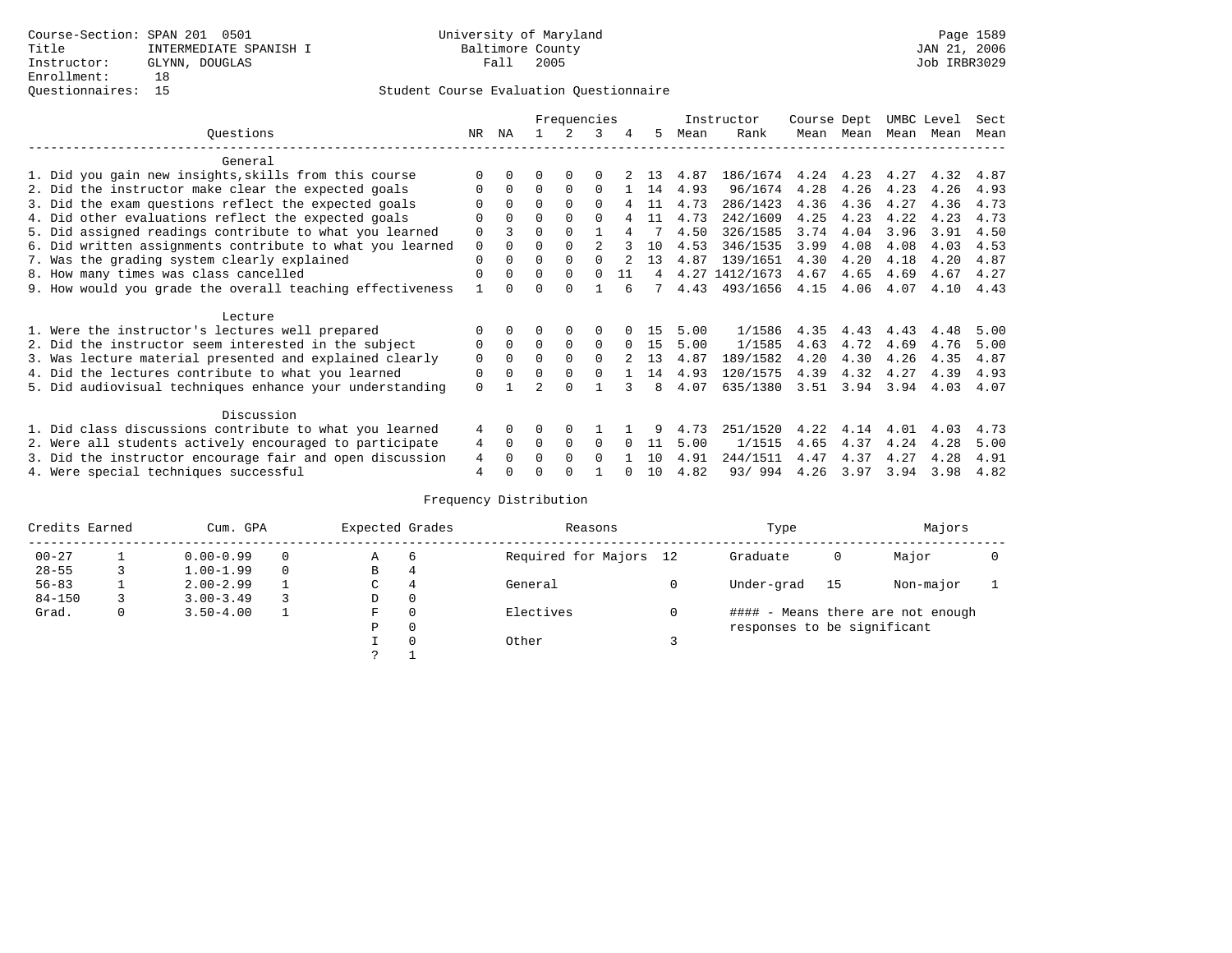## Questionnaires: 17 Student Course Evaluation Questionnaire

|                                                           |    |                |                | Frequencies    |                |    |               |      | Instructor     | Course Dept |           | UMBC Level |      | Sect |
|-----------------------------------------------------------|----|----------------|----------------|----------------|----------------|----|---------------|------|----------------|-------------|-----------|------------|------|------|
| Ouestions                                                 | NR | ΝA             |                | 2              | 3              | 4  | 5             | Mean | Rank           |             | Mean Mean | Mean       | Mean | Mean |
| General                                                   |    |                |                |                |                |    |               |      |                |             |           |            |      |      |
| 1. Did you gain new insights, skills from this course     |    | $\Omega$       | U              | $\Omega$       |                |    |               | 4.35 | 829/1674       | 4.24        | 4.23      | 4.27       | 4.32 | 4.35 |
| 2. Did the instructor make clear the expected goals       | 0  | $\Omega$       | $\overline{2}$ | $\Omega$       | 4              | 5  | 6             |      | 3.76 1364/1674 | 4.28        | 4.26      | 4.23       | 4.26 | 3.76 |
| 3. Did the exam questions reflect the expected goals      |    | $\Omega$       |                |                |                |    | 10            | 4.24 | 861/1423       | 4.36        | 4.36      | 4.27       | 4.36 | 4.24 |
| 4. Did other evaluations reflect the expected goals       |    | $\Omega$       | 0              | $\Omega$       | 5              |    | 10            | 4.29 | 799/1609       | 4.25        | 4.23      | 4.22       | 4.23 | 4.29 |
| 5. Did assigned readings contribute to what you learned   | 0  | $\overline{2}$ | $\overline{2}$ |                | $\mathfrak{D}$ | 5  |               |      | 3.67 1121/1585 | 3.74        | 4.04      | 3.96       | 3.91 | 3.67 |
| 6. Did written assignments contribute to what you learned | 0  | $\Omega$       | 0              | $\overline{2}$ |                |    | 4             |      | 3.76 1140/1535 | 3.99        | 4.08      | 4.08       | 4.03 | 3.76 |
| 7. Was the grading system clearly explained               | 0  | $\Omega$       | 0              | $\Omega$       | 8              |    | 6             |      | 3.88 1240/1651 | 4.30        | 4.20      | 4.18       | 4.20 | 3.88 |
| 8. How many times was class cancelled                     |    | $\Omega$       | $\Omega$       | $\Omega$       | $\Omega$       | 13 | $\mathcal{L}$ |      | 4.19 1470/1673 | 4.67        | 4.65      | 4.69       | 4.67 | 4.19 |
| 9. How would you grade the overall teaching effectiveness | 4  | <sup>n</sup>   |                | <sup>n</sup>   | г,             |    | 4             |      | 3.92 1090/1656 | 4.15        | 4.06      | 4.07       | 4.10 | 3.92 |
| Lecture                                                   |    |                |                |                |                |    |               |      |                |             |           |            |      |      |
| 1. Were the instructor's lectures well prepared           |    | $\Omega$       |                |                |                |    |               |      | 4.24 1160/1586 | 4.35        | 4.43      | 4.43       | 4.48 | 4.24 |
| 2. Did the instructor seem interested in the subject      | 0  | $\Omega$       | $\Omega$       | $\Omega$       | 0              |    | 17            | 5.00 | 1/1585         | 4.63        | 4.72      | 4.69       | 4.76 | 5.00 |
| 3. Was lecture material presented and explained clearly   | 0  | $\Omega$       | 0              |                | 4              |    | 8             |      | 4.12 1070/1582 | 4.20        | 4.30      | 4.26       | 4.35 | 4.12 |
| 4. Did the lectures contribute to what you learned        | 0  | $\Omega$       | $\Omega$       | 2              | $\Omega$       |    | 10            |      | 4.35 867/1575  | 4.39        | 4.32      | 4.27       | 4.39 | 4.35 |
| 5. Did audiovisual techniques enhance your understanding  | 0  |                |                |                | 5              |    | २             |      | 3.47 1059/1380 | 3.51        | 3.94      | 3.94       | 4.03 | 3.47 |
| Discussion                                                |    |                |                |                |                |    |               |      |                |             |           |            |      |      |
| 1. Did class discussions contribute to what you learned   |    | 0              |                | $\Omega$       | 3              |    |               | 3.90 | 924/1520       | 4.22        | 4.14      | 4.01       | 4.03 | 3.90 |
| 2. Were all students actively encouraged to participate   |    | $\mathbf 0$    | $\Omega$       | 0              | 0              |    | 9             | 4.90 | 207/1515       | 4.65        | 4.37      | 4.24       | 4.28 | 4.90 |
| 3. Did the instructor encourage fair and open discussion  | 7  | $\Omega$       | U              | $\Omega$       | $\Omega$       |    | 9             | 4.90 | 244/1511       | 4.47        | 4.37      | 4.27       | 4.28 | 4.90 |
| 4. Were special techniques successful                     | 7  | $\mathfrak{D}$ |                |                |                |    | б.            | 4.63 | 160/ 994       | 4.26        | 3.97      | 3.94       | 3.98 | 4.63 |

| Credits Earned |   | Cum. GPA      |    | Expected Grades |          | Reasons                | Type                        |    | Majors                            |  |
|----------------|---|---------------|----|-----------------|----------|------------------------|-----------------------------|----|-----------------------------------|--|
| $00 - 27$      | 2 | $0.00 - 0.99$ |    | Α               |          | Required for Majors 11 | Graduate                    | 0  | Major                             |  |
| $28 - 55$      |   | $1.00 - 1.99$ |    | B               | 6        |                        |                             |    |                                   |  |
| $56 - 83$      |   | $2.00 - 2.99$ | 2  | C               | 2        | General                | Under-grad                  | 17 | Non-major                         |  |
| $84 - 150$     | 4 | $3.00 - 3.49$ | .5 | D               | 0        |                        |                             |    |                                   |  |
| Grad.          | 0 | $3.50 - 4.00$ | 4  | F               |          | Electives              |                             |    | #### - Means there are not enough |  |
|                |   |               |    | Ρ               | 0        |                        | responses to be significant |    |                                   |  |
|                |   |               |    |                 | $\Omega$ | Other                  |                             |    |                                   |  |
|                |   |               |    |                 |          |                        |                             |    |                                   |  |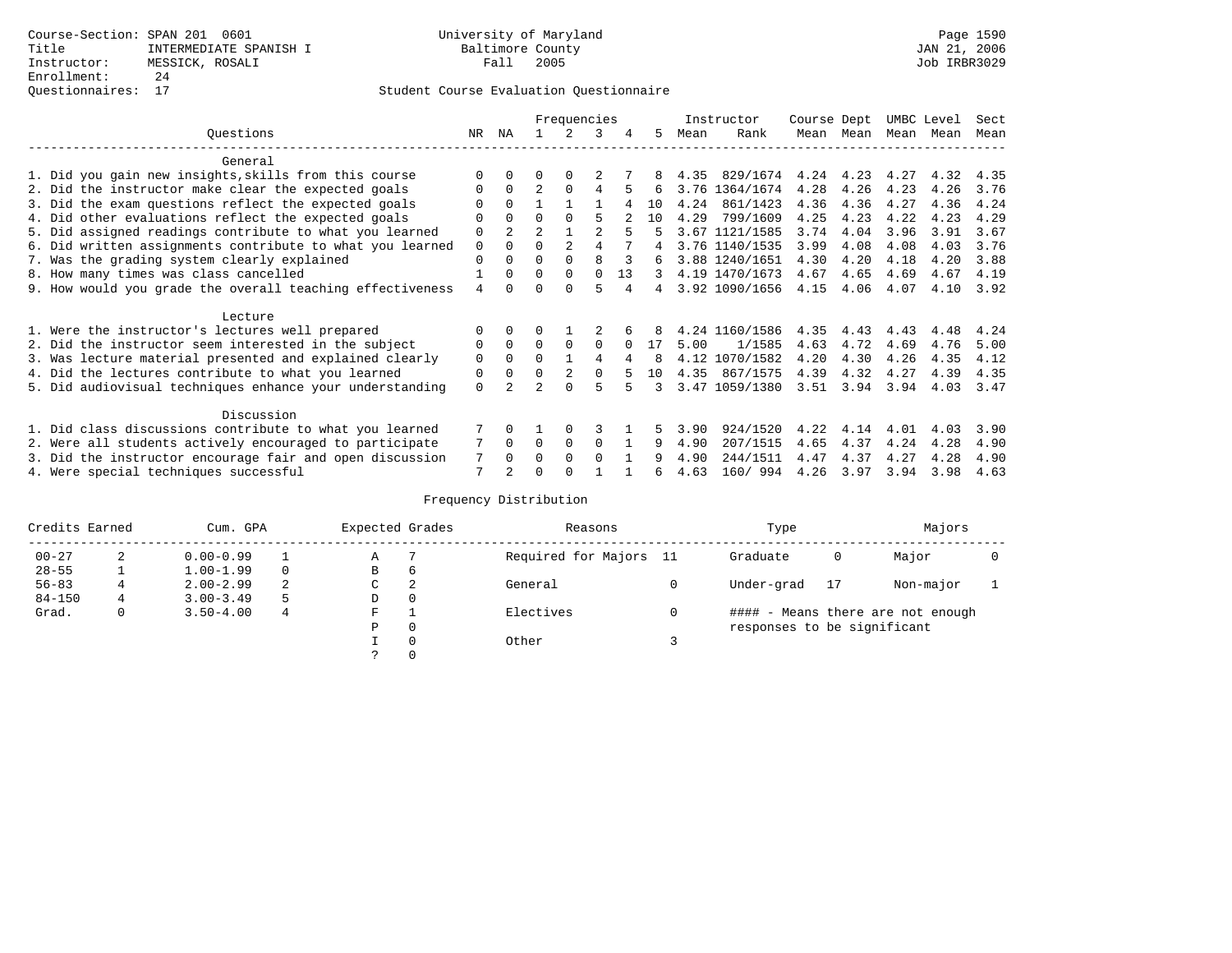|                                                           |                |                |              | Frequencies |          |          |              |      | Instructor         | Course Dept |           | UMBC Level |      | Sect        |
|-----------------------------------------------------------|----------------|----------------|--------------|-------------|----------|----------|--------------|------|--------------------|-------------|-----------|------------|------|-------------|
| Ouestions                                                 | NR             | ΝA             | $\mathbf{1}$ | $2^{1}$     | ζ        |          | 5.           | Mean | Rank               |             | Mean Mean | Mean       | Mean | Mean        |
| General                                                   |                |                |              |             |          |          |              |      |                    |             |           |            |      |             |
| 1. Did you gain new insights, skills from this course     | $\Omega$       | $\Omega$       | $\Omega$     | $\Omega$    | $\Omega$ |          | -11          | 4.92 | 133/1674           | 4.24        | 4.23      | 4.27       | 4.32 | 4.92        |
| 2. Did the instructor make clear the expected goals       | 0              | $\Omega$       | $\Omega$     | $\Omega$    | $\Omega$ |          | 10           | 4.83 | 191/1674           | 4.28        | 4.26      | 4.23       | 4.26 | 4.83        |
| 3. Did the exam questions reflect the expected goals      | $\Omega$       | $\Omega$       | $\Omega$     | $\Omega$    | $\Omega$ |          | 10           | 4.83 | 181/1423           | 4.36        | 4.36      | 4.27       | 4.36 | 4.83        |
| 4. Did other evaluations reflect the expected goals       | $\Omega$       | $\Omega$       | $\Omega$     | $\Omega$    | $\Omega$ | 4        | 8            | 4.67 | 312/1609           | 4.25        | 4.23      | 4.22       | 4.23 | 4.67        |
| 5. Did assigned readings contribute to what you learned   | $\mathbf 0$    | $\Omega$       | $\Omega$     |             | $\Omega$ |          | 9            | 4.58 | 277/1585           | 3.74        | 4.04      | 3.96       | 3.91 | 4.58        |
| 6. Did written assignments contribute to what you learned | $\mathbf 0$    | $\Omega$       | $\Omega$     | $\Omega$    |          |          | 9            | 4.67 | 238/1535           | 3.99        | 4.08      | 4.08       | 4.03 | 4.67        |
| 7. Was the grading system clearly explained               | $\Omega$       | $\cap$         | $\Omega$     | $\Omega$    | $\Omega$ |          | 11           | 4.92 | 104/1651           | 4.30        | 4.20      | 4.18       | 4.20 | 4.92        |
| 8. How many times was class cancelled                     | $\Omega$       |                | $\Omega$     |             | $\Omega$ | 10       | $\mathbf{1}$ |      | 3.92 1618/1673     | 4.67        | 4.65      | 4.69       | 4.67 | 3.92        |
| 9. How would you grade the overall teaching effectiveness | $\overline{2}$ | $\cap$         | $\Omega$     | $\cap$      | $\cap$   | 2        | 8            | 4.80 | 149/1656           | 4.15        | 4.06      | 4.07       | 4.10 | 4.80        |
| Lecture                                                   |                |                |              |             |          |          |              |      |                    |             |           |            |      |             |
| 1. Were the instructor's lectures well prepared           |                |                |              |             | O        |          |              | 4.73 | 560/1586           | 4.35        | 4.43      | 4.43       | 4.48 | 4.73        |
| 2. Did the instructor seem interested in the subject      |                | $\Omega$       | $\Omega$     | $\Omega$    | $\Omega$ |          | 10           | 4.91 | 567/1585           | 4.63        | 4.72      | 4.69       | 4.76 | 4.91        |
| 3. Was lecture material presented and explained clearly   | 1              | $\mathbf 0$    | 0            | $\mathbf 0$ | $\Omega$ |          | 10           | 4.91 | 152/1582           | 4.20        | 4.30      | 4.26       | 4.35 | 4.91        |
| 4. Did the lectures contribute to what you learned        | 1              | $\Omega$       | $\Omega$     | $\Omega$    | $\Omega$ |          | 10           | 4.91 | 171/1575           | 4.39        | 4.32      | 4.27       | 4.39 | 4.91        |
| 5. Did audiovisual techniques enhance your understanding  | $\mathbf{1}$   | $\overline{2}$ | $\Omega$     | $\cap$      |          |          | 4            | 4.33 | 426/1380           |             | 3.51 3.94 | 3.94       | 4.03 | 4.33        |
| Discussion                                                |                |                |              |             |          |          |              |      |                    |             |           |            |      |             |
| 1. Did class discussions contribute to what you learned   | 5              |                | ∩            | 0           | 0        |          |              | 5.00 | 1/1520             | 4.22        | 4.14      | 4.01       | 4.03 | 5.00        |
| 2. Were all students actively encouraged to participate   | 5              | $\Omega$       | $\Omega$     | $\Omega$    | $\Omega$ |          | 6            | 4.86 | 266/1515           | 4.65        | 4.37      | 4.24       | 4.28 | 4.86        |
| 3. Did the instructor encourage fair and open discussion  | 5              | $\Omega$       | $\Omega$     | $\Omega$    | $\Omega$ | $\Omega$ |              | 5.00 | 1/1511             | 4.47        | 4.37      | 4.27       | 4.28 | 5.00        |
| 4. Were special techniques successful                     | 6              |                | $\Omega$     | $\cap$      | 1        | $\cap$   | 4            | 4.60 | 167/ 994           | 4.26        | 3.97      | 3.94       | 3.98 | 4.60        |
| Seminar                                                   |                |                |              |             |          |          |              |      |                    |             |           |            |      |             |
| 1. Were assigned topics relevant to the announced theme   | 11             |                | $\Omega$     |             | $\Omega$ |          |              |      | $5.00$ ****/ 103   | ****        | 4.39      | 4.41       | 4.07 | ****        |
| 2. Was the instructor available for individual attention  | 11             | $\Omega$       | $\Omega$     | $\Omega$    | $\Omega$ | $\Omega$ | 1.           |      | $5.00$ ****/ 101   | ****        | 4.33      | 4.48       | 4.45 | ****        |
| 3. Did research projects contribute to what you learned   | 11             | $\Omega$       | $\Omega$     | $\Omega$    | $\Omega$ | $\Omega$ |              |      | $5.00$ ****/ 95    | $***$ * * * | 4.15      | 4.31       | 4.33 | $***$ * * * |
| 4. Did presentations contribute to what you learned       | 11             | $\cap$         | $\Omega$     | $\Omega$    | $\Omega$ |          | $\mathbf{1}$ |      | $5.00$ ****/<br>99 | $***$ * *   | 4.36      | 4.39       | 4.22 | ****        |
| 5. Were criteria for grading made clear                   | 11             |                | $\cap$       | $\cap$      | $\cap$   |          |              |      | $5.00$ ****/<br>97 | ****        | 3.76      | 4.14       | 4.63 | ****        |

| Credits Earned |   | Cum. GPA      |   | Expected Grades |          | Reasons             | Type                        |     | Majors                            |  |
|----------------|---|---------------|---|-----------------|----------|---------------------|-----------------------------|-----|-----------------------------------|--|
| $00 - 27$      |   | $0.00 - 0.99$ |   | Α               |          | Required for Majors | Graduate                    | 0   | Major                             |  |
| $28 - 55$      |   | $1.00 - 1.99$ |   | B               |          |                     |                             |     |                                   |  |
| $56 - 83$      |   | $2.00 - 2.99$ | 4 | C               | 2        | General             | Under-grad                  | -12 | Non-major                         |  |
| $84 - 150$     |   | $3.00 - 3.49$ |   | D               | 0        |                     |                             |     |                                   |  |
| Grad.          | 0 | $3.50 - 4.00$ |   | F               | $\Omega$ | Electives           |                             |     | #### - Means there are not enough |  |
|                |   |               |   | Ρ               | 0        |                     | responses to be significant |     |                                   |  |
|                |   |               |   |                 | $\Omega$ | Other               |                             |     |                                   |  |
|                |   |               |   |                 |          |                     |                             |     |                                   |  |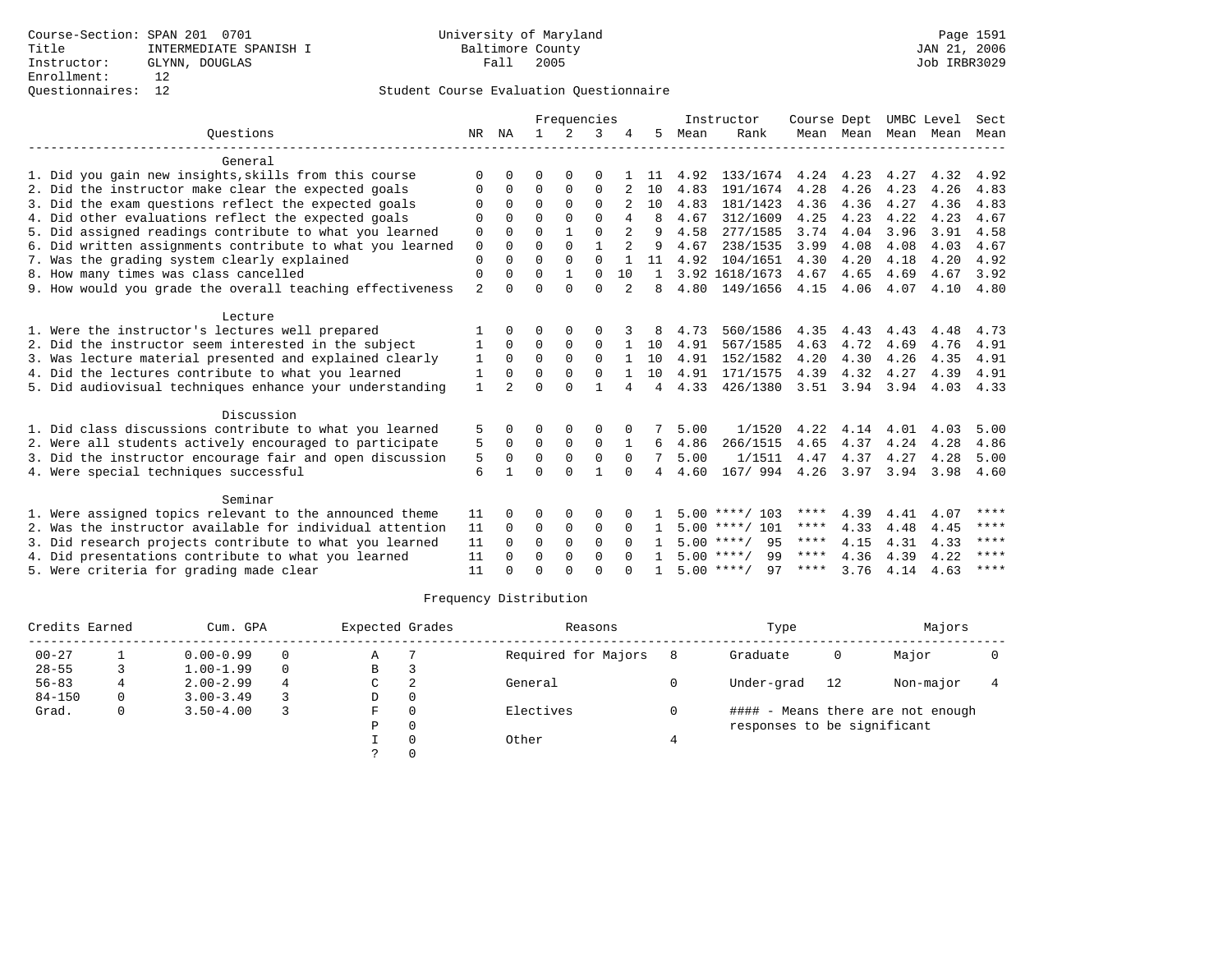|                                                           |     |                |                |               | Frequencies |   |    |      | Instructor | Course Dept |      | UMBC Level |      | Sect |
|-----------------------------------------------------------|-----|----------------|----------------|---------------|-------------|---|----|------|------------|-------------|------|------------|------|------|
| Ouestions                                                 | NR. | ΝA             |                |               | 3           | 4 | 5  | Mean | Rank       | Mean        | Mean | Mean       | Mean | Mean |
| General                                                   |     |                |                |               |             |   |    |      |            |             |      |            |      |      |
| 1. Did you gain new insights, skills from this course     |     | 0              |                |               |             |   |    | 4.39 | 792/1674   | 4.24        | 4.23 | 4.27       | 4.32 | 4.39 |
| 2. Did the instructor make clear the expected goals       |     | $\Omega$       | 0              |               |             |   | 10 | 4.39 | 763/1674   | 4.28        | 4.26 | 4.23       | 4.26 | 4.39 |
| 3. Did the exam questions reflect the expected goals      |     | $\Omega$       | $\Omega$       | $\Omega$      |             | б | 9  | 4.33 | 771/1423   | 4.36        | 4.36 | 4.27       | 4.36 | 4.33 |
| 4. Did other evaluations reflect the expected goals       | U   | $\Omega$       | 0              | $\Omega$      |             |   | q  | 4.33 | 743/1609   | 4.25        | 4.23 | 4.22       | 4.23 | 4.33 |
| 5. Did assigned readings contribute to what you learned   | 0   | $\overline{a}$ | $\mathfrak{D}$ |               |             |   |    | 3.56 | 1187/1585  | 3.74        | 4.04 | 3.96       | 3.91 | 3.56 |
| 6. Did written assignments contribute to what you learned | 0   | 0              | 0              |               | 4           |   |    | 4.06 | 849/1535   | 3.99        | 4.08 | 4.08       | 4.03 | 4.06 |
| 7. Was the grading system clearly explained               | 0   |                | U              |               |             |   | 8  | 4.18 | 956/1651   | 4.30        | 4.20 | 4.18       | 4.20 | 4.18 |
| 8. How many times was class cancelled                     | 0   | $\Omega$       | $\Omega$       | $\Omega$      |             |   | 17 | 4.89 | 742/1673   | 4.67        | 4.65 | 4.69       | 4.67 | 4.89 |
| 9. How would you grade the overall teaching effectiveness | 4   |                |                | <sup>n</sup>  | U           |   |    | 4.50 | 381/1656   | 4.15        | 4.06 | 4.07       | 4.10 | 4.50 |
|                                                           |     |                |                |               |             |   |    |      |            |             |      |            |      |      |
| Lecture                                                   |     |                |                |               |             |   |    |      |            |             |      |            |      |      |
| 1. Were the instructor's lectures well prepared           |     |                |                |               |             |   | 14 | 4.67 | 663/1586   | 4.35        | 4.43 | 4.43       | 4.48 | 4.67 |
| 2. Did the instructor seem interested in the subject      | 0   | $\Omega$       | 0              | $\Omega$      | 0           |   | 14 | 4.78 | 874/1585   | 4.63        | 4.72 | 4.69       | 4.76 | 4.78 |
| 3. Was lecture material presented and explained clearly   | 0   | $\Omega$       | 0              |               | 2           |   | 11 | 4.39 | 798/1582   | 4.20        | 4.30 | 4.26       | 4.35 | 4.39 |
| 4. Did the lectures contribute to what you learned        | 0   | 0              |                |               |             |   | 13 | 4.56 | 635/1575   | 4.39        | 4.32 | 4.27       | 4.39 | 4.56 |
| 5. Did audiovisual techniques enhance your understanding  | 0   |                |                | $\mathcal{D}$ | ς           |   | б. | 3.73 | 916/1380   | 3.51        | 3.94 | 3.94       | 4.03 | 3.73 |
|                                                           |     |                |                |               |             |   |    |      |            |             |      |            |      |      |
| Discussion                                                |     |                |                |               |             |   |    |      |            |             |      |            |      |      |
| 1. Did class discussions contribute to what you learned   | 8   | 0              | U              | $\Omega$      |             |   |    | 4.50 | 397/1520   | 4.22        | 4.14 | 4.01       | 4.03 | 4.50 |
| 2. Were all students actively encouraged to participate   | 8   | $\Omega$       | 0              | 0             | 0           |   | 9  | 4.90 | 207/1515   | 4.65        | 4.37 | 4.24       | 4.28 | 4.90 |
| 3. Did the instructor encourage fair and open discussion  | 8   |                |                | $\Omega$      | $\Omega$    |   | 8  | 4.80 | 358/1511   | 4.47        | 4.37 | 4.27       | 4.28 | 4.80 |
| 4. Were special techniques successful                     | 8   |                |                |               |             |   | 8  | 4.80 | 95/994     | 4.26        | 3.97 | 3.94       | 3.98 | 4.80 |

| Credits Earned |   | Cum. GPA      |   | Expected Grades |          | Reasons                | Type                        |    | Majors                            |  |
|----------------|---|---------------|---|-----------------|----------|------------------------|-----------------------------|----|-----------------------------------|--|
| $00 - 27$      | 2 | $0.00 - 0.99$ |   | Α               | 5        | Required for Majors 11 | Graduate                    | 0  | Major                             |  |
| $28 - 55$      | ᅩ | $1.00 - 1.99$ |   | В               | 6        |                        |                             |    |                                   |  |
| $56 - 83$      |   | $2.00 - 2.99$ |   | $\sim$<br>◡     | 4        | General                | Under-grad                  | 18 | Non-major                         |  |
| $84 - 150$     |   | $3.00 - 3.49$ | 2 | D               | 0        |                        |                             |    |                                   |  |
| Grad.          | 0 | $3.50 - 4.00$ |   | F               | 0        | Electives              |                             |    | #### - Means there are not enough |  |
|                |   |               |   | Ρ               | 0        |                        | responses to be significant |    |                                   |  |
|                |   |               |   |                 | $\Omega$ | Other                  |                             |    |                                   |  |
|                |   |               |   | C               |          |                        |                             |    |                                   |  |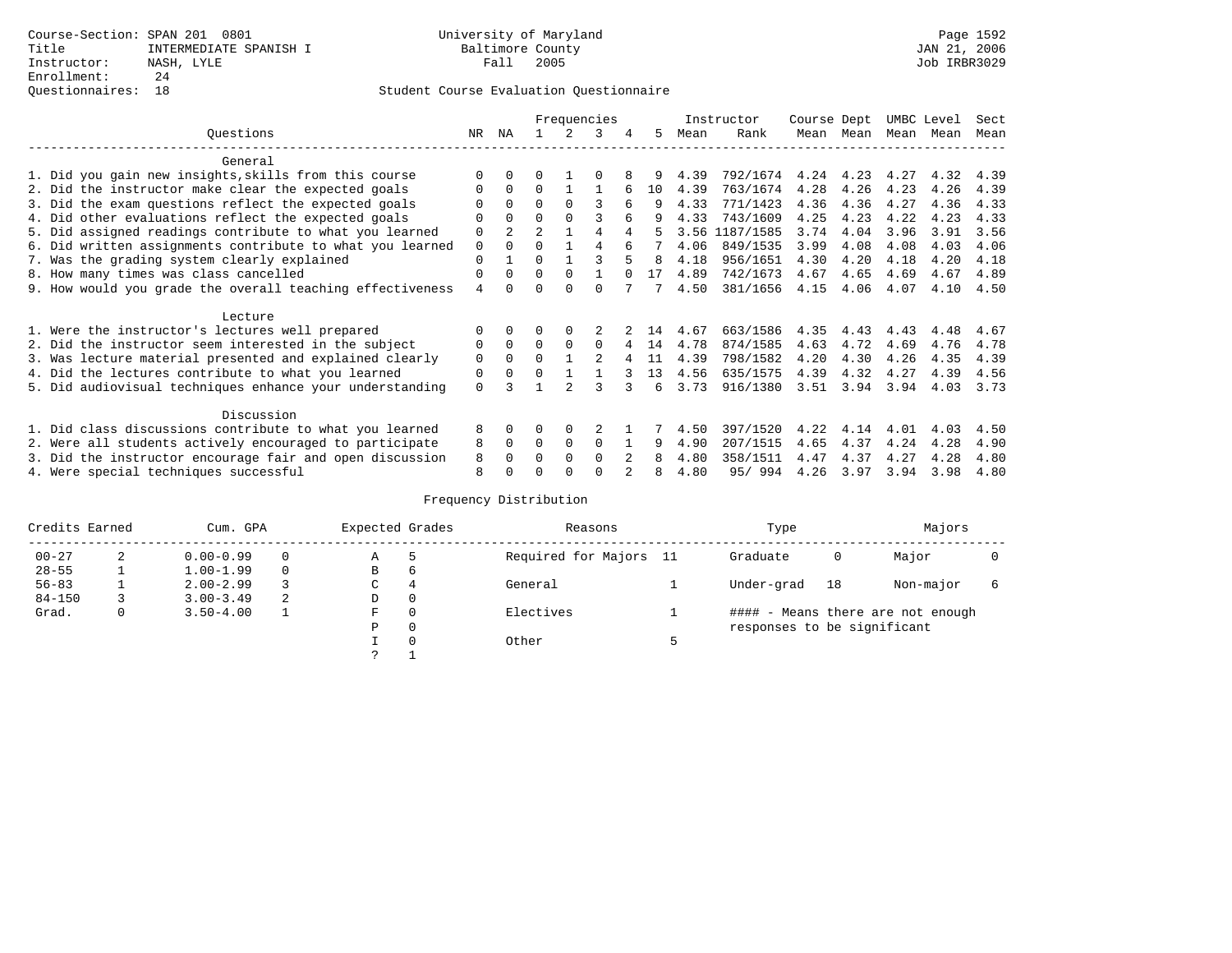|                                                           |                | Frequencies    |                |          |                |          |    |      | Instructor | Course Dept |      | UMBC Level |      | Sect |
|-----------------------------------------------------------|----------------|----------------|----------------|----------|----------------|----------|----|------|------------|-------------|------|------------|------|------|
| Questions                                                 | NR.            | ΝA             |                |          | 3              | 4        | 5. | Mean | Rank       | Mean        | Mean | Mean       | Mean | Mean |
| General                                                   |                |                |                |          |                |          |    |      |            |             |      |            |      |      |
| 1. Did you gain new insights, skills from this course     |                | $\Omega$       | O              | $\Omega$ |                |          | 8  | 4.58 | 509/1674   | 4.24        | 4.23 | 4.27       | 4.32 | 4.58 |
| 2. Did the instructor make clear the expected goals       |                | $\Omega$       | $\Omega$       | $\Omega$ |                |          | 9  | 4.67 | 379/1674   | 4.28        | 4.26 | 4.23       | 4.26 | 4.67 |
| 3. Did the exam questions reflect the expected goals      |                | $\Omega$       |                | $\Omega$ | ζ              |          |    | 4.08 | 968/1423   | 4.36        | 4.36 | 4.27       | 4.36 | 4.08 |
| 4. Did other evaluations reflect the expected goals       |                | $\Omega$       | 0              | $\Omega$ | $\mathfrak{D}$ | 4        | 6  | 4.33 | 743/1609   | 4.25        | 4.23 | 4.22       | 4.23 | 4.33 |
| 5. Did assigned readings contribute to what you learned   |                |                | $\mathfrak{D}$ |          |                |          |    | 3.09 | 1424/1585  | 3.74        | 4.04 | 3.96       | 3.91 | 3.09 |
| 6. Did written assignments contribute to what you learned |                |                |                |          |                |          |    | 4.09 | 832/1535   | 3.99        | 4.08 | 4.08       | 4.03 | 4.09 |
| 7. Was the grading system clearly explained               |                | $\Omega$       | 0              | $\Omega$ |                |          |    | 4.92 | 104/1651   | 4.30        | 4.20 | 4.18       | 4.20 | 4.92 |
| 8. How many times was class cancelled                     |                | $\Omega$       | $\Omega$       | $\Omega$ | 0              |          | 12 | 5.00 | 1/1673     | 4.67        | 4.65 | 4.69       | 4.67 | 5.00 |
| 9. How would you grade the overall teaching effectiveness | 5              |                |                | U        | U              |          | 5  | 4.63 | 292/1656   | 4.15        | 4.06 | 4.07       | 4.10 | 4.63 |
| Lecture                                                   |                |                |                |          |                |          |    |      |            |             |      |            |      |      |
| 1. Were the instructor's lectures well prepared           |                |                |                |          |                |          |    | 4.73 | 560/1586   | 4.35        | 4.43 | 4.43       | 4.48 | 4.73 |
| 2. Did the instructor seem interested in the subject      | $\overline{2}$ | $\Omega$       | $\Omega$       | $\Omega$ | $\Omega$       |          | 11 | 5.00 | 1/1585     | 4.63        | 4.72 | 4.69       | 4.76 | 5.00 |
| 3. Was lecture material presented and explained clearly   | 2              | $\Omega$       | 0              | $\Omega$ | $\Omega$       | 4        |    | 4.64 | 481/1582   | 4.20        | 4.30 | 4.26       | 4.35 | 4.64 |
| 4. Did the lectures contribute to what you learned        | 2              | $\mathbf 0$    | $\Omega$       | $\Omega$ |                |          | 8  | 4.64 | 537/1575   | 4.39        | 4.32 | 4.27       | 4.39 | 4.64 |
| 5. Did audiovisual techniques enhance your understanding  | $\mathcal{L}$  | $\mathfrak{D}$ |                | U        |                |          | 4  | 4.38 | 399/1380   | 3.51        | 3.94 | 3.94       | 4.03 | 4.38 |
| Discussion                                                |                |                |                |          |                |          |    |      |            |             |      |            |      |      |
| 1. Did class discussions contribute to what you learned   | 6              | $\Omega$       | O              | $\Omega$ |                |          |    | 4.71 | 259/1520   | 4.22        | 4.14 | 4.01       | 4.03 | 4.71 |
| 2. Were all students actively encouraged to participate   | 6              | $\Omega$       | $\Omega$       | $\Omega$ |                | $\Omega$ | 6  | 4.71 | 432/1515   | 4.65        | 4.37 | 4.24       | 4.28 | 4.71 |
| 3. Did the instructor encourage fair and open discussion  | 6              |                | U              | $\Omega$ |                | $\Omega$ |    | 4.71 | 458/1511   | 4.47        | 4.37 | 4.27       | 4.28 | 4.71 |
| 4. Were special techniques successful                     | 6              |                |                |          |                |          | ีค | 4.71 | 131/994    | 4.26        | 3.97 | 3.94       | 3.98 | 4.71 |

| Credits Earned |   | Cum. GPA      | Expected Grades |          | Reasons             |   | Type                        |     | Majors                            |  |
|----------------|---|---------------|-----------------|----------|---------------------|---|-----------------------------|-----|-----------------------------------|--|
| $00 - 27$      | 2 | $0.00 - 0.99$ | А               |          | Required for Majors |   | Graduate                    | 0   | Major                             |  |
| $28 - 55$      | ᅩ | $1.00 - 1.99$ | В               | 5        |                     |   |                             |     |                                   |  |
| $56 - 83$      | 0 | $2.00 - 2.99$ | C               | 2        | General             |   | Under-grad                  | -13 | Non-major                         |  |
| $84 - 150$     | 4 | $3.00 - 3.49$ | D               | 0        |                     |   |                             |     |                                   |  |
| Grad.          | 0 | $3.50 - 4.00$ | F               | 0        | Electives           | 0 |                             |     | #### - Means there are not enough |  |
|                |   |               | Ρ               |          |                     |   | responses to be significant |     |                                   |  |
|                |   |               |                 | $\Omega$ | Other               |   |                             |     |                                   |  |
|                |   |               |                 |          |                     |   |                             |     |                                   |  |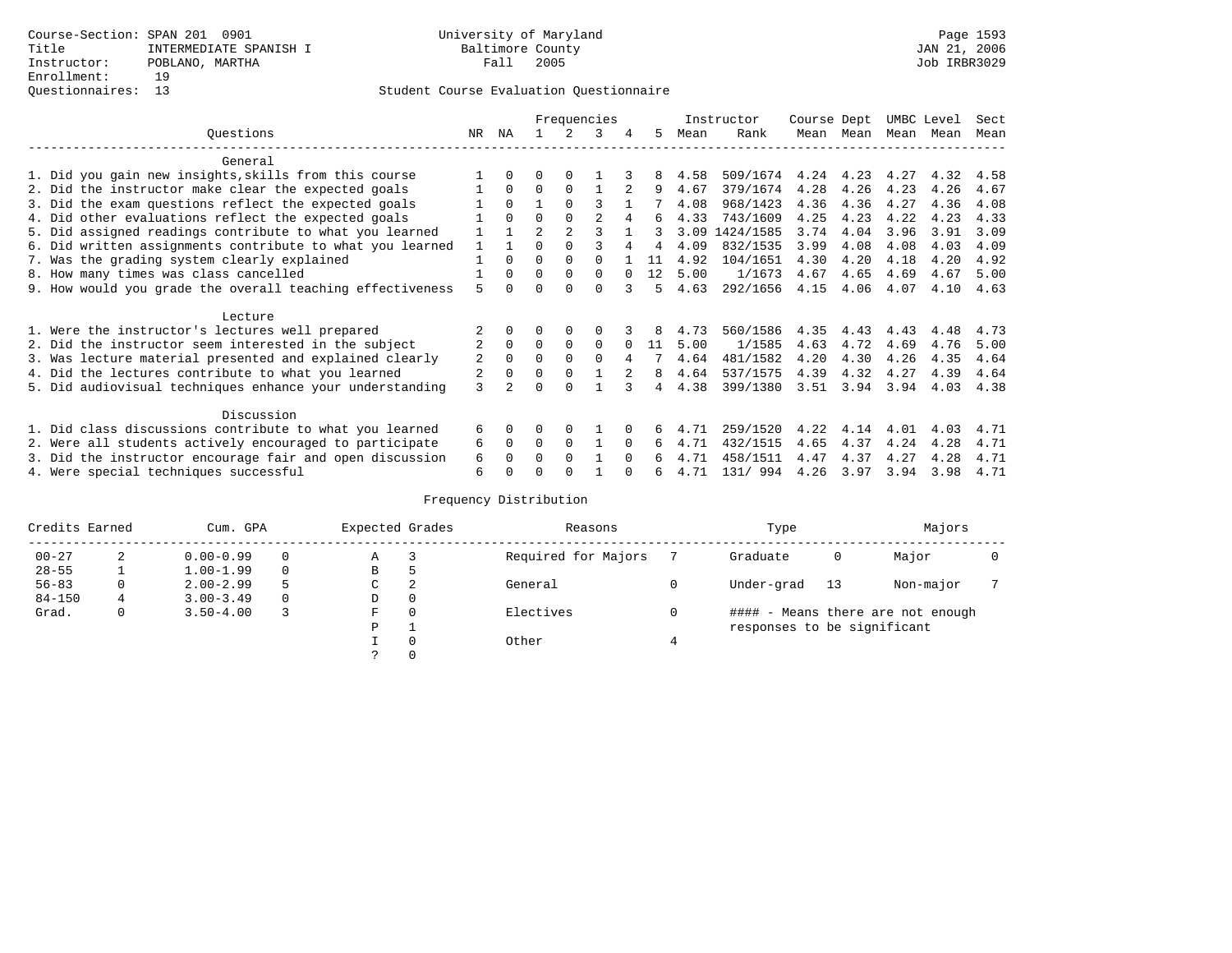|                                                           |                  |                      |                      |                              | Frequencies    |               |                |        | Instructor         | Course Dept UMBC Level |      |                     |              | Sect         |
|-----------------------------------------------------------|------------------|----------------------|----------------------|------------------------------|----------------|---------------|----------------|--------|--------------------|------------------------|------|---------------------|--------------|--------------|
| Questions                                                 |                  | NR NA                | 1                    | 2                            | 3              | 4             |                | 5 Mean | Rank               |                        |      | Mean Mean Mean Mean |              | Mean         |
|                                                           |                  |                      |                      |                              |                |               |                |        |                    |                        |      |                     |              |              |
| General                                                   |                  |                      |                      |                              |                |               |                |        |                    |                        |      |                     |              |              |
| 1. Did you gain new insights, skills from this course     | 0                | 0                    | $\Omega$             | 2                            | 6              | 3             | 4              |        | 3.60 1480/1674     | 4.24                   | 4.23 | 4.27                | 4.32         | 3.60         |
| 2. Did the instructor make clear the expected goals       | $\mathbf 0$      | $\Omega$             | $\Omega$             | $\mathbf{1}$                 | 3              | 7             | $\overline{4}$ |        | 3.93 1233/1674     | 4.28                   | 4.26 | 4.23                | 4.26         | 3.93         |
| 3. Did the exam questions reflect the expected goals      | 0                | $\mathbf 0$          | $\Omega$             | $\mathbf{1}$                 | 4              | 5             | 5              |        | 3.93 1079/1423     | 4.36                   | 4.36 | 4.27                | 4.36         | 3.93         |
| 4. Did other evaluations reflect the expected goals       | $\Omega$         | 1                    | $\Omega$             | $\mathbf{1}$                 | 5              | 3             | 5              |        | 3.86 1254/1609     | 4.25                   | 4.23 | 4.22                | 4.23         | 3.86         |
| 5. Did assigned readings contribute to what you learned   | $\mathsf 0$      | $\mathbf{1}$         | 3                    | 2                            | $\overline{4}$ | 3             | 2              |        | 2.93 1480/1585     | 3.74                   | 4.04 | 3.96                | 3.91         | 2.93         |
| 6. Did written assignments contribute to what you learned | $\mathbf 0$      | $\mathbf 0$          | $\overline{2}$       | 3                            | 2              | 6             | $2^{\circ}$    |        | 3.20 1406/1535     | 3.99                   | 4.08 | 4.08                | 4.03         | 3.20         |
| 7. Was the grading system clearly explained               | 0<br>$\mathbf 0$ | $\Omega$<br>$\Omega$ | $\Omega$<br>$\Omega$ | $\mathbf{1}$<br>$\mathbf{1}$ | 5<br>$\Omega$  | 4<br>$\Omega$ | -5             |        | 3.87 1252/1651     | 4.30                   | 4.20 | 4.18                | 4.20         | 3.87         |
| 8. How many times was class cancelled                     | 6                | $\Omega$             | $\Omega$             | $\mathbf{1}$                 | 7              | $\mathbf{1}$  | 14<br>$\Omega$ | 4.80   | 887/1673           | 4.67                   | 4.65 | 4.69                | 4.67<br>4.10 | 4.80<br>3.00 |
| 9. How would you grade the overall teaching effectiveness |                  |                      |                      |                              |                |               |                |        | 3.00 1540/1656     | 4.15                   | 4.06 | 4.07                |              |              |
| Lecture                                                   |                  |                      |                      |                              |                |               |                |        |                    |                        |      |                     |              |              |
| 1. Were the instructor's lectures well prepared           | 1                | 0                    | 0                    | 1                            | 2              | 6             | 5              |        | 4.07 1265/1586     | 4.35                   | 4.43 | 4.43                | 4.48         | 4.07         |
| 2. Did the instructor seem interested in the subject      | 0                | 0                    | 0                    | 0                            | 6              | 5             | 4              |        | 3.87 1513/1585     | 4.63                   | 4.72 | 4.69                | 4.76         | 3.87         |
| 3. Was lecture material presented and explained clearly   | 0                | 0                    | 0                    | 1                            | 8              | 4             | 2              |        | 3.47 1420/1582     | 4.20                   | 4.30 | 4.26                | 4.35         | 3.47         |
| 4. Did the lectures contribute to what you learned        | 1                | 0                    | 1                    | $\mathbf{1}$                 | 5              | 2             | 5              |        | 3.64 1336/1575     | 4.39                   | 4.32 | 4.27                | 4.39         | 3.64         |
| 5. Did audiovisual techniques enhance your understanding  | 2                | $\overline{2}$       | $\overline{a}$       | $\overline{2}$               | 3              | 3             |                |        | 1 2.91 1270/1380   | 3.51                   | 3.94 | 3.94                | 4.03         | 2.91         |
|                                                           |                  |                      |                      |                              |                |               |                |        |                    |                        |      |                     |              |              |
| Discussion                                                |                  |                      |                      |                              |                |               |                |        |                    |                        |      |                     |              |              |
| 1. Did class discussions contribute to what you learned   | 3                | 0                    | 1                    | 1                            | 4              | 3             | 3              |        | 3.50 1169/1520     | 4.22                   | 4.14 | 4.01                | 4.03         | 3.50         |
| 2. Were all students actively encouraged to participate   | 3                | 0                    | $\mathbf 0$          | $\mathbf 0$                  | $\overline{3}$ | 3             | 6              | 4.25   | 898/1515           | 4.65                   | 4.37 | 4.24                | 4.28         | 4.25         |
| 3. Did the instructor encourage fair and open discussion  | 3                | 0                    | 1                    | 0                            | 8              | 2             | $\mathbf{1}$   |        | 3.17 1391/1511     | 4.47                   | 4.37 | 4.27                | 4.28         | 3.17         |
| 4. Were special techniques successful                     | 3                | 3                    | $\mathbf{1}$         | $\mathbf{1}$                 | 5              | $\mathbf{1}$  | 1              | 3.00   | 881/994            | 4.26                   | 3.97 | 3.94                | 3.98         | 3.00         |
|                                                           |                  |                      |                      |                              |                |               |                |        |                    |                        |      |                     |              |              |
| Laboratory                                                |                  |                      |                      |                              |                |               |                |        |                    |                        |      |                     |              |              |
| 1. Did the lab increase understanding of the material     | 13               | 0                    | 0                    | 0                            | 1              | 1             | 0              |        | $3.50$ ****/ 265   | ****                   | 4.06 | 4.23                | 4.34         |              |
| 2. Were you provided with adequate background information | 13               | 0                    | $\mathbf 0$          | $\mathbf{0}$                 | 2              | 0             | 0              | 3.00   | ****/ 278          | ****                   | 4.21 | 4.19                | 4.36         | ****         |
| 3. Were necessary materials available for lab activities  | 13               | 0                    | 0                    | 0                            | 1              | $\Omega$      | 1              |        | $4.00$ ****/ 260   | ****                   | 4.43 | 4.46                | 4.51         | ****         |
| 4. Did the lab instructor provide assistance              | 13               | $\Omega$             | $\Omega$             | 0                            | $\mathbf{1}$   | $\Omega$      | $\mathbf{1}$   |        | $4.00$ ****/ 259   | ****                   | 4.21 | 4.33                | 4.42         | $***$        |
| 5. Were requirements for lab reports clearly specified    | 13               | $\Omega$             | $\Omega$             | $\Omega$                     | 2              | $\Omega$      | $\Omega$       |        | $3.00$ ****/ 233   | $***$ * * *            | 4.36 | 4.20                | 4.48         | ****         |
| Seminar                                                   |                  |                      |                      |                              |                |               |                |        |                    |                        |      |                     |              |              |
| 1. Were assigned topics relevant to the announced theme   | 13               | 0                    | 0                    | 0                            | 1              | $\mathbf 0$   | 1              |        | $4.00$ ****/ 103   | ****                   | 4.39 | 4.41                | 4.07         | ****         |
| 2. Was the instructor available for individual attention  | 13               | $\mathsf 0$          | $\mathbf 0$          | $\mathsf 0$                  | 2              | $\mathbf 0$   | 0              | 3.00   | ****/ 101          | ****                   | 4.33 | 4.48                | 4.45         |              |
| 3. Did research projects contribute to what you learned   | 13               | 1                    | $\mathbf 0$          | $\mathbf 0$                  | $\mathbf{1}$   | $\mathbf 0$   | 0              |        | $3.00$ ****/<br>95 | ****                   | 4.15 | 4.31                | 4.33         | ****         |
| 4. Did presentations contribute to what you learned       | 13               | $\mathbf 0$          | $\mathbf 0$          | 0                            | $\mathbf{1}$   | 1             | $\Omega$       |        | $3.50$ ****/<br>99 | ****                   | 4.36 | 4.39                | 4.22         | $***$        |
| 5. Were criteria for grading made clear                   | 13               | $\Omega$             | $\Omega$             | $\Omega$                     | $\mathbf{1}$   | $\Omega$      | $\mathbf{1}$   |        | $4.00$ ****/<br>97 | ****                   | 3.76 | 4.14                | 4.63         | $***$        |
|                                                           |                  |                      |                      |                              |                |               |                |        |                    |                        |      |                     |              |              |
| Field Work                                                |                  |                      |                      |                              |                |               |                |        |                    |                        |      |                     |              |              |
| 1. Did field experience contribute to what you learned    | 13               | 0                    | 0                    | 0                            | 2              | 0             | 0              |        | $3.00$ ****/<br>76 | ****                   | 3.36 | 3.98                | 3.97         | ****         |
| 2. Did you clearly understand your evaluation criteria    | 13               | 0                    | $\mathbf 0$          | 0                            | 2              | $\mathbf 0$   | $\Omega$       |        | $3.00$ ****/<br>77 | ****                   | 3.65 | 3.93                | 4.20         | ****         |
| 3. Was the instructor available for consultation          | 13               | 0                    | $\mathbf 0$          | $\mathbf{0}$                 | $\mathbf{1}$   | $\mathbf 0$   | 1              |        | $4.00$ ****/<br>53 | ****                   | 4.19 | 4.45                | 4.50         | ****         |
| 4. To what degree could you discuss your evaluations      | 13               | 1                    | $\mathbf 0$          | $\mathbf 0$                  | $\mathbf{1}$   | $\Omega$      | 0              |        | $3.00$ ****/<br>48 | $***$ * * *            | 3.86 | 4.12                | 4.50         | ****         |
| 5. Did conferences help you carry out field activities    | 13               | $\mathbf{1}$         | $\Omega$             | $\Omega$                     | $\mathbf{1}$   | $\Omega$      | $\Omega$       | 3.00   | 49<br>$***$ /      | $***$ * * *            | 3.74 | 4.27                | 4.82         | $***$        |
|                                                           |                  |                      |                      |                              |                |               |                |        |                    |                        |      |                     |              |              |
| Self Paced                                                |                  |                      |                      |                              |                |               |                |        |                    |                        |      |                     |              |              |
| 1. Did self-paced system contribute to what you learned   | 13               | 0                    | 0                    | $\mathbf 0$                  | 1              | 0             | 1              |        | $4.00$ ****/<br>61 | ****                   | 4.03 | 4.09                | 4.23         | ****         |
| 2. Did study questions make clear the expected goal       | 13               | $\mathbf 0$          | $\mathbf 0$          | 1                            | $\mathbf 0$    | $\mathbf 0$   | 1              |        | $3.50$ ****/<br>52 | $***$ * * *            | 4.21 | 4.26                | 4.53         | ****         |
| 3. Were your contacts with the instructor helpful         | 13               | $\Omega$             | 0                    | 1                            | 0              | $\mathbf{1}$  | $\Omega$       | 3.00   | $***/$<br>50       | ****                   | 4.23 | 4.44                | 4.42         | ****         |
| 4. Was the feedback/tutoring by proctors helpful          | 13               | 1                    | $\mathbf 0$          | $\mathbf 0$                  | $\mathbf{1}$   | $\mathbf 0$   | $\Omega$       |        | 35<br>$3.00$ ****/ | ****                   | 4.22 | 4.36                | 4.63         | ****         |
| 5. Were there enough proctors for all the students        | 13               | 1                    | $\Omega$             | $\Omega$                     | 1              | $\Omega$      | $\Omega$       |        | $3.00$ ****/<br>31 | $***$ * * *            | 4.25 | 4.34                | 4.50         | $***$        |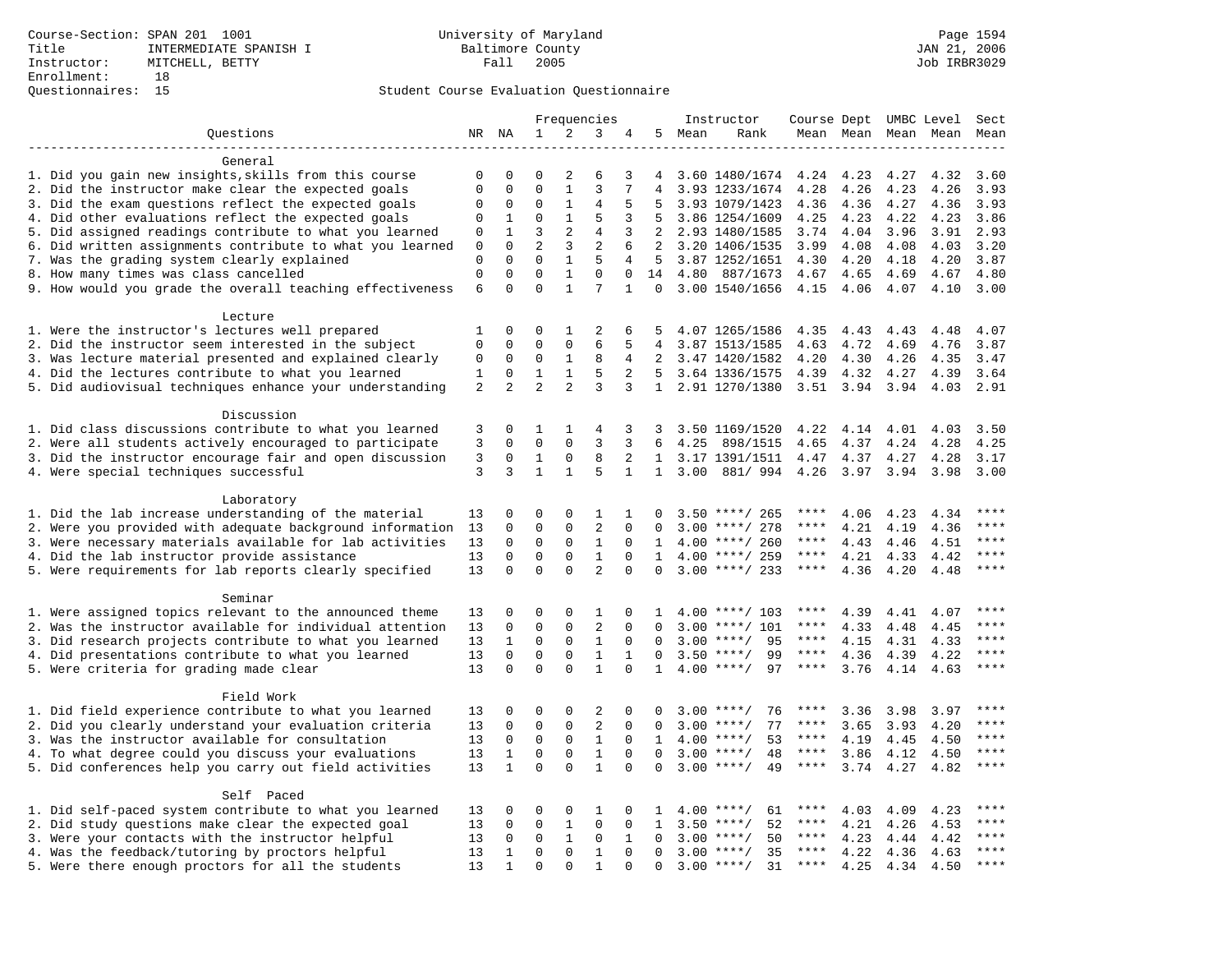| Course-Section: SPAN 201 1001 |                         | University of Maryland                  | Page 1594    |
|-------------------------------|-------------------------|-----------------------------------------|--------------|
| Title                         | INTERMEDIATE SPANISH I  | Baltimore County                        | JAN 21, 2006 |
| Instructor:                   | Fall<br>MITCHELL, BETTY | 2005                                    | Job IRBR3029 |
| Enrollment:                   |                         |                                         |              |
| Ouestionnaires: 15            |                         | Student Course Evaluation Questionnaire |              |

| Credits Earned |   | Cum. GPA      |   | Expected Grades |       | Reasons                | Type                        |    | Majors                            |  |
|----------------|---|---------------|---|-----------------|-------|------------------------|-----------------------------|----|-----------------------------------|--|
| $00 - 27$      | 0 | $0.00 - 0.99$ |   | Α               | ᅩ     | Required for Majors 11 | Graduate                    | 0  | Major                             |  |
| $28 - 55$      | 2 | $1.00 - 1.99$ |   | В               | 11    |                        |                             |    |                                   |  |
| $56 - 83$      |   | $2.00 - 2.99$ |   | $\sim$<br>◡     | -2    | General                | Under-grad                  | 15 | Non-major                         |  |
| $84 - 150$     | 5 | $3.00 - 3.49$ | 5 | D               | 0     |                        |                             |    |                                   |  |
| Grad.          | 0 | $3.50 - 4.00$ |   | F               |       | Electives              |                             |    | #### - Means there are not enough |  |
|                |   |               |   | Ρ               | 0     |                        | responses to be significant |    |                                   |  |
|                |   |               |   | $\Omega$        | Other |                        |                             |    |                                   |  |
|                |   |               |   | っ               | 0     |                        |                             |    |                                   |  |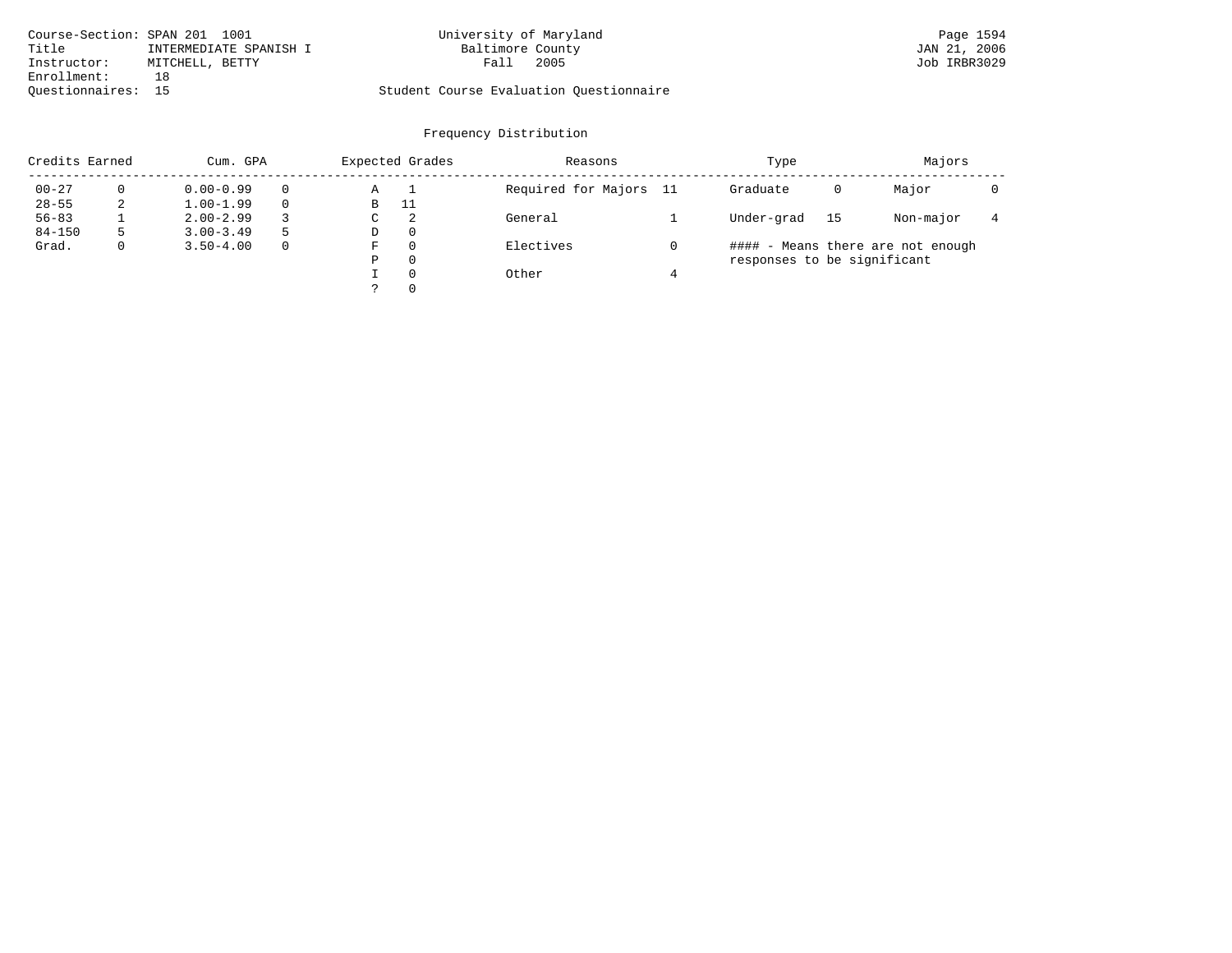|                                                           |             |              |          | Frequencies |              |     |    |      | Instructor     | Course Dept |           | UMBC Level |      | Sect |
|-----------------------------------------------------------|-------------|--------------|----------|-------------|--------------|-----|----|------|----------------|-------------|-----------|------------|------|------|
| Ouestions                                                 | NR          | ΝA           |          | 2           | 3            | 4   | 5  | Mean | Rank           |             | Mean Mean | Mean       | Mean | Mean |
| General                                                   |             |              |          |             |              |     |    |      |                |             |           |            |      |      |
| 1. Did you gain new insights, skills from this course     |             | $\Omega$     | 0        | $\Omega$    |              | -11 |    | 4.35 | 829/1674       | 4.24        | 4.23      | 4.27       | 4.32 | 4.35 |
| 2. Did the instructor make clear the expected goals       | 0           | $\Omega$     | 0        |             | O            |     | 11 | 4.45 | 673/1674       | 4.28        | 4.26      | 4.23       | 4.26 | 4.45 |
| 3. Did the exam questions reflect the expected goals      |             | $\Omega$     | $\Omega$ | $\Omega$    | $\Omega$     |     | 15 | 4.75 | 262/1423       | 4.36        | 4.36      | 4.27       | 4.36 | 4.75 |
| 4. Did other evaluations reflect the expected goals       |             | $\Omega$     | 0        | $\Omega$    | 2            | 9   | 9  | 4.35 | 715/1609       | 4.25        | 4.23      | 4.22       | 4.23 | 4.35 |
| 5. Did assigned readings contribute to what you learned   | 0           | 4            | $\Omega$ |             | ς            |     | 6  | 4.06 | 728/1585       | 3.74        | 4.04      | 3.96       | 3.91 | 4.06 |
| 6. Did written assignments contribute to what you learned | $\mathbf 0$ | $\Omega$     |          | 2           | 2            | 8   |    |      | 3.90 1022/1535 | 3.99        | 4.08      | 4.08       | 4.03 | 3.90 |
| 7. Was the grading system clearly explained               | 0           | $\Omega$     | 0        | $\Omega$    | $\mathbf{z}$ | 8   | 9  | 4.30 | 809/1651       | 4.30        | 4.20      | 4.18       | 4.20 | 4.30 |
| 8. How many times was class cancelled                     | 0           | $\Omega$     | $\Omega$ | $\Omega$    | $\Omega$     |     | 19 | 4.95 | 424/1673       | 4.67        | 4.65      | 4.69       | 4.67 | 4.95 |
| 9. How would you grade the overall teaching effectiveness | 4           | <sup>n</sup> |          | $\cap$      | ς            |     |    | 4.25 | 719/1656       | 4.15        | 4.06      | 4.07       | 4.10 | 4.25 |
| Lecture                                                   |             |              |          |             |              |     |    |      |                |             |           |            |      |      |
| 1. Were the instructor's lectures well prepared           |             | $\Omega$     |          |             |              |     |    |      | 4.00 1300/1586 | 4.35        | 4.43      | 4.43       | 4.48 | 4.00 |
| 2. Did the instructor seem interested in the subject      | 4           | $\Omega$     | $\Omega$ | $\Omega$    | $\Omega$     |     | 13 | 4.81 | 786/1585       | 4.63        | 4.72      | 4.69       | 4.76 | 4.81 |
| 3. Was lecture material presented and explained clearly   | 4           | $\Omega$     | 0        | $\Omega$    | 4            |     | 5  |      | 4.06 1099/1582 | 4.20        | 4.30      | 4.26       | 4.35 | 4.06 |
| 4. Did the lectures contribute to what you learned        | 4           | $\Omega$     |          |             | 2            | 4   | 9  |      | 4.31 905/1575  | 4.39        | 4.32      | 4.27       | 4.39 | 4.31 |
| 5. Did audiovisual techniques enhance your understanding  | 4           |              |          |             | F            |     |    |      | 3.36 1118/1380 | 3.51        | 3.94      | 3.94       | 4.03 | 3.36 |
| Discussion                                                |             |              |          |             |              |     |    |      |                |             |           |            |      |      |
| 1. Did class discussions contribute to what you learned   |             | 0            |          |             |              |     |    | 4.23 | 663/1520       | 4.22        | 4.14      | 4.01       | 4.03 | 4.23 |
| 2. Were all students actively encouraged to participate   |             | $\mathbf 0$  | 0        | $\Omega$    | 0            |     | 12 | 4.92 | 165/1515       | 4.65        | 4.37      | 4.24       | 4.28 | 4.92 |
| 3. Did the instructor encourage fair and open discussion  | 7           | 0            |          |             | $\Omega$     |     |    | 4.31 | 845/1511       | 4.47        | 4.37      | 4.27       | 4.28 | 4.31 |
| 4. Were special techniques successful                     | 7           |              |          |             |              |     |    | 3.92 | 549/994        | 4.26        | 3.97      | 3.94       | 3.98 | 3.92 |

| Credits Earned |   | Cum. GPA      |   |             | Expected Grades | Reasons                |   | Type                        |    | Majors                            |  |
|----------------|---|---------------|---|-------------|-----------------|------------------------|---|-----------------------------|----|-----------------------------------|--|
| $00 - 27$      | 0 | $0.00 - 0.99$ |   | Α           | -6              | Required for Majors 13 |   | Graduate                    | 0  | Major                             |  |
| $28 - 55$      | 0 | $1.00 - 1.99$ |   | B           | 13              |                        |   |                             |    |                                   |  |
| $56 - 83$      | 2 | $2.00 - 2.99$ | 2 | $\sim$<br>◡ | 0               | General                |   | Under-grad                  | 20 | Non-major                         |  |
| $84 - 150$     |   | $3.00 - 3.49$ |   | D           | 0               |                        |   |                             |    |                                   |  |
| Grad.          | 0 | $3.50 - 4.00$ | 5 | F           | 0               | Electives              |   |                             |    | #### - Means there are not enough |  |
|                |   |               |   | Ρ           | 0               |                        |   | responses to be significant |    |                                   |  |
|                |   |               |   |             | $\Omega$        | Other                  | 8 |                             |    |                                   |  |
|                |   |               |   | C.          |                 |                        |   |                             |    |                                   |  |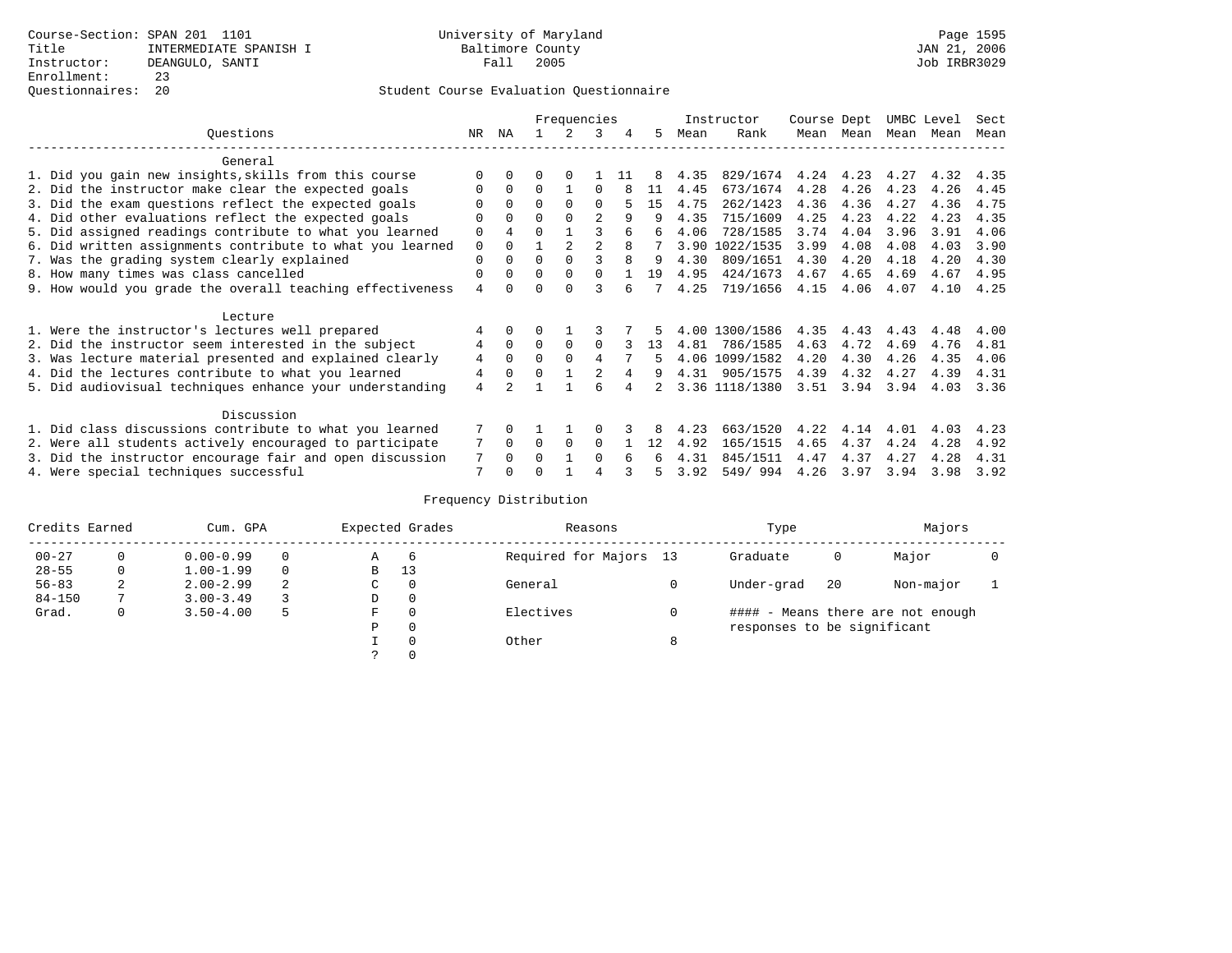|                                                           |                |                |                |                | Frequencies    |              |               |      | Instructor       | Course Dept |           | UMBC Level |      | Sect |
|-----------------------------------------------------------|----------------|----------------|----------------|----------------|----------------|--------------|---------------|------|------------------|-------------|-----------|------------|------|------|
| Ouestions                                                 | NR             | ΝA             | $\mathbf{1}$   | $\mathcal{L}$  | 3              |              | 5.            | Mean | Rank             |             | Mean Mean | Mean       | Mean | Mean |
| General                                                   |                |                |                |                |                |              |               |      |                  |             |           |            |      |      |
| 1. Did you gain new insights, skills from this course     | $\Omega$       |                |                |                |                |              |               |      | 3.20 1595/1674   | 4.24        | 4.23      | 4.27       | 4.32 | 3.20 |
| 2. Did the instructor make clear the expected goals       | O              | $\Omega$       | $\overline{2}$ | 5              | 3              | 2            |               |      | 2.93 1625/1674   | 4.28        | 4.26      | 4.23       | 4.26 | 2.93 |
| 3. Did the exam questions reflect the expected goals      | $\Omega$       | $\Omega$       | $\overline{a}$ | 3              | 3              |              |               |      | 3.33 1316/1423   | 4.36        | 4.36      | 4.27       | 4.36 | 3.33 |
| 4. Did other evaluations reflect the expected goals       | $\Omega$       | $\Omega$       | 4              | 4              | $\mathfrak{D}$ |              |               |      | 2.73 1593/1609   | 4.25        | 4.23      | 4.22       | 4.23 | 2.73 |
| 5. Did assigned readings contribute to what you learned   | 0              | 3              | 3              | 3              | $\overline{2}$ |              | 3             |      | 2.83 1502/1585   | 3.74        | 4.04      | 3.96       | 3.91 | 2.83 |
| 6. Did written assignments contribute to what you learned | $\mathbf 0$    | $\Omega$       | ζ              | 4              | $\overline{4}$ | $\mathbf{1}$ | 3             |      | 2.80 1487/1535   | 3.99        | 4.08      | 4.08       | 4.03 | 2.80 |
| 7. Was the grading system clearly explained               | $\Omega$       | $\Omega$       | $\Omega$       | $\overline{a}$ | 9              |              |               |      | 3.33 1504/1651   | 4.30        | 4.20      | 4.18       | 4.20 | 3.33 |
| 8. How many times was class cancelled                     | $\Omega$       | 0              | $\Omega$       | $\Omega$       | $\Omega$       |              | 13            |      | 4.87 778/1673    | 4.67        | 4.65      | 4.69       | 4.67 | 4.87 |
| 9. How would you grade the overall teaching effectiveness | 1              | U              | $\overline{4}$ | ζ              | $\overline{4}$ | $\Omega$     | 3             |      | 2.64 1612/1656   | 4.15        | 4.06      | 4.07       | 4.10 | 2.64 |
| Lecture                                                   |                |                |                |                |                |              |               |      |                  |             |           |            |      |      |
| 1. Were the instructor's lectures well prepared           |                |                |                |                |                |              |               |      | 2.57 1570/1586   | 4.35        | 4.43      | 4.43       | 4.48 | 2.57 |
| 2. Did the instructor seem interested in the subject      |                | 0              | $\overline{4}$ | 2              | $\overline{4}$ |              |               |      | 2.79 1579/1585   | 4.63        | 4.72      | 4.69       | 4.76 | 2.79 |
| 3. Was lecture material presented and explained clearly   | 1              | $\Omega$       | 6              | $\mathbf{1}$   | 3              |              |               |      | 2.50 1564/1582   | 4.20        | 4.30      | 4.26       | 4.35 | 2.50 |
| 4. Did the lectures contribute to what you learned        | 1              | $\Omega$       | 2              | 5              | $\mathbf{1}$   | 3            |               |      | 3.00 1487/1575   | 4.39        | 4.32      | 4.27       | 4.39 | 3.00 |
| 5. Did audiovisual techniques enhance your understanding  | $\overline{a}$ | $\mathfrak{D}$ | 6              | $\mathfrak{D}$ | $\Omega$       | $\mathbf{1}$ | $\mathcal{L}$ |      | 2.18 1352/1380   | 3.51        | 3.94      | 3.94       | 4.03 | 2.18 |
| Discussion                                                |                |                |                |                |                |              |               |      |                  |             |           |            |      |      |
| 1. Did class discussions contribute to what you learned   |                |                |                |                |                |              |               |      | 2.93 1402/1520   | 4.22        | 4.14      | 4.01       | 4.03 | 2.93 |
| 2. Were all students actively encouraged to participate   | 1              | $\Omega$       | $\mathbf{1}$   | 1              | 4              | 3            |               |      | 3.71 1233/1515   | 4.65        | 4.37      | 4.24       | 4.28 | 3.71 |
| 3. Did the instructor encourage fair and open discussion  | 1              | 0              | 2              | $\mathbf{1}$   | 6              |              | 4             |      | 3.29 1363/1511   | 4.47        | 4.37      | 4.27       | 4.28 | 3.29 |
| 4. Were special techniques successful                     | $\mathbf{1}$   | 5              | $\overline{a}$ |                | $\mathfrak{D}$ | $\Omega$     | 4             | 3.33 | 811/994          | 4.26        | 3.97      | 3.94       | 3.98 | 3.33 |
| Laboratory                                                |                |                |                |                |                |              |               |      |                  |             |           |            |      |      |
| 1. Did the lab increase understanding of the material     | 14             | 0              | 0              | 0              |                |              |               |      | $3.00$ ****/ 265 | ****        | 4.06      | 4.23       | 4.34 | **** |
| 2. Were you provided with adequate background information | 14             | $\Omega$       | 0              | $\mathbf 0$    | 1              | $\Omega$     | 0             |      | $3.00$ ****/ 278 | ****        | 4.21      | 4.19       | 4.36 | **** |
| 3. Were necessary materials available for lab activities  | 14             | $\Omega$       | $\Omega$       | $\Omega$       | $\mathbf{1}$   | $\Omega$     | 0             |      | $3.00$ ****/ 260 | ****        | 4.43      | 4.46       | 4.51 | **** |
| 4. Did the lab instructor provide assistance              | 14             | $\Omega$       | $\Omega$       | $\Omega$       | $\mathbf{1}$   | $\cap$       | <sup>n</sup>  |      | $3.00$ ****/ 259 | ****        | 4.21      | 4.33       | 4.42 | **** |
| 5. Were requirements for lab reports clearly specified    | 14             |                | $\Omega$       | $\cap$         |                |              | <sup>n</sup>  |      | $3.00$ ****/ 233 | ****        | 4.36      | 4.20       | 4.48 | **** |

| Credits Earned |   | Cum. GPA      |          | Expected Grades |     | Reasons             |   | Type                        |    | Majors                            |  |
|----------------|---|---------------|----------|-----------------|-----|---------------------|---|-----------------------------|----|-----------------------------------|--|
| $00 - 27$      |   | $0.00 - 0.99$ | $\Omega$ | Α               | - 6 | Required for Majors |   | Graduate                    |    | Major                             |  |
| $28 - 55$      | 6 | $1.00 - 1.99$ | 2        | В               |     |                     |   |                             |    |                                   |  |
| $56 - 83$      |   | $2.00 - 2.99$ | $\Omega$ | C               |     | General             |   | Under-grad                  | 14 | Non-major                         |  |
| $84 - 150$     | 2 | $3.00 - 3.49$ | 2        | D               |     |                     |   |                             |    |                                   |  |
| Grad.          |   | $3.50 - 4.00$ |          | F               |     | Electives           |   |                             |    | #### - Means there are not enough |  |
|                |   |               |          | P               |     |                     |   | responses to be significant |    |                                   |  |
|                |   |               |          |                 |     | Other               | 6 |                             |    |                                   |  |
|                |   |               |          |                 |     |                     |   |                             |    |                                   |  |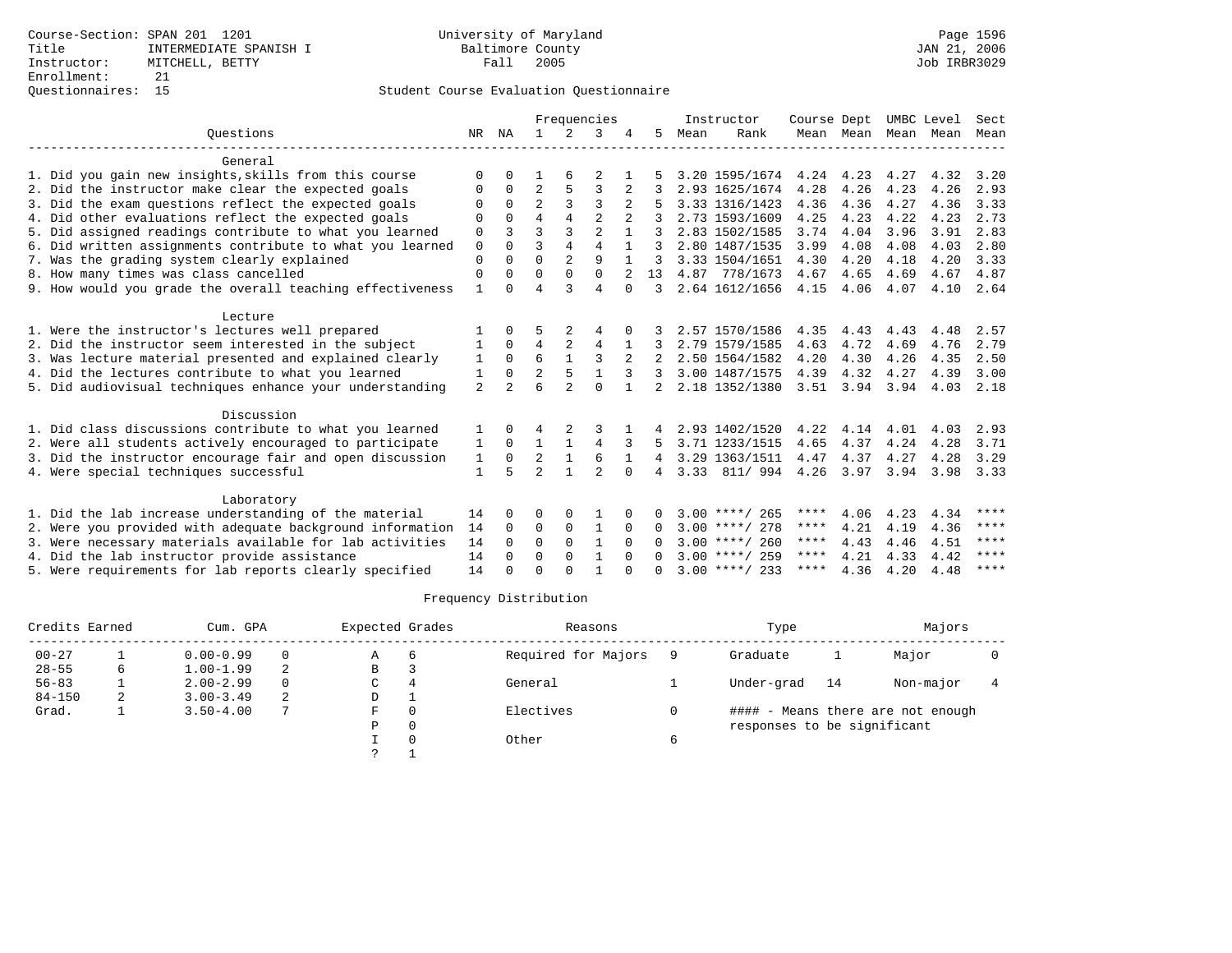|                                                           | Frequencies |              |          |          |               |          | Instructor | Course Dept |                | UMBC Level |      | Sect |      |      |
|-----------------------------------------------------------|-------------|--------------|----------|----------|---------------|----------|------------|-------------|----------------|------------|------|------|------|------|
| Ouestions                                                 | NR.         | ΝA           |          |          | 3             | 4        | 5.         | Mean        | Rank           | Mean       | Mean | Mean | Mean | Mean |
| General                                                   |             |              |          |          |               |          |            |             |                |            |      |      |      |      |
| 1. Did you gain new insights, skills from this course     |             | $\Omega$     |          | $\Omega$ |               |          |            |             | 4.19 1036/1674 | 4.24       | 4.23 | 4.27 | 4.32 | 4.19 |
| 2. Did the instructor make clear the expected goals       | O           | $\Omega$     | $\Omega$ | $\Omega$ | 4             |          |            |             | 4.19 1009/1674 | 4.28       | 4.26 | 4.23 | 4.26 | 4.19 |
| 3. Did the exam questions reflect the expected goals      |             | $\Omega$     | $\Omega$ | $\Omega$ |               |          | 11         | 4.63        | 431/1423       | 4.36       | 4.36 | 4.27 | 4.36 | 4.63 |
| 4. Did other evaluations reflect the expected goals       | O           | $\Omega$     | $\Omega$ | $\Omega$ |               |          | 8          | 4.38        | 687/1609       | 4.25       | 4.23 | 4.22 | 4.23 | 4.38 |
| 5. Did assigned readings contribute to what you learned   | $\mathbf 0$ |              | $\Omega$ |          |               |          |            | 3.92        | 879/1585       | 3.74       | 4.04 | 3.96 | 3.91 | 3.92 |
| 6. Did written assignments contribute to what you learned | $\mathbf 0$ |              | $\Omega$ |          | $\mathcal{D}$ |          | 8          | 4.27        | 655/1535       | 3.99       | 4.08 | 4.08 | 4.03 | 4.27 |
| 7. Was the grading system clearly explained               | $\Omega$    | $\Omega$     | $\Omega$ |          |               |          | 9          | 4.31        | 795/1651       | 4.30       | 4.20 | 4.18 | 4.20 | 4.31 |
| 8. How many times was class cancelled                     | $\Omega$    | $\Omega$     | $\Omega$ | $\Omega$ | $\Omega$      | $\Omega$ | 16         | 5.00        | 1/1673         | 4.67       | 4.65 | 4.69 | 4.67 | 5.00 |
| 9. How would you grade the overall teaching effectiveness | 5           | <sup>n</sup> | U        | $\cap$   |               |          | б.         | 4.45        | 451/1656       | 4.15       | 4.06 | 4.07 | 4.10 | 4.45 |
| Lecture                                                   |             |              |          |          |               |          |            |             |                |            |      |      |      |      |
| 1. Were the instructor's lectures well prepared           |             |              |          |          |               |          | 1 O        | 4.47        | 916/1586       | 4.35       | 4.43 | 4.43 | 4.48 | 4.47 |
| 2. Did the instructor seem interested in the subject      | 0           | $\Omega$     | $\Omega$ | $\Omega$ | $\Omega$      |          | 15         | 4.94        | 397/1585       | 4.63       | 4.72 | 4.69 | 4.76 | 4.94 |
| 3. Was lecture material presented and explained clearly   | $\mathbf 0$ | $\Omega$     | $\Omega$ |          |               |          |            |             | 4.00 1129/1582 | 4.20       | 4.30 | 4.26 | 4.35 | 4.00 |
| 4. Did the lectures contribute to what you learned        | 0           | $\Omega$     | $\Omega$ |          |               |          | 9          |             | 4.38 847/1575  | 4.39       | 4.32 | 4.27 | 4.39 | 4.38 |
| 5. Did audiovisual techniques enhance your understanding  | $\Omega$    |              |          |          | 4             |          |            |             | 3.43 1082/1380 | 3.51       | 3.94 | 3.94 | 4.03 | 3.43 |
| Discussion                                                |             |              |          |          |               |          |            |             |                |            |      |      |      |      |
| 1. Did class discussions contribute to what you learned   | 4           | $\Omega$     | O        | $\Omega$ |               |          |            | 4.42        | 500/1520       | 4.22       | 4.14 | 4.01 | 4.03 | 4.42 |
| 2. Were all students actively encouraged to participate   | 5           | $\Omega$     | $\Omega$ | $\Omega$ | $\Omega$      |          | 9          | 4.82        | 313/1515       | 4.65       | 4.37 | 4.24 | 4.28 | 4.82 |
| 3. Did the instructor encourage fair and open discussion  | 5           | $\Omega$     | 0        | $\Omega$ |               |          |            | 4.64        | 535/1511       | 4.47       | 4.37 | 4.27 | 4.28 | 4.64 |
| 4. Were special techniques successful                     | 6           |              |          |          |               |          |            | 4.25        | 360/994        | 4.26       | 3.97 | 3.94 | 3.98 | 4.25 |

| Credits Earned |              | Cum. GPA      |          | Expected Grades |          | Reasons                | Type                        |    | Majors                            |  |
|----------------|--------------|---------------|----------|-----------------|----------|------------------------|-----------------------------|----|-----------------------------------|--|
| $00 - 27$      |              | $0.00 - 0.99$ |          | Α               | 4        | Required for Majors 10 | Graduate                    | 0  | Major                             |  |
| $28 - 55$      |              | $1.00 - 1.99$ | $\Omega$ | В               | 4        |                        |                             |    |                                   |  |
| $56 - 83$      |              | $2.00 - 2.99$ | 4        | C.              |          | General                | Under-grad                  | 16 | Non-major                         |  |
| $84 - 150$     | 5            | $3.00 - 3.49$ | 4        | D               | 0        |                        |                             |    |                                   |  |
| Grad.          | $\mathbf{0}$ | $3.50 - 4.00$ | -2       | F               | $\Omega$ | Electives              |                             |    | #### - Means there are not enough |  |
|                |              |               |          | Ρ               | 0        |                        | responses to be significant |    |                                   |  |
|                |              |               |          |                 | $\Omega$ | Other                  |                             |    |                                   |  |
|                |              |               |          |                 |          |                        |                             |    |                                   |  |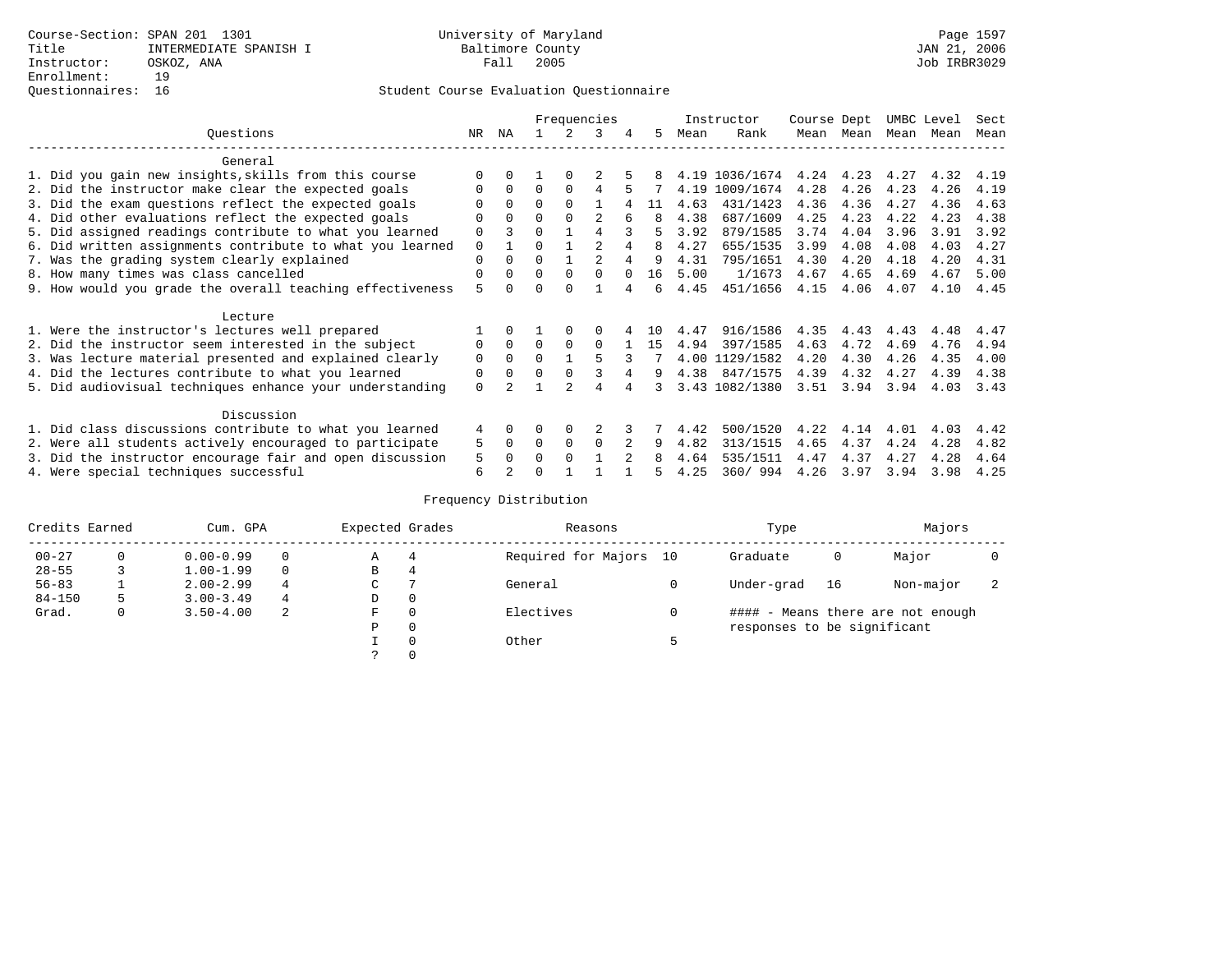|                                                           |                |                |          | Frequencies   |                |          |    |      | Instructor     | Course Dept |      | UMBC Level |      | Sect |
|-----------------------------------------------------------|----------------|----------------|----------|---------------|----------------|----------|----|------|----------------|-------------|------|------------|------|------|
| Ouestions                                                 | NR.            | ΝA             |          |               | 3              | 4        | 5  | Mean | Rank           | Mean        | Mean | Mean       | Mean | Mean |
| General                                                   |                |                |          |               |                |          |    |      |                |             |      |            |      |      |
| 1. Did you gain new insights, skills from this course     |                | <sup>0</sup>   |          | $\Omega$      |                |          |    | 4.47 | 655/1674       | 4.24        | 4.23 | 4.27       | 4.32 | 4.47 |
| 2. Did the instructor make clear the expected goals       |                | $\Omega$       | $\Omega$ | $\Omega$      |                | 4        | 13 | 4.58 | 495/1674       | 4.28        | 4.26 | 4.23       | 4.26 | 4.58 |
| 3. Did the exam questions reflect the expected goals      |                | $\Omega$       | $\Omega$ | $\Omega$      | 2              | 10       |    | 4.26 | 836/1423       | 4.36        | 4.36 | 4.27       | 4.36 | 4.26 |
| 4. Did other evaluations reflect the expected goals       |                | $\overline{2}$ | 0        | $\Omega$      | 2              |          | 8  | 4.35 | 715/1609       | 4.25        | 4.23 | 4.22       | 4.23 | 4.35 |
| 5. Did assigned readings contribute to what you learned   | 0              | $\Omega$       |          |               |                | 8        |    | 4.11 | 702/1585       | 3.74        | 4.04 | 3.96       | 3.91 | 4.11 |
| 6. Did written assignments contribute to what you learned | 0              |                | U        |               |                |          |    | 4.11 | 817/1535       | 3.99        | 4.08 | 4.08       | 4.03 | 4.11 |
| 7. Was the grading system clearly explained               | 0              | 0              |          | $\Omega$      |                |          | q  | 4.32 | 795/1651       | 4.30        | 4.20 | 4.18       | 4.20 | 4.32 |
| 8. How many times was class cancelled                     | 0              | $\Omega$       | $\Omega$ | $\Omega$      | $\Omega$       | $\Omega$ | 19 | 5.00 | 1/1673         | 4.67        | 4.65 | 4.69       | 4.67 | 5.00 |
| 9. How would you grade the overall teaching effectiveness | 3              |                |          | <sup>n</sup>  |                | б.       |    | 4.25 | 719/1656       | 4.15        | 4.06 | 4.07       | 4.10 | 4.25 |
|                                                           |                |                |          |               |                |          |    |      |                |             |      |            |      |      |
| Lecture                                                   |                |                |          |               |                |          |    |      |                |             |      |            |      |      |
| 1. Were the instructor's lectures well prepared           |                |                |          |               |                |          |    | 4.47 | 901/1586       | 4.35        | 4.43 | 4.43       | 4.48 | 4.47 |
| 2. Did the instructor seem interested in the subject      | 0              | $\Omega$       | 0        | $\Omega$      | 2              | 4        | 13 |      | 4.58 1166/1585 | 4.63        | 4.72 | 4.69       | 4.76 | 4.58 |
| 3. Was lecture material presented and explained clearly   | 0              | $\Omega$       | 0        | $\Omega$      | $\mathcal{L}$  | 10       |    | 4.26 | 924/1582       | 4.20        | 4.30 | 4.26       | 4.35 | 4.26 |
| 4. Did the lectures contribute to what you learned        | 0              | $\Omega$       |          | $\Omega$      |                |          | 14 | 4.68 | 467/1575       | 4.39        | 4.32 | 4.27       | 4.39 | 4.68 |
| 5. Did audiovisual techniques enhance your understanding  | $\overline{a}$ |                |          | $\mathcal{D}$ |                |          | 3  |      | 3.50 1036/1380 | 3.51        | 3.94 | 3.94       | 4.03 | 3.50 |
|                                                           |                |                |          |               |                |          |    |      |                |             |      |            |      |      |
| Discussion                                                |                |                |          |               |                |          |    |      |                |             |      |            |      |      |
| 1. Did class discussions contribute to what you learned   | б.             | 0              |          |               |                |          |    | 4.38 | 529/1520       | 4.22        | 4.14 | 4.01       | 4.03 | 4.38 |
| 2. Were all students actively encouraged to participate   | 6              | $\Omega$       | 0        | 0             | $\Omega$       |          | 10 | 4.77 | 372/1515       | 4.65        | 4.37 | 4.24       | 4.28 | 4.77 |
| 3. Did the instructor encourage fair and open discussion  | 6              |                |          |               | $\mathfrak{D}$ |          |    | 4.23 | 917/1511       | 4.47        | 4.37 | 4.27       | 4.28 | 4.23 |
| 4. Were special techniques successful                     | 6              |                |          |               |                |          |    | 4.67 | 148/ 994       | 4.26        | 3.97 | 3.94       | 3.98 | 4.67 |

| Credits Earned |   | Cum. GPA      |   | Expected Grades |          | Reasons                | Type                        |    | Majors                            |  |
|----------------|---|---------------|---|-----------------|----------|------------------------|-----------------------------|----|-----------------------------------|--|
| $00 - 27$      |   | $0.00 - 0.99$ |   | Α               | 4        | Required for Majors 12 | Graduate                    | 0  | Major                             |  |
| $28 - 55$      | 4 | $1.00 - 1.99$ |   | B               | 8        |                        |                             |    |                                   |  |
| $56 - 83$      | 0 | $2.00 - 2.99$ | 5 | C               | 5        | General                | Under-grad                  | 19 | Non-major                         |  |
| $84 - 150$     |   | $3.00 - 3.49$ |   | D               | 0        |                        |                             |    |                                   |  |
| Grad.          | 0 | $3.50 - 4.00$ | 2 | F               | 0        | Electives              |                             |    | #### - Means there are not enough |  |
|                |   |               |   | Ρ               | 0        |                        | responses to be significant |    |                                   |  |
|                |   |               |   |                 | $\Omega$ | Other                  |                             |    |                                   |  |
|                |   |               |   | っ               |          |                        |                             |    |                                   |  |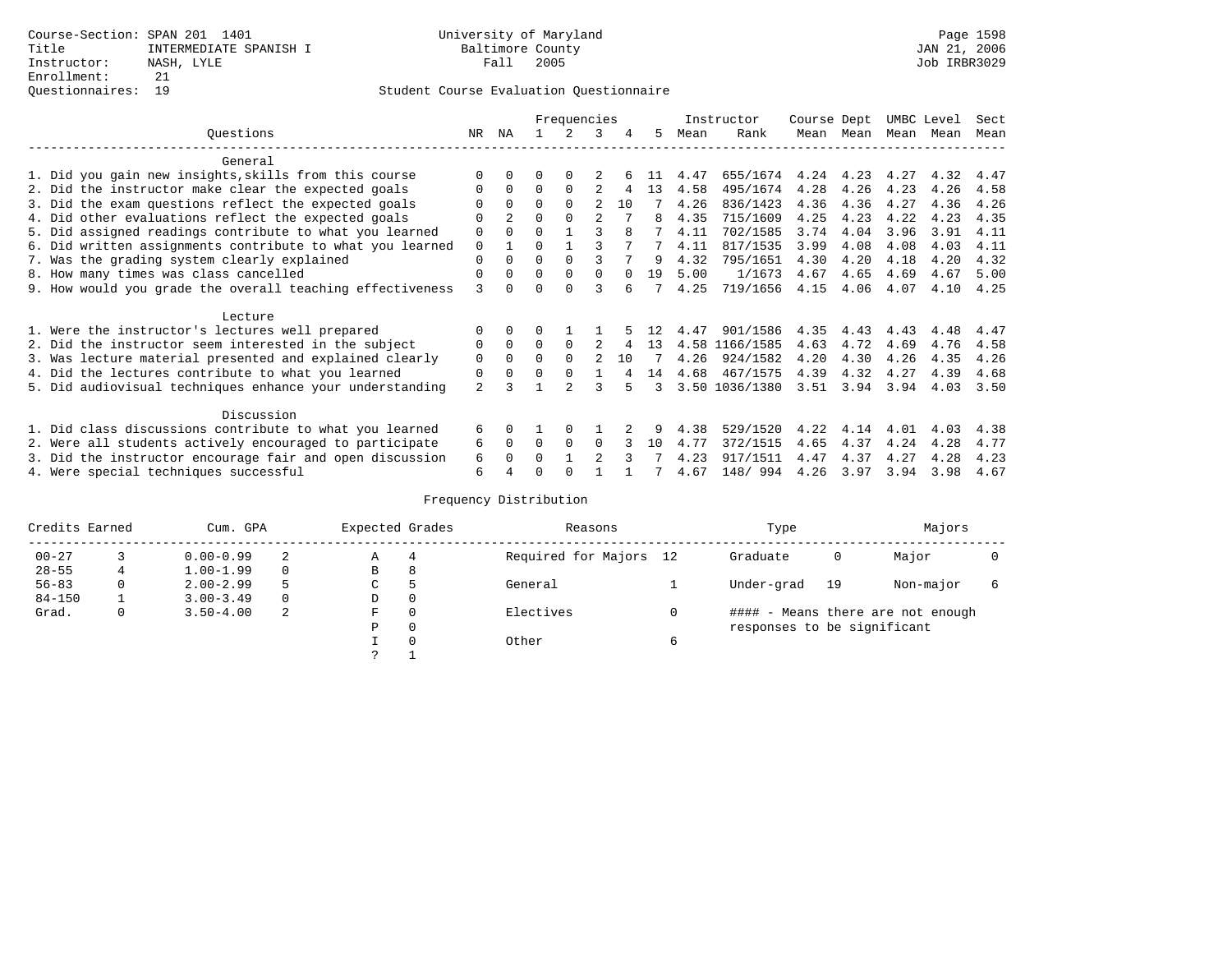|                                                           |          |                |                |          | Frequencies    |               |          |      | Instructor     | Course Dept |           | UMBC Level |      | Sect |
|-----------------------------------------------------------|----------|----------------|----------------|----------|----------------|---------------|----------|------|----------------|-------------|-----------|------------|------|------|
| Ouestions                                                 | NR       | ΝA             |                |          | 3              | 4             | 5.       | Mean | Rank           |             | Mean Mean | Mean       | Mean | Mean |
| General                                                   |          |                |                |          |                |               |          |      |                |             |           |            |      |      |
| 1. Did you gain new insights, skills from this course     |          | $\Omega$       | 0              |          |                |               |          |      | 3.75 1407/1674 | 3.75        | 4.23      | 4.27       | 4.32 | 3.75 |
| 2. Did the instructor make clear the expected goals       | O        | $\Omega$       | $\Omega$       | $\Omega$ | <sup>0</sup>   |               |          | 4.25 | 931/1674       | 4.25        | 4.26      | 4.23       | 4.26 | 4.25 |
| 3. Did the exam questions reflect the expected goals      |          | $\Omega$       | 0              | $\Omega$ | $\Omega$       |               |          | 4.50 | 575/1423       | 4.50        | 4.36      | 4.27       | 4.36 | 4.50 |
| 4. Did other evaluations reflect the expected goals       |          | $\Omega$       | $\Omega$       |          |                |               | $\cap$   |      | 3.25 1517/1609 | 3.25        | 4.23      | 4.22       | 4.23 | 3.25 |
| 5. Did assigned readings contribute to what you learned   | 0        | $\overline{a}$ | $\overline{a}$ | $\Omega$ | $\Omega$       | $\Omega$      | 0        |      | 1.00 1583/1585 | 1.00        | 4.04      | 3.96       | 3.91 | 1.00 |
| 6. Did written assignments contribute to what you learned | $\Omega$ | $\Omega$       | U              | $\Omega$ | $\mathfrak{D}$ | $\mathcal{L}$ | $\Omega$ |      | 3.50 1295/1535 | 3.50        | 4.08      | 4.08       | 4.03 | 3.50 |
| 7. Was the grading system clearly explained               |          | $\Omega$       | 0              | $\Omega$ |                |               |          |      | 4.00 1097/1651 | 4.00        | 4.20      | 4.18       | 4.20 | 4.00 |
| 8. How many times was class cancelled                     | $\Omega$ | $\Omega$       | $\Omega$       | $\Omega$ | 0              | $\Omega$      | 4        | 5.00 | 1/1673         | 5.00        | 4.65      | 4.69       | 4.67 | 5.00 |
| 9. How would you grade the overall teaching effectiveness | $\Omega$ | <sup>n</sup>   |                | U        | $\mathfrak{D}$ |               | $\cap$   |      | 3.50 1377/1656 | 3.50        | 4.06      | 4.07       | 4.10 | 3.50 |
| Lecture                                                   |          |                |                |          |                |               |          |      |                |             |           |            |      |      |
| 1. Were the instructor's lectures well prepared           |          |                |                | $\Omega$ | $\Omega$       |               |          |      | 4.33 1074/1586 | 4.33        | 4.43      | 4.43       | 4.48 | 4.33 |
| 2. Did the instructor seem interested in the subject      |          | $\Omega$       | $\Omega$       | $\Omega$ | $\Omega$       |               |          |      | 4.33 1354/1585 | 4.33        | 4.72      | 4.69       | 4.76 | 4.33 |
| 3. Was lecture material presented and explained clearly   |          | $\Omega$       | $\Omega$       | $\Omega$ |                |               | 0        |      | 3.67 1348/1582 | 3.67        | 4.30      | 4.26       | 4.35 | 3.67 |
| 4. Did the lectures contribute to what you learned        |          | $\Omega$       | 0              | $\Omega$ |                |               | $\Omega$ |      | 3.33 1423/1575 | 3.33        | 4.32      | 4.27       | 4.39 | 3.33 |
| 5. Did audiovisual techniques enhance your understanding  |          |                |                |          |                |               |          |      | 3.00 1217/1380 | 3.00        | 3.94      | 3.94       | 4.03 | 3.00 |
| Discussion                                                |          |                |                |          |                |               |          |      |                |             |           |            |      |      |
| 1. Did class discussions contribute to what you learned   |          | $\Omega$       | U              | $\Omega$ |                |               |          | 3.50 | 1169/1520      | 3.50        | 4.14      | 4.01       | 4.03 | 3.50 |
| 2. Were all students actively encouraged to participate   | 2        | $\Omega$       | $\Omega$       | $\Omega$ | $\Omega$       |               |          | 4.50 | 629/1515       | 4.50        | 4.37      | 4.24       | 4.28 | 4.50 |
| 3. Did the instructor encourage fair and open discussion  | 2        |                | U              | $\Omega$ |                | $\cap$        |          | 4.00 | 1050/1511      | 4.00        | 4.37      | 4.27       | 4.28 | 4.00 |
| 4. Were special techniques successful                     | 2        |                |                |          |                |               |          | 3.00 | 881/ 994       | 3.00        | 3.97      | 3.94       | 3.98 | 3.00 |

| Credits Earned |          | Cum. GPA      |   | Expected Grades |          | Reasons             |   | Type                        |   | Majors                            |  |
|----------------|----------|---------------|---|-----------------|----------|---------------------|---|-----------------------------|---|-----------------------------------|--|
| $00 - 27$      | $\Omega$ | $0.00 - 0.99$ |   | Α               |          | Required for Majors | 4 | Graduate                    | 0 | Major                             |  |
| $28 - 55$      | ᅩ        | $1.00 - 1.99$ |   | В               |          |                     |   |                             |   |                                   |  |
| $56 - 83$      | 2        | $2.00 - 2.99$ |   | $\sim$<br>◡     | 0        | General             |   | Under-grad                  | 4 | Non-major                         |  |
| $84 - 150$     |          | $3.00 - 3.49$ |   | D               | 0        |                     |   |                             |   |                                   |  |
| Grad.          | 0        | $3.50 - 4.00$ | 2 | F               | 0        | Electives           | 0 |                             |   | #### - Means there are not enough |  |
|                |          |               |   | Ρ               | 0        |                     |   | responses to be significant |   |                                   |  |
|                |          |               |   |                 | $\Omega$ | Other               |   |                             |   |                                   |  |
|                |          |               |   |                 |          |                     |   |                             |   |                                   |  |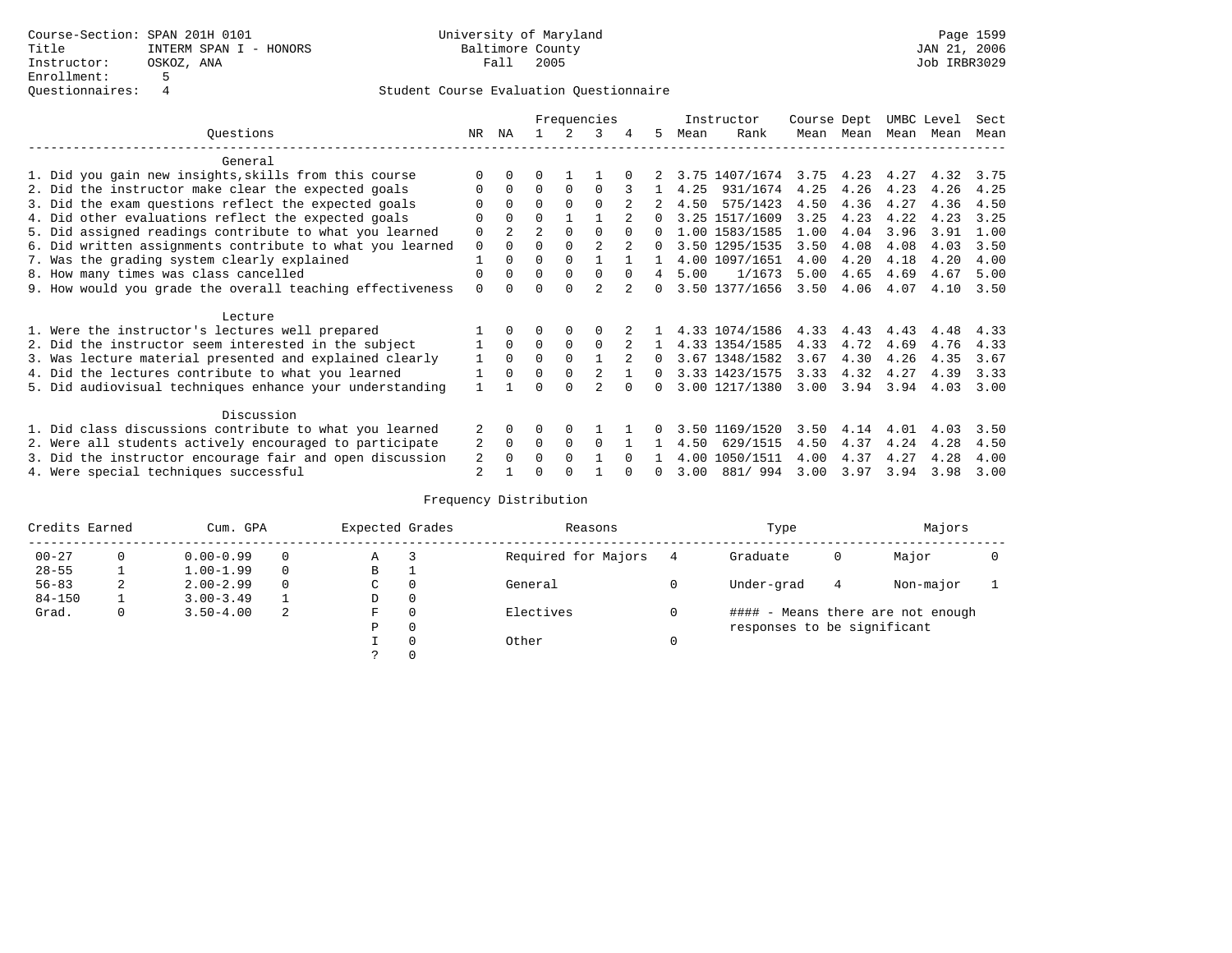|                                                           |          |              |          |          | Frequencies    |   |    |      | Instructor     | Course Dept |      | UMBC Level |      | Sect |
|-----------------------------------------------------------|----------|--------------|----------|----------|----------------|---|----|------|----------------|-------------|------|------------|------|------|
| Ouestions                                                 | NR.      | ΝA           |          |          | २              | 4 | 5  | Mean | Rank           | Mean        | Mean | Mean Mean  |      | Mean |
| General                                                   |          |              |          |          |                |   |    |      |                |             |      |            |      |      |
| 1. Did you gain new insights, skills from this course     |          |              |          |          |                |   |    |      | 4.18 1036/1674 | 4.13        | 4.23 | 4.27       | 4.32 | 4.18 |
| 2. Did the instructor make clear the expected goals       |          | $\Omega$     | $\Omega$ |          |                |   |    |      | 4.00 1146/1674 | 4.04        | 4.26 | 4.23       | 4.26 | 4.00 |
| 3. Did the exam questions reflect the expected goals      |          | $\Omega$     | 0        | $\Omega$ | $\Omega$       |   |    | 4.73 | 298/1423       | 4.67        | 4.36 | 4.27       | 4.36 | 4.73 |
| 4. Did other evaluations reflect the expected goals       | 0        | $\Omega$     | 0        | $\Omega$ | $\Omega$       |   |    | 4.64 | 343/1609       | 4.59        | 4.23 | 4.22       | 4.23 | 4.64 |
| 5. Did assigned readings contribute to what you learned   | 0        | $\Omega$     | U        |          |                |   |    | 3.91 | 907/1585       | 4.07        | 4.04 | 3.96       | 3.91 | 3.91 |
| 6. Did written assignments contribute to what you learned | 0        | $\Omega$     |          |          |                |   |    | 4.18 | 747/1535       | 4.21        | 4.08 | 4.08       | 4.03 | 4.18 |
| 7. Was the grading system clearly explained               | $\Omega$ | $\Omega$     |          |          |                |   | 5  |      | 3.91 1228/1651 | 3.65        | 4.20 | 4.18       | 4.20 | 3.91 |
| 8. How many times was class cancelled                     | $\Omega$ | $\Omega$     | $\Omega$ | $\Omega$ | 0              |   | 11 | 5.00 | 1/1673         | 4.54        | 4.65 | 4.69       | 4.67 | 5.00 |
| 9. How would you grade the overall teaching effectiveness |          |              |          |          | $\mathfrak{D}$ |   | 2  | 4.00 | 955/1656       | 4.05        | 4.06 | 4.07       | 4.10 | 4.00 |
| Lecture                                                   |          |              |          |          |                |   |    |      |                |             |      |            |      |      |
| 1. Were the instructor's lectures well prepared           |          |              |          |          |                |   |    | 4.55 | 816/1586       | 4.59        | 4.43 | 4.43       | 4.48 | 4.55 |
| 2. Did the instructor seem interested in the subject      | 0        | $\mathbf{0}$ | $\Omega$ | $\Omega$ | $\Omega$       |   | 8  | 4.73 | 981/1585       | 4.86        | 4.72 | 4.69       | 4.76 | 4.73 |
| 3. Was lecture material presented and explained clearly   | 0        | $\Omega$     | U        |          | 4              |   |    | 4.00 | 1129/1582      | 4.21        | 4.30 | 4.26       | 4.35 | 4.00 |
| 4. Did the lectures contribute to what you learned        | 0        | $\Omega$     | U        | $\Omega$ |                |   | 8  | 4.64 | 537/1575       | 4.53        | 4.32 | 4.27       | 4.39 | 4.64 |
| 5. Did audiovisual techniques enhance your understanding  | $\Omega$ |              |          | U        |                |   |    | 4.27 | 472/1380       | 4.32        | 3.94 | 3.94       | 4.03 | 4.27 |
| Discussion                                                |          |              |          |          |                |   |    |      |                |             |      |            |      |      |
| 1. Did class discussions contribute to what you learned   |          | 0            | O        | $\Omega$ | 3              |   |    | 4.22 | 673/1520       | 4.54        | 4.14 | 4.01       | 4.03 | 4.22 |
| 2. Were all students actively encouraged to participate   | 2        | $\Omega$     | 0        |          |                |   |    | 4.44 | 707/1515       | 4.72        | 4.37 | 4.24       | 4.28 | 4.44 |
| 3. Did the instructor encourage fair and open discussion  | 2        | $\Omega$     | U        | $\Omega$ |                |   |    | 4.67 | 507/1511       | 4.83        | 4.37 | 4.27       | 4.28 | 4.67 |
| 4. Were special techniques successful                     | 2        |              |          |          |                |   | 3  | 4.29 | 346/994        | 4.64        | 3.97 | 3.94       | 3.98 | 4.29 |

| Credits Earned |   | Cum. GPA      |          | Expected Grades |              | Reasons             | Type                        |     | Majors                            |  |
|----------------|---|---------------|----------|-----------------|--------------|---------------------|-----------------------------|-----|-----------------------------------|--|
| $00 - 27$      | 2 | $0.00 - 0.99$ | $\Omega$ | А               | 8            | Required for Majors | Graduate                    | 0   | Major                             |  |
| $28 - 55$      | 2 | $1.00 - 1.99$ | $\Omega$ | В               | ᅩ            |                     |                             |     |                                   |  |
| $56 - 83$      | 2 | $2.00 - 2.99$ | $\Omega$ | С               |              | General             | Under-grad                  | -11 | Non-major                         |  |
| $84 - 150$     | 2 | $3.00 - 3.49$ | 2        | D               | 0            |                     |                             |     |                                   |  |
| Grad.          | 0 | $3.50 - 4.00$ | 4        | F               | $\mathbf{0}$ | Electives           |                             |     | #### - Means there are not enough |  |
|                |   |               |          | Ρ               | $\mathbf{0}$ |                     | responses to be significant |     |                                   |  |
|                |   |               |          |                 | 0            | Other               |                             |     |                                   |  |
|                |   |               |          |                 | 0            |                     |                             |     |                                   |  |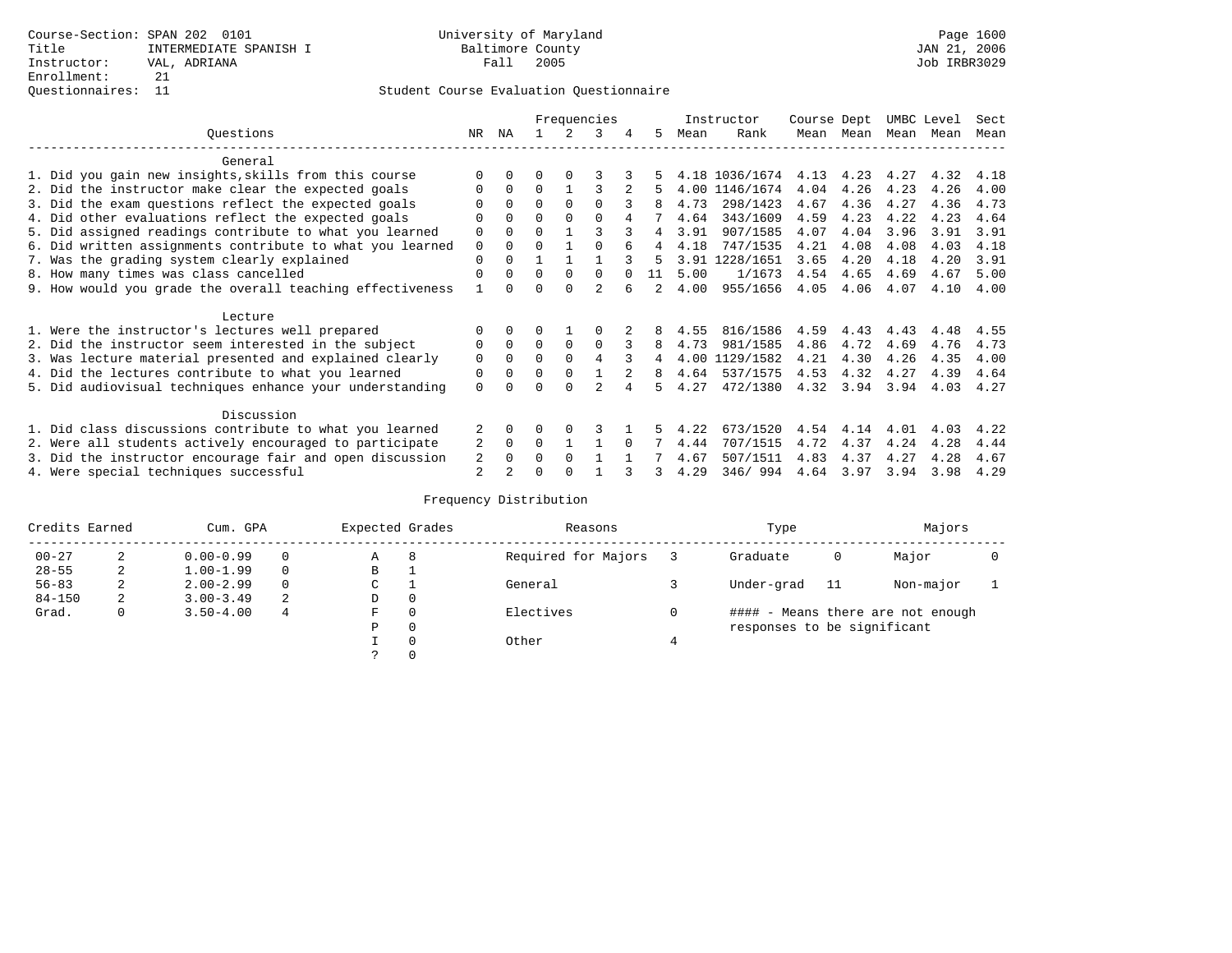|                                                           |                |              |          | Frequencies    |          |          |    |      | Instructor     | Course Dept |      | UMBC Level |      | Sect |
|-----------------------------------------------------------|----------------|--------------|----------|----------------|----------|----------|----|------|----------------|-------------|------|------------|------|------|
| Ouestions                                                 | NR.            | ΝA           |          |                | 3        | 4        | 5  | Mean | Rank           | Mean        | Mean | Mean       | Mean | Mean |
| General                                                   |                |              |          |                |          |          |    |      |                |             |      |            |      |      |
| 1. Did you gain new insights, skills from this course     |                | 0            | U        |                |          |          |    |      | 4.08 1139/1674 | 4.13        | 4.23 | 4.27       | 4.32 | 4.08 |
| 2. Did the instructor make clear the expected goals       |                | $\Omega$     | $\Omega$ |                |          |          | 4  |      | 4.08 1097/1674 | 4.04        | 4.26 | 4.23       | 4.26 | 4.08 |
| 3. Did the exam questions reflect the expected goals      |                | $\Omega$     | $\Omega$ | $\Omega$       |          |          | 9  | 4.62 | 445/1423       | 4.67        | 4.36 | 4.27       | 4.36 | 4.62 |
| 4. Did other evaluations reflect the expected goals       | U              | $\Omega$     | 0        | $\Omega$       | 2        |          | q  | 4.54 | 455/1609       | 4.59        | 4.23 | 4.22       | 4.23 | 4.54 |
| 5. Did assigned readings contribute to what you learned   | 0              | 0            | 0        | $\overline{2}$ |          |          |    | 4.23 | 575/1585       | 4.07        | 4.04 | 3.96       | 3.91 | 4.23 |
| 6. Did written assignments contribute to what you learned | 0              | $\Omega$     | U        |                |          |          | б. | 4.23 | 691/1535       | 4.21        | 4.08 | 4.08       | 4.03 | 4.23 |
| 7. Was the grading system clearly explained               | 0              |              |          |                |          | 6        |    |      | 3.38 1490/1651 | 3.65        | 4.20 | 4.18       | 4.20 | 3.38 |
| 8. How many times was class cancelled                     | 0              | $\Omega$     | $\Omega$ | $\Omega$       | $\Omega$ | 12       |    |      | 4.08 1537/1673 | 4.54        | 4.65 | 4.69       | 4.67 | 4.08 |
| 9. How would you grade the overall teaching effectiveness | $\overline{a}$ |              |          |                | U        |          | 3  | 4.09 | 900/1656       | 4.05        | 4.06 | 4.07       | 4.10 | 4.09 |
|                                                           |                |              |          |                |          |          |    |      |                |             |      |            |      |      |
| Lecture                                                   |                |              |          |                |          |          |    |      |                |             |      |            |      |      |
| 1. Were the instructor's lectures well prepared           |                |              |          |                |          |          |    | 4.64 | 708/1586       | 4.59        | 4.43 | 4.43       | 4.48 | 4.64 |
| 2. Did the instructor seem interested in the subject      |                | $\Omega$     | 0        | $\Omega$       | $\Omega$ |          | 12 | 5.00 | 1/1585         | 4.86        | 4.72 | 4.69       | 4.76 | 5.00 |
| 3. Was lecture material presented and explained clearly   |                | $\Omega$     | $\Omega$ | $\Omega$       |          | 5        | 6  | 4.42 | 762/1582       | 4.21        | 4.30 | 4.26       | 4.35 | 4.42 |
| 4. Did the lectures contribute to what you learned        |                | $\Omega$     | $\Omega$ | $\Omega$       |          |          | 6  | 4.42 | 806/1575       | 4.53        | 4.32 | 4.27       | 4.39 | 4.42 |
| 5. Did audiovisual techniques enhance your understanding  | $\mathfrak{D}$ |              |          |                |          |          | б. | 4.36 | 406/1380       | 4.32        | 3.94 | 3.94       | 4.03 | 4.36 |
|                                                           |                |              |          |                |          |          |    |      |                |             |      |            |      |      |
| Discussion                                                |                |              |          |                |          |          |    |      |                |             |      |            |      |      |
| 1. Did class discussions contribute to what you learned   | б.             | <sup>0</sup> | 0        | $\Omega$       | $\Omega$ |          |    | 4.86 | 162/1520       | 4.54        | 4.14 | 4.01       | 4.03 | 4.86 |
| 2. Were all students actively encouraged to participate   | 6              | $\Omega$     | 0        | 0              | 0        | $\Omega$ |    | 5.00 | 1/1515         | 4.72        | 4.37 | 4.24       | 4.28 | 5.00 |
| 3. Did the instructor encourage fair and open discussion  | 6              |              |          | $\Omega$       | $\Omega$ |          |    | 5.00 | 1/1511         | 4.83        | 4.37 | 4.27       | 4.28 | 5.00 |
| 4. Were special techniques successful                     | 6              |              |          |                |          |          |    | 5.00 | 1/994          | 4.64        | 3.97 | 3.94       | 3.98 | 5.00 |

| Credits Earned |   | Cum. GPA      |   | Expected Grades |          | Reasons             | Type                        |    | Majors                            |  |
|----------------|---|---------------|---|-----------------|----------|---------------------|-----------------------------|----|-----------------------------------|--|
| $00 - 27$      |   | $0.00 - 0.99$ |   | Α               | 6        | Required for Majors | Graduate                    | 0  | Major                             |  |
| $28 - 55$      |   | $1.00 - 1.99$ |   | B               | 3        |                     |                             |    |                                   |  |
| $56 - 83$      |   | $2.00 - 2.99$ |   | ◡               |          | General             | Under-grad                  | 13 | Non-major                         |  |
| $84 - 150$     | 0 | $3.00 - 3.49$ | 4 | D               | 0        |                     |                             |    |                                   |  |
| Grad.          | 0 | $3.50 - 4.00$ |   | F               | $\Omega$ | Electives           |                             |    | #### - Means there are not enough |  |
|                |   |               |   | Ρ               |          |                     | responses to be significant |    |                                   |  |
|                |   |               |   |                 | $\Omega$ | Other               |                             |    |                                   |  |
|                |   |               |   | っ               |          |                     |                             |    |                                   |  |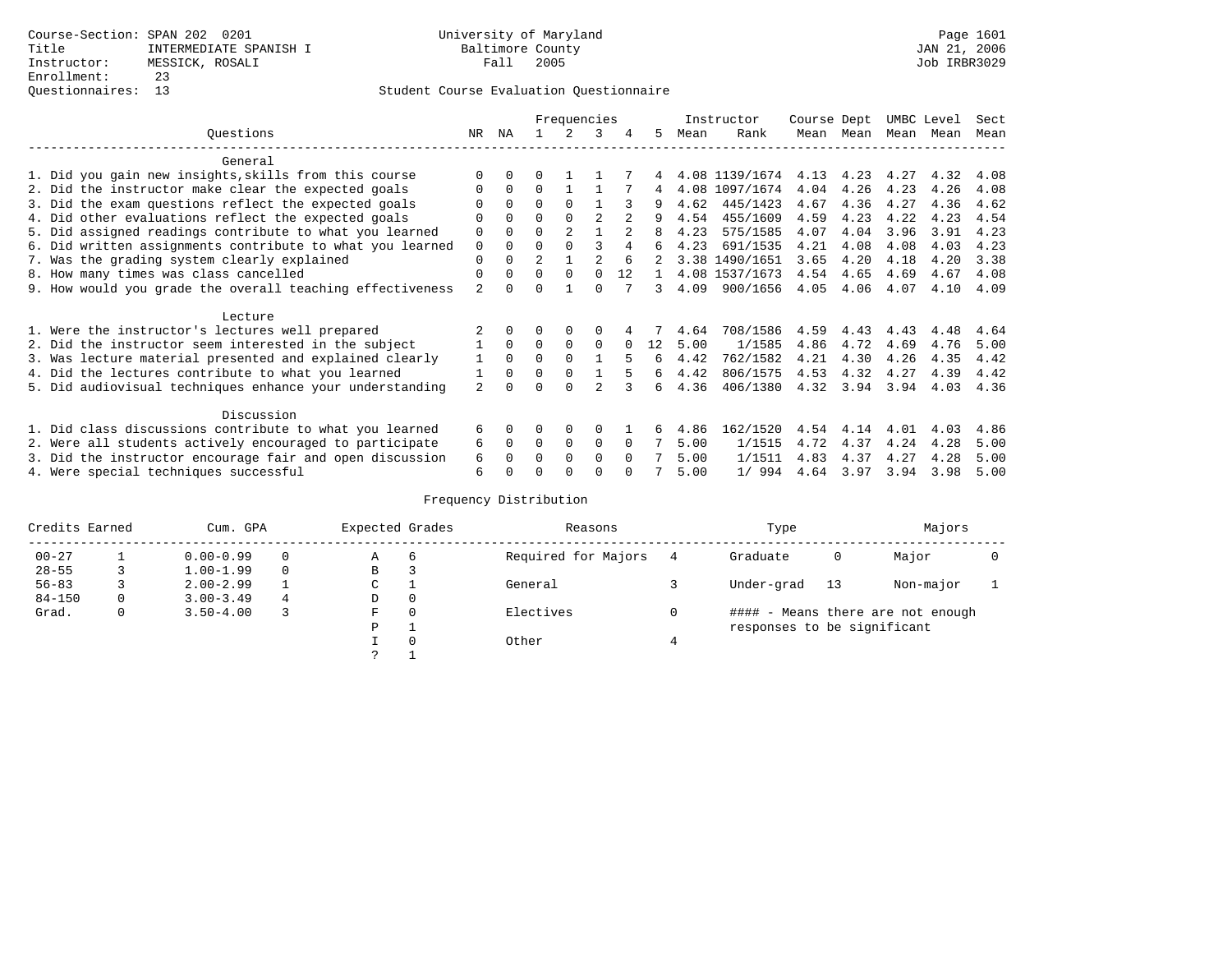|                                                           |              |          |              |              | Frequencies  |              |    |      | Instructor | Course Dept |      |      | UMBC Level | Sect |
|-----------------------------------------------------------|--------------|----------|--------------|--------------|--------------|--------------|----|------|------------|-------------|------|------|------------|------|
| Ouestions                                                 | NR           | ΝA       |              |              |              | 4            | 5. | Mean | Rank       | Mean        | Mean | Mean | Mean       | Mean |
| General                                                   |              |          |              |              |              |              |    |      |            |             |      |      |            |      |
| 1. Did you gain new insights, skills from this course     | $\Omega$     |          |              |              |              |              |    | 5.00 | 1/1674     | 5.00        | 4.23 | 4.27 | 4.32       | 5.00 |
| 2. Did the instructor make clear the expected goals       | <sup>n</sup> | $\Omega$ | 0            |              |              |              |    | 4.00 | 46/1674    | 4.00        | 4.26 | 4.23 | 4.26       | 4.00 |
| 3. Did the exam questions reflect the expected goals      |              | $\Omega$ | 0            |              | <sup>0</sup> |              |    | 5.00 | 1/1423     | 5.00        | 4.36 | 4.27 | 4.36       | 5.00 |
| 4. Did other evaluations reflect the expected goals       | $\Omega$     | $\Omega$ | 0            | 0            | 0            |              |    | 5.00 | 1/1609     | 5.00        | 4.23 | 4.22 | 4.23       | 5.00 |
| 5. Did assigned readings contribute to what you learned   | $\Omega$     | $\Omega$ | 0            |              |              |              |    | 4.00 | 769/1585   | 4.00        | 4.04 | 3.96 | 3.91       | 4.00 |
| 6. Did written assignments contribute to what you learned | $\Omega$     |          |              |              | $\Omega$     |              |    | 5.00 | 1/1535     | 5.00        | 4.08 | 4.08 | 4.03       | 5.00 |
| 7. Was the grading system clearly explained               | $\Omega$     |          | 0            | $\Omega$     | $\Omega$     |              |    | 5.00 | 1/1651     | 5.00        | 4.20 | 4.18 | 4.20       | 5.00 |
| 8. How many times was class cancelled                     | $\Omega$     | $\cap$   | $\Omega$     | $\Omega$     | $\Omega$     | <sup>0</sup> |    | 5.00 | 1/1673     | 5.00        | 4.65 | 4.69 | 4.67       | 5.00 |
| 9. How would you grade the overall teaching effectiveness | $\Omega$     |          |              |              |              |              |    | 5.00 | 1/1656     | 5.00        | 4.06 | 4.07 | 4.10       | 5.00 |
| Lecture                                                   |              |          |              |              |              |              |    |      |            |             |      |      |            |      |
| 1. Were the instructor's lectures well prepared           | $\Omega$     |          |              | <sup>0</sup> |              |              |    | 4.00 | 1300/1586  | 4.00        | 4.43 | 4.43 | 4.48       | 4.00 |
| 2. Did the instructor seem interested in the subject      | $\Omega$     |          | 0            | $\Omega$     | $\Omega$     |              |    | 5.00 | 1/1585     | 5.00        | 4.72 | 4.69 | 4.76       | 5.00 |
| 3. Was lecture material presented and explained clearly   |              | $\Omega$ | 0            |              | <sup>0</sup> |              |    | 5.00 | 1/1582     | 5.00        | 4.30 | 4.26 | 4.35       | 5.00 |
| 4. Did the lectures contribute to what you learned        | $\Omega$     |          | <sup>n</sup> | $\Omega$     | <sup>0</sup> | <sup>0</sup> |    | 5.00 | 1/1575     | 5.00        | 4.32 | 4.27 | 4.39       | 5.00 |
| 5. Did audiovisual techniques enhance your understanding  | $\Omega$     |          |              |              |              |              |    | 4.00 | 666/1380   | 4.00        | 3.94 | 3.94 | 4.03       | 4.00 |

| Credits Earned |   | Cum. GPA      |          | Expected Grades |          | Reasons             | Type                        |   | Majors                            |  |
|----------------|---|---------------|----------|-----------------|----------|---------------------|-----------------------------|---|-----------------------------------|--|
| $00 - 27$      |   | $0.00 - 0.99$ | 0        | Α               |          | Required for Majors | Graduate                    | O | Major                             |  |
| $28 - 55$      |   | $1.00 - 1.99$ | 0        | В               |          |                     |                             |   |                                   |  |
| $56 - 83$      |   | $2.00 - 2.99$ | $\Omega$ | C.              |          | General             | Under-grad                  |   | Non-major                         |  |
| $84 - 150$     | 0 | $3.00 - 3.49$ | $\Omega$ | D               |          |                     |                             |   |                                   |  |
| Grad.          |   | $3.50 - 4.00$ |          | F               |          | Electives           |                             |   | #### - Means there are not enough |  |
|                |   |               |          | P               | $\Omega$ |                     | responses to be significant |   |                                   |  |
|                |   |               |          |                 |          | Other               |                             |   |                                   |  |
|                |   |               |          |                 |          |                     |                             |   |                                   |  |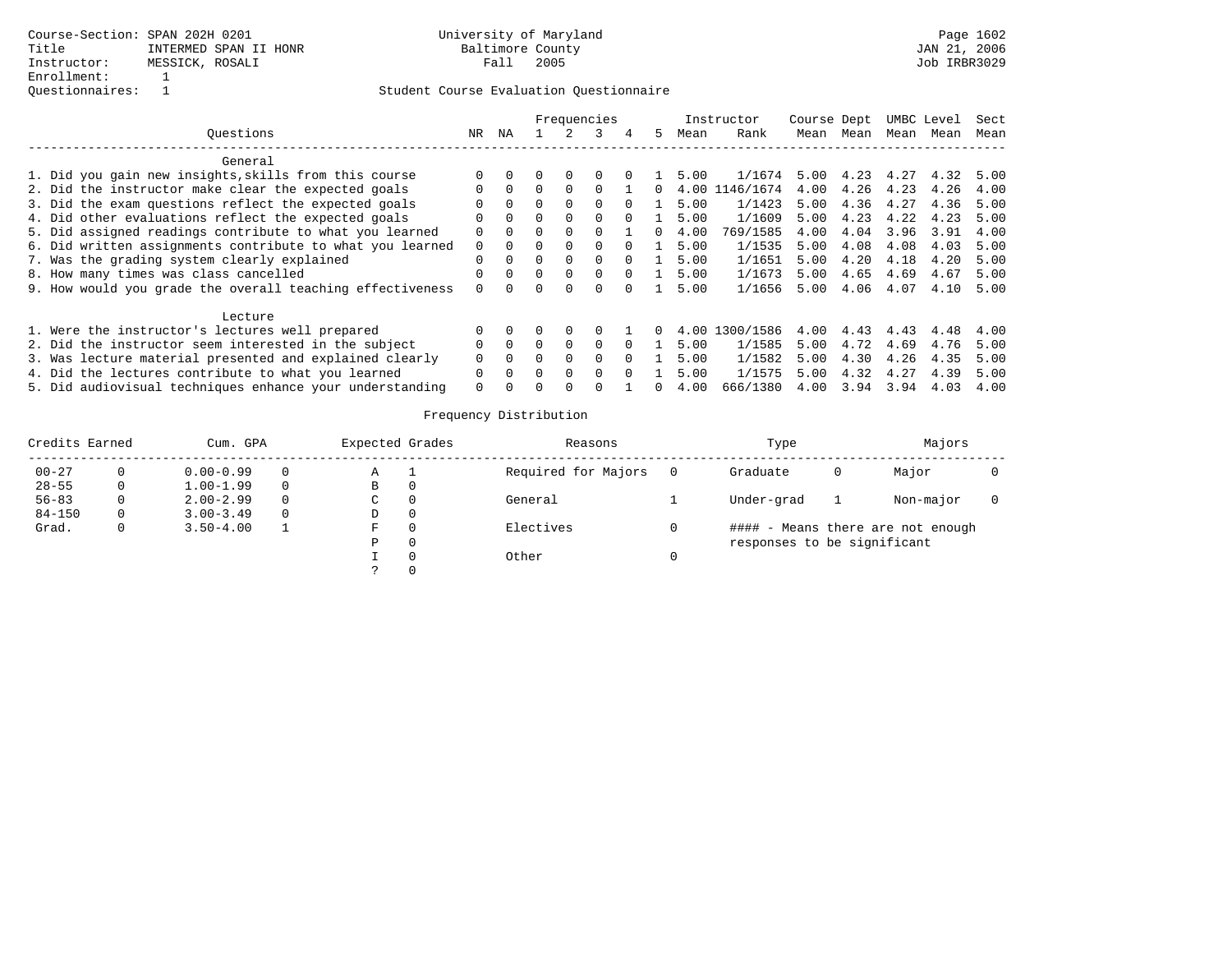|                                                           |             |          |          |                | Frequencies    |   |    |      | Instructor     | Course Dept |           | UMBC Level |      | Sect |
|-----------------------------------------------------------|-------------|----------|----------|----------------|----------------|---|----|------|----------------|-------------|-----------|------------|------|------|
| Ouestions                                                 | NR          | ΝA       |          |                | 3              | 4 | 5. | Mean | Rank           |             | Mean Mean | Mean       | Mean | Mean |
| General                                                   |             |          |          |                |                |   |    |      |                |             |           |            |      |      |
| 1. Did you gain new insights, skills from this course     |             | $\Omega$ | 0        | $\Omega$       |                |   |    |      | 4.18 1036/1674 | 4.26        | 4.23      | 4.27       | 4.26 | 4.18 |
| 2. Did the instructor make clear the expected goals       | O           | $\Omega$ | $\Omega$ |                |                |   | 11 | 4.27 | 906/1674       | 3.92        | 4.26      | 4.23       | 4.21 | 4.27 |
| 3. Did the exam questions reflect the expected goals      |             | $\Omega$ | $\Omega$ |                |                |   | 13 | 4.41 | 697/1423       | 4.35        | 4.36      | 4.27       | 4.27 | 4.41 |
| 4. Did other evaluations reflect the expected goals       | O           | $\Omega$ | 0        | $\Omega$       |                |   | 12 | 4.32 | 771/1609       | 4.31        | 4.23      | 4.22       | 4.27 | 4.32 |
| 5. Did assigned readings contribute to what you learned   | 0           | $\Omega$ | 0        |                | 5              |   | 12 | 4.23 | 584/1585       | 4.24        | 4.04      | 3.96       | 3.95 | 4.23 |
| 6. Did written assignments contribute to what you learned | $\mathbf 0$ | $\Omega$ | 0        | $\Omega$       | $\mathfrak{D}$ |   | 15 | 4.59 | 292/1535       | 4.30        | 4.08      | 4.08       | 4.15 | 4.59 |
| 7. Was the grading system clearly explained               | $\Omega$    | $\Omega$ | ς        |                |                |   | q  |      | 3.64 1390/1651 | 3.51        | 4.20      | 4.18       | 4.16 | 3.64 |
| 8. How many times was class cancelled                     |             | $\Omega$ | 0        | $\Omega$       | 0              |   | 21 | 5.00 | 1/1673         | 4.36        | 4.65      | 4.69       | 4.68 | 5.00 |
| 9. How would you grade the overall teaching effectiveness | 4           | $\cap$   |          | U              |                | 9 | 6  | 4.17 | 827/1656       | 4.23        | 4.06      | 4.07       | 4.07 | 4.17 |
| Lecture                                                   |             |          |          |                |                |   |    |      |                |             |           |            |      |      |
| 1. Were the instructor's lectures well prepared           | O           |          |          |                |                |   | 14 | 4.50 | 858/1586       | 4.15        | 4.43      | 4.43       | 4.42 | 4.50 |
| 2. Did the instructor seem interested in the subject      | 0           | $\Omega$ | $\Omega$ | $\Omega$       |                |   | 18 | 4.77 | 874/1585       | 4.73        | 4.72      | 4.69       | 4.66 | 4.77 |
| 3. Was lecture material presented and explained clearly   | 0           | $\Omega$ | $\Omega$ | $\mathfrak{D}$ |                |   | 13 | 4.27 | 914/1582       | 4.06        | 4.30      | 4.26       | 4.26 | 4.27 |
| 4. Did the lectures contribute to what you learned        | 0           | $\Omega$ |          |                |                |   | 11 | 4.27 | 940/1575       | 4.28        | 4.32      | 4.27       | 4.25 | 4.27 |
| 5. Did audiovisual techniques enhance your understanding  | $\Omega$    |          |          |                | б              |   | 10 | 4.05 | 644/1380       | 3.13        | 3.94      | 3.94       | 4.01 | 4.05 |
| Discussion                                                |             |          |          |                |                |   |    |      |                |             |           |            |      |      |
| 1. Did class discussions contribute to what you learned   |             | $\Omega$ | O        |                |                |   |    | 4.20 | 700/1520       | 4.00        | 4.14      | 4.01       | 4.09 | 4.20 |
| 2. Were all students actively encouraged to participate   | 8           | $\Omega$ |          | $\Omega$       |                |   |    | 4.07 | 1002/1515      | 4.35        | 4.37      | 4.24       | 4.32 | 4.07 |
| 3. Did the instructor encourage fair and open discussion  | 8           | $\Omega$ | U        |                | <sup>0</sup>   |   | 12 | 4.71 | 458/1511       | 4.71        | 4.37      | 4.27       | 4.34 | 4.71 |
| 4. Were special techniques successful                     | 8           |          |          |                |                |   |    | 4.15 | 414/994        | 4.01        | 3.97      | 3.94       | 3.96 | 4.15 |

| Credits Earned |   | Cum. GPA      |   |             | Expected Grades | Reasons             |    | Type                        |    | Majors                            |  |
|----------------|---|---------------|---|-------------|-----------------|---------------------|----|-----------------------------|----|-----------------------------------|--|
| $00 - 27$      |   | $0.00 - 0.99$ |   | Α           | 12              | Required for Majors |    | Graduate                    | 0  | Major                             |  |
| $28 - 55$      | 5 | $1.00 - 1.99$ |   | В           | 5               |                     |    |                             |    |                                   |  |
| $56 - 83$      | 2 | $2.00 - 2.99$ |   | $\sim$<br>◡ | 2               | General             |    | Under-grad                  | 22 | Non-major                         |  |
| $84 - 150$     |   | $3.00 - 3.49$ |   | D           | 0               |                     |    |                             |    |                                   |  |
| Grad.          | 0 | $3.50 - 4.00$ | 8 | F           | 0               | Electives           |    |                             |    | #### - Means there are not enough |  |
|                |   |               |   | Ρ           | 0               |                     |    | responses to be significant |    |                                   |  |
|                |   |               |   |             | $\Omega$        | Other               | 13 |                             |    |                                   |  |
|                |   |               |   |             |                 |                     |    |                             |    |                                   |  |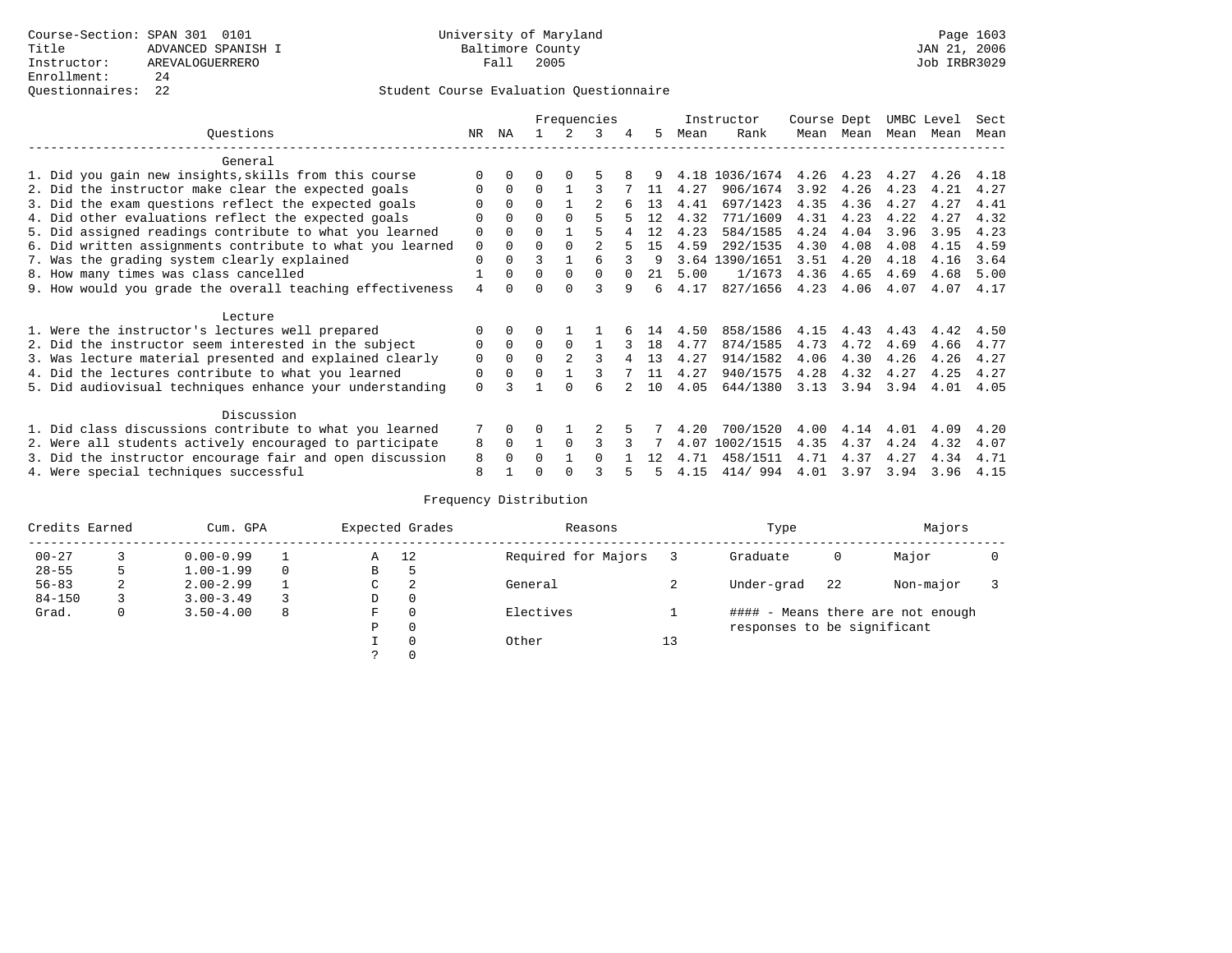|                                                           |              |              |          |          | Frequencies    |          |              |      | Instructor     | Course Dept |               | UMBC Level |      | Sect |
|-----------------------------------------------------------|--------------|--------------|----------|----------|----------------|----------|--------------|------|----------------|-------------|---------------|------------|------|------|
| Ouestions                                                 | NR.          | ΝA           |          |          | 3              |          | 5.           | Mean | Rank           | Mean        | Mean          | Mean       | Mean | Mean |
| General                                                   |              |              |          |          |                |          |              |      |                |             |               |            |      |      |
| 1. Did you gain new insights, skills from this course     |              | 0            | O        | $\Omega$ |                |          |              |      | 4.00 1196/1674 |             | $4.26$ $4.23$ | 4.27       | 4.26 | 4.00 |
| 2. Did the instructor make clear the expected goals       | O            | $\Omega$     |          |          |                |          |              |      | 3.50 1499/1674 | 3.92        | 4.26          | 4.23       | 4.21 | 3.50 |
| 3. Did the exam questions reflect the expected goals      |              | $\Omega$     | $\Omega$ |          |                |          | 5.           | 4.25 | 845/1423       | 4.35        | 4.36          | 4.27       | 4.27 | 4.25 |
| 4. Did other evaluations reflect the expected goals       | O            | $\Omega$     | $\Omega$ | $\Omega$ |                |          |              | 4.38 | 687/1609       | 4.31        | 4.23          | 4.22       | 4.27 | 4.38 |
| 5. Did assigned readings contribute to what you learned   | $\mathbf 0$  | $\Omega$     | $\Omega$ |          | $\mathfrak{D}$ |          |              | 4.38 | 442/1585       | 4.24        | 4.04          | 3.96       | 3.95 | 4.38 |
| 6. Did written assignments contribute to what you learned | $\mathbf 0$  | $\Omega$     |          |          |                | $\Omega$ |              |      | 3.88 1048/1535 | 4.30        | 4.08          | 4.08       | 4.15 | 3.88 |
| 7. Was the grading system clearly explained               | $\Omega$     |              |          |          |                | 4        | $\Omega$     |      | 3.13 1551/1651 | 3.51        | 4.20          | 4.18       | 4.16 | 3.13 |
| 8. How many times was class cancelled                     | 0            | $\Omega$     | $\Omega$ | $\Omega$ |                | 3        | $\Omega$     |      | 3.38 1655/1673 | 4.36        | 4.65          | 4.69       | 4.68 | 3.38 |
| 9. How would you grade the overall teaching effectiveness | $\Omega$     | <sup>n</sup> | U        | $\cap$   |                |          | 4            | 4.25 | 719/1656       | 4.23        | 4.06          | 4.07       | 4.07 | 4.25 |
|                                                           |              |              |          |          |                |          |              |      |                |             |               |            |      |      |
| Lecture                                                   |              |              |          |          |                |          |              |      |                |             |               |            |      |      |
| 1. Were the instructor's lectures well prepared           |              |              |          |          |                |          |              |      | 3.63 1454/1586 | 4.15        | 4.43          | 4.43       | 4.42 | 3.63 |
| 2. Did the instructor seem interested in the subject      | 0            | $\Omega$     | $\Omega$ | $\Omega$ |                |          | 6            |      | 4.63 1118/1585 | 4.73        | 4.72          | 4.69       | 4.66 | 4.63 |
| 3. Was lecture material presented and explained clearly   | 1            | $\Omega$     |          | $\Omega$ | $\mathfrak{D}$ |          |              |      | 3.57 1381/1582 | 4.06        | 4.30          | 4.26       | 4.26 | 3.57 |
| 4. Did the lectures contribute to what you learned        | 0            | $\Omega$     | $\Omega$ |          |                |          | 4            |      | 4.13 1080/1575 | 4.28        | 4.32          | 4.27       | 4.25 | 4.13 |
| 5. Did audiovisual techniques enhance your understanding  | $\mathbf{1}$ |              |          |          |                |          | <sup>n</sup> |      | 2.00 1359/1380 | 3.13        | 3.94          | 3.94       | 4.01 | 2.00 |
|                                                           |              |              |          |          |                |          |              |      |                |             |               |            |      |      |
| Discussion                                                |              |              |          |          |                |          |              |      |                |             |               |            |      |      |
| 1. Did class discussions contribute to what you learned   |              |              |          | $\Omega$ |                |          |              | 3.71 | 1059/1520      | 4.00        | 4.14          | 4.01       | 4.09 | 3.71 |
| 2. Were all students actively encouraged to participate   |              |              | $\Omega$ | $\Omega$ |                |          | 4            | 4.29 | 873/1515       | 4.35        | 4.37          | 4.24       | 4.32 | 4.29 |
| 3. Did the instructor encourage fair and open discussion  |              |              | 0        | $\Omega$ |                | $\Omega$ |              | 4.71 | 458/1511       | 4.71        | 4.37          | 4.27       | 4.34 | 4.71 |
| 4. Were special techniques successful                     |              |              |          |          |                |          |              | 4.00 | 474/994        | 4.01        | 3.97          | 3.94       | 3.96 | 4.00 |

| Credits Earned |   | Cum. GPA      | Expected Grades |             | Reasons |                     | Type |                             | Majors |                                   |  |
|----------------|---|---------------|-----------------|-------------|---------|---------------------|------|-----------------------------|--------|-----------------------------------|--|
| $00 - 27$      |   | $0.00 - 0.99$ |                 | Α           | 5       | Required for Majors |      | Graduate                    | 0      | Major                             |  |
| $28 - 55$      | ᅩ | $1.00 - 1.99$ |                 | В           |         |                     |      |                             |        |                                   |  |
| $56 - 83$      |   | $2.00 - 2.99$ |                 | $\sim$<br>J |         | General             |      | Under-grad                  | 8      | Non-major                         |  |
| $84 - 150$     | 0 | $3.00 - 3.49$ | $\Omega$        | D           | 0       |                     |      |                             |        |                                   |  |
| Grad.          | 0 | $3.50 - 4.00$ |                 | F           | 0       | Electives           | 0    |                             |        | #### - Means there are not enough |  |
|                |   |               |                 | Ρ           | 0       |                     |      | responses to be significant |        |                                   |  |
|                |   |               |                 |             |         | Other               |      |                             |        |                                   |  |
|                |   |               |                 |             |         |                     |      |                             |        |                                   |  |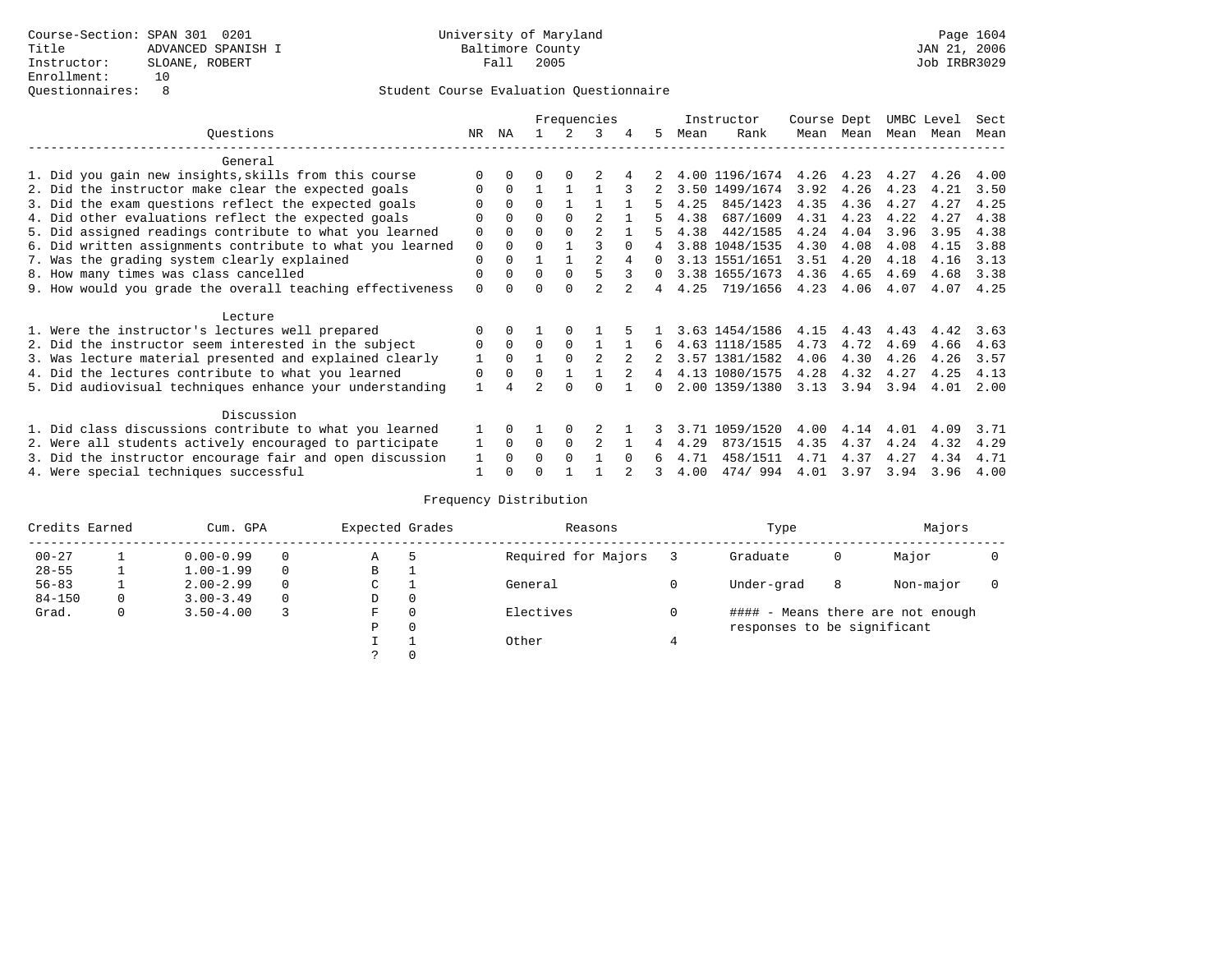|                                                                                                         |              | Frequencies    |                |              | Instructor     | Course Dept UMBC Level |                |                |                  | Sect        |      |      |                     |                        |
|---------------------------------------------------------------------------------------------------------|--------------|----------------|----------------|--------------|----------------|------------------------|----------------|----------------|------------------|-------------|------|------|---------------------|------------------------|
| Questions                                                                                               |              | NR NA          | 1              | 2            | 3              | 4                      | 5              | Mean           | Rank             |             |      |      | Mean Mean Mean Mean | Mean                   |
|                                                                                                         |              |                |                |              |                |                        |                |                |                  |             |      |      |                     |                        |
| General                                                                                                 |              |                |                |              |                |                        |                |                |                  |             |      |      |                     |                        |
| 1. Did you gain new insights, skills from this course                                                   | $\mathbf 0$  | 0              | $\mathbf 0$    | $\Omega$     | 0              | 4                      | 6              | 4.60           | 485/1674         | 4.26        | 4.23 | 4.27 | 4.26                | 4.60                   |
| 2. Did the instructor make clear the expected goals                                                     | $\mathbf 0$  | $\mathbf 0$    | $\mathbf{0}$   | $\mathbf 0$  | $\overline{3}$ | 4                      | 3              |                | 4.00 1146/1674   | 3.92        | 4.26 | 4.23 | 4.21                | 4.00                   |
| 3. Did the exam questions reflect the expected goals                                                    | 0            | 0              | 0              | $\mathbf 0$  | 2              | 2                      | 6              | 4.40           | 697/1423         | 4.35        | 4.36 | 4.27 | 4.27                | 4.40                   |
| 4. Did other evaluations reflect the expected goals                                                     | 1            | 0              | $\mathbf{0}$   | 1            | 0              | 4                      | $\overline{4}$ | 4.22           | 892/1609         | 4.31        | 4.23 | 4.22 | 4.27                | 4.22                   |
| 5. Did assigned readings contribute to what you learned                                                 | 1            | $\mathbf 0$    | $\mathbf{0}$   | $\mathbf{1}$ | $\mathbf{1}$   | 3                      | 4              | 4.11           | 692/1585         | 4.24        | 4.04 | 3.96 | 3.95                | 4.11                   |
| 6. Did written assignments contribute to what you learned                                               | 1            | 0              | $\mathbf{0}$   | $\Omega$     | $\mathbf{0}$   | 5                      | 4              | 4.44           | 454/1535         | 4.30        | 4.08 | 4.08 | 4.15                | 4.44                   |
| 7. Was the grading system clearly explained                                                             | $\mathbf{1}$ | $\Omega$       | $\Omega$       | $\Omega$     | 5              | $\mathbf 1$            | 3              |                | 3.78 1310/1651   | 3.51        | 4.20 | 4.18 | 4.16                | 3.78                   |
| 8. How many times was class cancelled                                                                   | $\Omega$     | $\Omega$       | $\Omega$       | $\Omega$     | $\Omega$       | 3                      | 7              |                | 4.70 1040/1673   | 4.36        | 4.65 | 4.69 | 4.68                | 4.70                   |
| 9. How would you grade the overall teaching effectiveness                                               | 3            | $\Omega$       | $\Omega$       | $\Omega$     | $\Omega$       | 5                      |                | 2, 4.29        | 680/1656         | 4.23        | 4.06 | 4.07 | 4.07                | 4.29                   |
|                                                                                                         |              |                |                |              |                |                        |                |                |                  |             |      |      |                     |                        |
| Lecture                                                                                                 | 1            | 0              | $\mathbf 0$    | $\Omega$     | 1              | 4                      | 4              |                | 4.33 1074/1586   | 4.15        | 4.43 | 4.43 | 4.42                | 4.33                   |
| 1. Were the instructor's lectures well prepared<br>2. Did the instructor seem interested in the subject | $\mathbf{1}$ | $\mathbf 0$    | $\mathbf{0}$   | $\Omega$     | $\mathbf{0}$   | 2                      | 7              | 4.78           |                  | 4.73        | 4.72 | 4.69 | 4.66                | 4.78                   |
|                                                                                                         |              |                | $\mathbf 0$    |              | $\mathbf{1}$   | 4                      | 4              | 4.33           | 874/1585         |             |      |      |                     |                        |
| 3. Was lecture material presented and explained clearly                                                 | 1            | 0              |                | 0            |                |                        |                |                | 850/1582         | 4.06        | 4.30 | 4.26 | 4.26                | 4.33                   |
| 4. Did the lectures contribute to what you learned                                                      | $\mathbf{1}$ | $\mathbf 0$    | $\mathbf{0}$   | $\mathbf 0$  | $\mathbf{1}$   | 3                      | 5              | 4.44           | 768/1575         | 4.28        | 4.32 | 4.27 | 4.25                | 4.44                   |
| 5. Did audiovisual techniques enhance your understanding                                                | 1            | $\Omega$       | $\overline{2}$ | $\mathbf{1}$ | $\mathbf{1}$   | 2                      | 3              |                | 3.33 1127/1380   | 3.13        | 3.94 | 3.94 | 4.01                | 3.33                   |
| Discussion                                                                                              |              |                |                |              |                |                        |                |                |                  |             |      |      |                     |                        |
| 1. Did class discussions contribute to what you learned                                                 | 0            | 0              | $\Omega$       | 1            | 2              | 2                      | .5             | 4.10           | 777/1520         | 4.00        | 4.14 | 4.01 | 4.09                | 4.10                   |
| 2. Were all students actively encouraged to participate                                                 | $\mathbf 0$  | $\mathbf 0$    | $\mathbf 0$    | $\mathbf 0$  | $\mathbf 0$    | 3                      | 7              | 4.70           | 453/1515         | 4.35        | 4.37 | 4.24 | 4.32                | 4.70                   |
| 3. Did the instructor encourage fair and open discussion                                                | 0            | 0              | $\mathbf 0$    | 0            | 0              | 3                      | 7              | 4.70           | 479/1511         | 4.71        | 4.37 | 4.27 | 4.34                | 4.70                   |
| 4. Were special techniques successful                                                                   | $\mathbf 0$  | 1              | $\mathbf{1}$   | 0            | 1              | 4                      | 3              | 3.89           | 577/994          | 4.01        | 3.97 | 3.94 | 3.96                | 3.89                   |
|                                                                                                         |              |                |                |              |                |                        |                |                |                  |             |      |      |                     |                        |
| Laboratory                                                                                              |              |                |                |              |                |                        |                |                |                  |             |      |      |                     |                        |
| 1. Did the lab increase understanding of the material                                                   | 6            | 2              | $\mathbf 0$    | $\mathbf 0$  | $\mathsf 0$    | 0                      | 2              |                | $5.00$ ****/ 265 | ****        | 4.06 | 4.23 | 4.26                |                        |
| 2. Were you provided with adequate background information                                               | 6            | $\mathbf 0$    | $\mathbf 0$    | $\mathbf 0$  | $\mathsf 0$    | 1                      | 3              | 4.75           | 41/ 278          | 4.75        | 4.21 | 4.19 | 4.24                | 4.75                   |
| 3. Were necessary materials available for lab activities                                                | 6            | $\mathbf{1}$   | 0              | $\mathbf 0$  | 1              | $\Omega$               | 2              | 4.33           | 175/ 260         | 4.33        | 4.43 | 4.46 | 4.49                | 4.33                   |
| 4. Did the lab instructor provide assistance                                                            | 6            | 2              | $\mathbf{0}$   | $\Omega$     | $\Omega$       | $\Omega$               | 2              |                | $5.00$ ****/ 259 | $***$ * *   | 4.21 | 4.33 | 4.33                | $***$                  |
| 5. Were requirements for lab reports clearly specified                                                  | 6            | $\overline{2}$ | $\Omega$       | $\Omega$     | $\Omega$       | $\Omega$               | 2              |                | $5.00$ ****/ 233 | $***$ * *   | 4.36 | 4.20 | 4.18                | $***$                  |
|                                                                                                         |              |                |                |              |                |                        |                |                |                  |             |      |      |                     |                        |
| Seminar                                                                                                 |              |                |                |              |                |                        |                |                |                  |             |      |      |                     |                        |
| 1. Were assigned topics relevant to the announced theme                                                 | 6            | 2              | $\mathbf 0$    | $\mathbf 0$  | 0              | 0                      | 2              |                | $5.00$ ****/ 103 | ****        | 4.39 | 4.41 | 4.10                | $\star\star\star\star$ |
| 2. Was the instructor available for individual attention                                                | 6            | 0              | 0              | $\mathbf 0$  | $\mathbf{0}$   | 1                      | 3              | 4.75           | 46/ 101          | 4.75        | 4.33 | 4.48 | 4.30                | 4.75                   |
| 3. Did research projects contribute to what you learned                                                 | 6            | $\mathbf 0$    | $\mathbf 0$    | $\mathbf 0$  | $\mathbf{1}$   | $\mathbf 0$            | 3              | 4.50           | 43/<br>95        | 4.50        | 4.15 | 4.31 | 3.91                | 4.50                   |
| 4. Did presentations contribute to what you learned                                                     | 6            | $\mathbf 0$    | $\mathbf{0}$   | $\mathbf 0$  | $\mathbf{1}$   | $\Omega$               | 3              | 4.50           | 49/<br>99        | 4.50        | 4.36 | 4.39 | 4.29                | 4.50                   |
| 5. Were criteria for grading made clear                                                                 | 7            | $\mathbf 0$    | $\mathbf{0}$   | $\Omega$     | $\mathbf{1}$   | $\mathbf 0$            | $\overline{2}$ | 4.33           | 97<br>44/        | 4.33        | 3.76 | 4.14 | 3.48                | 4.33                   |
|                                                                                                         |              |                |                |              |                |                        |                |                |                  |             |      |      |                     |                        |
| Field Work                                                                                              |              |                |                |              |                |                        |                |                |                  |             |      |      |                     |                        |
| 1. Did field experience contribute to what you learned                                                  | 6            | 0              | 0              | 1            | 1              | 0                      | 2              | 3.75           | 46/<br>76        | 3.75        | 3.36 | 3.98 | 4.03                | 3.75                   |
| 2. Did you clearly understand your evaluation criteria                                                  | 6            | $\mathbf 0$    | $\mathbf{0}$   | $\mathbf{1}$ | $\mathbf{0}$   | $\Omega$               | 3              | 4.25           | 77<br>30/        | 4.25        | 3.65 | 3.93 | 3.70                | 4.25                   |
| 3. Was the instructor available for consultation                                                        | 6            | $\mathbf{1}$   | $\mathbf 0$    | $\mathbf 0$  | $\mathbf{1}$   | $\mathbf{1}$           |                | $1 \quad 4.00$ | 41/<br>53        | 4.00        | 4.19 | 4.45 | 3.87                | 4.00                   |
| 4. To what degree could you discuss your evaluations                                                    | 6            | $\mathbf{1}$   | $\mathbf 0$    | $\mathbf 0$  | $\mathbf 0$    | $\mathbf{1}$           | 2              | 4.67           | 13/<br>48        | 4.67        | 3.86 | 4.12 | 3.67                | 4.67                   |
| 5. Did conferences help you carry out field activities                                                  | 6            | $\overline{2}$ | $\Omega$       | $\Omega$     | $\Omega$       | 2                      | $\Omega$       | 4.00           | $***$ /<br>49    | $***$ * * * | 3.74 | 4.27 | 3.27                | $***$                  |
|                                                                                                         |              |                |                |              |                |                        |                |                |                  |             |      |      |                     |                        |
| Self Paced                                                                                              |              |                |                |              |                |                        |                |                |                  |             |      |      |                     |                        |
| 1. Did self-paced system contribute to what you learned                                                 | 6            | 0              | $\mathbf 0$    | 1            | $\mathbf 0$    | 1                      | 2              | 4.00           | 29/<br>61        | 4.00        | 4.03 | 4.09 | 3.20                | 4.00                   |
| 2. Did study questions make clear the expected goal                                                     | 6            | $\mathbf 0$    | $\mathbf 0$    | $\mathbf 0$  | $\mathbf{1}$   | 2                      |                | $1 \quad 4.00$ | 29/<br>52        | 4.00        | 4.21 | 4.26 | 3.50                | 4.00                   |
| 3. Were your contacts with the instructor helpful                                                       | 6            | $\mathbf 0$    | $\mathbf 0$    | $\mathbf 0$  | $\overline{2}$ | $\mathbf 0$            | 2              | 4.00           | 50<br>36/        | 4.00        | 4.23 | 4.44 | 3.82                | 4.00                   |
| 4. Was the feedback/tutoring by proctors helpful                                                        | 6            | 1              | $\mathbf 0$    | $\mathbf 0$  | $\mathbf 0$    | $\mathbf{1}$           | 2              | 4.67           | 18/<br>35        | 4.67        | 4.22 | 4.36 | 3.29                | 4.67                   |
| 5. Were there enough proctors for all the students                                                      | 6            | $\mathbf{1}$   | $\mathbf{0}$   | $\Omega$     | $\mathbf{0}$   | $\mathbf{1}$           | 2              | 4.67           | 15/<br>31        | 4.67 4.25   |      | 4.34 | 4.29                | 4.67                   |
|                                                                                                         |              |                |                |              |                |                        |                |                |                  |             |      |      |                     |                        |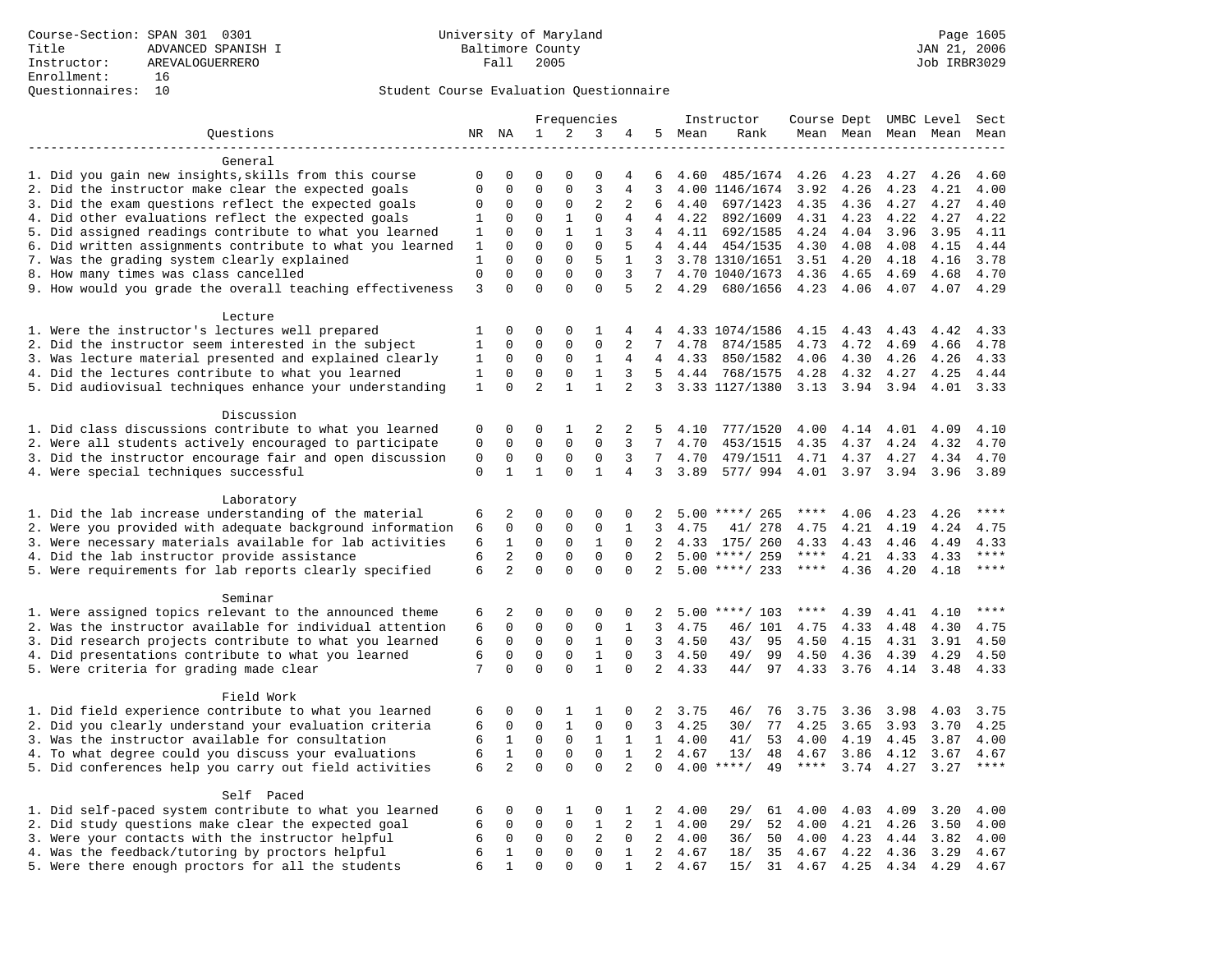| Course-Section: SPAN 301 0301 |                    | University of Maryland                  | Page 1605    |
|-------------------------------|--------------------|-----------------------------------------|--------------|
| Title                         | ADVANCED SPANISH I | Baltimore County                        | JAN 21, 2006 |
| Instructor:                   | AREVALOGUERRERO    | 2005<br>Fall                            | Job IRBR3029 |
| Enrollment:                   | 16                 |                                         |              |
| Ouestionnaires: 10            |                    | Student Course Evaluation Ouestionnaire |              |

# University of Maryland Page 1605<br>Baltimore County Band County (JAN 21, 2006

| Credits Earned |          | Cum. GPA      |    |   | Expected Grades | Reasons             | Type                        |    | Majors                            |                          |
|----------------|----------|---------------|----|---|-----------------|---------------------|-----------------------------|----|-----------------------------------|--------------------------|
| $00 - 27$      |          | $0.00 - 0.99$ |    | Α | 6               | Required for Majors | Graduate                    | 0  | Major                             |                          |
| $28 - 55$      | 0        | $1.00 - 1.99$ |    | В | 4               |                     |                             |    |                                   |                          |
| $56 - 83$      | 2        | $2.00 - 2.99$ |    | C | $\Omega$        | General             | Under-grad                  | 10 | Non-major                         | $\overline{\phantom{a}}$ |
| $84 - 150$     | $\Omega$ | $3.00 - 3.49$ |    | D | $\Omega$        |                     |                             |    |                                   |                          |
| Grad.          | 0        | $3.50 - 4.00$ | -2 | F | $\Omega$        | Electives           |                             |    | #### - Means there are not enough |                          |
|                |          |               |    | Ρ | $\Omega$        |                     | responses to be significant |    |                                   |                          |
|                |          |               |    |   | $\Omega$        | Other               |                             |    |                                   |                          |
|                |          |               |    |   | $\Omega$        |                     |                             |    |                                   |                          |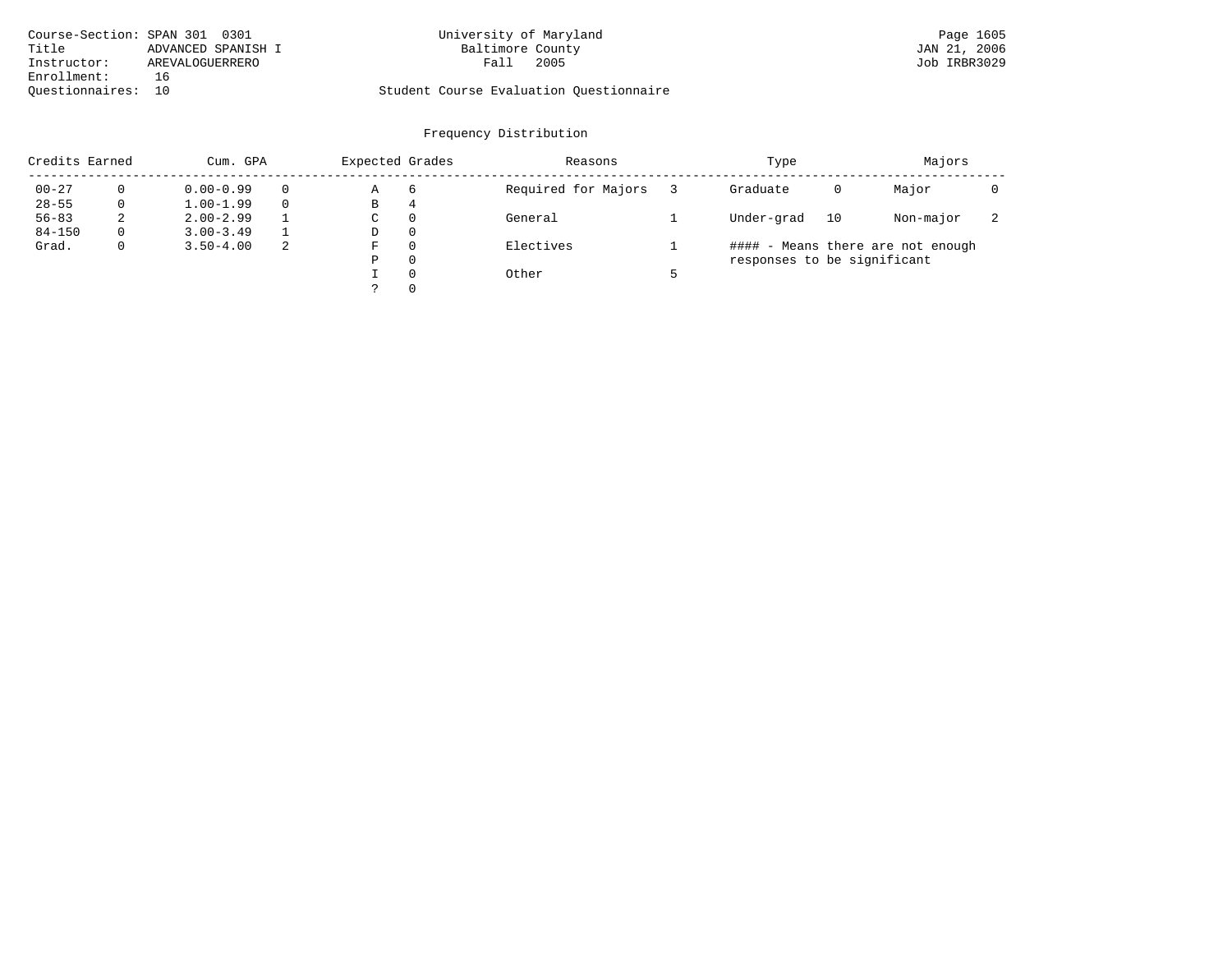|                                                           | Frequencies    |              |          |             |             |          |              |      | Instructor | Course Dept |      | UMBC Level |      | Sect |
|-----------------------------------------------------------|----------------|--------------|----------|-------------|-------------|----------|--------------|------|------------|-------------|------|------------|------|------|
| Ouestions                                                 | NR.            | ΝA           |          |             | 3           | 4        | 5.           | Mean | Rank       | Mean        | Mean | Mean       | Mean | Mean |
| General                                                   |                |              |          |             |             |          |              |      |            |             |      |            |      |      |
| 1. Did you gain new insights, skills from this course     |                | $\Omega$     | O        | $\Omega$    | $\Omega$    |          |              | 5.00 | 1/1674     | 4.68        | 4.23 | 4.27       | 4.26 | 5.00 |
| 2. Did the instructor make clear the expected goals       | O              | $\Omega$     | $\Omega$ | $\Omega$    | $\Omega$    | $\Omega$ | 4            | 5.00 | 1/1674     | 4.93        | 4.26 | 4.23       | 4.21 | 5.00 |
| 3. Did the exam questions reflect the expected goals      |                | $\Omega$     | $\Omega$ | $\Omega$    | $\Omega$    |          | 3            | 4.75 | 262/1423   | 4.80        | 4.36 | 4.27       | 4.27 | 4.75 |
| 4. Did other evaluations reflect the expected goals       | O              | $\Omega$     | $\Omega$ | $\Omega$    | $\Omega$    |          |              | 4.50 | 490/1609   | 4.75        | 4.23 | 4.22       | 4.27 | 4.50 |
| 5. Did assigned readings contribute to what you learned   | $\mathbf 0$    |              | $\Omega$ |             | $\Omega$    | $\Omega$ | 4            | 5.00 | 1/1585     | 4.89        | 4.04 | 3.96       | 3.95 | 5.00 |
| 6. Did written assignments contribute to what you learned | $\mathbf 0$    | $\Omega$     | $\Omega$ | $\Omega$    | $\Omega$    |          | 3            | 4.75 | 169/1535   | 4.59        | 4.08 | 4.08       | 4.15 | 4.75 |
| 7. Was the grading system clearly explained               | $\Omega$       | $\Omega$     | $\Omega$ | $\Omega$    | $\Omega$    |          |              | 4.75 | 231/1651   | 4.80        | 4.20 | 4.18       | 4.16 | 4.75 |
| 8. How many times was class cancelled                     | $\Omega$       | $\Omega$     | $\Omega$ | $\Omega$    | $\Omega$    |          | 3            | 4.75 | 958/1673   | 4.63        | 4.65 | 4.69       | 4.68 | 4.75 |
| 9. How would you grade the overall teaching effectiveness | $\mathfrak{D}$ | <sup>n</sup> | U        | $\cap$      | $\Omega$    |          | <sup>n</sup> | 4.00 | 955/1656   | 4.25        | 4.06 | 4.07       | 4.07 | 4.00 |
| Lecture                                                   |                |              |          |             |             |          |              |      |            |             |      |            |      |      |
| 1. Were the instructor's lectures well prepared           |                |              |          |             | $\Omega$    |          | 4            | 5.00 | 1/1586     | 4.93        | 4.43 | 4.43       | 4.42 | 5.00 |
| 2. Did the instructor seem interested in the subject      | 0              | $\Omega$     | $\Omega$ | $\mathbf 0$ | $\mathbf 0$ | $\Omega$ | 4            | 5.00 | 1/1585     | 4.93        | 4.72 | 4.69       | 4.66 | 5.00 |
| 3. Was lecture material presented and explained clearly   | $\mathbf 0$    | $\Omega$     | $\Omega$ | $\Omega$    | $\Omega$    | $\Omega$ | 4            | 5.00 | 1/1582     | 4.89        | 4.30 | 4.26       | 4.26 | 5.00 |
| 4. Did the lectures contribute to what you learned        | 0              | $\Omega$     | $\Omega$ | $\Omega$    | $\mathbf 0$ | $\Omega$ | 4            | 5.00 | 1/1575     | 4.82        | 4.32 | 4.27       | 4.25 | 5.00 |
| 5. Did audiovisual techniques enhance your understanding  | $\Omega$       |              |          |             | $\cap$      | $\cap$   | ર            | 5.00 | 1/1380     | 4.81        | 3.94 | 3.94       | 4.01 | 5.00 |
| Discussion                                                |                |              |          |             |             |          |              |      |            |             |      |            |      |      |
| 1. Did class discussions contribute to what you learned   |                |              | O        | $\Omega$    | $\Omega$    |          |              | 5.00 | 1/1520     | 4.89        | 4.14 | 4.01       | 4.09 | 5.00 |
| 2. Were all students actively encouraged to participate   |                |              | $\Omega$ | $\mathbf 0$ | $\Omega$    |          |              | 4.67 | 483/1515   | 4.78        | 4.37 | 4.24       | 4.32 | 4.67 |
| 3. Did the instructor encourage fair and open discussion  |                |              | 0        | $\Omega$    | $\Omega$    |          |              | 4.67 | 507/1511   | 4.83        | 4.37 | 4.27       | 4.34 | 4.67 |
| 4. Were special techniques successful                     | 1              |              |          |             |             |          |              | 3.67 | 676/994    | 4.00        | 3.97 | 3.94       | 3.96 | 3.67 |

| Credits Earned |          | Cum. GPA      | Expected Grades |             | Reasons  |                     | Type     |                             | Majors |                                   |  |
|----------------|----------|---------------|-----------------|-------------|----------|---------------------|----------|-----------------------------|--------|-----------------------------------|--|
| $00 - 27$      | $\Omega$ | $0.00 - 0.99$ |                 | А           | 0        | Required for Majors | $\Omega$ | Graduate                    | 0      | Major                             |  |
| $28 - 55$      | 0        | $1.00 - 1.99$ |                 | В           | 3        |                     |          |                             |        |                                   |  |
| $56 - 83$      |          | $2.00 - 2.99$ |                 | $\sim$<br>◡ | 0        | General             |          | Under-grad                  | 4      | Non-major                         |  |
| $84 - 150$     | 0        | $3.00 - 3.49$ | $\Omega$        | D           | 0        |                     |          |                             |        |                                   |  |
| Grad.          | 0        | $3.50 - 4.00$ |                 | F           | 0        | Electives           | 0        |                             |        | #### - Means there are not enough |  |
|                |          |               |                 | Ρ           | 0        |                     |          | responses to be significant |        |                                   |  |
|                |          |               |                 |             | $\Omega$ | Other               |          |                             |        |                                   |  |
|                |          |               |                 |             |          |                     |          |                             |        |                                   |  |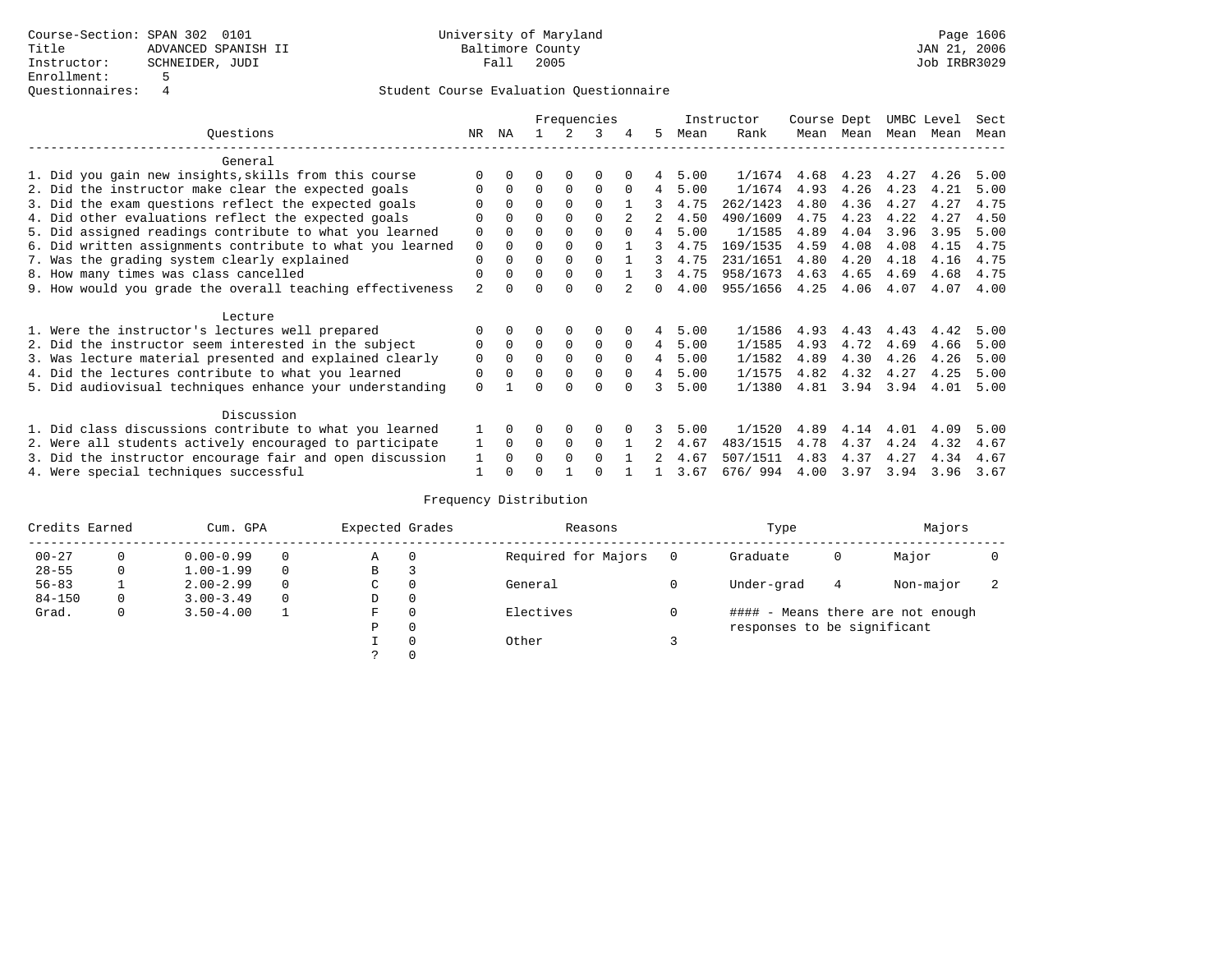|                                                     |                                                           |             |              | Frequencies |              |                |   |    |      | Instructor         | Course Dept |      | UMBC Level |      | Sect |
|-----------------------------------------------------|-----------------------------------------------------------|-------------|--------------|-------------|--------------|----------------|---|----|------|--------------------|-------------|------|------------|------|------|
|                                                     | Ouestions                                                 | NR          | ΝA           |             |              | 3              |   | 5  | Mean | Rank               | Mean        | Mean | Mean       | Mean | Mean |
|                                                     | General                                                   |             |              |             |              |                |   |    |      |                    |             |      |            |      |      |
|                                                     | 1. Did you gain new insights, skills from this course     | 0           | 0            |             |              |                |   |    | 4.36 | 829/1674           | 4.68        | 4.23 | 4.27       | 4.26 | 4.36 |
|                                                     | 2. Did the instructor make clear the expected goals       | 0           | $\Omega$     | 0           | $\Omega$     | 0              |   | 12 | 4.86 | 176/1674           | 4.93        | 4.26 | 4.23       | 4.21 | 4.86 |
|                                                     | 3. Did the exam questions reflect the expected goals      |             | $\Omega$     | $\Omega$    | $\Omega$     | $\Omega$       |   | 12 | 4.86 | 167/1423           | 4.80        | 4.36 | 4.27       | 4.27 | 4.86 |
|                                                     | 4. Did other evaluations reflect the expected goals       |             |              | 0           | $\Omega$     |                |   | 13 | 5.00 | 1/1609             | 4.75        | 4.23 | 4.22       | 4.27 | 5.00 |
|                                                     | 5. Did assigned readings contribute to what you learned   | 0           | $\Omega$     | 0           | $\Omega$     |                |   | 12 | 4.79 | 148/1585           | 4.89        | 4.04 | 3.96       | 3.95 | 4.79 |
|                                                     | 6. Did written assignments contribute to what you learned | $\mathbf 0$ | $\Omega$     | U           | $\Omega$     | 2              | 4 | 8  | 4.43 | 481/1535           | 4.59        | 4.08 | 4.08       | 4.15 | 4.43 |
|                                                     | 7. Was the grading system clearly explained               | 0           | $\Omega$     | $\Omega$    | $\Omega$     |                |   | 13 | 4.86 | 145/1651           | 4.80        | 4.20 | 4.18       | 4.16 | 4.86 |
|                                                     | 8. How many times was class cancelled                     | 0           | $\Omega$     | $\Omega$    | $\Omega$     | $\Omega$       |   |    |      | 4.50 1203/1673     | 4.63        | 4.65 | 4.69       | 4.68 | 4.50 |
|                                                     | 9. How would you grade the overall teaching effectiveness | 3           |              |             | <sup>0</sup> |                |   | б. | 4.50 | 381/1656           | 4.25        | 4.06 | 4.07       | 4.07 | 4.50 |
|                                                     | Lecture                                                   |             |              |             |              |                |   |    |      |                    |             |      |            |      |      |
|                                                     | 1. Were the instructor's lectures well prepared           | 0           | <sup>0</sup> |             |              |                |   | 13 | 4.86 | 301/1586           | 4.93        | 4.43 | 4.43       | 4.42 | 4.86 |
|                                                     | 2. Did the instructor seem interested in the subject      | 0           | $\Omega$     | 0           | $\Omega$     |                |   | 13 | 4.86 | 689/1585           | 4.93        | 4.72 | 4.69       | 4.66 | 4.86 |
|                                                     | 3. Was lecture material presented and explained clearly   | 0           | $\Omega$     | $\Omega$    | $\Omega$     |                |   | 12 | 4.79 | 272/1582           | 4.89        | 4.30 | 4.26       | 4.26 | 4.79 |
|                                                     | 4. Did the lectures contribute to what you learned        | 0           | $\Omega$     |             | 0            | 2              |   | 11 | 4.64 | 523/1575           | 4.82        | 4.32 | 4.27       | 4.25 | 4.64 |
|                                                     | 5. Did audiovisual techniques enhance your understanding  | $\Omega$    |              |             | $\Omega$     | $\mathfrak{D}$ |   | 10 | 4.62 | 234/1380           | 4.81        | 3.94 | 3.94       | 4.01 | 4.62 |
|                                                     | Discussion                                                |             |              |             |              |                |   |    |      |                    |             |      |            |      |      |
|                                                     | 1. Did class discussions contribute to what you learned   | 5           |              |             |              |                |   |    | 4.78 | 213/1520           | 4.89        | 4.14 | 4.01       | 4.09 | 4.78 |
|                                                     | 2. Were all students actively encouraged to participate   | 5           | $\Omega$     | $\Omega$    | $\Omega$     | $\Omega$       |   | 8  | 4.89 | 230/1515           | 4.78        | 4.37 | 4.24       | 4.32 | 4.89 |
|                                                     | 3. Did the instructor encourage fair and open discussion  | 5           | $\Omega$     | $\Omega$    | $\Omega$     | $\Omega$       |   | 9  | 5.00 | 1/1511             | 4.83        | 4.37 | 4.27       | 4.34 | 5.00 |
|                                                     | 4. Were special techniques successful                     | 5           | <sup>0</sup> |             | $\Omega$     |                |   |    | 4.33 | 322/994            | 4.00        | 3.97 | 3.94       | 3.96 | 4.33 |
| Self Paced                                          |                                                           |             |              |             |              |                |   |    |      |                    |             |      |            |      |      |
| 2. Did study questions make clear the expected goal |                                                           |             |              |             |              | 0              | 0 | 0  |      | 52<br>$2.00$ ****/ | ****        | 4.21 | 4.26       | 3.50 | **** |

| Credits Earned |  | Cum. GPA      | Expected Grades |   | Reasons |                     | Type |                             | Majors |                                   |  |
|----------------|--|---------------|-----------------|---|---------|---------------------|------|-----------------------------|--------|-----------------------------------|--|
| $00 - 27$      |  | $0.00 - 0.99$ | $\Omega$        | А |         | Required for Majors |      | Graduate                    | 0      | Major                             |  |
| $28 - 55$      |  | $1.00 - 1.99$ |                 | В | -5      |                     |      |                             |        |                                   |  |
| $56 - 83$      |  | $2.00 - 2.99$ |                 | C |         | General             |      | Under-grad                  | 14     | Non-major                         |  |
| $84 - 150$     |  | $3.00 - 3.49$ | 4               | D | 0       |                     |      |                             |        |                                   |  |
| Grad.          |  | $3.50 - 4.00$ | 6               | F | 0       | Electives           |      |                             |        | #### - Means there are not enough |  |
|                |  |               |                 | Р | 0       |                     |      | responses to be significant |        |                                   |  |
|                |  |               |                 |   | 0       | Other               | 10   |                             |        |                                   |  |
|                |  |               |                 |   |         |                     |      |                             |        |                                   |  |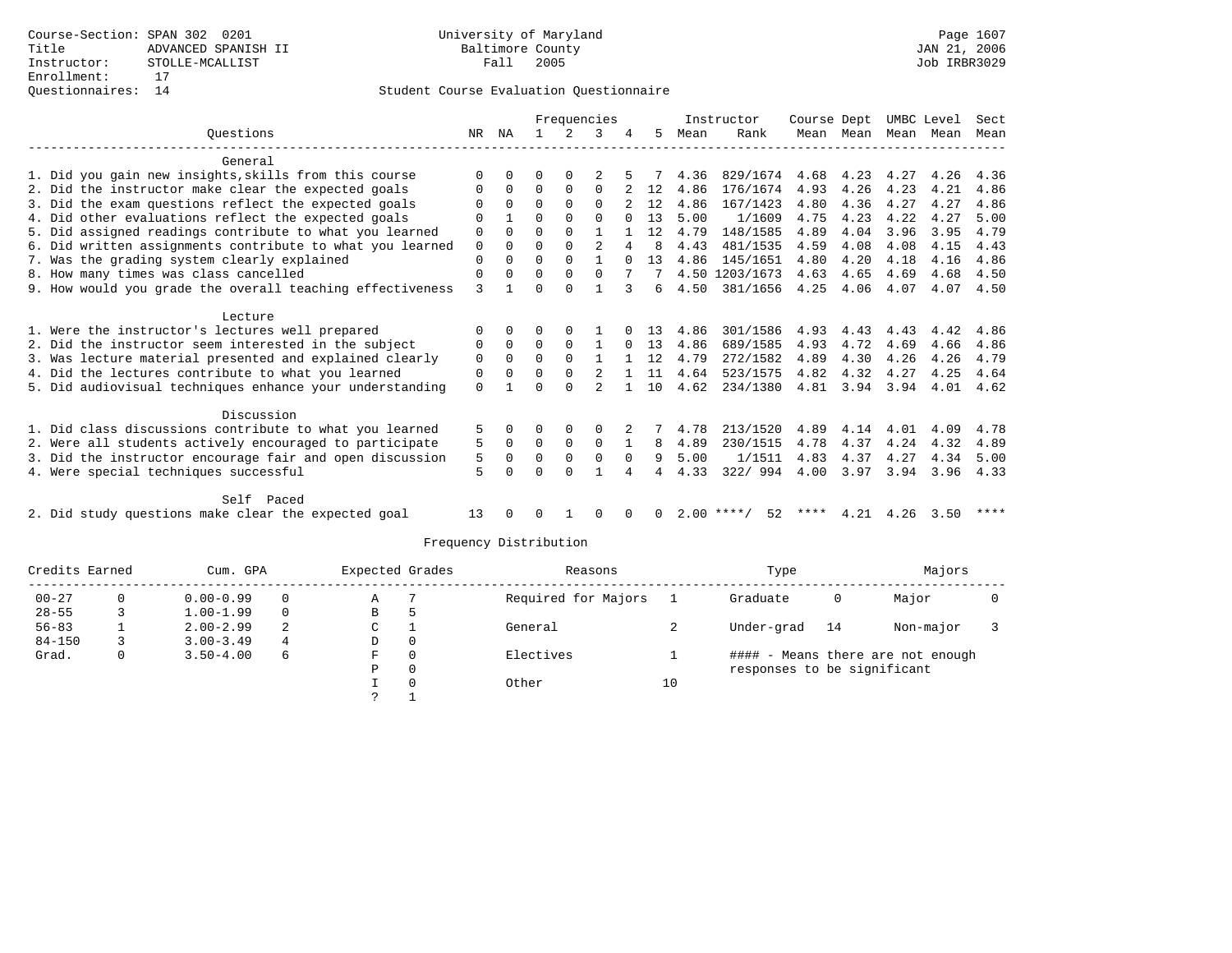|                                                                                                               |             |                      |              |              | Frequencies    |              |              |      | Instructor           | Course Dept UMBC Level Sect |               |              |                          |              |
|---------------------------------------------------------------------------------------------------------------|-------------|----------------------|--------------|--------------|----------------|--------------|--------------|------|----------------------|-----------------------------|---------------|--------------|--------------------------|--------------|
| Ouestions                                                                                                     |             | NR NA                | $\mathbf{1}$ | 2            | 3              | 4            | 5            | Mean | Rank                 |                             |               |              | Mean Mean Mean Mean Mean |              |
|                                                                                                               |             |                      |              |              |                |              |              |      |                      |                             |               |              |                          |              |
| General                                                                                                       |             |                      |              |              |                |              |              |      |                      |                             |               |              |                          |              |
| 1. Did you gain new insights, skills from this course                                                         | 0           | 0                    | $\Omega$     | 0            | 2              | 7            | 12           | 4.48 | 655/1674             | 4.48                        | 4.23          | 4.27         | 4.26                     | 4.48         |
| 2. Did the instructor make clear the expected goals                                                           | 0           | 0                    | $\mathsf 0$  | 1            | 2              | 12           | 6            |      | 4.10 1083/1674       | 4.10                        | 4.26          | 4.23         | 4.21                     | 4.10         |
| 3. Did the exam questions reflect the expected goals                                                          | 0           | 0                    | 0            | $\mathbf 0$  | 3              | 3            | 15           | 4.57 | 493/1423             | 4.57                        | 4.36          | 4.27         | 4.27                     | 4.57         |
| 4. Did other evaluations reflect the expected goals                                                           | 1           | 0                    | 0            | $\mathbf 0$  | 2              | 6            | 12           | 4.50 | 490/1609             | 4.50                        | 4.23          | 4.22         | 4.27                     | 4.50         |
| 5. Did assigned readings contribute to what you learned                                                       | $\mathbf 0$ | $\mathbf 0$          | $\mathbf 0$  | $\Omega$     | $\overline{4}$ | 6            | 11           |      | 4.33 482/1585        | 4.33                        | 4.04          | 3.96         | 3.95                     | 4.33         |
| 6. Did written assignments contribute to what you learned                                                     | 0           | $\mathbf 0$          | $\Omega$     | $\Omega$     | $\overline{4}$ | 9            | 8            | 4.19 | 737/1535             | 4.19                        | 4.08          | 4.08         | 4.15                     | 4.19         |
| 7. Was the grading system clearly explained                                                                   | $\mathbf 0$ | 1                    | $\Omega$     | 3            | $\overline{4}$ | 6            | 7            |      | 3.85 1258/1651       | 3.85                        | 4.20          | 4.18         | 4.16                     | 3.85         |
| 8. How many times was class cancelled                                                                         |             |                      | $\mathbf 0$  | 0            | 10             | 11           | 0            |      | 3.52 1652/1673       | 3.52                        | 4.65          | 4.69         | 4.68                     | 3.52         |
| 9. How would you grade the overall teaching effectiveness                                                     | 1           | $\Omega$             | $\Omega$     | $\Omega$     | $\Omega$       | 9            | 11           | 4.55 | 345/1656             | 4.55                        | 4.06          | 4.07         | 4.07                     | 4.55         |
| Lecture                                                                                                       |             |                      |              |              |                |              |              |      |                      |                             |               |              |                          |              |
| 1. Were the instructor's lectures well prepared                                                               | 0           | 0                    | 0            | 2            | 2              | 10           | 7            |      | 4.05 1280/1586       | 4.05                        | 4.43          | 4.43         | 4.42                     | 4.05         |
| 2. Did the instructor seem interested in the subject                                                          | 0           | 0                    | $\mathbf 0$  | $\mathbf{0}$ | $\mathbf 0$    | $\mathbf 0$  | 21           | 5.00 | 1/1585               | 5.00                        | 4.72          | 4.69         | 4.66                     | 5.00         |
|                                                                                                               | 0           | 0                    | 0            | 0            | 3              | 8            | 10           | 4.33 |                      |                             |               |              | 4.26                     |              |
| 3. Was lecture material presented and explained clearly<br>4. Did the lectures contribute to what you learned | 0           | 0                    | 0            | 0            | $\mathbf{1}$   | 7            | 13           | 4.57 | 850/1582<br>612/1575 | 4.33<br>4.57                | 4.30<br>4.32  | 4.26<br>4.27 | 4.25                     | 4.33<br>4.57 |
| 5. Did audiovisual techniques enhance your understanding                                                      | $\mathbf 0$ | $\Omega$             | 3            | $\Omega$     | $\overline{4}$ | 5            | 9            | 3.81 |                      |                             |               |              |                          | 3.81         |
|                                                                                                               |             |                      |              |              |                |              |              |      | 866/1380             |                             | $3.81$ $3.94$ | 3.94         | 4.01                     |              |
| Discussion                                                                                                    |             |                      |              |              |                |              |              |      |                      |                             |               |              |                          |              |
| 1. Did class discussions contribute to what you learned                                                       | 5           | 0                    | 1            | 0            | 4              | 2            | 9            | 4.13 | 760/1520             | 4.13                        | 4.14          | 4.01         | 4.09                     | 4.13         |
| 2. Were all students actively encouraged to participate                                                       | 5           | 0                    | $\mathbf 0$  | 0            | 2              | 4            | 10           | 4.50 | 629/1515             | 4.50                        | 4.37          | 4.24         | 4.32                     | 4.50         |
| 3. Did the instructor encourage fair and open discussion                                                      | 5           | $\mathbf 0$          | 0            | 0            | 1              | 2            | 13           | 4.75 | 414/1511             | 4.75                        | 4.37          | 4.27         | 4.34                     | 4.75         |
| 4. Were special techniques successful                                                                         | 5           | $\Omega$             | $\Omega$     | $\Omega$     | $\overline{4}$ | 11           | $\mathbf{1}$ | 3.81 | 609/994              | 3.81                        | 3.97          | 3.94         | 3.96                     | 3.81         |
|                                                                                                               |             |                      |              |              |                |              |              |      |                      |                             |               |              |                          |              |
| Laboratory                                                                                                    |             |                      |              |              |                |              |              |      |                      |                             |               |              |                          |              |
| 2. Were you provided with adequate background information                                                     | 20          | 0                    | 0            | 0            | 0              | 1            | 0            |      | $4.00$ ****/ 278     | ****                        | 4.21          | 4.19         | 4.24                     | $***$        |
| Seminar                                                                                                       |             |                      |              |              |                |              |              |      |                      |                             |               |              |                          |              |
| 1. Were assigned topics relevant to the announced theme                                                       | 19          | 0                    | 0            | 0            | $\Omega$       | $\Omega$     | 2            |      | $5.00$ ****/ 103     | ****                        | 4.39          | 4.41         | 4.10                     | $* * * *$    |
| 2. Was the instructor available for individual attention                                                      | 19          | $\mathbf 0$          | $\mathbf 0$  | $\mathbf{0}$ | $\mathbf 0$    | $\Omega$     | 2            |      | $5.00$ ****/ 101     | ****                        | 4.33          | 4.48         | 4.30                     | ****         |
| 3. Did research projects contribute to what you learned                                                       | 19          | $\mathbf 0$          | $\mathsf 0$  | $\mathsf 0$  | $\mathbf 0$    | 2            | $\Omega$     |      | $4.00$ ****/<br>95   | $***$ * * *                 | 4.15          | 4.31         | 3.91                     | $***$        |
| 4. Did presentations contribute to what you learned                                                           | 19          | 0                    | $\mathbf 0$  | $\mathbf{0}$ | 0              | $\Omega$     | 2            |      | $5.00$ ****/<br>99   | $***$ * * *                 | 4.36          | 4.39         | 4.29                     | $***$        |
| 5. Were criteria for grading made clear                                                                       | 19          | $\Omega$             | $\Omega$     | $\Omega$     | $\mathbf{1}$   | $\Omega$     | $\mathbf{1}$ |      | $4.00$ ****/<br>97   | $***$ * * *                 | 3.76          | 4.14         | 3.48                     | $***$        |
|                                                                                                               |             |                      |              |              |                |              |              |      |                      |                             |               |              |                          |              |
| Field Work                                                                                                    |             |                      |              |              |                |              |              |      |                      |                             |               |              |                          |              |
| 1. Did field experience contribute to what you learned                                                        | 20          | 0                    | 0            | 0            | 0              | 1            | $\Omega$     |      | $4.00$ ****/<br>76   | ****                        | 3.36          | 3.98         | 4.03                     | $***$        |
| 2. Did you clearly understand your evaluation criteria                                                        | 20          | 0                    | 0            | 0            | 0              | 0            | 1            |      | $5.00$ ****/<br>77   | ****                        | 3.65          | 3.93         | 3.70                     | ****         |
| 3. Was the instructor available for consultation                                                              | 20          | $\mathbf 0$          | $\mathbf 0$  | 0            | $\mathbf 0$    | $\mathbf 0$  | 1            |      | $5.00$ ****/<br>53   | $***$ * * *                 | 4.19          | 4.45         | 3.87                     | $***$        |
| 4. To what degree could you discuss your evaluations                                                          | 20          | $\mathbf 0$          | $\mathbf 0$  | $\mathbf{0}$ | $\mathbf 0$    | 1            | $\Omega$     |      | $4.00$ ****/<br>48   | $***$ * * *                 | 3.86          | 4.12         | 3.67                     | ****         |
| 5. Did conferences help you carry out field activities                                                        | 20          | $\Omega$             | $\Omega$     | $\Omega$     | $\Omega$       | $\mathbf{1}$ | $\Omega$     |      | $4.00$ ****/<br>49   | $\star\star\star\star$      | 3.74          | 4.27         | 3.27                     | ****         |
| Self Paced                                                                                                    |             |                      |              |              |                |              |              |      |                      |                             |               |              |                          |              |
| 1. Did self-paced system contribute to what you learned                                                       | 20          | 0                    | 0            | 0            | $\Omega$       | 1            | 0            |      | $4.00$ ****/<br>61   | ****                        | 4.03          | 4.09         | 3.20                     | $***$ * * *  |
| 2. Did study questions make clear the expected goal                                                           | 20          | 0                    | $\mathbf 0$  | 0            | $\mathbf 0$    | $\mathbf 0$  | 1            | 5.00 | $***/$<br>52         | ****                        | 4.21          | 4.26         | 3.50                     | $***$ * * *  |
| 3. Were your contacts with the instructor helpful                                                             | 20          | 0                    | 0            | 0            | 0              | 1            | $\Omega$     |      | 50<br>$4.00$ ****/   | ****                        | 4.23          | 4.44         | 3.82                     | ****         |
| 4. Was the feedback/tutoring by proctors helpful                                                              |             |                      | $\mathbf 0$  | $\Omega$     | $\Omega$       | $\mathbf{1}$ | $\Omega$     |      | $4.00$ ****/<br>35   | ****                        | 4.22          | 4.36         | 3.29                     | ****         |
| 5. Were there enough proctors for all the students                                                            | 20<br>2.0   | $\Omega$<br>$\Omega$ | $\Omega$     | $\Omega$     | $\Omega$       | $\mathbf{1}$ | $\Omega$     |      | $4.00$ ****/<br>31   | ****                        | 4.25          | 4.34         | 4.29                     | $* * * *$    |
|                                                                                                               |             |                      |              |              |                |              |              |      |                      |                             |               |              |                          |              |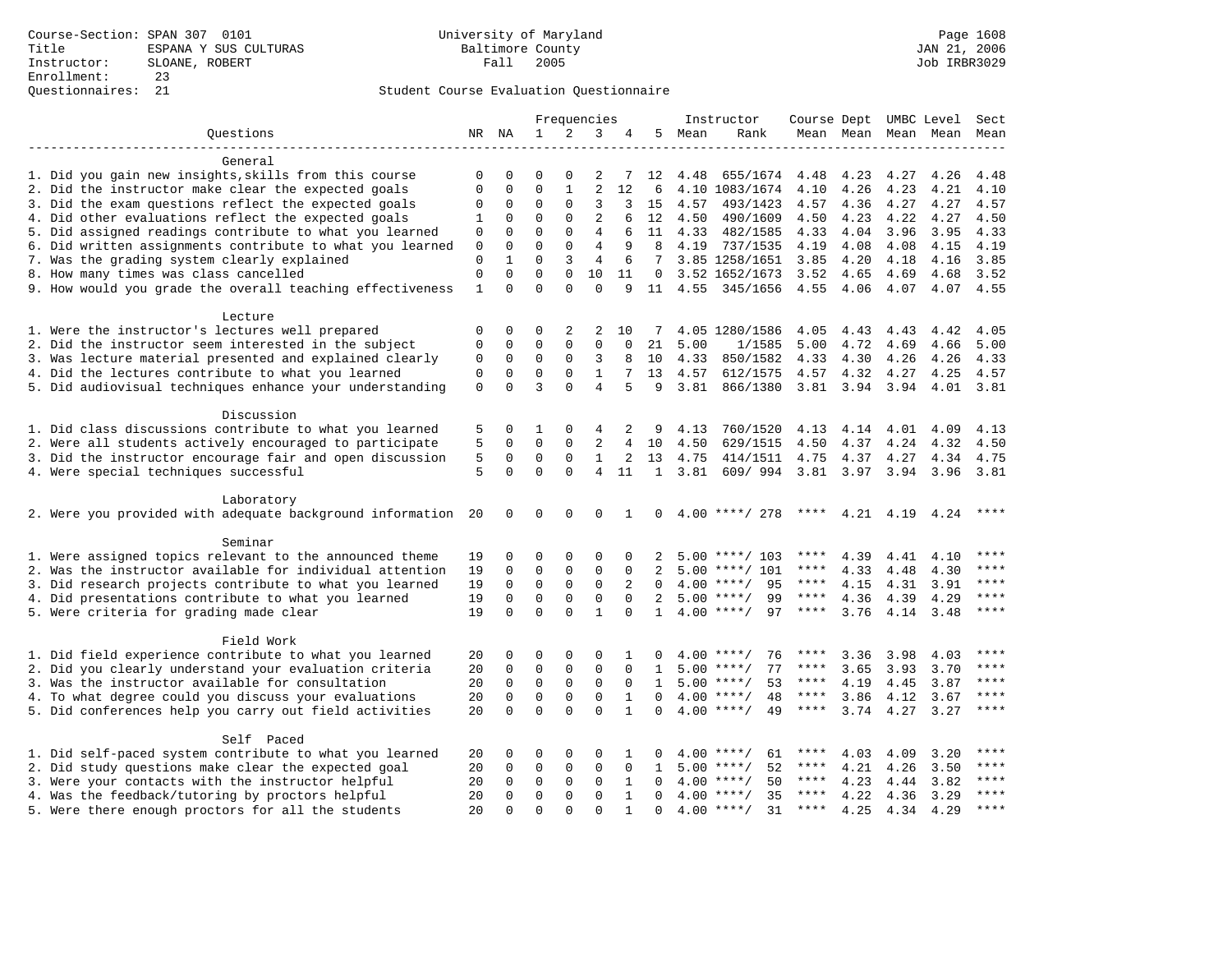|                    | Course-Section: SPAN 307 0101 | University of Maryland                  | Page 1608    |
|--------------------|-------------------------------|-----------------------------------------|--------------|
| Title              | ESPANA Y SUS CULTURAS         | Baltimore County                        | JAN 21, 2006 |
| Instructor:        | SLOANE, ROBERT                | 2005<br>Fall                            | Job IRBR3029 |
| Enrollment:        | 23                            |                                         |              |
| Ouestionnaires: 21 |                               | Student Course Evaluation Ouestionnaire |              |

| Credits Earned |   | Cum. GPA      | Expected Grades |             | Reasons  |                     | Type |                             | Majors |                                   |                          |
|----------------|---|---------------|-----------------|-------------|----------|---------------------|------|-----------------------------|--------|-----------------------------------|--------------------------|
| $00 - 27$      | 2 | $0.00 - 0.99$ |                 | Α           | 9        | Required for Majors |      | Graduate                    | 0      | Major                             |                          |
| $28 - 55$      |   | $1.00 - 1.99$ |                 | В           |          |                     |      |                             |        |                                   |                          |
| $56 - 83$      | 2 | $2.00 - 2.99$ |                 | $\sim$<br>◡ |          | General             |      | Under-grad                  | 21     | Non-major                         | $\overline{\phantom{a}}$ |
| $84 - 150$     |   | $3.00 - 3.49$ | 2               | D           | 0        |                     |      |                             |        |                                   |                          |
| Grad.          | 0 | $3.50 - 4.00$ | 8               | F           | 0        | Electives           |      |                             |        | #### - Means there are not enough |                          |
|                |   |               |                 | Ρ           | 0        |                     |      | responses to be significant |        |                                   |                          |
|                |   |               |                 |             | $\Omega$ | Other               | 18   |                             |        |                                   |                          |
|                |   |               |                 | っ           |          |                     |      |                             |        |                                   |                          |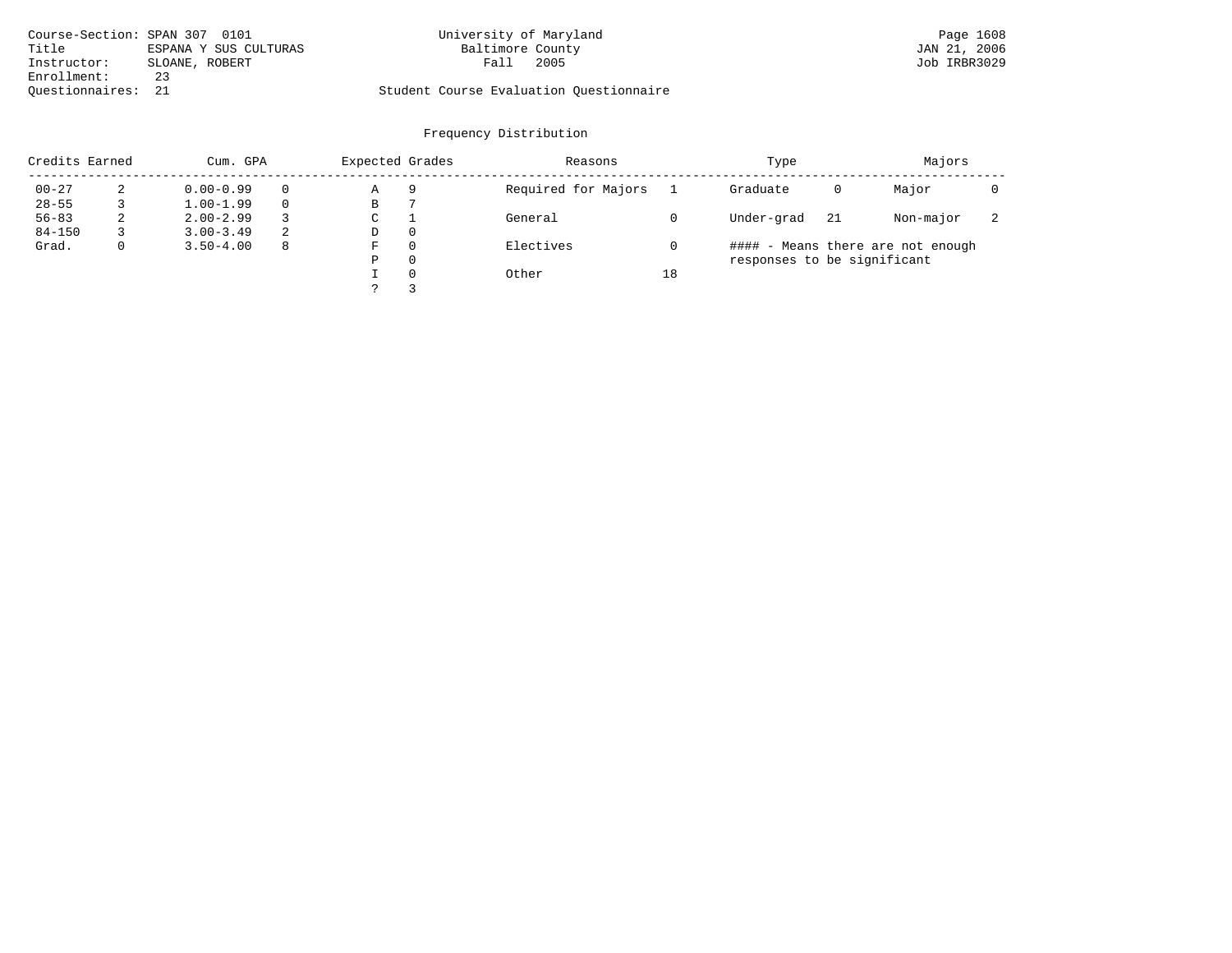|                                                           |                |          |                | Frequencies |                |    |          |      | Instructor     | Course Dept |      | UMBC Level |      | Sect |
|-----------------------------------------------------------|----------------|----------|----------------|-------------|----------------|----|----------|------|----------------|-------------|------|------------|------|------|
| Ouestions                                                 | NR.            | ΝA       |                |             | 3              |    | 5.       | Mean | Rank           | Mean        | Mean | Mean       | Mean | Mean |
| General                                                   |                |          |                |             |                |    |          |      |                |             |      |            |      |      |
| 1. Did you gain new insights, skills from this course     |                |          |                |             |                |    |          |      | 3.77 1402/1674 | 3.77        | 4.23 | 4.27       | 4.26 | 3.77 |
| 2. Did the instructor make clear the expected goals       |                | $\Omega$ | $\overline{2}$ |             |                |    |          |      | 3.00 1608/1674 | 3.00        | 4.26 | 4.23       | 4.21 | 3.00 |
| 3. Did the exam questions reflect the expected goals      |                | $\Omega$ |                |             | 4              |    |          |      | 3.69 1197/1423 | 3.69        | 4.36 | 4.27       | 4.27 | 3.69 |
| 4. Did other evaluations reflect the expected goals       |                | $\Omega$ | $\overline{a}$ |             |                |    |          |      | 3.46 1464/1609 | 3.46        | 4.23 | 4.22       | 4.27 | 3.46 |
| 5. Did assigned readings contribute to what you learned   | $\overline{a}$ |          |                | $\Omega$    |                |    | 6        | 4.38 | 432/1585       | 4.38        | 4.04 | 3.96       | 3.95 | 4.38 |
| 6. Did written assignments contribute to what you learned | 2              | $\Omega$ |                |             | 4              |    |          |      | 3.31 1366/1535 | 3.31        | 4.08 | 4.08       | 4.15 | 3.31 |
| 7. Was the grading system clearly explained               | $\overline{a}$ | $\Omega$ |                |             | 6              |    | $\Omega$ |      | 3.00 1562/1651 | 3.00        | 4.20 | 4.18       | 4.16 | 3.00 |
| 8. How many times was class cancelled                     |                | $\Omega$ | $\Omega$       | $\Omega$    | $\Omega$       | 13 | $\Omega$ |      | 4.00 1566/1673 | 4.00        | 4.65 | 4.69       | 4.68 | 4.00 |
| 9. How would you grade the overall teaching effectiveness | 3              |          | $\mathfrak{D}$ |             | 5              |    |          |      | 2.73 1604/1656 | 2.73        | 4.06 | 4.07       | 4.07 | 2.73 |
|                                                           |                |          |                |             |                |    |          |      |                |             |      |            |      |      |
| Lecture                                                   |                |          |                |             |                |    |          |      |                |             |      |            |      |      |
| 1. Were the instructor's lectures well prepared           |                |          |                |             |                |    |          |      | 3.08 1534/1586 | 3.08        | 4.43 | 4.43       | 4.42 | 3.08 |
| 2. Did the instructor seem interested in the subject      | $\overline{2}$ | $\Omega$ | $\Omega$       |             |                |    |          |      | 4.23 1406/1585 | 4.23        | 4.72 | 4.69       | 4.66 | 4.23 |
| 3. Was lecture material presented and explained clearly   | 2              | $\Omega$ |                |             | 4              |    | $\Omega$ |      | 3.15 1487/1582 | 3.15        | 4.30 | 4.26       | 4.26 | 3.15 |
| 4. Did the lectures contribute to what you learned        |                | $\Omega$ | $\mathfrak{D}$ |             |                |    |          |      | 3.23 1450/1575 | 3.23        | 4.32 | 4.27       | 4.25 | 3.23 |
| 5. Did audiovisual techniques enhance your understanding  | $\mathfrak{D}$ |          |                |             |                |    |          |      | 2.57 1314/1380 | 2.57        | 3.94 | 3.94       | 4.01 | 2.57 |
|                                                           |                |          |                |             |                |    |          |      |                |             |      |            |      |      |
| Discussion                                                |                |          |                |             |                |    |          |      |                |             |      |            |      |      |
| 1. Did class discussions contribute to what you learned   |                | $\Omega$ | O              |             | κ              |    |          | 3.25 | 1284/1520      | 3.25        | 4.14 | 4.01       | 4.09 | 3.25 |
| 2. Were all students actively encouraged to participate   |                | $\Omega$ | $\Omega$       |             | $\Omega$       |    | 4        | 4.25 | 898/1515       | 4.25        | 4.37 | 4.24       | 4.32 | 4.25 |
| 3. Did the instructor encourage fair and open discussion  | 7              | $\Omega$ | O              | $\Omega$    | $\mathfrak{D}$ |    |          | 4.25 | 896/1511       | 4.25        | 4.37 | 4.27       | 4.34 | 4.25 |
| 4. Were special techniques successful                     | 7              |          |                |             |                |    |          | 3.57 | 708/994        | 3.57        | 3.97 | 3.94       | 3.96 | 3.57 |

| Credits Earned |          | Cum. GPA      |   | Expected Grades |          | Reasons             |          | Type                        |      | Majors                            |  |
|----------------|----------|---------------|---|-----------------|----------|---------------------|----------|-----------------------------|------|-----------------------------------|--|
| $00 - 27$      | $\Omega$ | $0.00 - 0.99$ |   | Α               | 9        | Required for Majors | $\Omega$ | Graduate                    | 0    | Major                             |  |
| $28 - 55$      | ᅩ        | $1.00 - 1.99$ |   | В               | 2        |                     |          |                             |      |                                   |  |
| $56 - 83$      |          | $2.00 - 2.99$ |   | $\sim$<br>◡     | 0        | General             |          | Under-grad                  | - 15 | Non-major                         |  |
| $84 - 150$     | 4        | $3.00 - 3.49$ |   | D               | 0        |                     |          |                             |      |                                   |  |
| Grad.          | 0        | $3.50 - 4.00$ | 6 | F               | 0        | Electives           | 0        |                             |      | #### - Means there are not enough |  |
|                |          |               |   | Ρ               | 0        |                     |          | responses to be significant |      |                                   |  |
|                |          |               |   |                 | $\Omega$ | Other               | ⊥⊥       |                             |      |                                   |  |
|                |          |               |   | C               |          |                     |          |                             |      |                                   |  |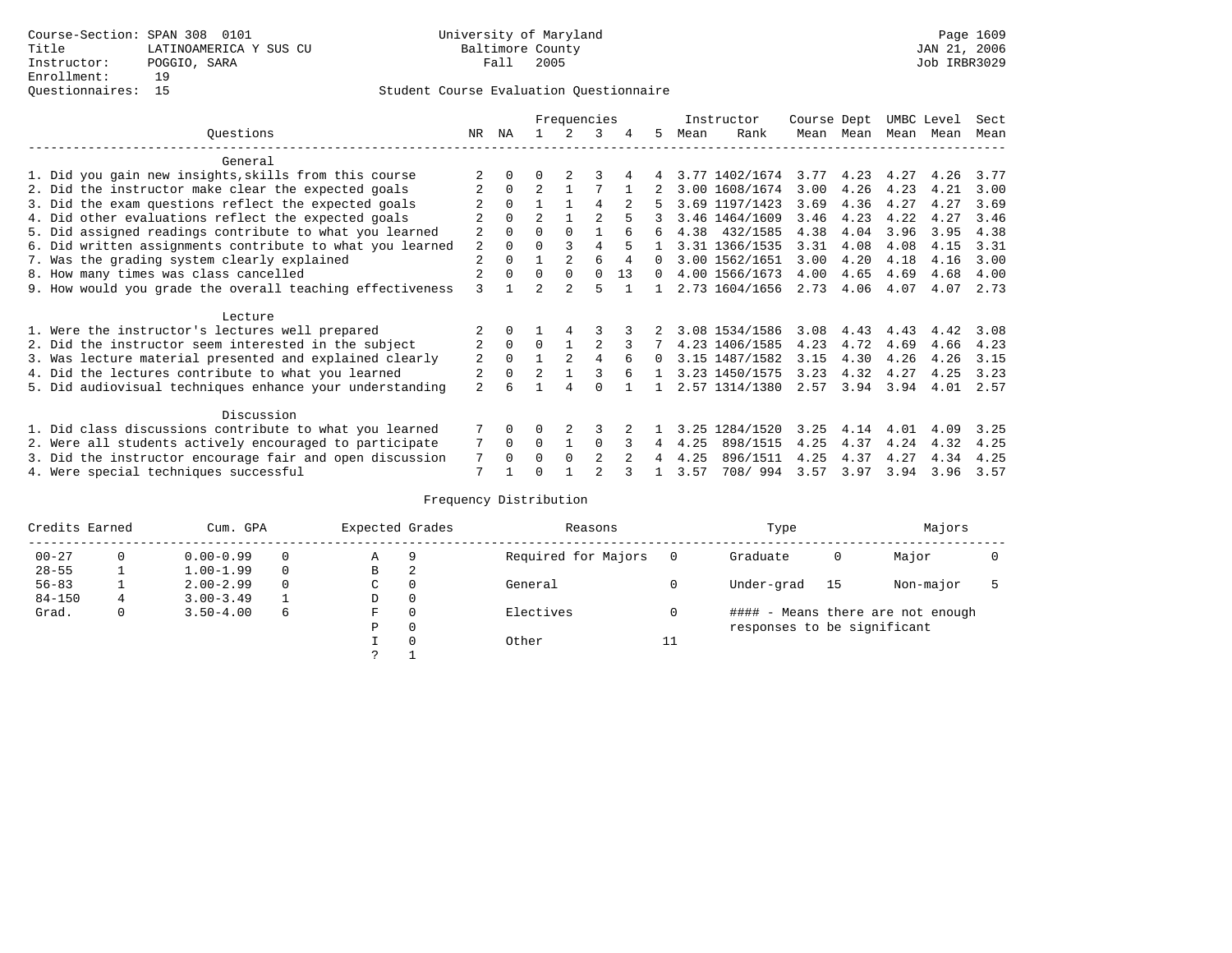|                                                           |          |             |          | Frequencies |                |    |    |      | Instructor     | Course Dept |           |      | UMBC Level | Sect |
|-----------------------------------------------------------|----------|-------------|----------|-------------|----------------|----|----|------|----------------|-------------|-----------|------|------------|------|
| Ouestions                                                 | NR       | ΝA          |          |             | 3              | 4  | 5. | Mean | Rank           |             | Mean Mean | Mean | Mean       | Mean |
| General                                                   |          |             |          |             |                |    |    |      |                |             |           |      |            |      |
| 1. Did you gain new insights, skills from this course     |          | $\Omega$    | U        |             |                |    |    | 4.33 | 854/1674       | 4.33        | 4.23      | 4.27 | 4.26       | 4.33 |
| 2. Did the instructor make clear the expected goals       | O        | $\Omega$    |          | $\Omega$    | $\mathfrak{D}$ | 9  |    | 3.87 | 1298/1674      | 3.87        | 4.26      | 4.23 | 4.21       | 3.87 |
| 3. Did the exam questions reflect the expected goals      |          | $\Omega$    | $\Omega$ | $\Omega$    | $\Omega$       |    | 11 | 4.73 | 286/1423       | 4.73        | 4.36      | 4.27 | 4.27       | 4.73 |
| 4. Did other evaluations reflect the expected goals       |          | $\Omega$    | O        | $\Omega$    | $\Omega$       | 6  | 9  | 4.60 | 374/1609       | 4.60        | 4.23      | 4.22 | 4.27       | 4.60 |
| 5. Did assigned readings contribute to what you learned   |          | $\Omega$    | 0        | $\Omega$    | $\Omega$       |    | 10 | 4.71 | 191/1585       | 4.71        | 4.04      | 3.96 | 3.95       | 4.71 |
| 6. Did written assignments contribute to what you learned |          |             | U        | $\Omega$    |                |    |    | 4.46 | 427/1535       | 4.46        | 4.08      | 4.08 | 4.15       | 4.46 |
| 7. Was the grading system clearly explained               |          | $\Omega$    |          |             |                |    | ีค |      | 3.93 1201/1651 | 3.93        | 4.20      | 4.18 | 4.16       | 3.93 |
| 8. How many times was class cancelled                     |          | $\Omega$    | $\Omega$ | $\Omega$    |                |    |    |      | 4.50 1203/1673 | 4.50        | 4.65      | 4.69 | 4.68       | 4.50 |
| 9. How would you grade the overall teaching effectiveness | $\Omega$ | $\cap$      |          |             |                | 10 | 3  | 4.00 | 955/1656       | 4.00        | 4.06      | 4.07 | 4.07       | 4.00 |
| Lecture                                                   |          |             |          |             |                |    |    |      |                |             |           |      |            |      |
| 1. Were the instructor's lectures well prepared           | O        |             |          |             |                |    |    | 4.53 | 826/1586       | 4.53        | 4.43      | 4.43 | 4.42       | 4.53 |
| 2. Did the instructor seem interested in the subject      | 0        | $\Omega$    | $\Omega$ | $\Omega$    | $\Omega$       |    | 15 | 5.00 | 1/1585         | 5.00        | 4.72      | 4.69 | 4.66       | 5.00 |
| 3. Was lecture material presented and explained clearly   | 0        | $\Omega$    | 0        |             | $\mathfrak{D}$ |    |    | 4.20 | 998/1582       | 4.20        | 4.30      | 4.26 | 4.26       | 4.20 |
| 4. Did the lectures contribute to what you learned        | 0        | $\mathbf 0$ | U        | $\Omega$    |                |    |    | 4.40 | 819/1575       | 4.40        | 4.32      | 4.27 | 4.25       | 4.40 |
| 5. Did audiovisual techniques enhance your understanding  | $\Omega$ |             |          |             |                |    | Б. | 4.00 | 666/1380       | 4.00        | 3.94      | 3.94 | 4.01       | 4.00 |
| Discussion                                                |          |             |          |             |                |    |    |      |                |             |           |      |            |      |
| 1. Did class discussions contribute to what you learned   | 3        | $\Omega$    | O        | $\Omega$    | 3              |    |    | 4.33 | 572/1520       | 4.33        | 4.14      | 4.01 | 4.09       | 4.33 |
| 2. Were all students actively encouraged to participate   | 4        | $\Omega$    | $\Omega$ | $\Omega$    | ς              |    | 6  | 4.27 | 881/1515       | 4.27        | 4.37      | 4.24 | 4.32       | 4.27 |
| 3. Did the instructor encourage fair and open discussion  | 4        | $\Omega$    | U        | $\Omega$    |                |    |    | 4.00 | 1050/1511      | 4.00        | 4.37      | 4.27 | 4.34       | 4.00 |
| 4. Were special techniques successful                     | 4        |             |          |             |                |    |    | 3.36 | 799/994        | 3.36        | 3.97      | 3.94 | 3.96       | 3.36 |

| Credits Earned |          | Cum. GPA      |   | Expected Grades |          | Reasons             |    | Type                        |     | Majors                            |  |
|----------------|----------|---------------|---|-----------------|----------|---------------------|----|-----------------------------|-----|-----------------------------------|--|
| $00 - 27$      | $\Omega$ | $0.00 - 0.99$ |   | Α               | 5        | Required for Majors |    | Graduate                    | 0   | Major                             |  |
| $28 - 55$      | 0        | $1.00 - 1.99$ |   | В               | 6        |                     |    |                             |     |                                   |  |
| $56 - 83$      | 2        | $2.00 - 2.99$ |   | $\sim$<br>◡     |          | General             |    | Under-grad                  | -15 | Non-major                         |  |
| $84 - 150$     |          | $3.00 - 3.49$ | 2 | D               | 0        |                     |    |                             |     |                                   |  |
| Grad.          | 0        | $3.50 - 4.00$ | 5 | F               | 0        | Electives           | 0  |                             |     | #### - Means there are not enough |  |
|                |          |               |   | Ρ               | 0        |                     |    | responses to be significant |     |                                   |  |
|                |          |               |   |                 | $\Omega$ | Other               | ⊥⊥ |                             |     |                                   |  |
|                |          |               |   | C               |          |                     |    |                             |     |                                   |  |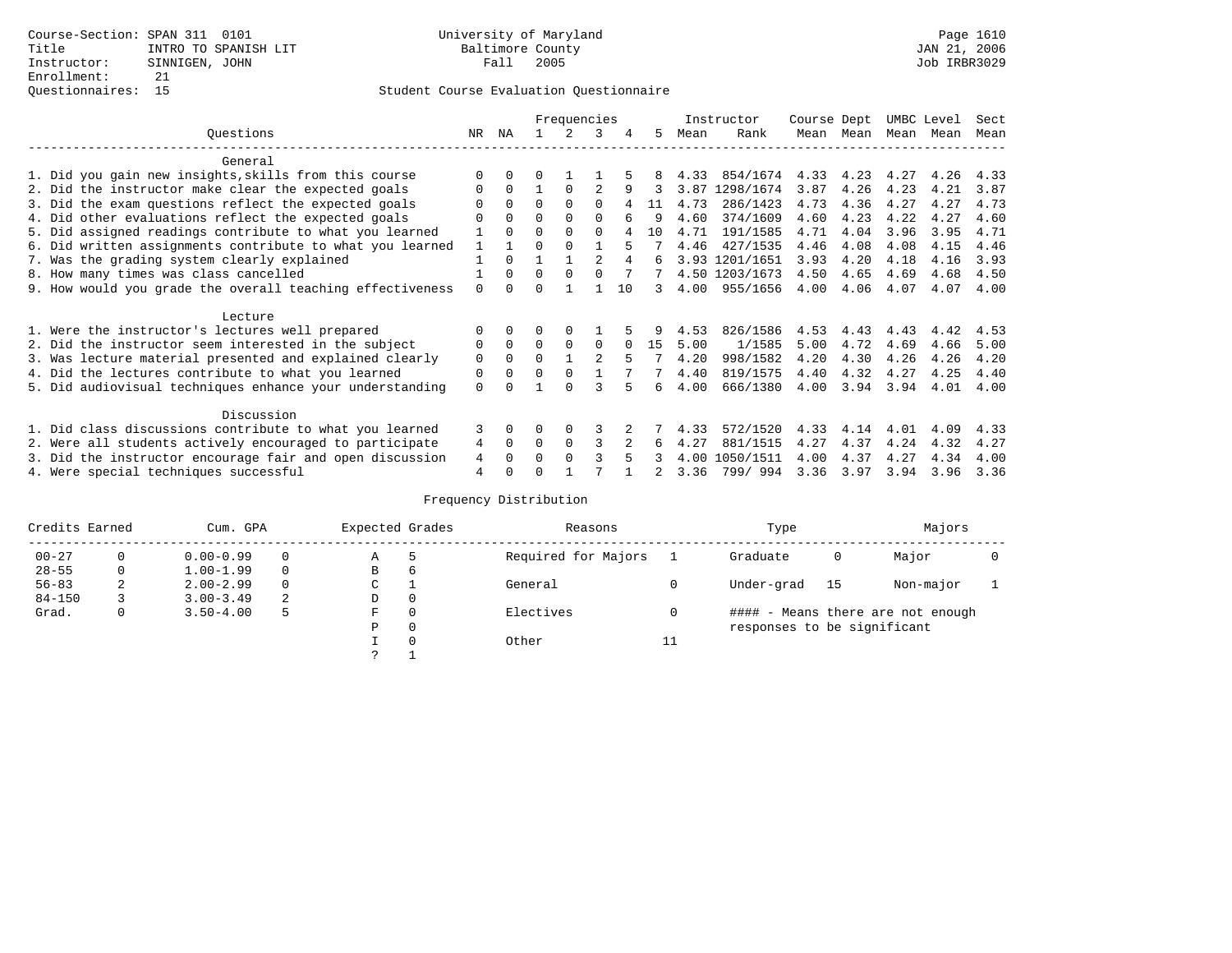|                                                           |                |          |                | Frequencies |          |    |    |      | Instructor     | Course Dept |      | UMBC Level |      | Sect |
|-----------------------------------------------------------|----------------|----------|----------------|-------------|----------|----|----|------|----------------|-------------|------|------------|------|------|
| Ouestions                                                 | NR.            | ΝA       |                |             | 3        | 4  | 5. | Mean | Rank           | Mean        | Mean | Mean       | Mean | Mean |
| General                                                   |                |          |                |             |          |    |    |      |                |             |      |            |      |      |
| 1. Did you gain new insights, skills from this course     |                | $\Omega$ | O              |             | O        |    |    |      | 4.07 1147/1674 | 4.07        | 4.23 | 4.27       | 4.26 | 4.07 |
| 2. Did the instructor make clear the expected goals       |                | $\Omega$ |                | $\Omega$    | ς        |    |    | 4.07 | 1097/1674      | 4.07        | 4.26 | 4.23       | 4.21 | 4.07 |
| 3. Did the exam questions reflect the expected goals      |                | $\Omega$ |                | $\Omega$    |          |    |    | 4.21 | 878/1423       | 4.21        | 4.36 | 4.27       | 4.27 | 4.21 |
| 4. Did other evaluations reflect the expected goals       |                | $\Omega$ |                | $\Omega$    |          |    | 10 | 4.43 | 614/1609       | 4.43        | 4.23 | 4.22       | 4.27 | 4.43 |
| 5. Did assigned readings contribute to what you learned   |                | $\Omega$ |                | $\Omega$    | $\Omega$ |    | 12 | 4.64 | 238/1585       | 4.64        | 4.04 | 3.96       | 3.95 | 4.64 |
| 6. Did written assignments contribute to what you learned | $\mathbf{1}$   | $\cap$   |                |             |          |    |    | 4.21 | 715/1535       | 4.21        | 4.08 | 4.08       | 4.15 | 4.21 |
| 7. Was the grading system clearly explained               |                | $\Omega$ | $\Omega$       |             |          |    | б. |      | 3.93 1201/1651 | 3.93        | 4.20 | 4.18       | 4.16 | 3.93 |
| 8. How many times was class cancelled                     |                | $\Omega$ | $\Omega$       | $\Omega$    | $\Omega$ | 11 | 3  |      | 4.21 1449/1673 | 4.21        | 4.65 | 4.69       | 4.68 | 4.21 |
| 9. How would you grade the overall teaching effectiveness | 3              | $\cap$   | U              |             | U        | 8  | 3  | 4.08 | 906/1656       | 4.08        | 4.06 | 4.07       | 4.07 | 4.08 |
| Lecture                                                   |                |          |                |             |          |    |    |      |                |             |      |            |      |      |
| 1. Were the instructor's lectures well prepared           |                |          |                |             |          |    |    |      | 4.15 1217/1586 | 4.15        | 4.43 | 4.43       | 4.42 | 4.15 |
| 2. Did the instructor seem interested in the subject      | $\overline{2}$ | $\Omega$ | $\Omega$       |             |          |    |    |      | 4.46 1258/1585 | 4.46        | 4.72 | 4.69       | 4.66 | 4.46 |
| 3. Was lecture material presented and explained clearly   | 3              | $\Omega$ |                | $\Omega$    |          |    |    |      | 4.08 1089/1582 | 4.08        | 4.30 | 4.26       | 4.26 | 4.08 |
| 4. Did the lectures contribute to what you learned        |                | $\Omega$ | $\mathfrak{D}$ | $\Omega$    |          |    |    |      | 4.00 1138/1575 | 4.00        | 4.32 | 4.27       | 4.25 | 4.00 |
| 5. Did audiovisual techniques enhance your understanding  | $\mathfrak{D}$ |          |                |             |          |    | 5  | 4.17 | 567/1380       | 4.17        | 3.94 | 3.94       | 4.01 | 4.17 |
| Discussion                                                |                |          |                |             |          |    |    |      |                |             |      |            |      |      |
| 1. Did class discussions contribute to what you learned   | 4              | $\Omega$ | U              |             |          |    |    | 4.45 | 454/1520       | 4.45        | 4.14 | 4.01       | 4.09 | 4.45 |
| 2. Were all students actively encouraged to participate   | 4              | $\Omega$ | $\Omega$       | $\Omega$    |          |    | 10 | 4.82 | 313/1515       | 4.82        | 4.37 | 4.24       | 4.32 | 4.82 |
| 3. Did the instructor encourage fair and open discussion  | 4              | $\Omega$ | O              |             |          |    |    | 4.36 | 788/1511       | 4.36        | 4.37 | 4.27       | 4.34 | 4.36 |
| 4. Were special techniques successful                     | 4              |          |                |             |          |    |    | 4.30 | 337/994        | 4.30        | 3.97 | 3.94       | 3.96 | 4.30 |

| Credits Earned |   | Cum. GPA      |   | Expected Grades |          | Reasons             |   | Type                        |    | Majors                            |  |
|----------------|---|---------------|---|-----------------|----------|---------------------|---|-----------------------------|----|-----------------------------------|--|
| $00 - 27$      |   | $0.00 - 0.99$ |   | Α               |          | Required for Majors |   | Graduate                    | 0  | Major                             |  |
| $28 - 55$      | 0 | $1.00 - 1.99$ |   | B               | 5        |                     |   |                             |    |                                   |  |
| $56 - 83$      |   | $2.00 - 2.99$ |   | C               |          | General             |   | Under-grad                  | 15 | Non-major                         |  |
| $84 - 150$     | 5 | $3.00 - 3.49$ |   | D               | 0        |                     |   |                             |    |                                   |  |
| Grad.          | 0 | $3.50 - 4.00$ | 4 | F               | 0        | Electives           |   |                             |    | #### - Means there are not enough |  |
|                |   |               |   | Ρ               | 0        |                     |   | responses to be significant |    |                                   |  |
|                |   |               |   |                 | $\Omega$ | Other               | ᅩ |                             |    |                                   |  |
|                |   |               |   |                 | 2        |                     |   |                             |    |                                   |  |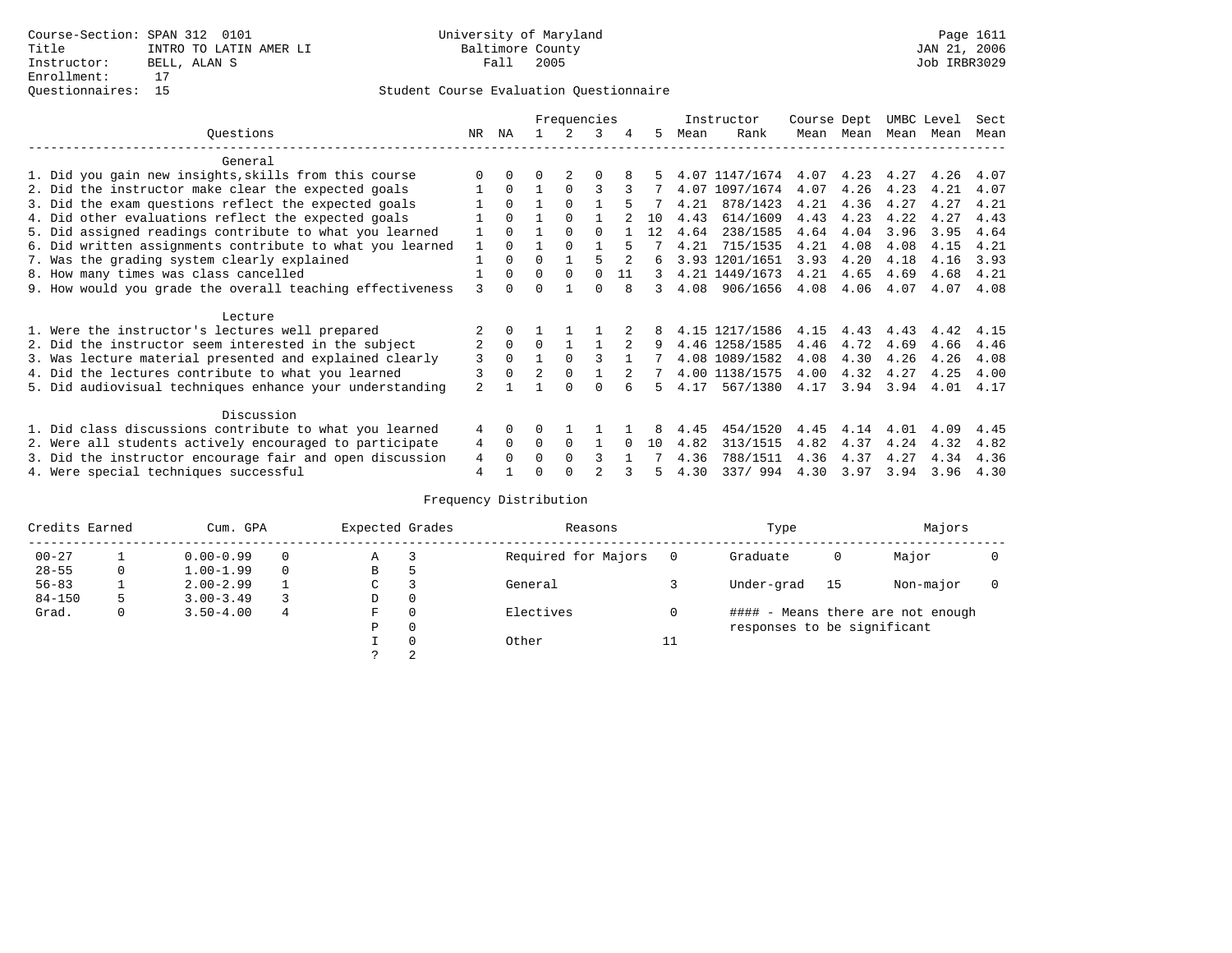## Questionnaires: 11 Student Course Evaluation Questionnaire

|                                                           |          |          |              |              | Frequencies    |   |    |      | Instructor | Course Dept |      | UMBC Level |      | Sect |
|-----------------------------------------------------------|----------|----------|--------------|--------------|----------------|---|----|------|------------|-------------|------|------------|------|------|
| Ouestions                                                 | NR.      | ΝA       |              |              | 3              | 4 | 5  | Mean | Rank       | Mean        | Mean | Mean       | Mean | Mean |
| General                                                   |          |          |              |              |                |   |    |      |            |             |      |            |      |      |
| 1. Did you gain new insights, skills from this course     |          | 0        | U            | $\Omega$     |                |   |    | 4.82 | 233/1674   | 4.82        | 4.23 | 4.27       | 4.42 | 4.82 |
| 2. Did the instructor make clear the expected goals       |          | $\Omega$ | $\Omega$     | $\Omega$     | $\Omega$       |   | 8  | 4.73 | 303/1674   | 4.73        | 4.26 | 4.23       | 4.31 | 4.73 |
| 3. Did the exam questions reflect the expected goals      |          | $\Omega$ | $\Omega$     | $\Omega$     | $\Omega$       | 4 |    | 4.64 | 417/1423   | 4.64        | 4.36 | 4.27       | 4.34 | 4.64 |
| 4. Did other evaluations reflect the expected goals       | U        | $\Omega$ | 0            | $\Omega$     | 2              |   |    | 4.45 | 567/1609   | 4.45        | 4.23 | 4.22       | 4.30 | 4.45 |
| 5. Did assigned readings contribute to what you learned   | 0        | $\Omega$ | 0            | $\Omega$     | 0              |   | 11 | 5.00 | 1/1585     | 5.00        | 4.04 | 3.96       | 4.01 | 5.00 |
| 6. Did written assignments contribute to what you learned | 0        | $\Omega$ | U            |              |                |   | 8  | 4.73 | 192/1535   | 4.73        | 4.08 | 4.08       | 4.18 | 4.73 |
| 7. Was the grading system clearly explained               | 0        | 0        | U            |              |                |   |    | 4.36 | 727/1651   | 4.36        | 4.20 | 4.18       | 4.23 | 4.36 |
| 8. How many times was class cancelled                     |          | $\Omega$ | <sup>0</sup> | $\Omega$     | $\Omega$       |   | 10 | 5.00 | 1/1673     | 5.00        | 4.65 | 4.69       | 4.67 | 5.00 |
| 9. How would you grade the overall teaching effectiveness | $\Omega$ |          |              | <sup>n</sup> | $\mathfrak{D}$ |   | ર  | 4.10 | 894/1656   | 4.10        | 4.06 | 4.07       | 4.19 | 4.10 |
| Lecture                                                   |          |          |              |              |                |   |    |      |            |             |      |            |      |      |
| 1. Were the instructor's lectures well prepared           |          |          |              |              |                |   |    | 4.64 | 708/1586   | 4.64        | 4.43 | 4.43       | 4.46 | 4.64 |
| 2. Did the instructor seem interested in the subject      | 0        | $\Omega$ | $\Omega$     | $\Omega$     | $\Omega$       |   | 10 | 4.91 | 567/1585   | 4.91        | 4.72 | 4.69       | 4.76 | 4.91 |
| 3. Was lecture material presented and explained clearly   | 0        | $\Omega$ | 0            | $\Omega$     | 0              |   | 8  | 4.73 | 353/1582   | 4.73        | 4.30 | 4.26       | 4.31 | 4.73 |
| 4. Did the lectures contribute to what you learned        | 0        | $\Omega$ | U            | $\Omega$     | 0              |   |    | 4.64 | 537/1575   | 4.64        | 4.32 | 4.27       | 4.35 | 4.64 |
| 5. Did audiovisual techniques enhance your understanding  |          |          |              |              |                |   | 8  | 4.80 | 114/1380   | 4.80        | 3.94 | 3.94       | 4.04 | 4.80 |
| Discussion                                                |          |          |              |              |                |   |    |      |            |             |      |            |      |      |
| 1. Did class discussions contribute to what you learned   |          | 0        | U            | $\Omega$     |                |   |    | 4.70 | 274/1520   | 4.70        | 4.14 | 4.01       | 4.18 | 4.70 |
| 2. Were all students actively encouraged to participate   |          | $\Omega$ | 0            | 0            | 0              |   | 9  | 4.90 | 207/1515   | 4.90        | 4.37 | 4.24       | 4.40 | 4.90 |
| 3. Did the instructor encourage fair and open discussion  |          |          | U            | $\Omega$     |                |   |    | 4.60 | 563/1511   | 4.60        | 4.37 | 4.27       | 4.45 | 4.60 |
| 4. Were special techniques successful                     |          |          |              |              |                |   |    | 4.56 | 186/ 994   | 4.56        | 3.97 | 3.94       | 4.19 | 4.56 |

| Credits Earned |   | Cum. GPA      |   | Expected Grades |          | Reasons             |   | Type                        |   | Majors                            |  |
|----------------|---|---------------|---|-----------------|----------|---------------------|---|-----------------------------|---|-----------------------------------|--|
| $00 - 27$      |   | $0.00 - 0.99$ |   | Α               | 5        | Required for Majors | 0 | Graduate                    | 3 | Major                             |  |
| $28 - 55$      | 0 | $1.00 - 1.99$ |   | В               | 3        |                     |   |                             |   |                                   |  |
| $56 - 83$      | 0 | $2.00 - 2.99$ |   | $\sim$<br>J     |          | General             |   | Under-grad                  | 8 | Non-major                         |  |
| $84 - 150$     |   | $3.00 - 3.49$ | 2 | D               | 0        |                     |   |                             |   |                                   |  |
| Grad.          |   | $3.50 - 4.00$ | 5 | F               | 0        | Electives           |   |                             |   | #### - Means there are not enough |  |
|                |   |               |   | Ρ               | 0        |                     |   | responses to be significant |   |                                   |  |
|                |   |               |   |                 | $\Omega$ | Other               |   |                             |   |                                   |  |
|                |   |               |   | っ               |          |                     |   |                             |   |                                   |  |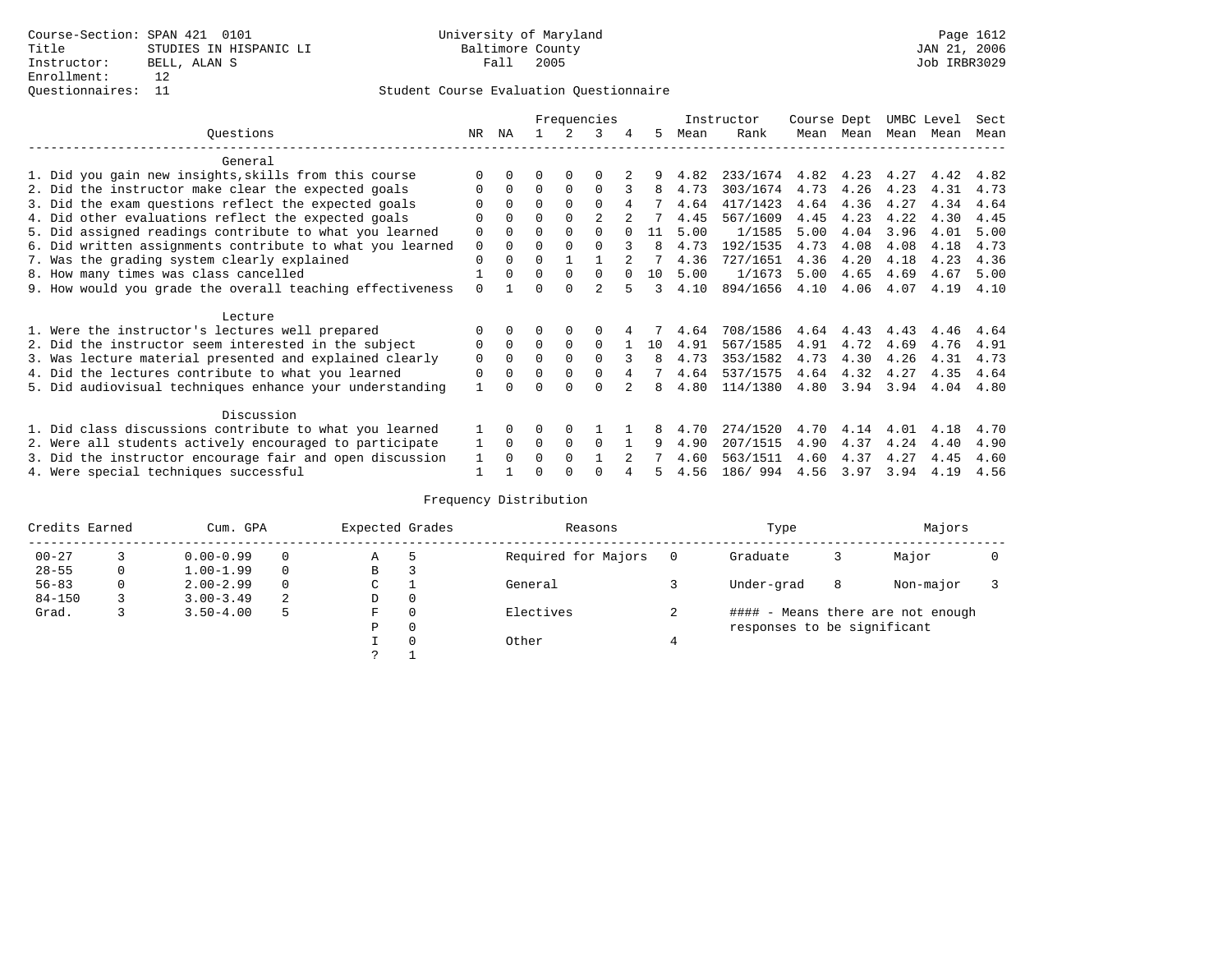|                                                           |              |               |              |                | Frequencies    |                |                |      | Instructor         | Course Dept       |           |      | UMBC Level | Sect        |
|-----------------------------------------------------------|--------------|---------------|--------------|----------------|----------------|----------------|----------------|------|--------------------|-------------------|-----------|------|------------|-------------|
| Ouestions                                                 | NR           | ΝA            | $\mathbf{1}$ | $\mathfrak{D}$ | 3              |                | 5              | Mean | Rank               |                   | Mean Mean |      | Mean Mean  | Mean        |
| General                                                   |              |               |              |                |                |                |                |      |                    |                   |           |      |            |             |
| 1. Did you gain new insights, skills from this course     | $\Omega$     | U             | O            | O              | O              |                |                | 4.86 | 195/1674           | 4.86              | 4.23      | 4.27 | 4.42       | 4.86        |
| 2. Did the instructor make clear the expected goals       | O            | 0             | 0            | 1              | 1              |                |                |      | 3.86 1305/1674     | 3.86              | 4.26      | 4.23 | 4.31       | 3.86        |
| 3. Did the exam questions reflect the expected goals      |              |               | $\Omega$     | $\Omega$       | $\Omega$       | $\Omega$       | 6              | 5.00 | 1/1423             | 5.00              | 4.36      | 4.27 | 4.34       | 5.00        |
| 4. Did other evaluations reflect the expected goals       | 0            | $\Omega$      | $\Omega$     | $\Omega$       | $\mathbf{1}$   | 3              |                | 4.29 | 812/1609           | 4.29              | 4.23      | 4.22 | 4.30       | 4.29        |
| 5. Did assigned readings contribute to what you learned   | 0            | $\Omega$      | $\Omega$     | $\Omega$       | $\Omega$       |                | 6              | 4.86 | 111/1585           | 4.86              | 4.04      | 3.96 | 4.01       | 4.86        |
| 6. Did written assignments contribute to what you learned | $\mathbf 0$  | $\cap$        | $\cap$       | $\Omega$       | $\mathbf{1}$   | $\overline{a}$ |                | 4.43 | 481/1535           | 4.43              | 4.08      | 4.08 | 4.18       | 4.43        |
| 7. Was the grading system clearly explained               | $\mathbf 0$  | $\Omega$      | 1            |                | $\Omega$       |                |                |      | 3.71 1352/1651     | 3.71              | 4.20      | 4.18 | 4.23       | 3.71        |
| 8. How many times was class cancelled                     | 0            | $\Omega$      | $\Omega$     | $\Omega$       | $\Omega$       | $\Omega$       | 7              | 5.00 | 1/1673             | 5.00              | 4.65      | 4.69 | 4.67       | 5.00        |
| 9. How would you grade the overall teaching effectiveness | 3            | O             | $\Omega$     | $\mathbf{1}$   | $\mathbf{1}$   | $\Omega$       |                |      | 3.75 1237/1656     | 3.88              | 4.06      | 4.07 | 4.19       | 3.88        |
| Lecture                                                   |              |               |              |                |                |                |                |      |                    |                   |           |      |            |             |
| 1. Were the instructor's lectures well prepared           | 0            | $\Omega$      |              |                |                |                |                |      | 3.57 1466/1586     | 3.57              | 4.43      | 4.43 | 4.46       | 3.57        |
| 2. Did the instructor seem interested in the subject      | 0            | 0             | 0            | $\mathbf 0$    | 1              | 0              | 6              |      | 4.71 1002/1585     | 4.71              | 4.72      | 4.69 | 4.76       | 4.71        |
| 3. Was lecture material presented and explained clearly   | 0            | $\Omega$      | $\Omega$     | $\Omega$       | $\mathbf{1}$   | 3              | 3              | 4.29 | 903/1582           | 4.29              | 4.30      | 4.26 | 4.31       | 4.29        |
| 4. Did the lectures contribute to what you learned        | 0            | $\Omega$      | $\Omega$     | 0              | 1              |                | 4              | 4.43 | 793/1575           | 4.43              | 4.32      | 4.27 | 4.35       | 4.43        |
| 5. Did audiovisual techniques enhance your understanding  | $\mathbf{1}$ | $\mathcal{D}$ | $\Omega$     | $\cap$         | $\overline{c}$ | $\Omega$       | $\overline{2}$ | 4.00 | 666/1380           | 4.00              | 3.94      | 3.94 | 4.04       | 4.00        |
| Discussion                                                |              |               |              |                |                |                |                |      |                    |                   |           |      |            |             |
| 1. Did class discussions contribute to what you learned   |              |               | 0            | $\Omega$       | 0              |                |                | 4.83 | 173/1520           | 4.83              | 4.14      | 4.01 | 4.18       | 4.83        |
| 2. Were all students actively encouraged to participate   | 1            | 0             | 0            | $\Omega$       | $\mathbf 0$    | $\Omega$       | 6              | 5.00 | 1/1515             | 5.00              | 4.37      | 4.24 | 4.40       | 5.00        |
| 3. Did the instructor encourage fair and open discussion  | 1            | $\mathbf 0$   | 0            | $\mathbf 0$    | $\mathbf 0$    |                | 5              | 4.83 | 323/1511           | 4.83              | 4.37      | 4.27 | 4.45       | 4.83        |
| 4. Were special techniques successful                     | 1            | ς             | 1            | $\cap$         | $\Omega$       | $\mathbf{1}$   | 1.             | 3.33 | 811/ 994           | $3.33 \quad 3.97$ |           | 3.94 |            | 4.19 3.33   |
| Seminar                                                   |              |               |              |                |                |                |                |      |                    |                   |           |      |            |             |
| 1. Were assigned topics relevant to the announced theme   | 6            | O             | O            | $\Omega$       | 0              |                |                |      | $5.00$ ****/ 103   | ****              | 4.39      | 4.41 | 4.42       | $***$ * * * |
| 2. Was the instructor available for individual attention  | 6            | $\Omega$      | $\Omega$     | 1              | $\mathbf 0$    | $\Omega$       | $\Omega$       |      | $2.00$ ****/ 101   | ****              | 4.33      | 4.48 | 4.65       | ****        |
| 3. Did research projects contribute to what you learned   | 6            | $\Omega$      | $\Omega$     | $\Omega$       | $\mathbf{0}$   | $\Omega$       |                |      | $5.00$ ****/<br>95 | ****              | 4.15      | 4.31 | 4.60       | ****        |
| 4. Did presentations contribute to what you learned       | 6            | $\Omega$      | $\Omega$     | $\Omega$       | $\Omega$       | $\cap$         |                |      | 99<br>$5.00$ ****/ | ****              | 4.36      | 4.39 | 4.57       | ****        |
| 5. Were criteria for grading made clear                   | 6            |               | $\Omega$     |                | $\cap$         |                | $\cap$         |      | $2.00$ ****/<br>97 | ****              | 3.76      | 4.14 | 4.46       | ****        |

| Credits Earned |          | Cum. GPA      |          | Expected Grades |             | Reasons             | Type                        |   | Majors                            |  |
|----------------|----------|---------------|----------|-----------------|-------------|---------------------|-----------------------------|---|-----------------------------------|--|
| $00 - 27$      | $\Omega$ | $0.00 - 0.99$ | $\Omega$ | Α               | 4           | Required for Majors | Graduate                    | ᅩ | Major                             |  |
| $28 - 55$      | $\Omega$ | $1.00 - 1.99$ | $\Omega$ | В               | л.          |                     |                             |   |                                   |  |
| $56 - 83$      |          | $2.00 - 2.99$ | $\Omega$ | C               | 0           | General             | Under-grad                  | 6 | Non-major                         |  |
| $84 - 150$     |          | $3.00 - 3.49$ |          | D               | $\mathbf 0$ |                     |                             |   |                                   |  |
| Grad.          |          | $3.50 - 4.00$ | 0        | F               | 0           | Electives           |                             |   | #### - Means there are not enough |  |
|                |          |               |          | P               | $\Omega$    |                     | responses to be significant |   |                                   |  |
|                |          |               |          |                 | $\Omega$    | Other               |                             |   |                                   |  |
|                |          |               |          |                 | $\Omega$    |                     |                             |   |                                   |  |